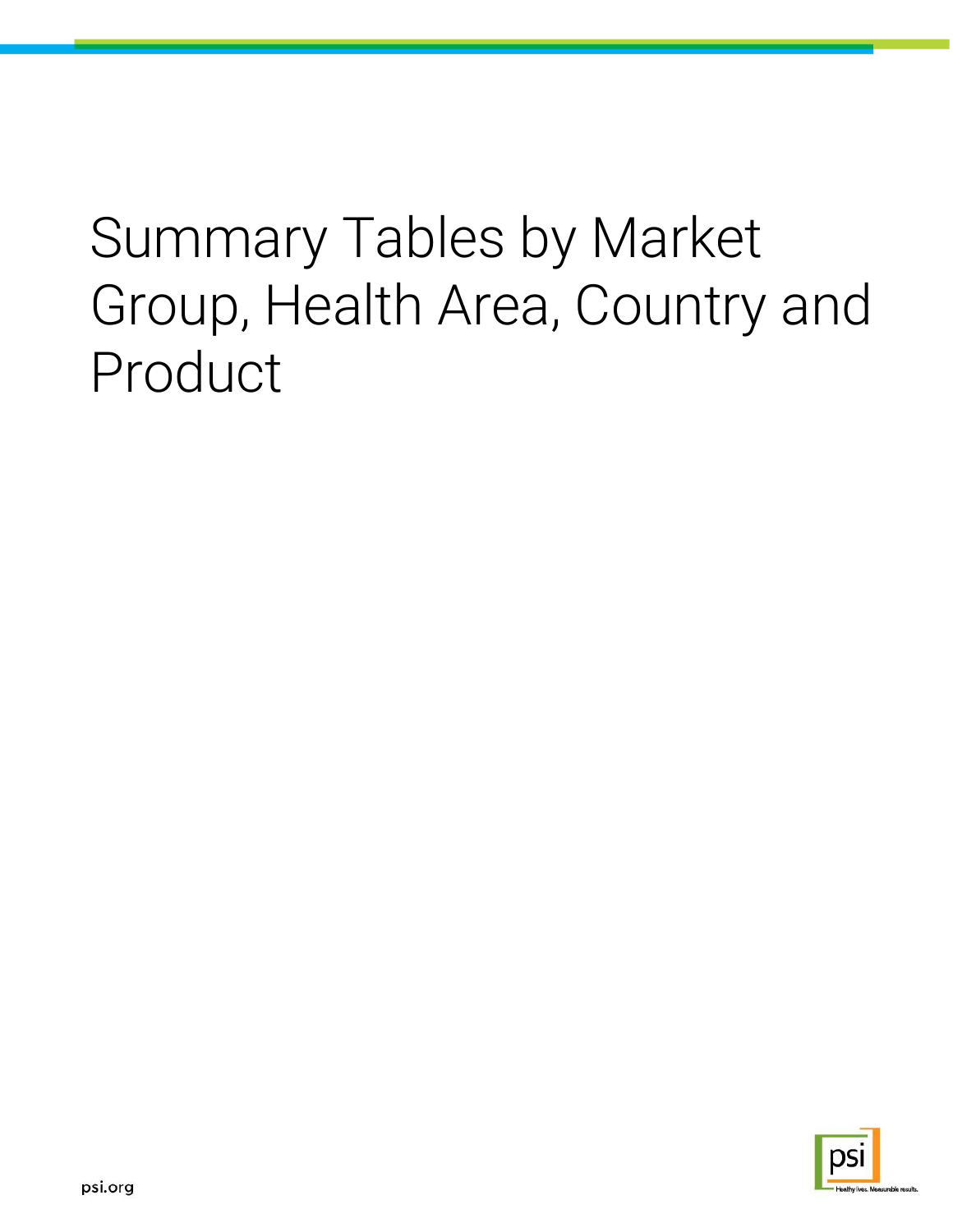#### **POPULATION SERVICES INTERNATIONAL CYPs, Cases, and Deaths by Market Group 1/2019 - 12/2019**

|                                    | New HIV<br>Infections | STI<br>Deaths  | <b>PWID</b><br>Deaths    | TB<br>Deaths   | $CYP^*$    | Maternal<br>Deaths | Unintended<br>Pregnancies | Malaria<br>Deaths | Diarrhea<br>Deaths | Pneumonia<br>Deaths | <b>Cervical Cancer</b><br>Death | Sum of<br>All Deaths |
|------------------------------------|-----------------------|----------------|--------------------------|----------------|------------|--------------------|---------------------------|-------------------|--------------------|---------------------|---------------------------------|----------------------|
| <b>Acceleration Market Group</b>   | 41,942                |                | $\overline{\phantom{0}}$ | 3,129          | 3,382,778  | 4,670              | 1,501,143                 | 1,085             | 564                | 123                 | 3                               | 26,663               |
| Anglophone Africa Market Group     | 95,551                | 23             |                          | 5 <sup>5</sup> | 4,012,517  | 4,161              | 1,661,065                 | 803               | 144                |                     | 55                              | 40,258               |
| Franco/Lusophone Africa Market Gro | 10,209                |                |                          | $\sim$         | 1,811,247  | 2,577              | 726,890                   | 8,990             | 456                |                     | $\overline{\phantom{a}}$        | 27,282               |
| Latin America & Asia Market Group  | 4,244                 |                | 48                       | 2,195          | 4,186,405  | 1,947              | 1,591,750                 | 3                 | 78                 |                     | $\overline{\phantom{a}}$        | 14,232               |
| <b>Foundation Market Group</b>     | 3,394                 | $\overline{2}$ | $\overline{\phantom{a}}$ | 677            | 1.600.475  | 1,878              | 625,204                   | 61,220            | 239                | 881                 |                                 | 77,362               |
| Social Enterprise                  | 18,683                |                | $\overline{\phantom{a}}$ | $\sim$         | 1,233,886  | 1,234              | 431,636                   |                   | 313                |                     |                                 | 3,788                |
| Total                              | 174.022               | 30             | 48                       | 6.006          | 16.227.308 | 16,468             | 6,537,688                 | 72.101            | 1,795              | 1.004               | 60                              | 189,585              |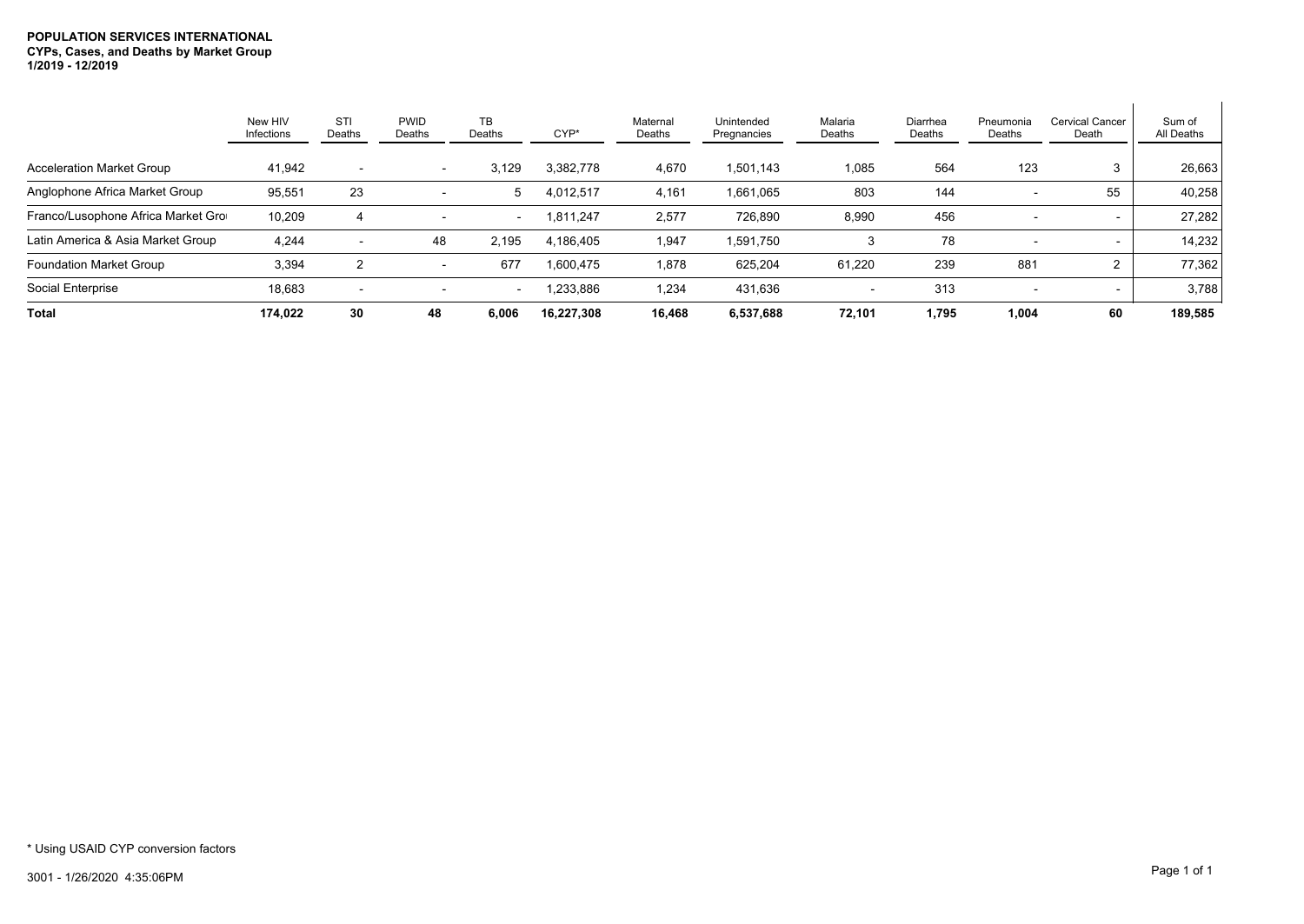# **POPULATION SERVICES INTERNATIONAL Monthly DALY Report by Market Group Period: 12**

**Year: 2019**

|                                       | <b>DALY</b><br>12/2019 | <b>YTD DALY</b><br>2018 | <b>YTD DALY</b><br>2019 | Percentage<br>Change | Percentage of<br>Category | Annual<br><b>DALY</b><br>Target | Percentage<br>of Target<br>Achieved |
|---------------------------------------|------------------------|-------------------------|-------------------------|----------------------|---------------------------|---------------------------------|-------------------------------------|
| <b>GRAND TOTAL</b>                    | 4,188,251              | 26,150,430              | 21,995,933              | (16%)                |                           | 24,036,878                      | 92%                                 |
| <b>Acceleration Market Group</b>      | 361,126                | 4,677,485               | 3,642,740               | (22%)                | 100%                      | 4,096,068                       | 89%                                 |
| Modern Contraception                  | 147,656                | 1,354,750               | 1,601,669               | 18%                  | 44%                       | 1,305,027                       | 123%                                |
| HIV & STIS                            | 189,765                | 2,922,876               | 1,720,293               | (41)%                | 47%                       | 2,388,411                       | 72%                                 |
| Malaria                               | 6,406                  | 130,182                 | 76,803                  | (41)%                | 2%                        | 116,230                         | 66%                                 |
| Maternal, Newborn, and Child H        | 8,885                  | 40,594                  | 54,374                  | 34%                  | 1%                        | 62,513                          | 87%                                 |
| Non-communicable diseases             | 2                      | 70                      | 73                      | 3%                   | 0%                        | 73                              | 100%                                |
| Nutrition                             |                        | 249                     |                         | (100)%               | 0%                        |                                 | 0%                                  |
| Safe Abortion                         | 1,918                  | 131,766                 | 93,163                  | (29)%                | 3%                        | 119,871                         | 78%                                 |
| Tuberculosis                          | 6,292                  | 88,122                  | 84,817                  | (4)%                 | 2%                        | 94,197                          | 90%                                 |
| WASH                                  | 202                    | 8,877                   | 11,548                  | 30%                  | 0%                        | 9,747                           | 118%                                |
|                                       |                        |                         |                         |                      |                           |                                 |                                     |
| <b>Anglophone Africa Market Group</b> | 508,500                | 8,737,057               | 7,098,951               | (19%)                | 100%                      | 6,838,586                       | 104%                                |
| Modern Contraception                  | 298,541                | 3,574,876               | 3,190,057               | (11)%                | 45%                       | 3,168,819                       | 101%                                |
| HIV & STIs                            | 206,969                | 4,895,700               | 3,817,645               | (22)%                | 54%                       | 3,592,960                       | 106%                                |
| Malaria                               |                        | 228,768                 | 56,590                  | (75)%                | 1%                        | 35,727                          | 158%                                |
| Maternal, Newborn, and Child H        | 116                    | 6,418                   | 2,171                   | (66)%                | 0%                        | 4,132                           | 53%                                 |
| Non-communicable diseases             | 7                      | 306                     | 1,457                   | 376%                 | 0%                        | 264                             | 552%                                |
| Safe Abortion                         | 2,326                  | 22.753                  | 23,148                  | 2%                   | 0%                        | 25,618                          | 90%                                 |
| Tuberculosis                          | 24                     | 300                     | 284                     | (5)%                 | 0%                        | 626                             | 45%                                 |
| <b>WASH</b>                           | 516                    | 7,937                   | 7,599                   | (4)%                 | 0%                        | 10,440                          | 73%                                 |
| Franco/Lusophone Africa Market (      | 715,759                | 2,498,201               | 2,625,497               | 5%                   | 100%                      | 2,722,253                       | 96%                                 |
| Modern Contraception                  | 136,838                | 1,231,563               | 1,411,435               | 15%                  | 54%                       | 1,242,892                       | 114%                                |
| HIV & STIS                            | 56,098                 | 461,736                 | 413,494                 | (10)%                | 16%                       | 543,046                         | 76%                                 |
| Malaria                               | 519,356                | 719,056                 | 741,889                 | 3%                   | 28%                       | 868,795                         | 85%                                 |
| Maternal, Newborn, and Child H        | 178                    | 58,996                  | 19,576                  | (67)%                | 1%                        | 37,043                          | 53%                                 |
| Non-communicable diseases             |                        | 6                       | 2                       | (67)%                | 0%                        |                                 | 0%                                  |
| <b>Nutrition</b>                      |                        |                         |                         | 0%                   | 0%                        |                                 | 0%                                  |
| Safe Abortion                         | 2,137                  | 18,987                  | 24,828                  | 31%                  | 1%                        | 18,447                          | 135%                                |
| <b>WASH</b>                           | 1,152                  | 7,857                   | 14,274                  | 82%                  | 1%                        | 12,029                          | 119%                                |
| Latin America & Asia Market Grou      | 92,055                 | 1,215,801               | 1,278,619               | 5%                   | 100%                      | 1,133,232                       | 113%                                |
| <b>Modern Contraception</b>           | 65,432                 | 803,569                 | 906,992                 | 13%                  | 71%                       | 873,063                         | 104%                                |
| HIV & STIs                            | 11,285                 | 232,104                 | 195,435                 | (16)%                | 15%                       | 214,953                         | 91%                                 |
| Malaria                               | 20                     | 2,386                   | 243                     | (90)%                | 0%                        | 424                             | 57%                                 |
| Maternal, Newborn, and Child H        | 176                    | 5,860                   | 6,929                   | 18%                  | 1%                        | 1,827                           | 379%                                |
| Non-communicable diseases             |                        |                         |                         | 0%                   | 0%                        |                                 | 0%                                  |
| Nutrition                             | 6                      |                         | 25                      | 0%                   | 0%                        |                                 | 0%                                  |
| Safe Abortion                         | 4,660                  | 52,617                  | 51,016                  | (3)%                 | 4%                        | 42,896                          | 119%                                |
| Tuberculosis                          | 10,475                 | 119,106                 | 117,936                 | (1)%                 | 9%                        | 38                              | 310,703%                            |
| <b>WASH</b>                           |                        | 160                     | 43                      | (73)%                | 0%                        | 30                              | 142%                                |
| <b>Foundation Market Group</b>        | 2,386,388              | 7,586,885               | 6,338,408               | (16%)                | 100%                      | 7,584,880                       | 84%                                 |
| <b>Modern Contraception</b>           | 101,601                | 863,324                 | 1,033,128               | 20%                  | 16%                       | 949,254                         | 109%                                |
| HIV & STIs                            | 36,955                 | 212,797                 | 175,730                 | (17)%                | 3%                        | 146,629                         | 120%                                |
| Malaria                               | 2,229,425              | 5,638,477               | 4,864,942               | (14)%                | 77%                       | 6,242,139                       | 78%                                 |
| Maternal, Newborn, and Child H        | 13,876                 | 673,037                 | 123,714                 | (82)%                | 2%                        | 92,588                          | 134%                                |
| Non-communicable diseases             | 4                      | 61                      | 48                      | (21)%                | 0%                        | 210                             | 23%                                 |
| Nutrition                             | 3,085                  | 104,340                 | 86,897                  | (17)%                | 1%                        | 103,209                         | 84%                                 |
| Safe Abortion                         | 1,438                  | 11,120                  | 13,857                  | 25%                  | 0%                        | 14,822                          | 93%                                 |
| Tuberculosis                          |                        | 76,671                  | 38,021                  | (50)%                | 1%                        | 34,091                          | 112%                                |
| <b>WASH</b>                           | 4                      | 7,057                   | 2,072                   | (71)%                | 0%                        | 1,936                           | 107%                                |
|                                       |                        |                         |                         |                      |                           |                                 |                                     |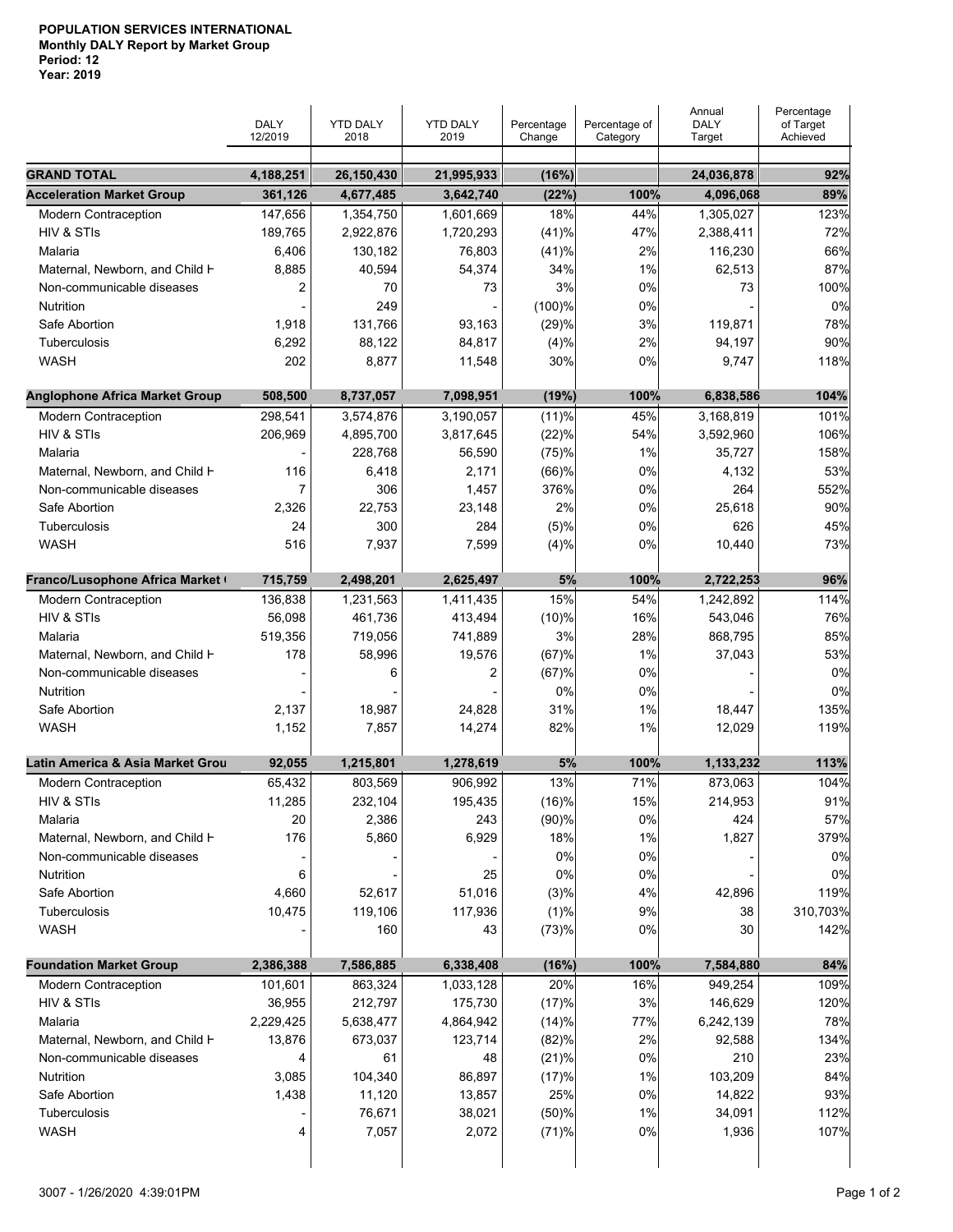|                                | <b>DALY</b><br>12/2019 | <b>YTD DALY</b><br>2018 | <b>YTD DALY</b><br>2019 | Percentage<br>Change | Percentage of<br>Category | Annual<br>DALY<br>Target | Percentage<br>of Target<br>Achieved |
|--------------------------------|------------------------|-------------------------|-------------------------|----------------------|---------------------------|--------------------------|-------------------------------------|
| <b>Social Enterprise</b>       | 124,424                | 1,433,239               | 1,011,719               | (29%)                | 100%                      | 1,661,860                | 61%                                 |
| <b>Modern Contraception</b>    | 17,849                 | 340,352                 | 208,723                 | (39)%                | 21%                       | 376,521                  | 55%                                 |
| HIV & STIS                     | 103,293                | 963,709                 | 722,562                 | (25)%                | 71%                       | 1,103,405                | 65%                                 |
| Maternal, Newborn, and Child H | (76)                   | 22,965                  | 27,074                  | 18%                  | 3%                        | 26,486                   | 102%                                |
| <b>Nutrition</b>               | 21                     | 337                     | 241                     | (29)%                | $0\%$                     | 381                      | 63%                                 |
| Safe Abortion                  | 3,337                  | 105,875                 | 53,118                  | (50)%                | 5%                        | 155,067                  | 34%                                 |
| Other                          |                        |                         |                         | $0\%$                | 0%                        |                          | 0%                                  |
| <b>Inactive</b>                |                        | 1,762                   | $\bf{0}$                | $(100\%)$            | $-$ %                     |                          | $-$ %                               |
| <b>Modern Contraception</b>    |                        | 1,520                   |                         | (100)%               | 0%                        |                          | 0%                                  |
| HIV & STIS                     |                        | 242                     |                         | (100)%               | 0%                        |                          | 0%                                  |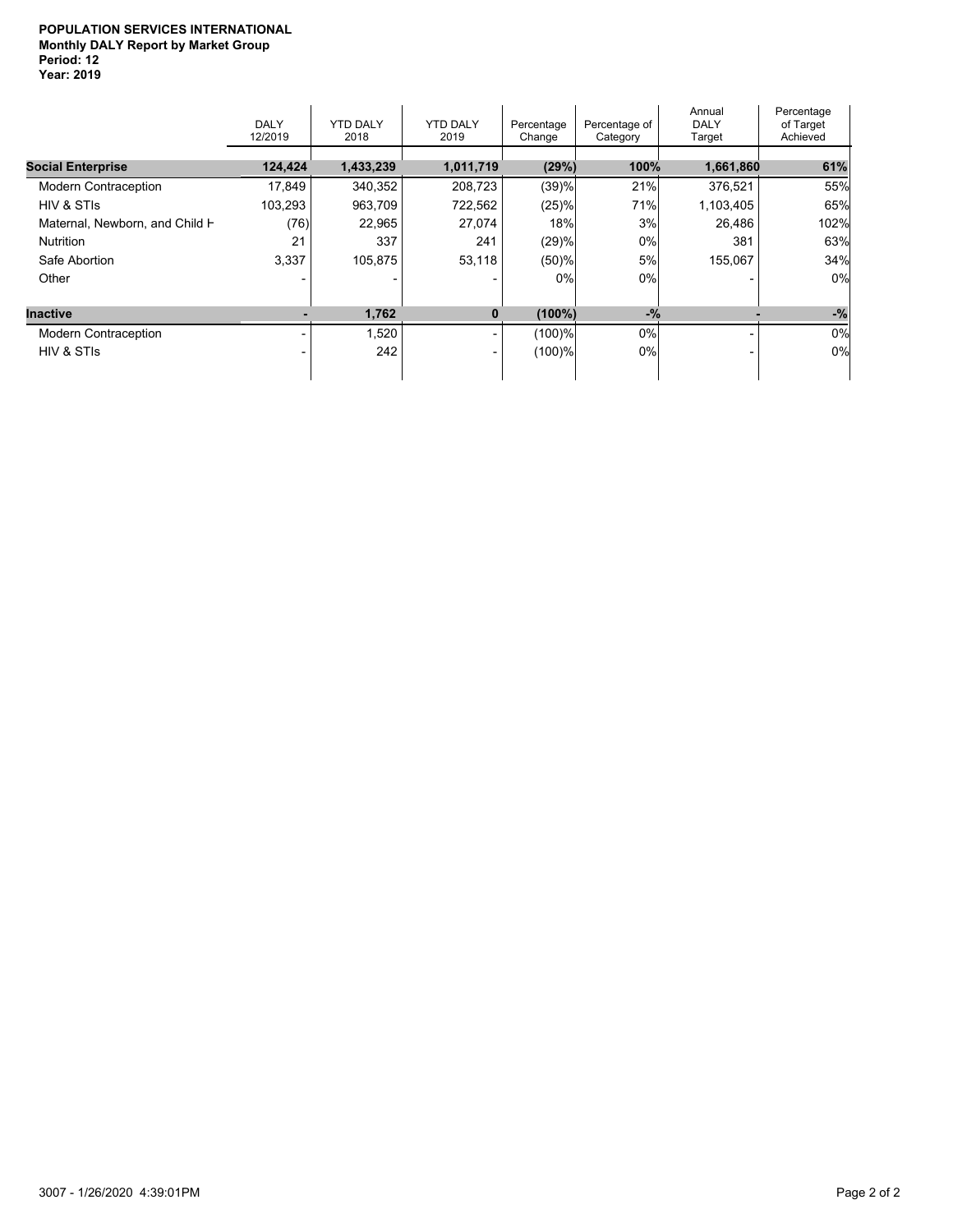|                                      | <b>DALY</b><br>12/2019   | <b>YTD DALY</b><br>2018 | <b>YTD DALY</b><br>2019 | Percentage<br>Change | Percentage of<br>Category | Annual<br><b>DALY</b><br>Target | Percentage<br>of Target<br>Achieved |
|--------------------------------------|--------------------------|-------------------------|-------------------------|----------------------|---------------------------|---------------------------------|-------------------------------------|
| <b>GRAND TOTAL</b>                   | 4,188,251                | 26,150,430              | 21,995,933              | (16%)                |                           | 24,036,878                      | 92%                                 |
| <b>Modern Contraception</b>          | 767,916                  | 8,169,954               | 8,352,003               | 2%                   | 100%                      | 7,915,576                       | 106 %                               |
| <b>Acceleration Market Group</b>     | 147,656                  | 1,354,750               | 1,601,669               | 18%                  | 19 %                      | 1.305.027                       | 123%                                |
| Anglophone Africa Market Group       | 298,541                  | 3,574,876               | 3,190,057               | (11)%                | 38 %                      | 3,168,819                       | 101%                                |
| Franco/Lusophone Africa Market Group | 136,838                  | 1,231,563               | 1,411,435               | 15%                  | 17 %                      | 1,242,892                       | 114%                                |
| Latin America & Asia Market Group    | 65,432                   | 803,569                 | 906,992                 | 13%                  | 11 %                      | 873,063                         | 104%                                |
| <b>Foundation Market Group</b>       | 101,601                  | 863,324                 | 1,033,128               | 20%                  | 12 %                      | 949,254                         | 109%                                |
| Social Enterprise                    | 17,849                   | 340,352                 | 208,723                 | (39)%                | 2%                        | 376,521                         | 55%                                 |
| Inactive                             |                          | 1,520                   |                         | (100)%               | $0\%$                     |                                 | 0%                                  |
| <b>HIV &amp; STIs</b>                | 604,365                  | 9,689,164               | 7,045,159               | (27)%                | 100%                      | 7,989,404                       | 88 %                                |
| <b>Acceleration Market Group</b>     | 189,765                  | 2,922,876               | 1,720,293               | (41)%                | 24 %                      | 2,388,411                       | 72%                                 |
| Anglophone Africa Market Group       | 206,969                  | 4,895,700               | 3,817,645               | (22)%                | 54 %                      | 3,592,960                       | 106%                                |
| Franco/Lusophone Africa Market Group | 56,098                   | 461,736                 | 413,494                 | (10)%                | 6 %                       | 543,046                         | 76%                                 |
| Latin America & Asia Market Group    | 11,285                   | 232,104                 | 195.435                 | (16)%                | 3%                        | 214,953                         | 91%                                 |
| <b>Foundation Market Group</b>       | 36,955                   | 212,797                 | 175,730                 | (17)%                | 2%                        | 146,629                         | 120%                                |
| Social Enterprise                    | 103,293                  | 963,709                 | 722,562                 | (25)%                | 10 %                      | 1,103,405                       | 65%                                 |
| Inactive                             |                          | 242                     |                         | (100)%               | $0\%$                     |                                 | 0%                                  |
| Malaria                              | 2,755,208                | 6,718,869               | 5,740,466               | (15)%                | 100%                      | 7,263,315                       | 79 %                                |
| <b>Acceleration Market Group</b>     | 6,406                    | 130,182                 | 76,803                  | (41)%                | 1%                        | 116,230                         | 66%                                 |
| Anglophone Africa Market Group       |                          | 228,768                 | 56,590                  | (75)%                | 1%                        | 35,727                          | 158%                                |
| Franco/Lusophone Africa Market Group | 519,356                  | 719,056                 | 741,889                 | 3%                   | 13 %                      | 868,795                         | 85%                                 |
| Latin America & Asia Market Group    | 20                       | 2,386                   | 243                     | (90)%                | $0\%$                     | 424                             | 57%                                 |
| <b>Foundation Market Group</b>       | 2,229,425                | 5,638,477               | 4,864,942               | (14)%                | 85 %                      | 6,242,139                       | 78%                                 |
| Maternal, Newborn, and Child Health  | 23,156                   | 807,869                 | 233,837                 | (71)%                | 100%                      | 224,590                         | 104 %                               |
| <b>Acceleration Market Group</b>     | 8,885                    | 40,594                  | 54,374                  | 34%                  | 23 %                      | 62,513                          | 87%                                 |
| Anglophone Africa Market Group       | 116                      | 6,418                   | 2,171                   | $(66)$ %             | 1%                        | 4,132                           | 53%                                 |
| Franco/Lusophone Africa Market Group | 178                      | 58,996                  | 19,576                  | (67)%                | 8%                        | 37,043                          | 53%                                 |
| Latin America & Asia Market Group    | 176                      | 5,860                   | 6,929                   | 18%                  | 3%                        | 1,827                           | 379%                                |
| <b>Foundation Market Group</b>       | 13,876                   | 673,037                 | 123,714                 | (82)%                | 53 %                      | 92,588                          | 134%                                |
| Social Enterprise                    | (76)                     | 22,965                  | 27,074                  | 18%                  | 12 %                      | 26,486                          | 102%                                |
| Non-communicable diseases            | 14                       | 443                     | 1,579                   | 257%                 | 100%                      | 547                             | 289 %                               |
| <b>Acceleration Market Group</b>     | 2                        | 70                      | 73                      | 3%                   | 5 %                       | 73                              | 100%                                |
| Anglophone Africa Market Group       | $\overline{7}$           | 306                     | 1,457                   | 376%                 | 92 %                      | 264                             | 552%                                |
| Franco/Lusophone Africa Market Group | $\overline{\phantom{a}}$ | 6                       | 2                       | (67)%                | $0\%$                     |                                 | 0%                                  |
| Latin America & Asia Market Group    | ÷,                       |                         | ä,                      | 0%                   | $0\%$                     |                                 | 0%                                  |
| <b>Foundation Market Group</b>       | 4                        | 61                      | 48                      | (21)%                | 3%                        | 210                             | 23%                                 |
| Nutrition                            | 3,111                    | 104,927                 | 87,163                  | (17)%                | 100%                      | 103,591                         | 84 %                                |
| <b>Acceleration Market Group</b>     |                          | 249                     |                         | (100)%               | $0\%$                     |                                 | 0%                                  |
| Franco/Lusophone Africa Market Group |                          |                         |                         | 0%                   | $0\%$                     | $\qquad \qquad \blacksquare$    | 0%                                  |
| Latin America & Asia Market Group    | 6                        |                         | 25                      | 0%                   | $0\%$                     |                                 | 0%                                  |
| <b>Foundation Market Group</b>       | 3,085                    | 104,340                 | 86,897                  | (17)%                | 100 %                     | 103,209                         | 84%                                 |
| Social Enterprise                    | 21                       | 337                     | 241                     | (29)%                | $0\%$                     | 381                             | 63%                                 |
| <b>Safe Abortion</b>                 | 15,816                   | 343,119                 | 259,132                 | $(24)\%$             | 100%                      | 376,721                         | 69 %                                |
| <b>Acceleration Market Group</b>     | 1,918                    | 131,766                 | 93,163                  | (29)%                | 36 %                      | 119,871                         | 78%                                 |
| Anglophone Africa Market Group       | 2,326                    | 22,753                  | 23,148                  | 2%                   | 9 %                       | 25,618                          | 90%                                 |
| Franco/Lusophone Africa Market Group | 2,137                    | 18,987                  | 24,828                  | 31%                  | 10 %                      | 18,447                          | 135%                                |
| Latin America & Asia Market Group    | 4,660                    | 52,617                  | 51,016                  | (3)%                 | 20 %                      | 42,896                          | 119%                                |
| <b>Foundation Market Group</b>       | 1,438                    | 11,120                  | 13,857                  | 25%                  | 5 %                       | 14,822                          | 93%                                 |
| Social Enterprise                    | 3,337                    | 105,875                 | 53,118                  | (50)%                | 20 %                      | 155,067                         | 34%                                 |
|                                      |                          |                         |                         |                      |                           |                                 |                                     |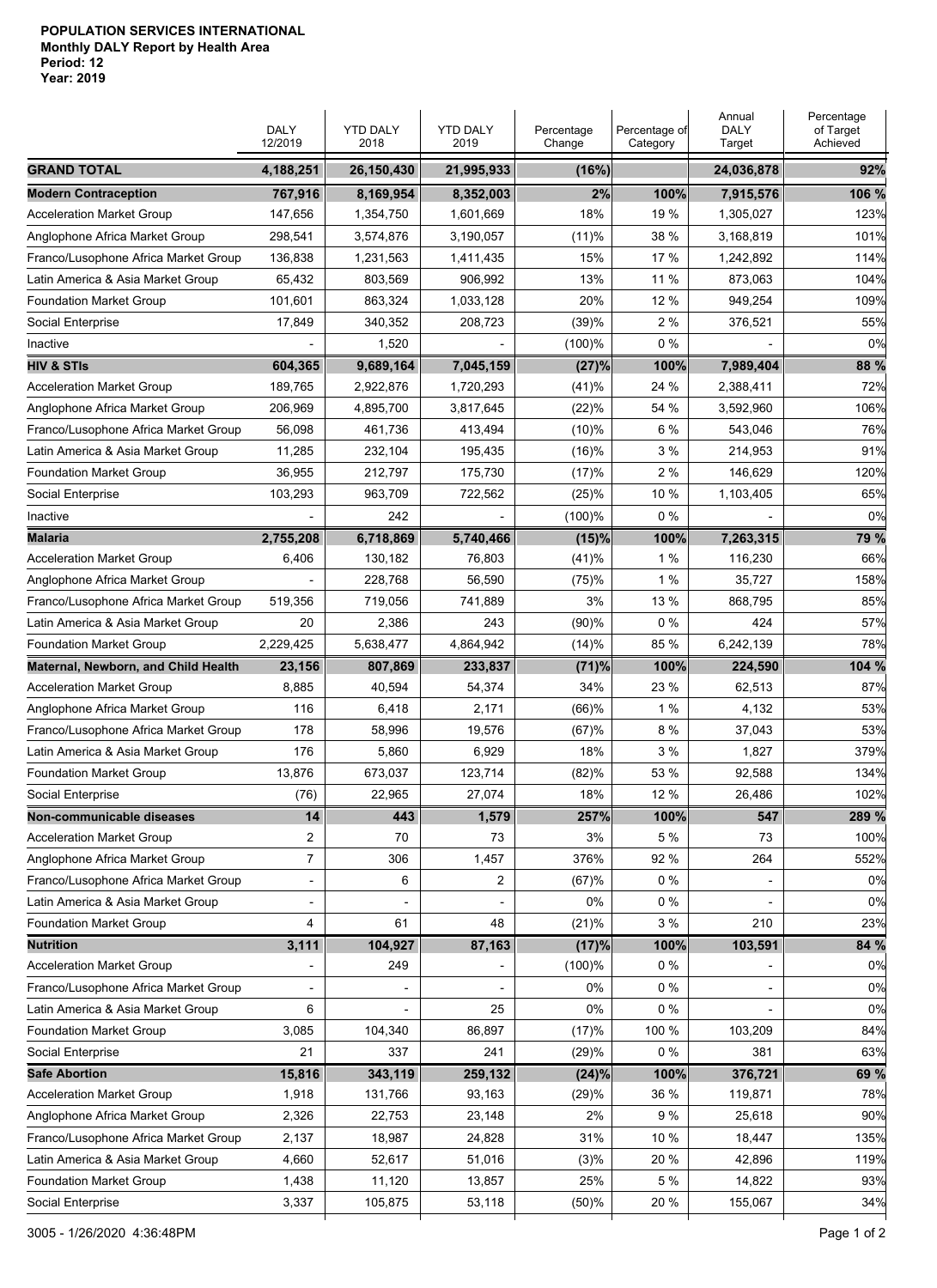|                                      | <b>DALY</b><br>12/2019 | <b>YTD DALY</b><br>2018 | <b>YTD DALY</b><br>2019 | Percentage<br>Change | Percentage of<br>Category | Annual<br><b>DALY</b><br>Target | Percentage<br>of Target<br>Achieved |
|--------------------------------------|------------------------|-------------------------|-------------------------|----------------------|---------------------------|---------------------------------|-------------------------------------|
| <b>Tuberculosis</b>                  | 16,792                 | 284,198                 | 241,059                 | (15)%                | 100%                      | 128,952                         | 187 %                               |
| <b>Acceleration Market Group</b>     | 6,292                  | 88,122                  | 84,817                  | (4)%                 | 35 %                      | 94,197                          | 90%                                 |
| Anglophone Africa Market Group       | 24                     | 300                     | 284                     | (5)%                 | $0\%$                     | 626                             | 45%                                 |
| Latin America & Asia Market Group    | 10,475                 | 119,106                 | 117,936                 | (1)%                 | 49 %                      | 38                              | 310,703%                            |
| <b>Foundation Market Group</b>       |                        | 76,671                  | 38,021                  | (50)%                | 16 %                      | 34,091                          | 112%                                |
| <b>WASH</b>                          | 1,874                  | 31,888                  | 35,536                  | 11%                  | 100%                      | 34,182                          | 104 %                               |
| <b>Acceleration Market Group</b>     | 202                    | 8,877                   | 11,548                  | 30%                  | 32 %                      | 9,747                           | 118%                                |
| Anglophone Africa Market Group       | 516                    | 7,937                   | 7,599                   | (4)%                 | 21 %                      | 10,440                          | 73%                                 |
| Franco/Lusophone Africa Market Group | 1,152                  | 7,857                   | 14,274                  | 82%                  | 40 %                      | 12,029                          | 119%                                |
| Latin America & Asia Market Group    | $\overline{a}$         | 160                     | 43                      | (73)%                | $0\%$                     | 30                              | 142%                                |
| <b>Foundation Market Group</b>       | 4                      | 7,057                   | 2,072                   | (71)%                | 6 %                       | 1,936                           | 107%                                |
| <b>Other</b>                         |                        |                         |                         | 0%                   | 0%                        |                                 | 0%                                  |
| Social Enterprise                    |                        |                         | -                       | $0\%$                | $0\%$                     | $\overline{\phantom{0}}$        | 0%                                  |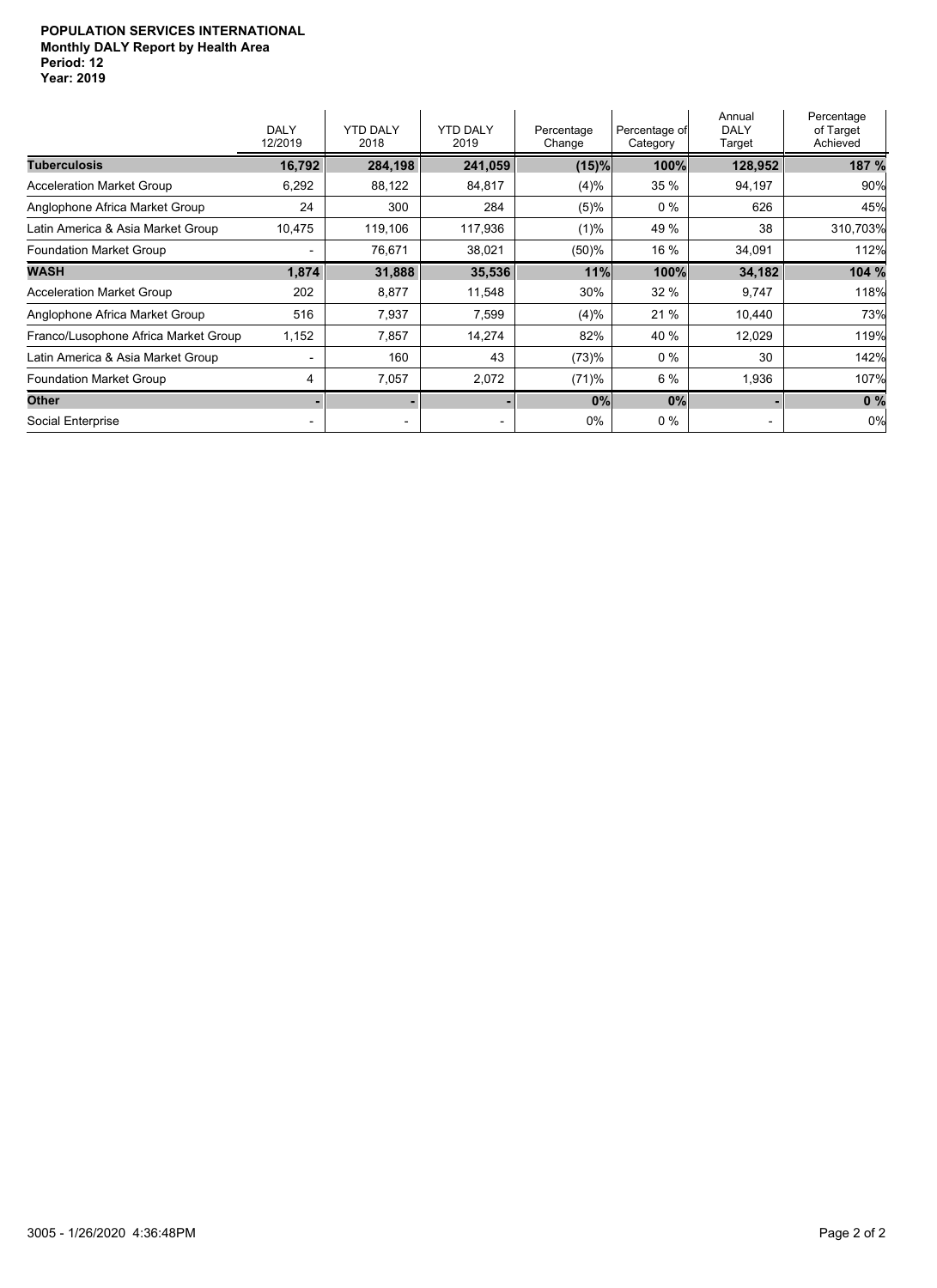|                                       | <b>DALY</b><br>12/2019 | <b>YTD DALY</b><br>2018 | <b>YTD DALY</b><br>2019 | Percentage<br>Change | Percentage of<br>Category | Annual<br><b>DALY</b><br>Target | Percentage<br>of Target<br>Achieved |
|---------------------------------------|------------------------|-------------------------|-------------------------|----------------------|---------------------------|---------------------------------|-------------------------------------|
| <b>GRAND TOTAL</b>                    | 4,188,251              | 26,150,430              | 21,995,933              | (16%)                |                           | 24,036,878                      | 92%                                 |
| <b>Acceleration Market Group</b>      | 361,126                | 4,677,485               | 3,642,740               | (22%)                | 100%                      | 4,096,068                       | 89%                                 |
| India                                 | 50,798                 | 181,428                 | 299,908                 | 65 %                 | 8%                        | 151,017                         | 199%                                |
| Modern Contraception                  | 50,798                 | 175,412                 | 291,926                 | 66%                  | 8%                        | 142,343                         | 205 %                               |
| Non-communicable diseases             |                        |                         |                         | 0%                   | 0%                        |                                 | $0\%$                               |
| <b>Tuberculosis</b>                   |                        |                         |                         | 0%                   | 0%                        | 1,677                           | $0\%$                               |
| <b>WASH</b>                           |                        | 6,017                   | 7,982                   | 33%                  | 0%                        | 6,997                           | 114 %                               |
| Kenya                                 | 129,685                | 2,114,656               | 1,610,141               | (24)%                | 44%                       | 2,352,036                       | 68%                                 |
| Modern Contraception                  | 46,810                 | 536,784                 | 634,129                 | 18%                  | 17%                       | 579,992                         | 109 %                               |
| HIV & STIs                            | 69,247                 | 1,454,845               | 900,739                 | (38)%                | 25%                       | 1,646,645                       | 55 %                                |
| Malaria                               | 5,538                  | 93,015                  | 39,504                  | (58)%                | 1%                        | 75,807                          | 52 %                                |
| Maternal, Newborn, and Child Health   | 7,888                  | 27,111                  | 32,163                  | 19%                  | 1%                        | 46,781                          | 69 %                                |
| Non-communicable diseases             |                        | 56                      | 40                      | (29)%                | 0%                        | 63                              | 63 %                                |
| Tuberculosis                          |                        |                         |                         | 0%                   | 0%                        |                                 | $0\%$                               |
| <b>WASH</b>                           | 202                    | 2,845                   | 3,566                   | 25%                  | 0%                        | 2,750                           | 130 %                               |
| Myanmar                               | 21,002                 | 282,568                 | 301,075                 | 7%                   | 8%                        | 317,773                         | 95%                                 |
| Modern Contraception                  | 7,378                  | 70,471                  | 74,428                  | 6%                   | 2%                        | 81,594                          | 91 %                                |
| HIV & STIs                            | 5,465                  | 73,048                  | 82,287                  | 13%                  | 2%                        | 87,494                          | 94 %                                |
| Malaria                               | 868                    | 37,167                  | 37,299                  | 0%                   | 1%                        | 40,423                          | 92 %                                |
| Maternal, Newborn, and Child Health   | 997                    | 13,483                  | 22,210                  | 65%                  | 1%                        | 15,733                          | 141 %                               |
| Non-communicable diseases             | 2                      | 15                      | 33                      | 125%                 | 0%                        | 10                              | 333 %                               |
| Nutrition                             |                        | 249                     |                         | (100)%               | 0%                        |                                 | 0%                                  |
| Tuberculosis                          | 6,292                  | 88,122                  | 84,817                  | (4)%                 | 2%                        | 92,520                          | 92 %                                |
| <b>WASH</b>                           |                        | 15                      |                         | (100)%               | 0%                        |                                 | $0\%$                               |
| Nigeria                               | 10,312                 | 40,908                  | 112,654                 | 175 %                | 3%                        |                                 | $-9/6$                              |
| Modern Contraception                  | 10,312                 | 32,064                  | 112,654                 | 251%                 | 3%                        |                                 | $0\%$                               |
| HIV & STIS                            |                        | 8,844                   |                         | (100)%               | 0%                        |                                 | $0\%$                               |
| <b>PSI Nigeria</b>                    | 34,276                 | 620,137                 | 581,695                 | (6)%                 | 16%                       | 620,328                         | 94%                                 |
| Modern Contraception                  | 32,359                 | 488,371                 | 488,531                 | 0%                   | 13%                       | 500,457                         | 98 %                                |
| Safe Abortion                         | 1,918                  | 131,766                 | 93,163                  | (29)%                | 3%                        | 119,871                         | 78 %                                |
| <b>South Africa</b>                   | 115,053                | 1,437,788               | 737,267                 | (49)%                | 20%                       | 654,913                         | 113%                                |
| <b>Modern Contraception</b>           |                        | 51,649                  |                         | (100)%               | 0%                        | 641                             | $0\%$                               |
| HIV & STIs                            | 115,053                | 1,386,139               | 737,267                 | (47)%                | 20%                       | 654,272                         | 113 %                               |
|                                       |                        |                         |                         |                      |                           |                                 |                                     |
| <b>Anglophone Africa Market Group</b> | 508,500                | 8,737,057               | 7,098,951               | (19%)                | 100%                      | 6,838,586                       | 104%                                |
| <b>Ethiopia</b>                       | 26,391                 | 270,640                 | 165,192                 | (39)%                | 2%                        | 144,850                         | 114%                                |
| Modern Contraception                  | 8,820                  | 90,177                  | 53,642                  | (41)%                | 1%                        | 47,793                          | 112 %                               |
| HIV & STIs                            | 17,090                 | 176,544                 | 105,510                 | (40)%                | $1\%$                     | 89,820                          | 117 %                               |
| Malaria                               |                        |                         | 1                       | 0%                   | 0%                        |                                 | $0\%$                               |
| Non-communicable diseases             |                        |                         |                         | 0%                   | 0%                        |                                 | $0\%$                               |
| Tuberculosis                          |                        |                         |                         | 0%                   | 0%                        |                                 | $0\%$                               |
| WASH                                  | 481                    | 3,919                   | 6,039                   | 54%                  | 0%                        | 7,237                           | 83 %                                |
| Ghana                                 |                        | 170,301                 | 69,948                  | (59)%                | 1%                        | 97,820                          | 72%                                 |
| Modern Contraception                  |                        | 170,186                 | 69,858                  | (59)%                | 1%                        | 95,927                          | 73 %                                |
| HIV & STIs                            |                        | 64                      |                         | (100)%               | 0%                        | 1,792                           | $0\%$                               |
| <b>WASH</b>                           |                        | 51                      | 90                      | 76%                  | 0%                        | 101                             | 89 %                                |
| Lesotho                               | 3,807                  | 469,110                 | 59,567                  | (87)%                | $1\%$                     | 34,799                          | 171%                                |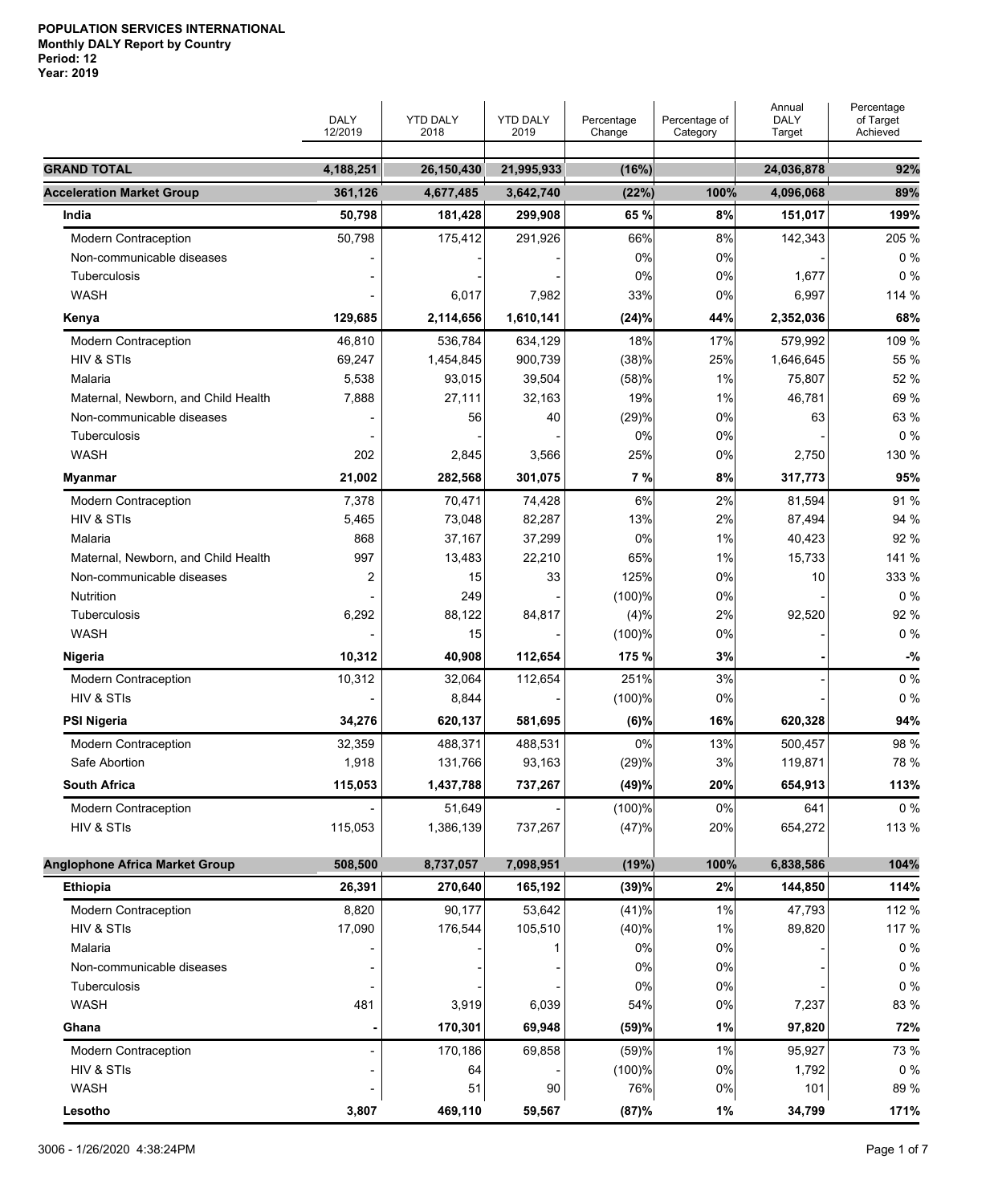|                                     | <b>DALY</b><br>12/2019 | <b>YTD DALY</b><br>2018 | <b>YTD DALY</b><br>2019 | Percentage<br>Change | Percentage of<br>Category | Annual<br><b>DALY</b><br>Target | Percentage<br>of Target<br>Achieved |
|-------------------------------------|------------------------|-------------------------|-------------------------|----------------------|---------------------------|---------------------------------|-------------------------------------|
| Modern Contraception                | 286                    | 40,199                  | 5,791                   | (86)%                | 0%                        | 3,516                           | 165 %                               |
| HIV & STIs                          | 3,497                  | 428,660                 | 53,492                  | (88)%                | 1%                        | 30,657                          | 174 %                               |
| Non-communicable diseases           |                        |                         |                         | 0%                   | 0%                        |                                 | 0%                                  |
| Tuberculosis                        | 24                     | 252                     | 284                     | 13%                  | 0%                        | 626                             | 45 %                                |
| <b>Malawi</b>                       | 43,825                 | 1,186,609               | 1,161,833               | (2)%                 | 16%                       | 1,170,485                       | 99%                                 |
| Modern Contraception                | 20,276                 | 527,237                 | 521,296                 | (1)%                 | 7%                        | 578,870                         | 90 %                                |
| HIV & STIs                          | 23,549                 | 656,727                 | 635,862                 | (3)%                 | 9%                        | 588,683                         | 108 %                               |
| Malaria                             |                        | 2,142                   | 4,503                   | 110%                 | 0%                        | 2,818                           | 160 %                               |
| Non-communicable diseases           |                        |                         |                         | 0%                   | 0%                        |                                 | $0\%$                               |
| <b>WASH</b>                         |                        | 502                     | 172                     | (66)%                | 0%                        | 113                             | 152 %                               |
| <b>Namibia</b>                      |                        |                         | 2,252                   | - %                  | $-$ %                     |                                 | $-$ %                               |
| Modern Contraception                |                        |                         | 242                     | 0%                   | 0%                        |                                 | 0%                                  |
| HIV & STIs                          |                        |                         | 2,011                   | 0%                   | 0%                        |                                 | $0\%$                               |
| <b>PSI Uganda</b>                   | 223,703                | 1,524,598               | 1,675,134               | 10 %                 | 24%                       | 1,617,541                       | 104%                                |
| <b>Modern Contraception</b>         | 215,931                | 1,472,215               | 1,625,215               | 10%                  | 23%                       | 1,561,294                       | 104 %                               |
| HIV & STIs                          | 5,806                  | 32,612                  | 31,763                  | (3)%                 | 0%                        | 34,195                          | 93 %                                |
| Maternal, Newborn, and Child Health | 116                    | 6,240                   | 2,171                   | (65)%                | 0%                        | 4,132                           | 53 %                                |
| Non-communicable diseases           |                        | 57                      | 28                      | (51)%                | 0%                        |                                 | $0\%$                               |
| Safe Abortion                       | 1,840                  | 13,263                  | 15,847                  | 19%                  | 0%                        | 17,809                          | 89 %                                |
| <b>WASH</b>                         | 9                      | 210                     | 111                     | (47)%                | 0%                        | 111                             | 100 %                               |
| Rwanda                              | 12,118                 | 233,817                 | 253,361                 | 8 %                  | 4%                        | 272,046                         | 93%                                 |
| Modern Contraception                | 3,192                  | 66,221                  | 69,310                  | 5%                   | 1%                        | 70,959                          | 98 %                                |
| HIV & STIs                          | 8,902                  | 167,159                 | 183,843                 | 10%                  | 3%                        | 200,615                         | 92 %                                |
| <b>WASH</b>                         | 24                     | 437                     | 208                     | (52)%                | 0%                        | 472                             | 44 %                                |
| Swaziland                           | 22,236                 | 793,184                 | 564,666                 | (29)%                | 8%                        | 330,572                         | 171%                                |
| Modern Contraception                | 1,417                  | 51,387                  | 35,519                  | (31)%                | 1%                        | 18,016                          | 197 %                               |
| HIV & STIs                          | 20,819                 | 741,797                 | 529,147                 | (29)%                | 7%                        | 312,556                         | 169 %                               |
| Non-communicable diseases           |                        |                         |                         | 0%                   | 0%                        |                                 | $0\%$                               |
| Tuberculosis                        |                        |                         |                         | 0%                   | 0%                        |                                 | $0\%$                               |
| Tanzania                            | 16,199                 | 1,061,037               | 470,523                 | (56)%                | 7%                        | 506,709                         | 93%                                 |
| <b>Modern Contraception</b>         | 15,712                 | 749.549                 | 410,668                 | (45)%                | 6%                        | 463,818                         | 89 %                                |
| HIV & STIs                          |                        | 74,658                  | 80                      | (100)%               | 0%                        | 1,690                           | 5 %                                 |
| Malaria                             |                        | 226,626                 | 52,086                  | (77)%                | 1%                        | 32,909                          | 158 %                               |
| Non-communicable diseases           |                        |                         |                         | 0%                   | 0%                        |                                 | $0\%$                               |
| Safe Abortion                       | 487                    | 9,787                   | 7,302                   | (25)%                | 0%                        | 7,808                           | 94 %                                |
| WASH                                | 1                      | 418                     | 387                     | (7)%                 | 0%                        | 484                             | 80 %                                |
| Uganda                              | 48,906                 | 399,586                 | 419,148                 | 5 %                  | 6%                        | 285,612                         | 147%                                |
| Modern Contraception                | 10,627                 | 176,878                 | 86,295                  | (51)%                | 1%                        | 69,347                          | 124 %                               |
| HIV & STIs                          | 38,279                 | 222,799                 | 332,853                 | 49%                  | 5%                        | 216,265                         | 154 %                               |
| Malaria                             |                        |                         |                         | 0%                   | 0%                        |                                 | $0\%$                               |
| Maternal, Newborn, and Child Health |                        | 178                     |                         | (100)%               | 0%                        |                                 | $0\%$                               |
| Non-communicable diseases           |                        | 28                      |                         | (100)%               | 0%                        |                                 | $0\%$<br>$0\%$                      |
| Safe Abortion<br>WASH               |                        | (297)                   |                         | (100)%<br>(100)%     | 0%<br>0%                  |                                 | $0\%$                               |
| Zambia                              | 52,109                 |                         |                         | 2%                   |                           |                                 | 96%                                 |
| Modern Contraception                | 15,363                 | 480,639<br>154,316      | 489,201                 | 42%                  | 7%<br>3%                  | 510,034<br>172,215              | 127 %                               |
| HIV & STIs                          | 36,746                 | 324,338                 | 218,533<br>270,075      | (17)%                | 4%                        | 335,898                         | 80 %                                |
| <b>WASH</b>                         |                        | 1,986                   | 592                     | (70)%                | 0%                        | 1,922                           | 31 %                                |
|                                     |                        |                         |                         |                      |                           |                                 |                                     |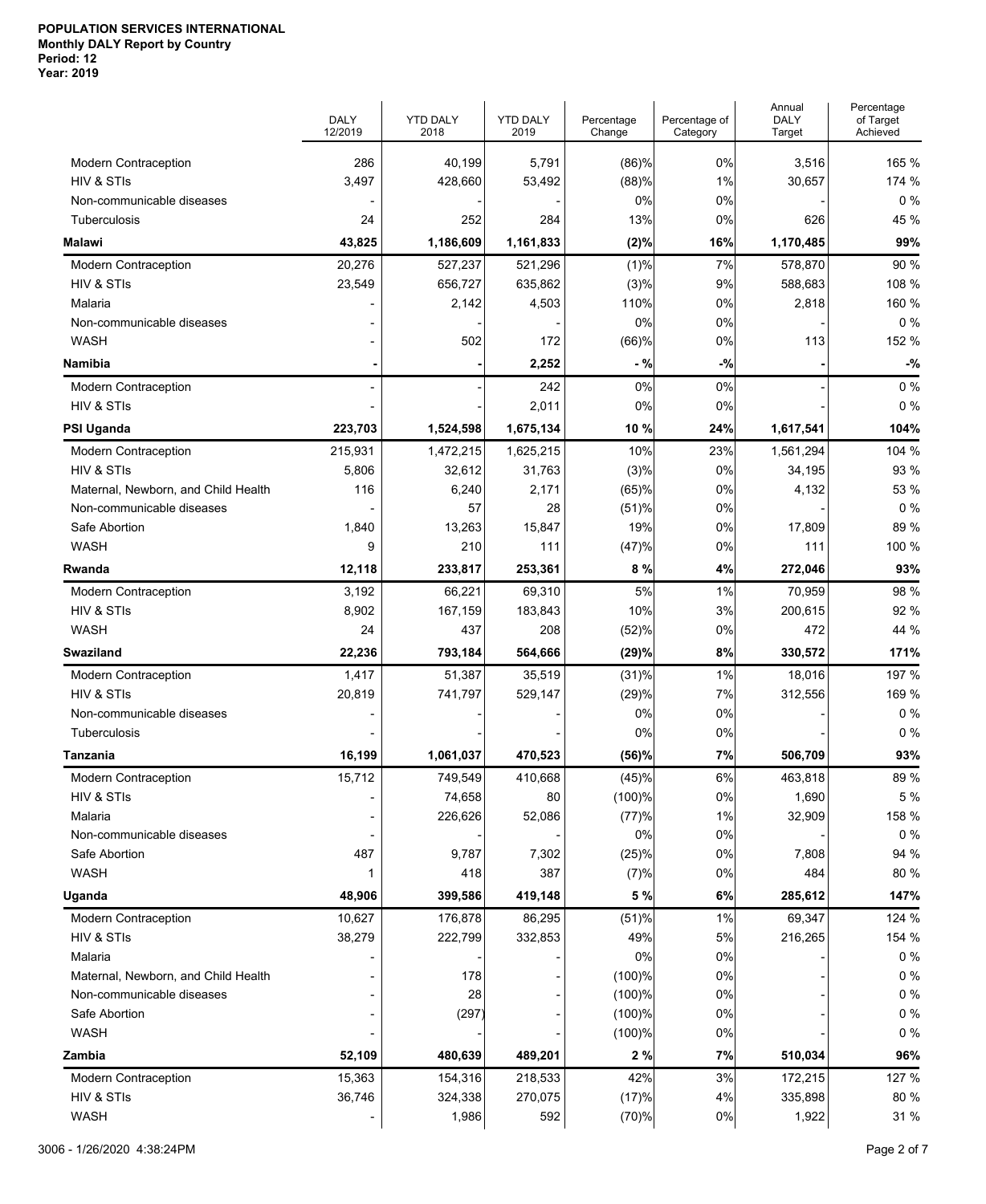|                                       | <b>DALY</b><br>12/2019 | <b>YTD DALY</b><br>2018 | <b>YTD DALY</b><br>2019 | Percentage<br>Change | Percentage of<br>Category | Annual<br>DALY<br>Target | Percentage<br>of Target<br>Achieved |
|---------------------------------------|------------------------|-------------------------|-------------------------|----------------------|---------------------------|--------------------------|-------------------------------------|
| <b>Zimbabwe</b>                       | 59,207                 | 2,147,537               | 1,768,125               | (18)%                | 25%                       | 1,868,119                | 95%                                 |
| Modern Contraception                  | 6,918                  | 76,512                  | 93,687                  | 22%                  | 1%                        | 87.065                   | 108 %                               |
| HIV & STIs                            | 52,282                 | 2,070,343               | 1,673,010               | (19)%                | 24%                       | 1,780,790                | 94 %                                |
| Non-communicable diseases             | 7                      | 220                     | 1,428                   | 548%                 | 0%                        | 264                      | 541 %                               |
| Tuberculosis                          |                        | 48                      |                         | (100)%               | 0%                        |                          | $0\%$                               |
| <b>WASH</b>                           |                        | 414                     |                         | (100)%               | 0%                        |                          | $0\%$                               |
| Franco/Lusophone Africa Market Group  | 715,759                | 2,498,201               | 2,625,497               | 5%                   | 100%                      | 2,722,253                | 96%                                 |
| Angola                                | 6,184                  | 698,314                 | 296,140                 | (58)%                | 11%                       | 276,666                  | 107%                                |
| Modern Contraception                  | 2,738                  | 126,838                 | 124,450                 | (2)%                 | 5%                        | 142,140                  | 88 %                                |
| HIV & STIs                            | 2,047                  | 15,712                  | 12,097                  | (23)%                | 0%                        | 23,605                   | 51 %                                |
| Malaria                               | 261                    | 549,478                 | 147,306                 | (73)%                | 6%                        | 106,722                  | 138 %                               |
| Safe Abortion                         | 977                    | 4,992                   | 10,834                  | 117%                 | 0%                        | 2,557                    | 424 %                               |
| <b>WASH</b>                           | 162                    | 1,294                   | 1,454                   | 12%                  | 0%                        | 1,641                    | 89 %                                |
| Benin                                 | 37,285                 | 303,564                 | 286,737                 | (6)%                 | 11%                       | 306,792                  | 93%                                 |
| Modern Contraception                  | 35,865                 | 250,634                 | 226,398                 | (10)%                | 9%                        | 245,407                  | 92 %                                |
| HIV & STIs                            | 767                    | 13,101                  | 40,358                  | 208%                 | 2%                        | 24,948                   | 162 %                               |
| Malaria                               | 3                      | 686                     | 8                       | (99)%                | 0%                        |                          | $0\%$                               |
| Maternal, Newborn, and Child Health   | 177                    | 36,620                  | 14,653                  | (60)%                | 1%                        | 33,329                   | 44 %                                |
| Non-communicable diseases             |                        | 6                       | 2                       | (67)%                | 0%                        |                          | $0\%$                               |
| Safe Abortion                         | 60                     | 492                     | 970                     | 97%                  | 0%                        |                          | $0\%$                               |
| <b>WASH</b>                           | 412                    | 2,024                   | 4,349                   | 115%                 | 0%                        | 3,108                    | 140 %                               |
| Burundi                               | 66,675                 | 172,616                 | 210,992                 | 22 %                 | 8%                        | 151,589                  | 139%                                |
| Modern Contraception                  | 12,119                 | 45,527                  | 48,423                  | 6%                   | 2%                        | 42,894                   | 113 %                               |
| HIV & STIs                            | 7,910                  | 47,419                  | 45,371                  | (4)%                 | 2%                        | 37,486                   | 121 %                               |
| Malaria                               | 46,620                 | 79,470                  | 116,894                 | 47%                  | 4%                        | 70,791                   | 165 %                               |
| Safe Abortion                         | 25                     | 200                     | 305                     | 52%                  | 0%                        | 418                      | 73 %                                |
| Cameroon                              | 232,586                | 529,278                 | 691,231                 | 31 %                 | 26%                       | 900,441                  | 77%                                 |
| Modern Contraception                  | 17,186                 | 348,630                 | 348,511                 | 0%                   | 13%                       | 272,311                  | 128 %                               |
| HIV & STIs                            | 11,945                 | 140,955                 | 128,782                 | (9)%                 | 5%                        | 152,624                  | 84 %                                |
| Malaria                               | 202,537                | 11,135                  | 204,354                 | 1,735%               | 8%                        | 461,281                  | 44 %                                |
| Maternal, Newborn, and Child Health   | 2                      | 22,376                  | 4,923                   | (78)%                | 0%                        | 3,715                    | 133 %                               |
| Nutrition                             |                        |                         |                         | 0%                   | 0%                        |                          | $0\%$                               |
| Safe Abortion<br><b>WASH</b>          | 916<br>1               | 5,968<br>214            | 4,617                   | (23)%                | $0\%$<br>0%               | 10,508                   | 44 %<br>2,120 %                     |
|                                       |                        |                         | 44                      | (80)%                |                           | 2                        |                                     |
| Cote d'Ivoire<br>Modern Contraception | 7,173                  | 23,105                  | 139,081                 | 502 %<br>603%        | $5\%$<br>$5\%$            | 81,095                   | 172%<br>171 %                       |
| HIV & STIs                            | 5,964<br>1,147         | 18,920<br>3,805         | 133,056<br>4,815        | 27%                  | $0\%$                     | 78,028<br>2,387          | 202 %                               |
| <b>WASH</b>                           | 62                     | 380                     | 1,211                   | 219%                 | $0\%$                     | 679                      | 178 %                               |
| Mozambique                            | 69,969                 | 513,571                 | 506,589                 | (1)%                 | 19%                       | 588,280                  | 86%                                 |
| <b>Modern Contraception</b>           | 42,624                 | 304,610                 | 339,629                 | 11%                  | 13%                       | 317,733                  | 107 %                               |
| HIV & STIs                            | 26,890                 | 205,130                 | 160,174                 | (22)%                | 6%                        | 264,540                  | 61 %                                |
| Malaria                               |                        | 95                      |                         | (100)%               | 0%                        |                          | $0\%$                               |
| <b>WASH</b>                           | 455                    | 3,736                   | 6,786                   | 82%                  | $0\%$                     | 6,006                    | 113 %                               |
| Niger                                 | 279,793                | 132,613                 | 402,999                 | 204 %                | 15%                       | 292,956                  | 138%                                |
| Modern Contraception                  | 10,714                 | 58,092                  | 126,545                 | 118%                 | $5\%$                     | 65,342                   | 194 %                               |
| HIV & STIs                            |                        | 239                     | 5,596                   | 2,246%               | $0\%$                     | 1,328                    | 421 %                               |
| Malaria                               | 268,989                | 70,640                  | 268,989                 | 281%                 | 10%                       | 225,393                  | 119 %                               |
|                                       |                        |                         |                         |                      |                           |                          |                                     |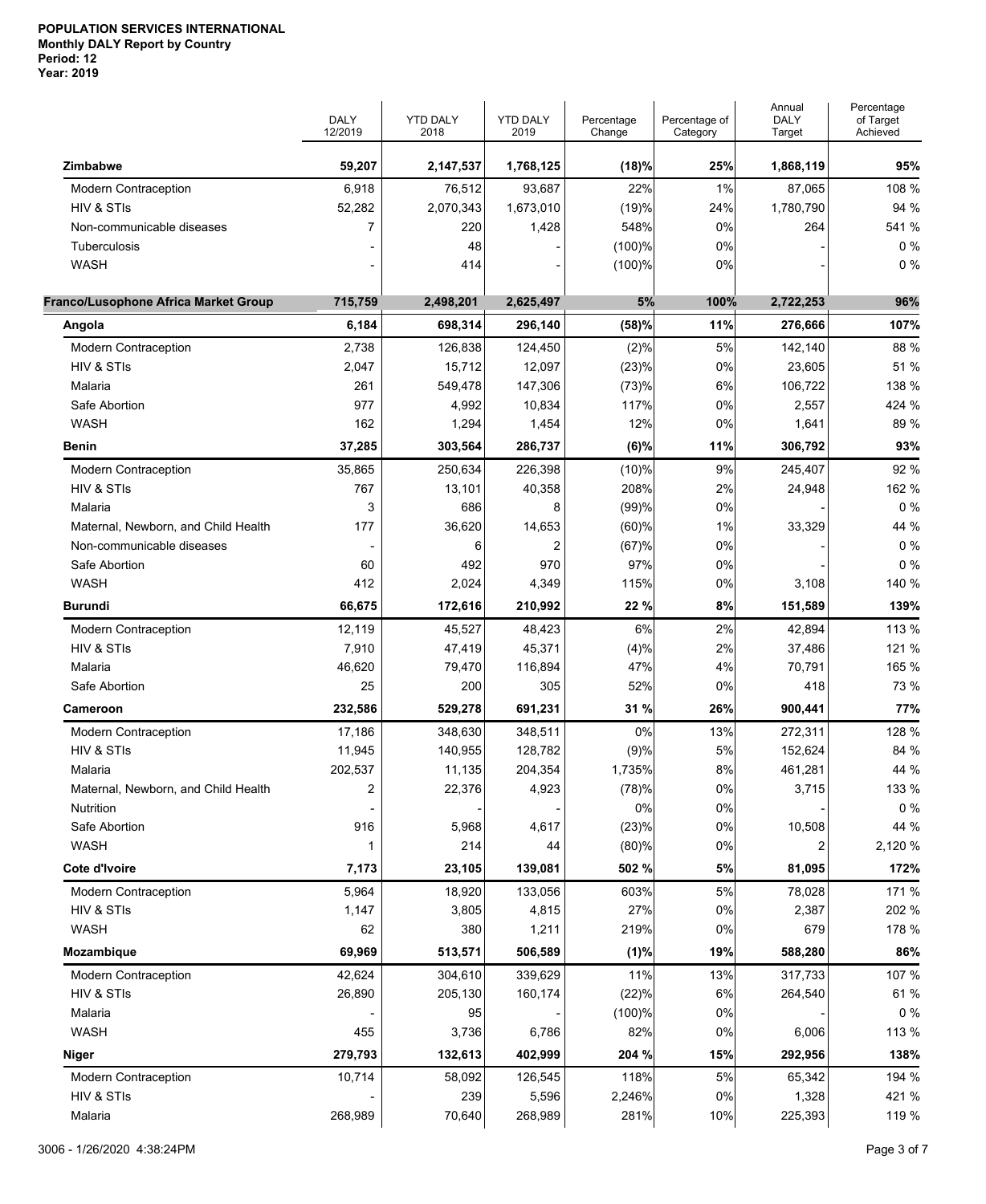|                                            | <b>DALY</b><br>12/2019  | <b>YTD DALY</b><br>2018 | <b>YTD DALY</b><br>2019 | Percentage<br>Change | Percentage of<br>Category | Annual<br><b>DALY</b><br>Target | Percentage<br>of Target<br>Achieved |
|--------------------------------------------|-------------------------|-------------------------|-------------------------|----------------------|---------------------------|---------------------------------|-------------------------------------|
| Safe Abortion                              | 91                      | 3,642                   | 1,868                   | (49)%                | 0%                        | 893                             | 209 %                               |
| <b>PSI Benin</b>                           | 1,283                   | 45,270                  | 38,235                  | (16)%                | 1%                        | 50,634                          | 76%                                 |
| Modern Contraception                       | 1,216                   | 41,578                  | 32,001                  | (23)%                | 1%                        | 46,563                          | 69 %                                |
| Safe Abortion                              | 67                      | 3,692                   | 6,234                   | 69%                  | 0%                        | 4,071                           | 153 %                               |
| Senegal                                    | 14,811                  | 79,870                  | 53,493                  | (33)%                | 2%                        | 73,800                          | 72%                                 |
| Modern Contraception                       | 8,412                   | 36,734                  | 32,422                  | (12)%                | 1%                        | 32,473                          | 100 %                               |
| HIV & STIs                                 | 5,393                   | 35,375                  | 16,302                  | (54)%                | 1%                        | 36,127                          | 45 %                                |
| Malaria                                    | 947                     | 7,552                   | 4,338                   | (43)%                | 0%                        | 4,608                           | 94 %                                |
| Nutrition                                  |                         |                         |                         | 0%                   | 0%                        |                                 | $0\%$                               |
| <b>WASH</b>                                | 60                      | 209                     | 431                     | 106%                 | 0%                        | 593                             | 73 %                                |
| Latin America & Asia Market Group          | 92,055                  | 1,215,801               | 1,278,619               | 5%                   | 100%                      | 1,133,232                       | 113%                                |
| Cambodia                                   | 10,361                  | 232,921                 | 213,730                 | (8)%                 | 17%                       | 250,805                         | 85%                                 |
| <b>Modern Contraception</b>                | 6,331                   | 131,480                 | 122,502                 | (7)%                 | 10%                       | 142,792                         | 86 %                                |
| HIV & STIs                                 | 2,749                   | 67,870                  | 63,185                  | (7)%                 | 5%                        | 77,713                          | 81 %                                |
| Malaria                                    |                         | 395                     | 8                       | (98)%                | 0%                        | 160                             | 5 %                                 |
| Maternal, Newborn, and Child Health        | 176                     | 5,849                   | 6,902                   | 18%                  | 1%                        | 1,752                           | 394 %                               |
| Safe Abortion                              | 1,105                   | 27,327                  | 21,133                  | (23)%                | 2%                        | 28,390                          | 74 %                                |
| Caribbean                                  |                         |                         |                         | $-$ %                | $-$ %                     |                                 | $-$ %                               |
| Non-communicable diseases                  |                         |                         |                         | 0%                   | 0%                        |                                 | $0\%$                               |
| <b>Costa Rica</b>                          | 271                     | 2,369                   | 2,194                   | (7)%                 | $-%$                      | 2,522                           | 87%                                 |
| Modern Contraception                       | 34                      | 301                     | 279                     | (7)%                 | 0%                        | 320                             | 87 %                                |
| HIV & STIs                                 | 236                     | 2,068                   | 1,915                   | (7)%                 | 0%                        | 2,201                           | 87 %                                |
| <b>Dominican Republic</b>                  | 383                     | 18,652                  | 26,603                  | 43 %                 | 2%                        | 15,540                          | 171%                                |
| Modern Contraception                       | 115                     | 5,499                   | 7,636                   | 39%                  | 1%                        | 4,631                           | 165 %                               |
| HIV & STIs                                 | 268                     | 13,153                  | 18,966                  | 44%                  | 1%                        | 10,909                          | 174 %                               |
| <b>El Salvador</b>                         | 10                      | 6,512                   | 8,720                   | 34 %                 | 1%                        | 7,134                           | 122%                                |
| Modern Contraception                       | 5                       | 1,756                   | 2,254                   | 28%                  | 0%                        | 1,794                           | 126 %                               |
| HIV & STIs                                 | 5                       | 4,744                   | 6,466                   | 36%                  | 1%                        | 5,340                           | 121 %                               |
| Maternal, Newborn, and Child Health        |                         | 11                      |                         | (100)%               | 0%                        |                                 | $0\%$                               |
| Non-communicable diseases<br>Safe Abortion |                         | 2                       |                         | 0%<br>(100)%         | 0%<br>$0\%$               |                                 | $0\%$<br>$0\%$                      |
| <b>El Salvador SA</b>                      | 427                     | 2,578                   | 5,987                   | 132 %                | $\mathcal{N}_0$           | 1,910                           | 314%                                |
| Modern Contraception                       | 261                     | 2,507                   | 4,104                   | 64%                  | 0%                        | 1,851                           | 222 %                               |
| HIV & STIs                                 | 164                     | 44                      | 1,842                   | 4,070%               | $0\%$                     |                                 | $0\%$                               |
| Safe Abortion                              | $\overline{\mathbf{c}}$ | 27                      | 41                      | 52%                  | $0\%$                     | 59                              | 70 %                                |
| Guatemala                                  | 4                       | 38,762                  | 14,268                  | (63)%                | 1%                        | 29,609                          | 48%                                 |
| Modern Contraception                       | 3                       | 23,967                  | 6,359                   | (73)%                | $0\%$                     | 13,146                          | 48 %                                |
| HIV & STIs                                 | 1                       | 14,686                  | 7,909                   | (46)%                | 1%                        | 16,463                          | 48 %                                |
| Safe Abortion                              |                         | 109                     |                         | (100)%               | $0\%$                     |                                 | $0\%$                               |
| Guatemala SA                               | 983                     | 64,123                  | 66,414                  | 4 %                  | 5%                        | 10,527                          | 631%                                |
| Modern Contraception                       | (341)                   | 63,646                  | 59,902                  | (6)%                 | 5%                        | 10,203                          | 587 %                               |
| HIV & STIs                                 | 1,308                   | 124                     | 6,027                   | 4,771%               | $0\%$                     |                                 | $0\%$                               |
| Safe Abortion                              | 16                      | 353                     | 485                     | 37%                  | $0\%$                     | 324                             | 150 %                               |
| <b>Honduras</b>                            | 38                      | 18,932                  | 9,298                   | (51)%                | 1%                        | 19,810                          | 47%                                 |
| Modern Contraception                       | 37                      | 3,000                   | 1,911                   | (36)%                | 0%                        | 2,693                           | 71 %                                |
| HIV & STIs                                 | 2                       | 15,932                  | 7,387                   | (54)%                | 1%                        | 17,117                          | 43 %                                |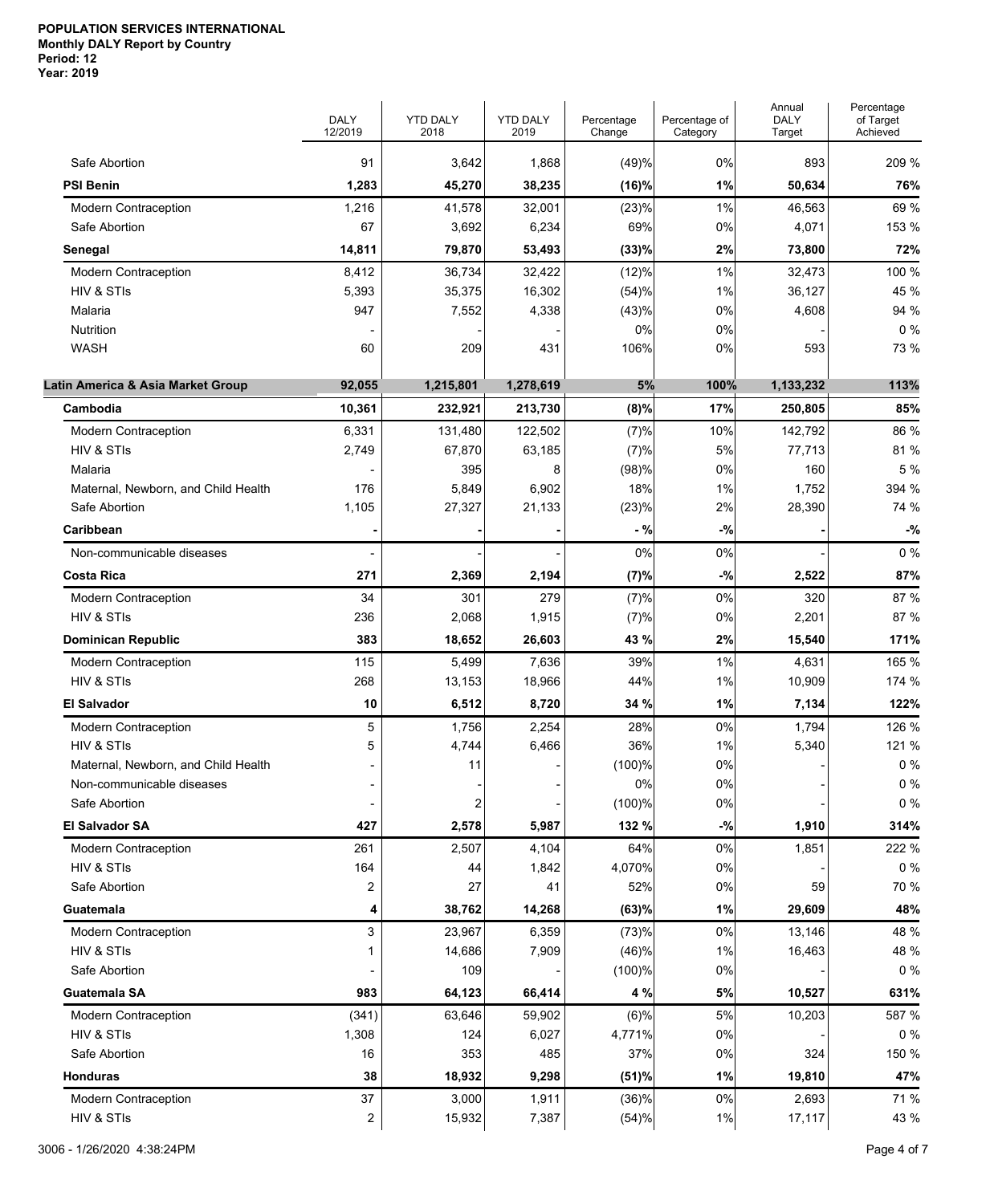|                                     | <b>DALY</b><br>12/2019 | <b>YTD DALY</b><br>2018 | <b>YTD DALY</b><br>2019 | Percentage<br>Change | Percentage of<br>Category | Annual<br><b>DALY</b><br>Target | Percentage<br>of Target<br>Achieved |
|-------------------------------------|------------------------|-------------------------|-------------------------|----------------------|---------------------------|---------------------------------|-------------------------------------|
| <b>Honduras SA</b>                  | 285                    |                         | 8,133                   | $-$ %                | 1%                        |                                 | $-$ %                               |
| Modern Contraception                | 38                     |                         | 1,097                   | 0%                   | 0%                        |                                 | $0\%$                               |
| HIV & STIs                          | 247                    |                         | 7,036                   | 0%                   | 1%                        |                                 | $0\%$                               |
| Kazakhstan                          | 91                     | 965                     | 1,068                   | 11 %                 | $-$ %                     | 562                             | 190%                                |
| Modern Contraception                | 1                      | 10                      | 17                      | 75%                  | 0%                        | 4                               | 408 %                               |
| HIV & STIs                          | 90                     | 955                     | 1,051                   | 10%                  | 0%                        | 558                             | 188 %                               |
| Tuberculosis                        |                        |                         |                         | 0%                   | 0%                        |                                 | $0\%$                               |
| Kyrgyzstan                          | 59                     | 602                     | 729                     | 21 %                 | $-%$                      | 457                             | 160%                                |
| Modern Contraception                |                        | 13                      | 12                      | (12)%                | 0%                        | 22                              | 52 %                                |
| HIV & STIs                          | 59                     | 589                     | 717                     | 22%                  | 0%                        | 435                             | 165 %                               |
| Tuberculosis                        |                        |                         |                         | 0%                   | 0%                        |                                 | 0%                                  |
| Laos                                | 714                    | 29,900                  | 22,541                  | (25)%                | 2%                        | 27,508                          | 82%                                 |
| Modern Contraception                | 699                    | 24,777                  | 17,657                  | (29)%                | 1%                        | 22,913                          | 77 %                                |
| HIV & STIs                          |                        | 3,829                   | 3,522                   | (8)%                 | 0%                        | 3,564                           | 99 %                                |
| Malaria                             | 14                     | 250                     | 174                     | (30)%                | 0%                        | 156                             | 112 %                               |
| Safe Abortion                       |                        | 982                     | 1,159                   | 18%                  | 0%                        | 837                             | 138 %                               |
| Tuberculosis                        |                        | 64                      | 29                      | (54)%                | 0%                        | 38                              | 77 %                                |
| <b>Nepal</b>                        | 6,019                  | 35,896                  | 30,254                  | (16)%                | 2%                        | 30,224                          | 100%                                |
| Modern Contraception                | 3,967                  | 20,428                  | 16,464                  | (19)%                | 1%                        | 17,110                          | 96 %                                |
| HIV & STIs                          |                        | 5                       |                         | (100)%               | 0%                        |                                 | $0\%$                               |
| Safe Abortion                       | 2,052                  | 15,463                  | 13,791                  | (11)%                | 1%                        | 13,114                          | 105 %                               |
| Nicaragua                           | 932                    | 14,253                  | 17,728                  | 24 %                 | 1%                        |                                 | 3,693,519%                          |
| Modern Contraception                | 406                    | 8,610                   | 11,074                  | 29%                  | 1%                        |                                 | $0\%$                               |
| HIV & STIs                          | 525                    | 5,542                   | 6,538                   | 18%                  | 1%                        |                                 | 1,362,213 %                         |
| Safe Abortion                       | 1                      | 102                     | 116                     | 14%                  | 0%                        |                                 | $0\%$                               |
| Nicaragua SA                        |                        |                         |                         | $-$ %                | $\mathcal{N}_0$           | 16,895                          | $-$ %                               |
| Modern Contraception                |                        |                         |                         | 0%                   | 0%                        | 10,574                          | $0\%$                               |
| HIV & STIs                          |                        |                         |                         | 0%                   | 0%                        | 6,148                           | $0\%$                               |
| Safe Abortion                       |                        |                         |                         | 0%                   | 0%                        | 173                             | 0%                                  |
| Pakistan                            | 47,824                 | 568,435                 | 580,103                 | 2%                   | 45%                       | 383,003                         | 151%                                |
| Modern Contraception                | 31,010                 | 398,022                 | 415,951                 | $5\%$                | 33%                       | 348,668                         | 119 %                               |
| HIV & STIs                          | 4,849                  | 43,119                  | 31,928                  | (26)%                | 2%                        | 34,336                          | 93 %                                |
| Nutrition                           | 6                      |                         | 25                      | 0%                   | 0%                        |                                 | $0\%$                               |
| Safe Abortion<br>Tuberculosis       | 1,484<br>10,475        | 8,252<br>119,042        | 14,292<br>117,907       | 73%<br>(1)%          | 1%<br>9%                  |                                 | $0\%$<br>$0\%$                      |
| Panama                              | 284                    | 6,551                   | 4,472                   | (32)%                | $\mathcal{N}_0$           | 7,260                           | 62%                                 |
| Modern Contraception                | 67                     | 1,538                   | 1,038                   | (33)%                | 0%                        | 1,719                           | 60 %                                |
| HIV & STIs                          | 217                    | 5,013                   | 3,434                   | (31)%                | 0%                        | 5,542                           | 62 %                                |
| <b>Papua New Guinea</b>             | 195                    | 2,041                   | 1,152                   | (44)%                | $\mathcal{N}_0$           | 3,278                           | 35%                                 |
| Modern Contraception                | 102                    | 169                     | 584                     | 246%                 | 0%                        | 1,889                           | 31 %                                |
| HIV & STIs                          | 93                     | 154                     | 537                     | 249%                 | 0%                        | 1,309                           | 41 %                                |
| Malaria                             |                        | 1,714                   |                         | (100)%               | 0%                        |                                 | $0\%$                               |
| Maternal, Newborn, and Child Health |                        |                         | 27                      | 0%                   | 0%                        | 76                              | 36 %                                |
| <b>WASH</b>                         |                        | 4                       | 3                       | (19)%                | 0%                        | 4                               | 93 %                                |
| <b>PSI Pakistan</b>                 | 23,022                 | 118,333                 | 248,606                 | 110 %                | 19%                       | 304,660                         | 82%                                 |
| Modern Contraception                | 22,685                 | 117,247                 | 237,845                 | 103%                 | 19%                       | 292,577                         | 81 %                                |
| HIV & STIs                          | 337                    | 1,086                   | 10,760                  | 891%                 | 1%                        | 12,083                          | 89 %                                |
|                                     |                        |                         |                         |                      |                           |                                 |                                     |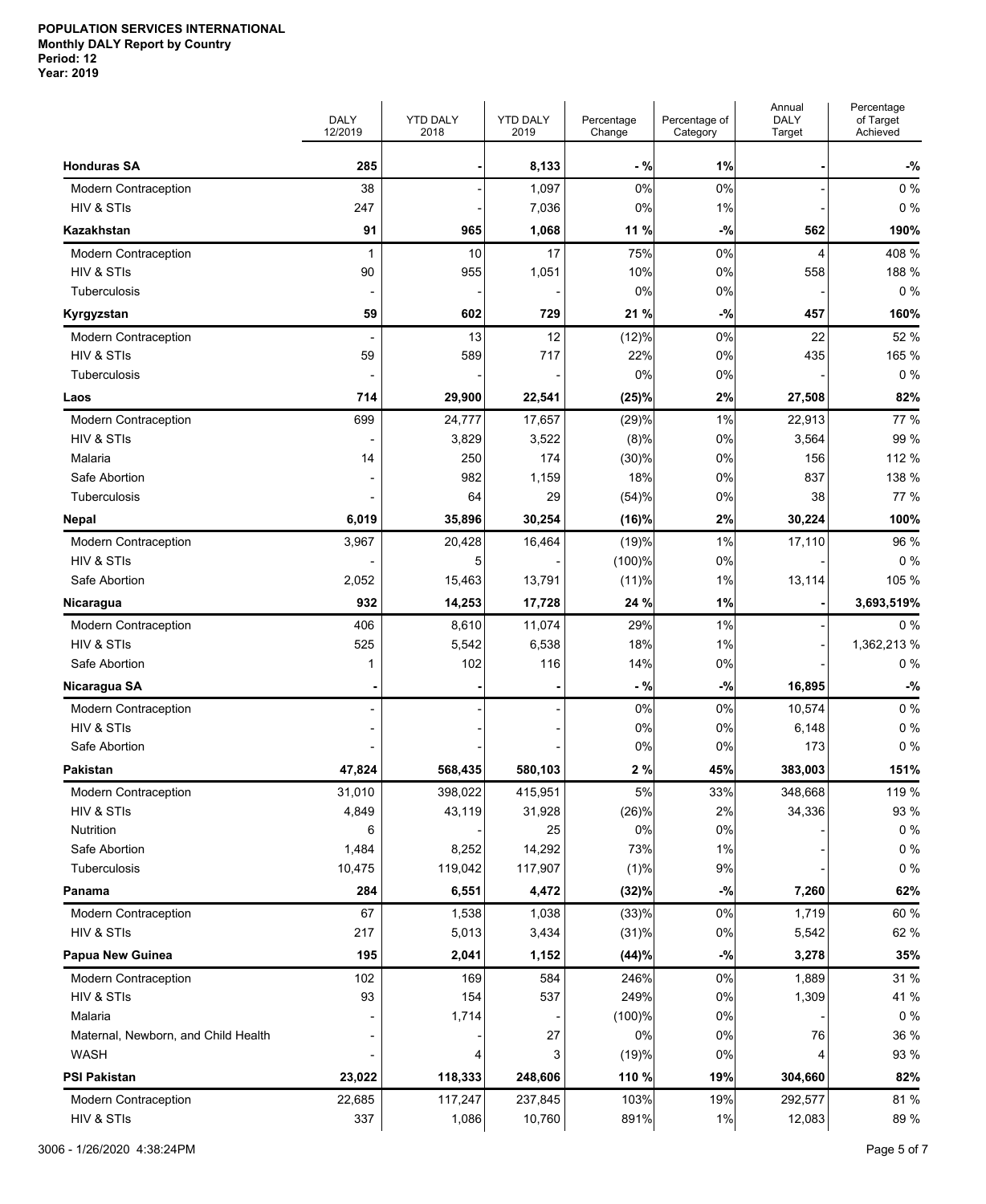|                                     | <b>DALY</b><br>12/2019 | <b>YTD DALY</b><br>2018 | <b>YTD DALY</b><br>2019 | Percentage<br>Change | Percentage of<br>Category | Annual<br><b>DALY</b><br>Target | Percentage<br>of Target<br>Achieved |
|-------------------------------------|------------------------|-------------------------|-------------------------|----------------------|---------------------------|---------------------------------|-------------------------------------|
| Tajikistan                          | 140                    | 17,530                  | 14,367                  | (18)%                | 1%                        | 19,404                          | 74%                                 |
| Modern Contraception                | 5                      | 415                     | 65                      | (84)%                | 0%                        | 80                              | 81 %                                |
| HIV & STIs                          | 135                    | 17,115                  | 14,302                  | (16)%                | 1%                        | 19,324                          | 74 %                                |
| Tuberculosis                        |                        |                         |                         | 0%                   | 0%                        |                                 | 0%                                  |
| <b>Viet Nam</b>                     | 13                     | 36,446                  | 2,252                   | (94)%                | $-%$                      | 2,123                           | 106%                                |
| Modern Contraception                | $\overline{7}$         | 184                     | 240                     | 30%                  | 0%                        | 76                              | 314 %                               |
| HIV & STIs                          |                        | 36,079                  | 1,912                   | (95)%                | 0%                        | 1,912                           | 100 %                               |
| Malaria                             | 6                      | 27                      | 60                      | 127%                 | 0%                        | 108                             | 56 %                                |
| Non-communicable diseases           |                        |                         |                         | 0%                   | 0%                        |                                 | 0%                                  |
| Tuberculosis                        |                        |                         |                         | 0%                   | 0%                        |                                 | 0%                                  |
| <b>WASH</b>                         |                        | 156                     | 39                      | (75)%                | 0%                        | 26                              | 148 %                               |
| <b>Foundation Market Group</b>      | 2,386,388              | 7,586,885               | 6,338,408               | (16%)                | 100%                      | 7,584,880                       | 84%                                 |
| Haiti                               | 9,720                  | 169,008                 | 126,628                 | (25)%                | 2%                        | 87,193                          | 145%                                |
| Modern Contraception                | 419                    | 24,275                  | 9,015                   | (63)%                | 0%                        | 9,184                           | 98 %                                |
| HIV & STIS                          | 6,575                  | 66,067                  | 35,918                  | (46)%                | 1%                        | 12,871                          | 279 %                               |
| Malaria                             | 759                    | 1,995                   | 36,309                  | 1,720%               | 1%                        | 23,585                          | 154 %                               |
| Maternal, Newborn, and Child Health | 1,967                  |                         | 7,366                   | 0%                   | 0%                        | 7,462                           | 99 %                                |
| Non-communicable diseases           |                        |                         |                         | (80)%                | 0%                        |                                 | 0%                                  |
| Tuberculosis                        |                        | 76,671                  | 38,021                  | (50)%                | 1%                        | 34,091                          | 112 %                               |
| Liberia                             | 10                     | 12,039                  | 7,836                   | (35)%                | $-$ %                     | 27,447                          | 29%                                 |
| Modern Contraception                |                        | 5,528                   | 3,547                   | (36)%                | 0%                        | 12,602                          | 28 %                                |
| HIV & STIs                          | 10                     | 6,378                   | 4,198                   | (34)%                | 0%                        | 14,733                          | 28 %                                |
| <b>WASH</b>                         |                        | 133                     | 91                      | (32)%                | 0%                        | 112                             | 81 %                                |
| Madagascar                          | 106,245                | 2,112,645               | 1,093,857               | (48)%                | 17%                       | 1,094,187                       | 100%                                |
| Modern Contraception                | 58,062                 | 452,712                 | 514,782                 | 14%                  | 8%                        | 476,130                         | 108 %                               |
| HIV & STIs                          | 30,336                 | 140,232                 | 134,843                 | (4)%                 | 2%                        | 117,859                         | 114 %                               |
| Malaria                             | 12,375                 | 1,443,630               | 378,404                 | (74)%                | 6%                        | 459,706                         | 82 %                                |
| Maternal, Newborn, and Child Health | 4,835                  | 65.741                  | 58,077                  | (12)%                | 1%                        | 36,677                          | 158 %                               |
| Non-communicable diseases           | 1                      | 23                      | 9                       | (62)%                | 0%                        |                                 | 0%                                  |
| Nutrition                           |                        | 119                     |                         | (100)%               | 0%                        |                                 | 0%                                  |
| Safe Abortion                       | 634                    | 4,684                   | 6,217                   | 33%                  | 0%                        | 3,618                           | 172 %                               |
| <b>WASH</b>                         | $\overline{2}$         | 5,504                   | 1,525                   | (72)%                | 0%                        | 197                             | 773 %                               |
| Mali                                | 1,285,020              | 3,372,072               | 3,231,077               | (4)%                 | 51%                       | 3,114,047                       | 104%                                |
| Modern Contraception                | 42,485                 | 376,214                 | 500,260                 | 33%                  | 8%                        | 446,445                         | 112 %                               |
| HIV & STIs                          |                        |                         | 578                     | 55,700%              | 0%                        | 1,036                           | 56 %                                |
| Malaria                             | ,241,725               | 2,989,340               | 2,722,429               | (9)%                 | 43%                       | 2,654,094                       | 103 %                               |
| Non-communicable diseases           | 3                      | 36                      | 39                      | 7%                   | 0%                        | 210                             | 18 %                                |
| Safe Abortion                       | 805                    | 6,437                   | 7,640                   | 19%                  | 0%                        | 11,204                          | 68 %                                |
| WASH                                | 1                      | 43                      | 131                     | 206%                 | 0%                        | 1,059                           | 12 %                                |
| Somaliland                          | 10,870                 | 174,375                 | 152,264                 | (13)%                | 2%                        | 158,117                         | 96%                                 |
| Modern Contraception                | 634                    | 4,596                   | 5,524                   | 20%                  | 0%                        | 4,893                           | 113 %                               |
| HIV & STIs                          | 35                     | 119                     | 193                     | 62%                  | 0%                        | 131                             | 147 %                               |
| Malaria                             | 43                     | 841                     | 1,055                   | 25%                  | 0%                        | 866                             | 122 %                               |
| Maternal, Newborn, and Child Health | 7,074                  | 67,253                  | 58,271                  | (13)%                | 1%                        | 48,449                          | 120 %                               |
| Non-communicable diseases           |                        |                         |                         | 0%                   | 0%                        |                                 | $0\%$                               |
| Nutrition                           | 3,085                  | 100,190                 | 86,897                  | (13)%                | 1%                        | 103,209                         | 84 %                                |
| WASH                                |                        | 1,377                   | 325                     | (76)%                | 0%                        | 568                             | 57 %                                |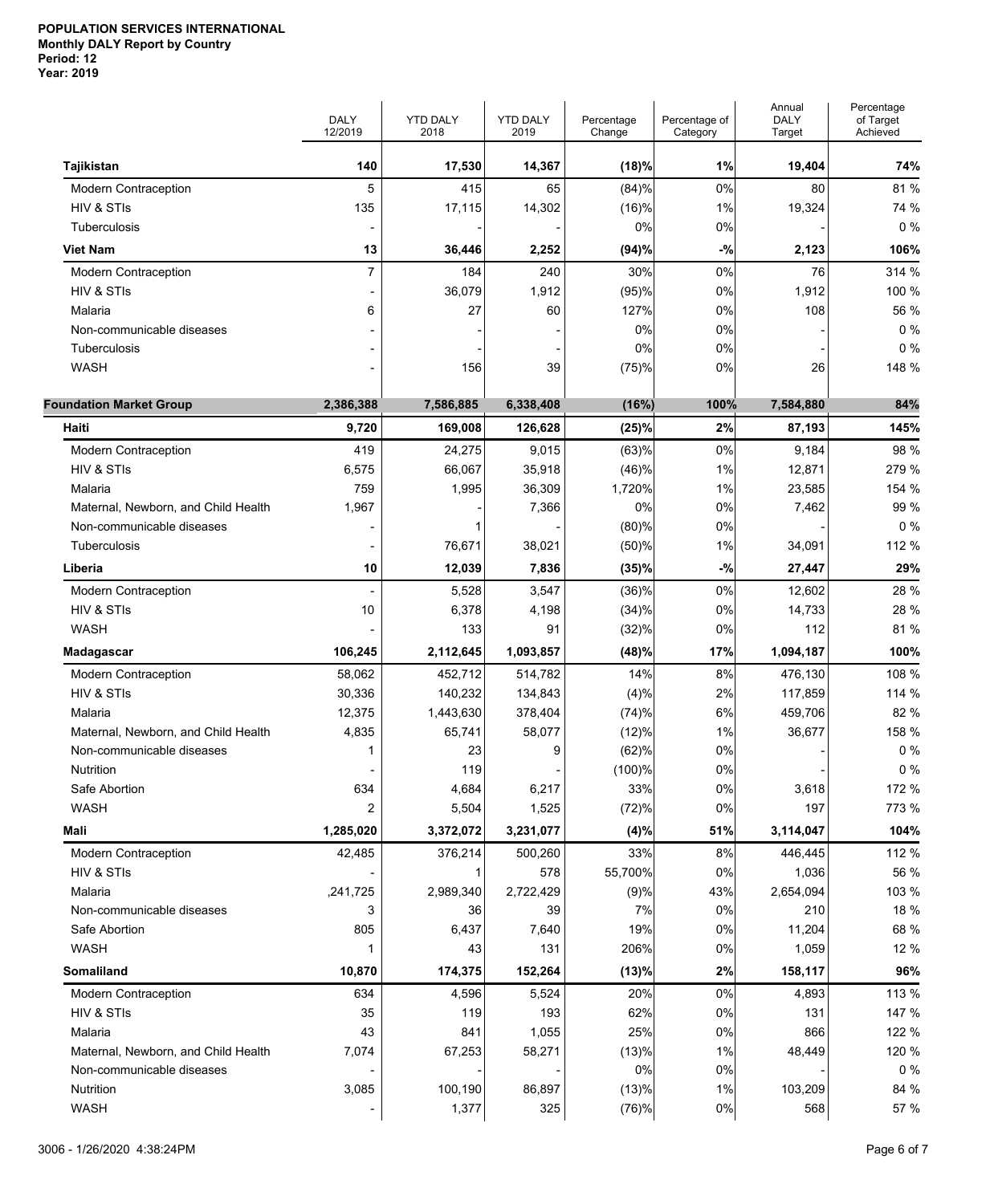|                                     | <b>DALY</b><br>12/2019 | <b>YTD DALY</b><br>2018 | <b>YTD DALY</b><br>2019 | Percentage<br>Change | Percentage of<br>Category | Annual<br><b>DALY</b><br>Target | Percentage<br>of Target<br>Achieved |
|-------------------------------------|------------------------|-------------------------|-------------------------|----------------------|---------------------------|---------------------------------|-------------------------------------|
| <b>South Sudan</b>                  | 974,523                | 1,746,746               | 1,726,746               | (1)%                 | 27%                       | 3,103,888                       | 56%                                 |
| Malaria                             | 974,523                | 1,202,671               | 1,726,746               | 44%                  | 27%                       | 3,103,888                       | 56 %                                |
| Maternal, Newborn, and Child Health |                        | 540,043                 |                         | (100)%               | 0%                        |                                 | $0\%$                               |
| <b>Nutrition</b>                    |                        | 4,031                   |                         | (100)%               | 0%                        |                                 | $0\%$                               |
| <b>Social Enterprise</b>            | 124,424                | 1,433,239               | 1,011,719               | (29%)                | 100%                      | 1,661,860                       | 61%                                 |
| <b>India LLC</b>                    | 34,339                 | 649,269                 | 372,241                 | (43)%                | 37%                       | 805,943                         | 46%                                 |
| Modern Contraception                | 11,860                 | 285,814                 | 163,821                 | (43)%                | 16%                       | 312,748                         | 52 %                                |
| HIV & STIS                          | 19,217                 | 234,615                 | 128,227                 | (45)%                | 13%                       | 311,642                         | 41 %                                |
| Maternal, Newborn, and Child Health | (76)                   | 22,965                  | 27,074                  | 18%                  | 3%                        | 26,486                          | 102 %                               |
| Safe Abortion                       | 3,337                  | 105,875                 | 53,118                  | (50)%                | 5%                        | 155,067                         | 34 %                                |
| Other                               |                        |                         |                         | 0%                   | 0%                        |                                 | $0\%$                               |
| Paraguay                            | 3,048                  | 25,359                  | 24,842                  | (2)%                 | 2%                        | 24,784                          | 100%                                |
| Modern Contraception                | 718                    | 7,129                   | 6,925                   | (3)%                 | 1%                        | 7,205                           | 96 %                                |
| HIV & STIS                          | 2,309                  | 17,892                  | 17,676                  | (1)%                 | 2%                        | 17,198                          | 103 %                               |
| <b>Nutrition</b>                    | 21                     | 337                     | 241                     | (29)%                | 0%                        | 381                             | 63 %                                |
| <b>PSI South Africa</b>             | 87,037                 | 758,612                 | 614,636                 | (19)%                | 61%                       | 831,133                         | 74%                                 |
| Modern Contraception                | 5,270                  | 47,409                  | 37,977                  | (20)%                | 4%                        | 56,569                          | 67 %                                |
| HIV & STIS                          | 81,767                 | 711,203                 | 576,659                 | (19)%                | 57%                       | 774,565                         | 74 %                                |
| <b>Inactive</b>                     |                        | 1,762                   |                         | $(100\%)$            | $-$ %                     |                                 | $-$ %                               |
| Guinea                              |                        | 1,762                   |                         | $(100)$ %            | $-%$                      |                                 | $-$ %                               |
| <b>Modern Contraception</b>         |                        | 1,520                   |                         | (100)%               | 0%                        |                                 | $0\%$                               |
| HIV & STIs                          |                        | 242                     |                         | (100)%               | $0\%$                     |                                 | $0\%$                               |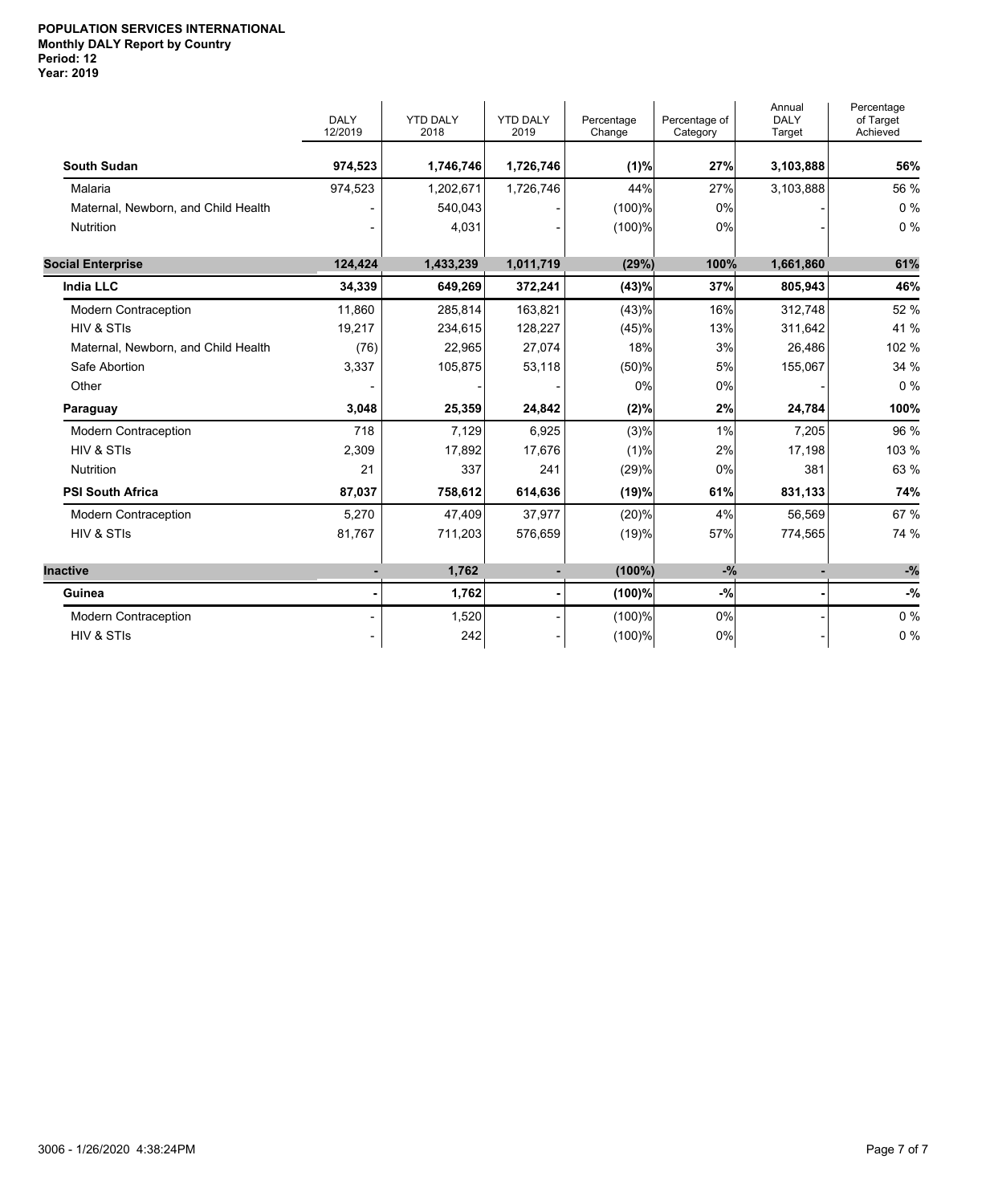|                                                      | <b>DISTRIBUTION</b><br>12/2019 | <b>MONTHLY</b><br>AVG PREV 3<br><b>MONTHS</b> | <b>YTD</b><br><b>DISTRIBUTION</b><br>2019 | <b>DISTRIBUTION</b><br><b>TARGET</b><br>2019 | <b>YTD</b><br><b>DISTRIBUTION</b><br>2018 | YTD <sub>%</sub><br>CHANGE | <b>TOTAL</b><br><b>DISTRIBUTION</b><br>2018 | <b>CUMULATIVE</b><br><b>DISTRIBUTION</b> | <b>YTD USERS</b><br><b>REACHED</b><br>2019(a) | <b>YTD CYP</b><br>2019 | <b>YTD DALY</b><br>2019 |
|------------------------------------------------------|--------------------------------|-----------------------------------------------|-------------------------------------------|----------------------------------------------|-------------------------------------------|----------------------------|---------------------------------------------|------------------------------------------|-----------------------------------------------|------------------------|-------------------------|
| <b>Acute Malnutrition Screening_CU5</b>              | 21                             |                                               | 410                                       | 312                                          | 619,573                                   | (100)%                     | 619,573                                     | 621,360                                  | 410                                           |                        |                         |
| Franco/Lusophone Africa Market Group                 |                                |                                               |                                           | 312                                          | 518                                       | (100)%                     | 518                                         | 1,895                                    |                                               |                        |                         |
| <b>Foundation Market Group</b>                       | 21                             |                                               | 410                                       |                                              | 619,055                                   | (100)%                     | 619,055                                     | 619,465                                  | 410                                           |                        |                         |
| <b>Antiretroviral Treatment</b>                      |                                |                                               |                                           |                                              |                                           | $-$ %                      |                                             | 18,119                                   |                                               |                        |                         |
| <b>Acceleration Market Group</b>                     |                                |                                               |                                           |                                              |                                           | $-$ %                      |                                             | 18,119                                   |                                               |                        |                         |
| <b>Antiretroviral Treatment (Currently Enrolled)</b> | 70,958                         | 71,395                                        | 545,956                                   | 313,246                                      | 535,855                                   | 2%                         | 535,855                                     | 1,554,153                                | 45,496                                        |                        | 98,464                  |
| <b>Acceleration Market Group</b>                     | 15,532                         | 15,167                                        | 174,024                                   | 170,176                                      | 152,003                                   | 14%                        | 152,003                                     | 402,508                                  | 14,502                                        |                        | 34,444                  |
| Anglophone Africa Market Group                       | 14,751                         | 14,210                                        | 163,277                                   | 105,390                                      | 148,026                                   | 10%                        | 148,026                                     | 430,536                                  | 13,606                                        |                        | 29,008                  |
| Franco/Lusophone Africa Market Group                 | 6,113                          | 6,367                                         | 62,079                                    | 7,723                                        | 19,016                                    | 226%                       | 19,016                                      | 87,725                                   | 5,173                                         |                        | 10,345                  |
| Latin America & Asia Market Group                    |                                | 827                                           | 7,541                                     |                                              | 233                                       | 3,136%                     | 233                                         | 7,774                                    | 628                                           |                        | 1,049                   |
| <b>Foundation Market Group</b>                       | 34,562                         | 34,824                                        | 139,035                                   | 29,957                                       | 216,577                                   | (36)%                      | 216,577                                     | 625,610                                  | 11,586                                        |                        | 23,619                  |
| <b>Antiretroviral Treatment (Newly Enrolled)</b>     | 1,275                          | 3,314                                         | 19,554                                    | 13,389                                       | 15,865                                    | 23%                        | 15,865                                      | 62,517                                   | 19,554                                        |                        |                         |
| <b>Acceleration Market Group</b>                     | 263                            | 309                                           | 3,744                                     | 3,981                                        | 3,434                                     | 9%                         | 3,434                                       | 13,330                                   | 3,744                                         |                        |                         |
| Anglophone Africa Market Group                       | 607                            | 685                                           | 7,255                                     | 4,695                                        | 6,634                                     | 9%                         | 6,634                                       | 30,120                                   | 7,255                                         |                        |                         |
| Franco/Lusophone Africa Market Group                 | 139                            | 159                                           | 1,404                                     | 1,396                                        | 1,807                                     | (22)%                      | 1,807                                       | 3,625                                    | 1,404                                         |                        |                         |
| Latin America & Asia Market Group                    |                                | 47                                            | 449                                       |                                              | 92                                        | 388%                       | 92                                          | 541                                      | 449                                           |                        |                         |
| <b>Foundation Market Group</b>                       | 266                            | 2,114                                         | 6,702                                     | 3,317                                        | 3,898                                     | 72%                        | 3,898                                       | 14,901                                   | 6,702                                         |                        |                         |
| <b>Antiretroviral Treatment (Tablet)</b>             |                                |                                               |                                           |                                              |                                           | $-$ %                      |                                             | 97,980                                   |                                               |                        |                         |
| <b>Acceleration Market Group</b>                     |                                |                                               |                                           |                                              |                                           | $-$ %                      |                                             | 97,980                                   |                                               |                        |                         |
| ARV Prophylaxis 28 wks (Mother and Baby)             |                                |                                               |                                           |                                              |                                           | $-9/0$                     |                                             | 382                                      |                                               |                        |                         |
| <b>Acceleration Market Group</b>                     |                                |                                               |                                           |                                              |                                           | $-9/6$                     |                                             | 382                                      |                                               |                        |                         |
| ARV Prophylaxis 28 wks (Mother Only)                 |                                |                                               |                                           |                                              |                                           | $-9/0$                     |                                             | 359                                      |                                               |                        |                         |
| <b>Acceleration Market Group</b>                     |                                |                                               |                                           |                                              |                                           | $-9/6$                     |                                             | 359                                      |                                               |                        |                         |
| <b>Basic Care Package</b>                            |                                |                                               |                                           |                                              |                                           | (100)%                     | $\overline{1}$                              | 176,452,482                              |                                               |                        |                         |
| <b>Acceleration Market Group</b>                     |                                |                                               |                                           |                                              |                                           | $-9/6$                     |                                             | 1,064,698                                |                                               |                        |                         |
| Anglophone Africa Market Group                       |                                |                                               |                                           |                                              |                                           | (100)%                     | $\mathbf{1}$                                | 174,969,459                              |                                               |                        |                         |
| Franco/Lusophone Africa Market Group                 |                                |                                               |                                           |                                              |                                           | $-$ %                      |                                             | 418,325                                  |                                               |                        |                         |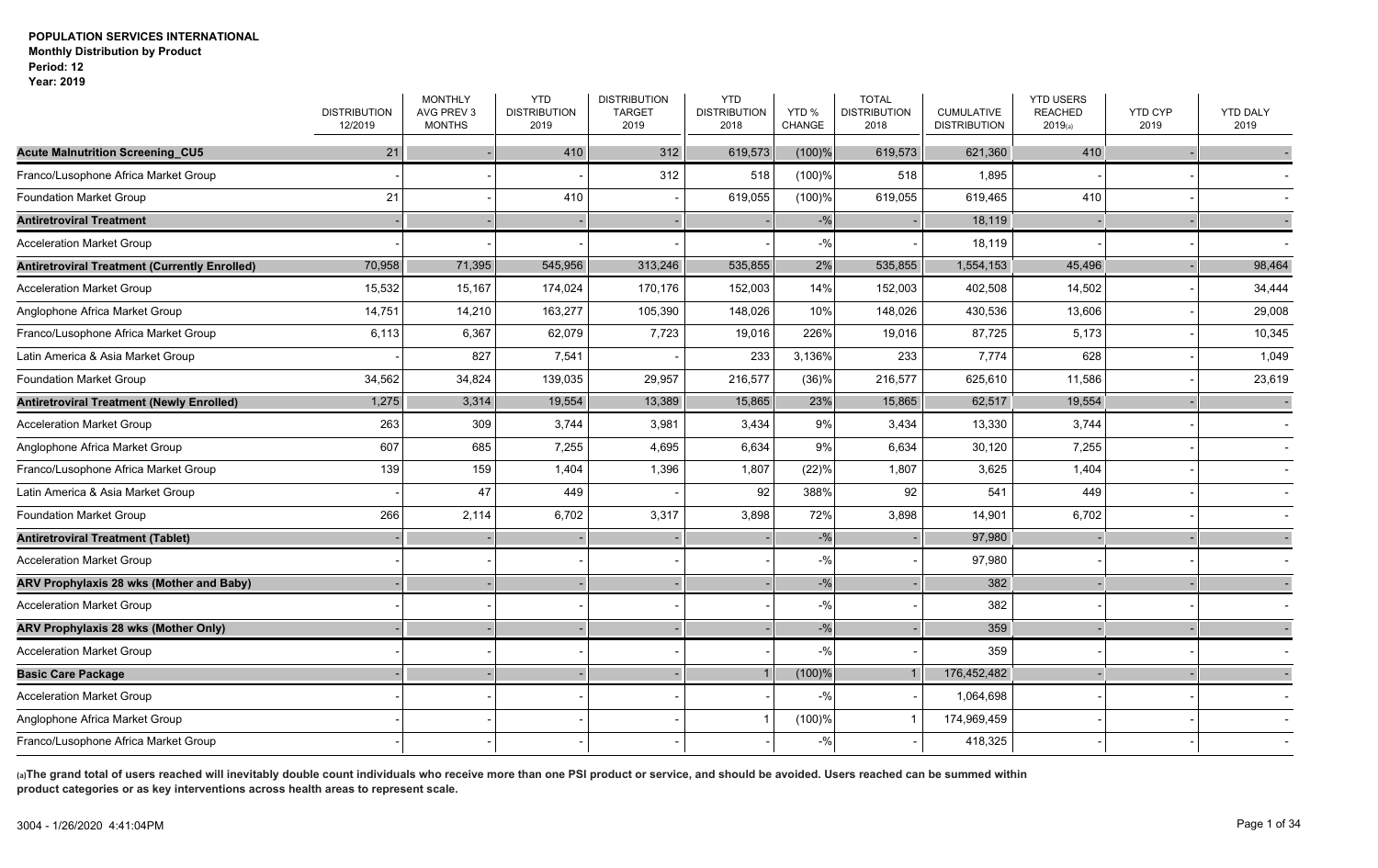|                                                        | <b>DISTRIBUTION</b> | <b>MONTHLY</b><br>AVG PREV 3 | <b>YTD</b><br><b>DISTRIBUTION</b> | <b>DISTRIBUTION</b><br><b>TARGET</b> | <b>YTD</b><br><b>DISTRIBUTION</b> | YTD %           | <b>TOTAL</b><br><b>DISTRIBUTION</b> | <b>CUMULATIVE</b>   | <b>YTD USERS</b><br><b>REACHED</b> | <b>YTD CYP</b> | <b>YTD DALY</b> |
|--------------------------------------------------------|---------------------|------------------------------|-----------------------------------|--------------------------------------|-----------------------------------|-----------------|-------------------------------------|---------------------|------------------------------------|----------------|-----------------|
|                                                        | 12/2019             | <b>MONTHS</b>                | 2019                              | 2019                                 | 2018                              | CHANGE          | 2018                                | <b>DISTRIBUTION</b> | 2019(a)                            | 2019           | 2019            |
| CD4 Tests Provided to HIV+ Clients                     |                     |                              |                                   |                                      | 666                               | (100)%          | 666                                 | 16,834              |                                    |                |                 |
| Acceleration Market Group                              |                     |                              |                                   |                                      |                                   | $-$ %           |                                     | 4,995               |                                    |                |                 |
| Anglophone Africa Market Group                         |                     |                              |                                   |                                      | 544                               | $(100)$ %       | 544                                 | 9,416               |                                    |                |                 |
| Franco/Lusophone Africa Market Group                   |                     |                              |                                   |                                      | 122                               | $(100)\%$       | 122                                 | 1,919               |                                    |                |                 |
| Latin America & Asia Market Group                      |                     |                              |                                   |                                      |                                   | $-$ %           |                                     | 504                 |                                    |                |                 |
| <b>Cervical Cancer-HPV DNA and Conization</b>          | 3                   | $\overline{2}$               | 10                                |                                      |                                   | $-9/6$          |                                     | 10                  | 10                                 |                |                 |
| Anglophone Africa Market Group                         | 3                   | 2                            | 10                                |                                      |                                   | $-$ %           |                                     | 10                  | 10                                 |                |                 |
| <b>Cervical Cancer-HPV DNA and Cryotherapy</b>         | $\overline{2}$      |                              | 8                                 |                                      |                                   | 167%            | $\mathbf{3}$                        | 11                  | 8                                  |                |                 |
| Anglophone Africa Market Group                         | $\mathcal{P}$       |                              | 8                                 |                                      |                                   | 167%            | 3                                   | 11                  | 8                                  |                |                 |
| Cervical Cancer-HPV DNA and Refer to any Treatment     |                     |                              | $\overline{2}$                    |                                      |                                   | $-$ %           |                                     | 13                  | 2                                  |                |                 |
| Anglophone Africa Market Group                         |                     |                              |                                   |                                      |                                   | $-$ %           |                                     | 13                  |                                    |                |                 |
| <b>Cervical Cancer-HPV DNA and Refer to Conization</b> |                     |                              |                                   |                                      |                                   | $-9/0$          |                                     | 9                   |                                    |                |                 |
| Anglophone Africa Market Group                         |                     |                              |                                   |                                      |                                   | $-$ %           |                                     | c                   |                                    |                |                 |
| <b>Cervical Cancer-HPV DNA Screening</b>               | 333                 | 728                          | 4,123                             |                                      |                                   | $-9/0$          |                                     | 4,123               | 4,123                              |                |                 |
| Anglophone Africa Market Group                         | 333                 | 582                          | 3,346                             |                                      |                                   | $-$ %           |                                     | 3,346               | 3,346                              |                |                 |
| Latin America & Asia Market Group                      |                     | 146                          | 777                               |                                      |                                   | $-$ %           |                                     | 777                 | 777                                |                |                 |
| <b>Cervical Cancer-Pap and Conization</b>              |                     |                              | 1,753                             |                                      |                                   | $- \frac{0}{0}$ |                                     | 1,753               | 1,753                              |                | 778             |
| Anglophone Africa Market Group                         |                     |                              | 1,753                             |                                      |                                   | $-$ %           |                                     | 1,753               | 1,753                              |                | 778             |
| <b>Cervical Cancer-Pap and Cryotherapy</b>             |                     |                              |                                   |                                      |                                   | (100)%          | $\overline{4}$                      | 39                  |                                    |                |                 |
| Latin America & Asia Market Group                      |                     |                              |                                   |                                      |                                   | $-$ %           |                                     | 25                  |                                    |                |                 |
| <b>Foundation Market Group</b>                         |                     |                              |                                   |                                      | Δ                                 | $(100)\%$       | $\overline{\mathbf{4}}$             | ⊿                   |                                    |                |                 |
| Inactive                                               |                     |                              |                                   |                                      |                                   | $-$ %           |                                     | 10                  |                                    |                |                 |
| Cervical Cancer-Pap and Refer to any Treatment         |                     |                              | 9                                 |                                      |                                   | $-9/0$          |                                     | 11                  | 9                                  |                |                 |
| Anglophone Africa Market Group                         |                     |                              | 9                                 |                                      |                                   | $-$ %           |                                     | 11                  | 9                                  |                |                 |
| <b>Cervical Cancer-Pap and Refer to Conization</b>     |                     |                              |                                   |                                      |                                   | $-9/0$          |                                     | 9                   |                                    |                |                 |
| Anglophone Africa Market Group                         |                     |                              |                                   |                                      |                                   | $-$ %           |                                     | c                   |                                    |                |                 |
| <b>Cervical Cancer-Pap Smear Screening</b>             | 30 <sup>°</sup>     | 58                           | 438                               |                                      | 92                                | 376%            | 92                                  | 7,795               | 438                                |                |                 |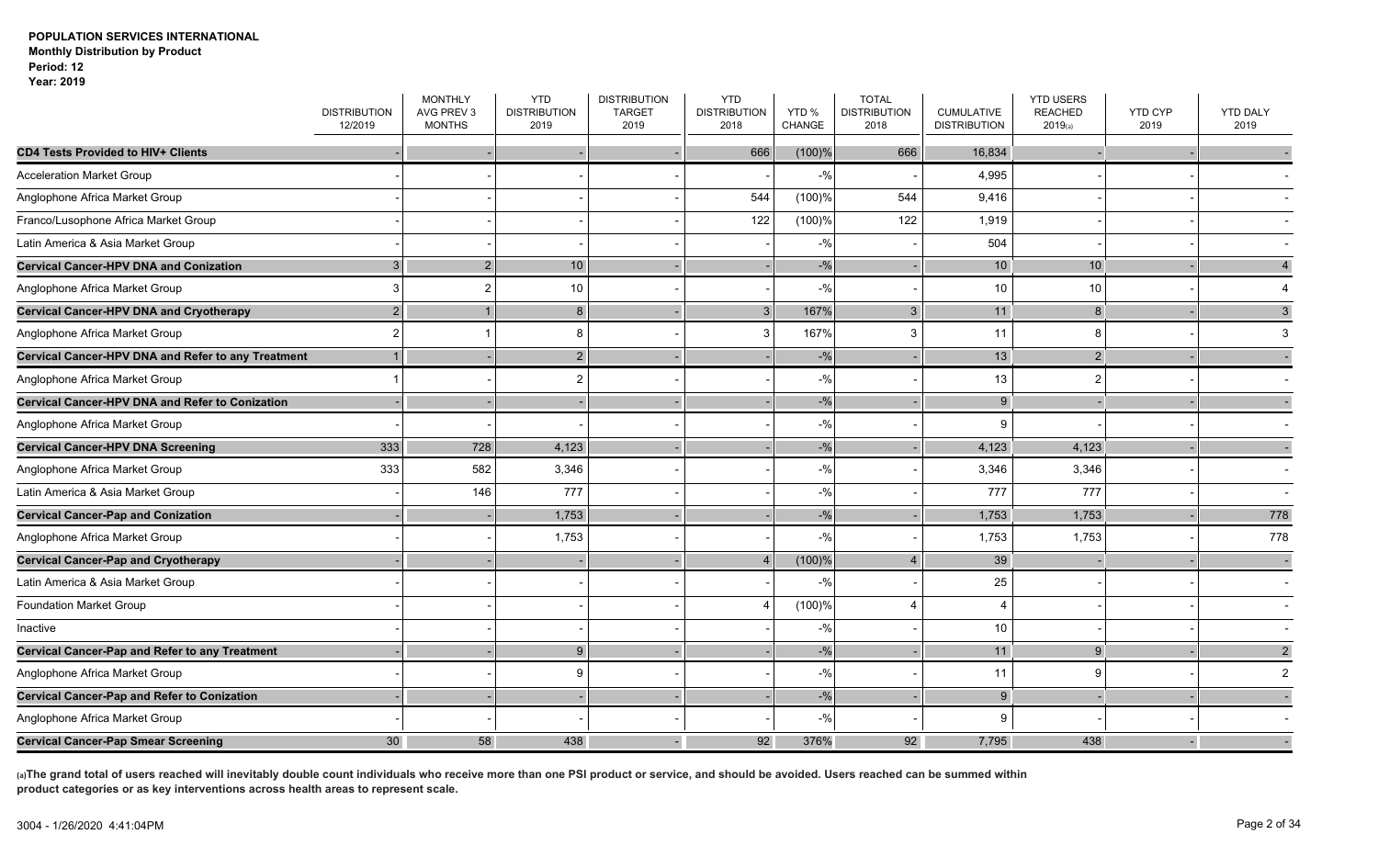**Year: 2019**

|                                                    | <b>DISTRIBUTION</b> | <b>MONTHLY</b><br>AVG PREV 3 | <b>YTD</b><br><b>DISTRIBUTION</b> | <b>DISTRIBUTION</b><br><b>TARGET</b> | <b>YTD</b><br><b>DISTRIBUTION</b> | YTD %     | <b>TOTAL</b><br><b>DISTRIBUTION</b> | <b>CUMULATIVE</b>   | <b>YTD USERS</b><br><b>REACHED</b> | <b>YTD CYP</b> | <b>YTD DALY</b> |
|----------------------------------------------------|---------------------|------------------------------|-----------------------------------|--------------------------------------|-----------------------------------|-----------|-------------------------------------|---------------------|------------------------------------|----------------|-----------------|
|                                                    | 12/2019             | <b>MONTHS</b>                | 2019                              | 2019                                 | 2018                              | CHANGE    | 2018                                | <b>DISTRIBUTION</b> | 2019(a)                            | 2019           | 2019            |
| <b>Acceleration Market Group</b>                   |                     |                              |                                   |                                      |                                   | $-$ %     |                                     | 6,497               |                                    |                |                 |
| Anglophone Africa Market Group                     |                     |                              |                                   |                                      |                                   | $-$ %     |                                     | 291                 |                                    |                |                 |
| Latin America & Asia Market Group                  | 30                  | 58                           | 438                               |                                      | 92                                | 376%      | 92                                  | 918                 | 438                                |                |                 |
| Inactive                                           |                     |                              |                                   |                                      |                                   | $-$ %     |                                     | 89                  |                                    |                |                 |
| <b>Cervical Cancer-VIA and Conization</b>          | 11                  | 18                           | 245                               | 290                                  | 126                               | 94%       | 126                                 | 549                 | 245                                |                | 88              |
| Anglophone Africa Market Group                     | 11                  | 18                           | 245                               | 290                                  | 126                               | 94%       | 126                                 | 549                 | 245                                |                | 88              |
| <b>Cervical Cancer-VIA and Cryotherapy</b>         | 25                  | 59                           | 2,077                             | 1,247                                | 1,162                             | 79%       | 1,162                               | 23,516              | 2,077                              |                | 684             |
| <b>Acceleration Market Group</b>                   |                     | 22                           | 307                               | 240                                  | 286                               | 7%        | 286                                 | 11,553              | 307                                |                | 73              |
| Anglophone Africa Market Group                     | 2                   | 18                           | 1,598                             | 307                                  | 639                               | 150%      | 639                                 | 10,047              | 1,598                              |                | 561             |
| Franco/Lusophone Africa Market Group               | 3                   | $\overline{2}$               | 16                                |                                      | 48                                | (67)%     | 48                                  | 390                 | 16                                 |                | $\overline{2}$  |
| Latin America & Asia Market Group                  |                     |                              |                                   |                                      |                                   | $-$ %     |                                     | ε                   |                                    |                |                 |
| <b>Foundation Market Group</b>                     | 13                  | 16                           | 156                               | 700                                  | 189                               | (17)%     | 189                                 | 1,498               | 156                                |                | 48              |
| Inactive                                           |                     |                              |                                   |                                      |                                   | $-$ %     |                                     | 20                  |                                    |                |                 |
| Cervical Cancer-VIA and Refer to any Treatment     |                     | 6                            | 85                                |                                      | 25                                | 240%      | 25                                  | 523                 | 85                                 |                | $15\,$          |
| <b>Acceleration Market Group</b>                   |                     |                              |                                   |                                      |                                   | $-$ %     |                                     | 127                 |                                    |                |                 |
| Anglophone Africa Market Group                     |                     | 6                            | 85                                |                                      | 25                                | 240%      | 25                                  | 396                 | 85                                 |                | 15              |
| <b>Cervical Cancer-VIA and Refer to Conization</b> |                     | 3                            | 23                                | 290                                  | 102                               | (77)%     | 102                                 | 2,083               | 23                                 |                | $\overline{4}$  |
| <b>Acceleration Market Group</b>                   |                     |                              |                                   |                                      |                                   | $(100)$ % | $\overline{4}$                      |                     |                                    |                |                 |
| Anglophone Africa Market Group                     |                     | 3                            | 23                                | 290                                  | 98                                | (77)%     | 98                                  | 2,079               | 23                                 |                |                 |
| Cervical Cancer-VIA and Refer to Cryotherapy       |                     |                              |                                   | 150                                  | 39                                | (100)%    | 39                                  | 2,084               |                                    |                |                 |
| <b>Acceleration Market Group</b>                   |                     |                              |                                   | 150                                  | 29                                | (100)%    | 29                                  | 913                 |                                    |                |                 |
| Anglophone Africa Market Group                     |                     |                              |                                   |                                      | 10                                | $(100)\%$ | 10                                  | 625                 |                                    |                |                 |
| Franco/Lusophone Africa Market Group               |                     |                              |                                   |                                      |                                   | $-$ %     |                                     | 10                  |                                    |                |                 |
| Foundation Market Group                            |                     |                              |                                   |                                      |                                   | $-$ %     |                                     | 536                 |                                    |                |                 |
| <b>Cervical Cancer-VIA/VILI Screening</b>          | 8,014               | 13,178                       | 137,560                           | 145,293                              | 194,523                           | (29)%     | 194,523                             | 1,178,264           | 137,560                            |                |                 |
| <b>Acceleration Market Group</b>                   | 288                 | 1,514                        | 37,955                            | 21,500                               | 34,714                            | 9%        | 34,714                              | 502,387             | 37,955                             |                |                 |
| Anglophone Africa Market Group                     | 1,325               | 4,178                        | 45,450                            | 88,793                               | 95,922                            | (53)%     | 95,922                              | 386,536             | 45,450                             |                |                 |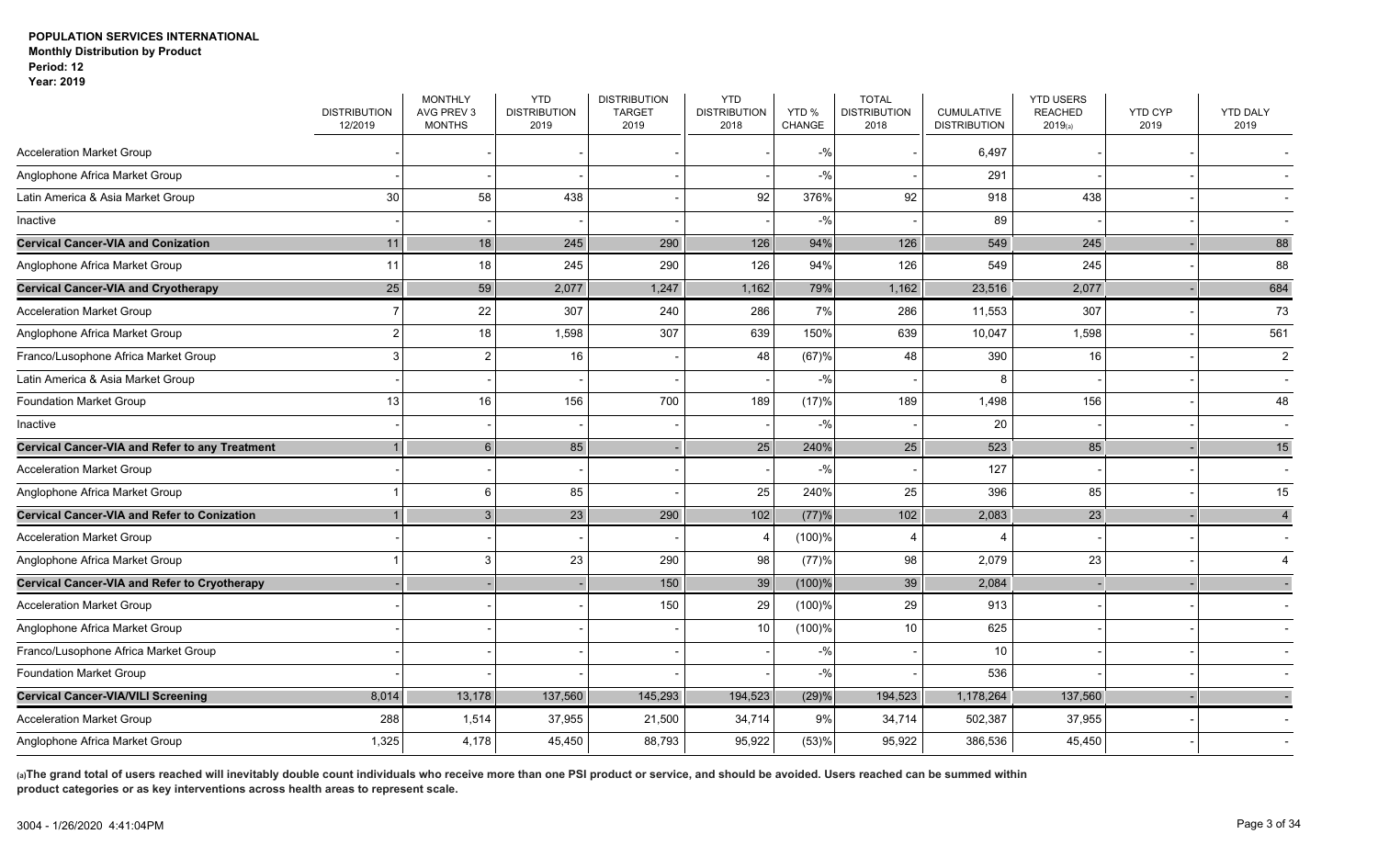#### **Period: 12 Year: 2019**

|                                      | <b>DISTRIBUTION</b><br>12/2019 | <b>MONTHLY</b><br>AVG PREV 3<br><b>MONTHS</b> | <b>YTD</b><br><b>DISTRIBUTION</b><br>2019 | <b>DISTRIBUTION</b><br><b>TARGET</b><br>2019 | <b>YTD</b><br><b>DISTRIBUTION</b><br>2018 | YTD %<br>CHANGE | <b>TOTAL</b><br><b>DISTRIBUTION</b><br>2018 | <b>CUMULATIVE</b><br><b>DISTRIBUTION</b> | <b>YTD USERS</b><br><b>REACHED</b><br>2019(a) | YTD CYP<br>2019 | <b>YTD DALY</b><br>2019 |
|--------------------------------------|--------------------------------|-----------------------------------------------|-------------------------------------------|----------------------------------------------|-------------------------------------------|-----------------|---------------------------------------------|------------------------------------------|-----------------------------------------------|-----------------|-------------------------|
| Franco/Lusophone Africa Market Group | 3,329                          | 3,156                                         | 28,676                                    |                                              | 50,592                                    | (43)%           | 50,592                                      | 189,505                                  | 28,676                                        |                 |                         |
| Latin America & Asia Market Group    |                                |                                               |                                           |                                              |                                           | $-$ %           |                                             | 387                                      |                                               |                 |                         |
| <b>Foundation Market Group</b>       | 3,072                          | 4,329                                         | 25,479                                    | 35,000                                       | 13,295                                    | 92%             | 13,295                                      | 99,179                                   | 25,479                                        |                 |                         |
| Inactive                             |                                |                                               |                                           |                                              |                                           | $-$ %           |                                             | 270                                      |                                               |                 |                         |
| Chlorhexidine                        | 563                            | 5,793                                         | 38,321                                    | 25,755                                       | 130,742                                   | (71)%           | 130,742                                     | 656,236                                  | 34,489                                        |                 | 2,315                   |
| <b>Acceleration Market Group</b>     |                                |                                               |                                           |                                              |                                           | $-$ %           |                                             | 148,406                                  |                                               |                 |                         |
| Anglophone Africa Market Group       | 263                            | 777                                           | 6,590                                     | 16,755                                       | 23,622                                    | (72)%           | 23,622                                      | 43,255                                   | 5,931                                         |                 | 458                     |
| <b>Foundation Market Group</b>       | 300                            | 5,015                                         | 31,731                                    | 9,000                                        | 107,120                                   | $(70) \%$       | 107,120                                     | 464,575                                  | 28,558                                        |                 | 1,857                   |
| <b>Clean Delivery Kit</b>            |                                |                                               |                                           |                                              | 3,449                                     | $(100)$ %       | 3,449                                       | 1,708,471                                |                                               |                 |                         |
| <b>Acceleration Market Group</b>     |                                |                                               |                                           |                                              |                                           | $-$ %           |                                             | 346,994                                  |                                               |                 |                         |
| Anglophone Africa Market Group       |                                |                                               |                                           |                                              | 3,449                                     | $(100)\%$       | 3,449                                       | 470,003                                  |                                               |                 |                         |
| Latin America & Asia Market Group    |                                |                                               |                                           |                                              |                                           | $-$ %           |                                             | 710,114                                  |                                               |                 |                         |
| <b>Foundation Market Group</b>       |                                |                                               |                                           |                                              |                                           | $-$ %           |                                             | 180,586                                  |                                               |                 |                         |
| Inactive                             |                                |                                               |                                           |                                              |                                           | $-$ %           |                                             | 774                                      |                                               |                 |                         |
| Condom                               | 44,472,930                     | 37, 377, 252                                  | 417,858,083                               | 553,397,069                                  | 504,429,167                               | (17)%           |                                             | 504,429,167 21,864,868,151               | 3,133,921                                     | 3,133,921       | 3,694,143               |
| <b>Acceleration Market Group</b>     | 3,408,750                      | 4,118,821                                     | 45,303,579                                | 41,769,999                                   | 38,017,548                                | 19%             | 38,017,548                                  | 9,799,101,930                            | 339,777                                       | 339,777         | 1,000,040               |
| Anglophone Africa Market Group       | 2,463,283                      | 3,785,709                                     | 46,603,378                                | 49,703,561                                   | 65,266,786                                | (29)%           | 65,266,786                                  | 3,193,512,061                            | 349,525                                       | 349,525         | 932,948                 |
| Franco/Lusophone Africa Market Group | 5,460,296                      | 4,224,472                                     | 41,173,232                                | 59,938,298                                   | 51,015,576                                | (19)%           | 51,015,576                                  | 1,670,441,894                            | 308,799                                       | 308,799         | 522,101                 |
| Latin America & Asia Market Group    | 18,641,510                     | 20,299,308                                    | 184,767,633                               | 196,479,173                                  | 187,072,729                               | (1)%            | 187,072,729                                 | 4,038,875,034                            | 1,385,757                                     | 1,385,757       | 394,062                 |
| <b>Foundation Market Group</b>       | 79,536                         | 292,240                                       | 1,828,764                                 | 2,920,716                                    | 3,347,338                                 | (45)%           | 3,347,338                                   | 954,325,997                              | 13,716                                        | 13,716          | 16,365                  |
| Social Enterprise                    | 14,419,555                     | 4,656,703                                     | 98,181,497                                | 202,585,322                                  | 159,709,190                               | (39)%           | 159,709,190                                 | 810,700,372                              | 736,347                                       | 736,347         | 828,627                 |
| USA                                  |                                |                                               |                                           |                                              |                                           | $-$ %           |                                             | 289,819                                  |                                               |                 |                         |
| Inactive                             |                                |                                               |                                           |                                              |                                           | $-$ %           |                                             | 1,397,621,044                            |                                               |                 |                         |
| <b>Condom Provided</b>               |                                |                                               |                                           |                                              |                                           | $- \frac{0}{0}$ |                                             | 18,930,351                               |                                               |                 |                         |
| <b>Acceleration Market Group</b>     |                                |                                               |                                           |                                              |                                           | $-$ %           |                                             | 50,644                                   |                                               |                 |                         |
| Anglophone Africa Market Group       |                                |                                               |                                           |                                              |                                           | $-$ %           |                                             | 17,527,104                               |                                               |                 |                         |
| Franco/Lusophone Africa Market Group |                                |                                               |                                           |                                              |                                           | $-$ %           |                                             | 673,774                                  |                                               |                 |                         |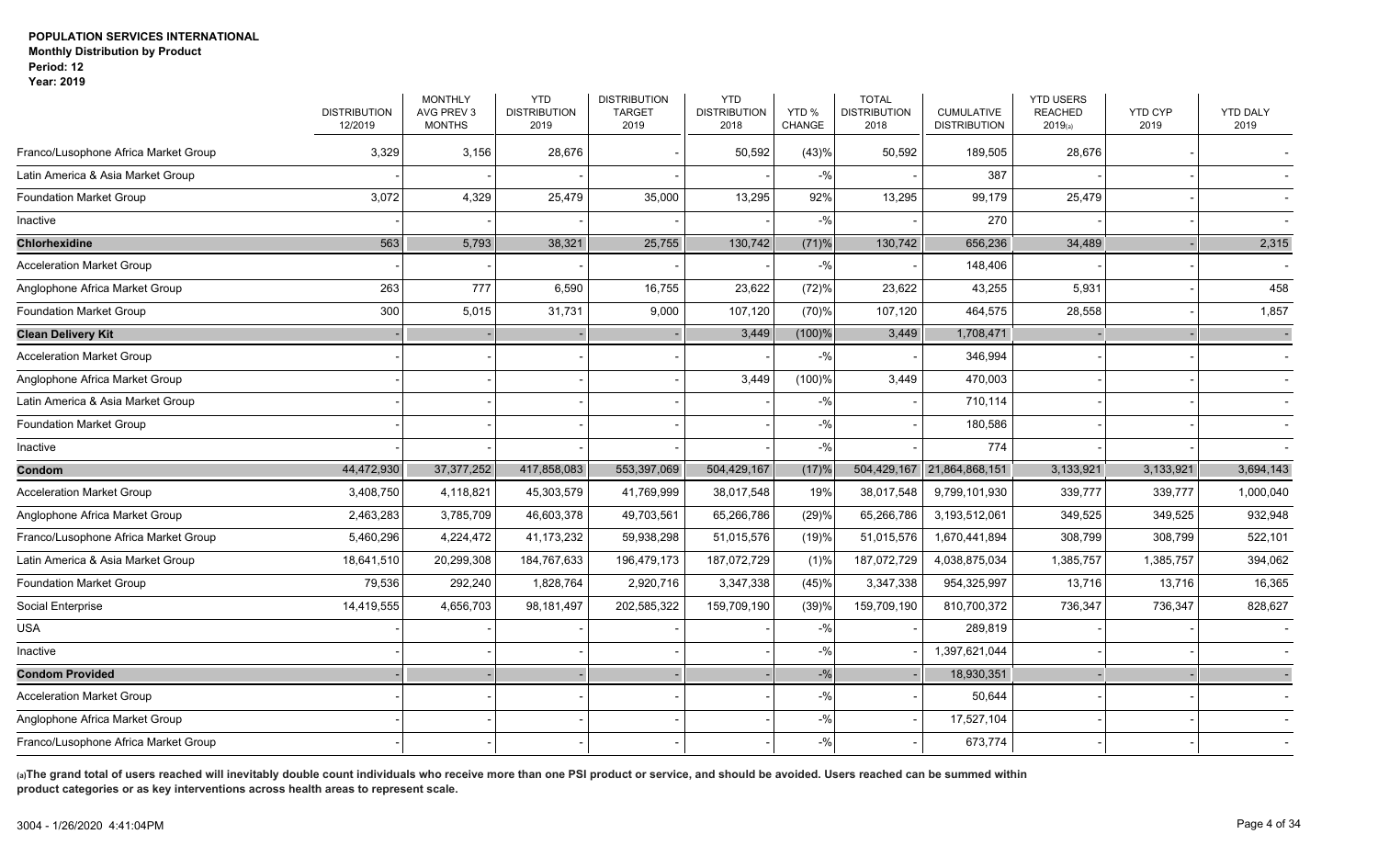|                                                               | <b>DISTRIBUTION</b><br>12/2019 | <b>MONTHLY</b><br>AVG PREV 3<br><b>MONTHS</b> | <b>YTD</b><br><b>DISTRIBUTION</b><br>2019 | <b>DISTRIBUTION</b><br><b>TARGET</b><br>2019 | <b>YTD</b><br><b>DISTRIBUTION</b><br>2018 | YTD %<br>CHANGE | <b>TOTAL</b><br><b>DISTRIBUTION</b><br>2018 | <b>CUMULATIVE</b><br><b>DISTRIBUTION</b> | <b>YTD USERS</b><br><b>REACHED</b><br>2019(a) | <b>YTD CYP</b><br>2019 | <b>YTD DALY</b><br>2019 |
|---------------------------------------------------------------|--------------------------------|-----------------------------------------------|-------------------------------------------|----------------------------------------------|-------------------------------------------|-----------------|---------------------------------------------|------------------------------------------|-----------------------------------------------|------------------------|-------------------------|
| Latin America & Asia Market Group                             |                                |                                               |                                           |                                              |                                           | $-$ %           |                                             | 651,148                                  |                                               |                        |                         |
| <b>Foundation Market Group</b>                                |                                |                                               |                                           |                                              |                                           | $-$ %           |                                             | 27,681                                   |                                               |                        |                         |
| <b>Counseling &amp; Tx for Moderate Acute MalnutritionCU5</b> | 545                            | 2,096                                         | 19,252                                    | 20,946                                       | 20,332                                    | (5)%            | 20,332                                      | 194,739                                  | 19,252                                        |                        | 60,218                  |
| Franco/Lusophone Africa Market Group                          |                                |                                               |                                           | $\overline{4}$                               |                                           | $-$ %           |                                             | 8                                        |                                               |                        |                         |
| <b>Foundation Market Group</b>                                | 545                            | 2,096                                         | 19,252                                    | 20,942                                       | 20,332                                    | (5)%            | 20,332                                      | 194,731                                  | 19,252                                        |                        | 60,218                  |
| <b>Deworming Tablets</b>                                      |                                |                                               |                                           |                                              |                                           | $-9/0$          |                                             | 1,095,308                                |                                               |                        |                         |
| Anglophone Africa Market Group                                |                                |                                               |                                           |                                              |                                           | $-9/6$          |                                             | 1,095,308                                |                                               |                        |                         |
| <b>Diarrhea Treatment Kit</b>                                 | 12,890                         | 22,424                                        | 432,701                                   | 780,367                                      | 666,448                                   | (35)%           | 666,448                                     | 20,170,174                               | 389,431                                       |                        | 26,500                  |
| Acceleration Market Group                                     |                                |                                               |                                           |                                              |                                           | $-9/6$          |                                             | 6,854,139                                |                                               |                        |                         |
| Anglophone Africa Market Group                                |                                |                                               |                                           |                                              |                                           | $-$ %           |                                             | 24,379                                   |                                               |                        |                         |
| Franco/Lusophone Africa Market Group                          | 1,010                          | 21,316                                        | 300,418                                   | 424,000                                      | 431,332                                   | (30)%           | 431,332                                     | 4,433,547                                | 270,376                                       |                        | 17,600                  |
| Latin America & Asia Market Group                             | 2,820                          | 1,107                                         | 40,570                                    | 91,951                                       | 57,190                                    | (29)%           | 57,190                                      | 989,246                                  | 36,513                                        |                        | 798                     |
| <b>Foundation Market Group</b>                                | 9,060                          | -1                                            | 91,713                                    | 264,416                                      | 177,926                                   | (48)%           | 177,926                                     | 5,121,917                                | 82,542                                        |                        | 8,103                   |
| Inactive                                                      |                                |                                               |                                           |                                              |                                           | $-$ %           |                                             | 2,746,946                                |                                               |                        |                         |
| <b>Diarrhea Treatment Kit Provided</b>                        | 635                            |                                               | 15,782                                    | 29,000                                       | 20,038                                    | (21)%           | 20,038                                      | 84,713                                   | 15,782                                        |                        | 572                     |
| Acceleration Market Group                                     |                                |                                               | 15,147                                    | 29,000                                       | 18,226                                    | (17)%           | 18,226                                      | 69,404                                   | 15,147                                        |                        | 503                     |
| Franco/Lusophone Africa Market Group                          |                                |                                               |                                           |                                              |                                           | $-$ %           |                                             | 2,400                                    |                                               |                        |                         |
| <b>Foundation Market Group</b>                                | 635                            |                                               | 635                                       |                                              | 1,812                                     | (65)%           | 1,812                                       | 12,909                                   | 635                                           |                        | 69                      |
| <b>Early Infant Male Circumcision</b>                         |                                |                                               |                                           |                                              |                                           | $-9/0$          |                                             | 4,886                                    |                                               |                        |                         |
| Anglophone Africa Market Group                                |                                |                                               |                                           |                                              |                                           | $-$ %           |                                             | 4,886                                    |                                               |                        |                         |
| <b>Emergency Contraception</b>                                | 323,667                        | 350,839                                       | 3,186,854                                 | 2,499,767                                    | 3,049,904                                 | 4%              | 3,049,904                                   | 47,776,015                               | 143,408                                       | 143,408                | 25,903                  |
| <b>Acceleration Market Group</b>                              |                                | 333                                           | 1,000                                     |                                              | (121)                                     | $-$ %           | (121)                                       | 16,367,341                               | 45                                            | 45                     | $\overline{4}$          |
| Anglophone Africa Market Group                                | 19,641                         | 11,004                                        | 123,300                                   | 7,000                                        | 180,947                                   | (32)%           | 180,947                                     | 1,771,057                                | 5,549                                         | 5,549                  | 2,145                   |
| Franco/Lusophone Africa Market Group                          | 12,358                         | 2,421                                         | 51,168                                    | 255,200                                      | 135,874                                   | (62)%           | 135,874                                     | 727,474                                  | 2,303                                         | 2,303                  | 1,389                   |
| Latin America & Asia Market Group                             | 256,540                        | 299,816                                       | 2,547,734                                 | 981,837                                      | 2,139,235                                 | 19%             | 2,139,235                                   | 23,609,520                               | 114,648                                       | 114,648                | 19,909                  |
| <b>Foundation Market Group</b>                                | (4)                            | (6)                                           | 44,760                                    | 15,700                                       | 40,018                                    | 12%             | 40,018                                      | 165,291                                  | 2,014                                         | 2,014                  | 547                     |
| Social Enterprise                                             | 35,132                         | 37,270                                        | 418,892                                   | 1,240,030                                    | 553,951                                   | (24)%           | 553,951                                     | 3,484,995                                | 18,850                                        | 18,850                 | 1,909                   |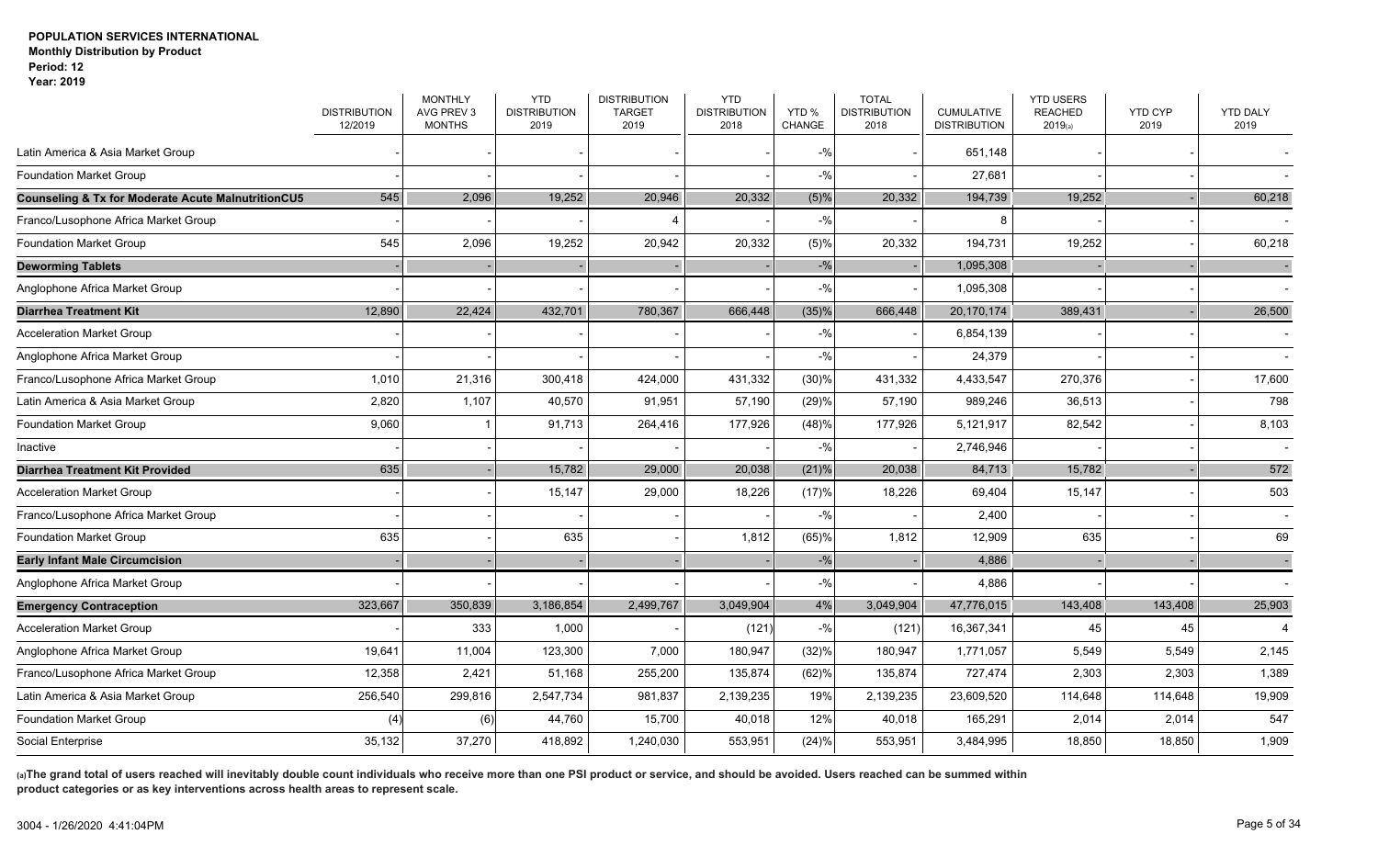**Year: 2019**

|                                         | <b>DISTRIBUTION</b><br>12/2019 | <b>MONTHLY</b><br>AVG PREV 3<br><b>MONTHS</b> | <b>YTD</b><br><b>DISTRIBUTION</b><br>2019 | <b>DISTRIBUTION</b><br><b>TARGET</b><br>2019 | <b>YTD</b><br><b>DISTRIBUTION</b><br>2018 | YTD %<br>CHANGE | <b>TOTAL</b><br><b>DISTRIBUTION</b><br>2018 | <b>CUMULATIVE</b><br><b>DISTRIBUTION</b> | <b>YTD USERS</b><br><b>REACHED</b><br>2019(a) | <b>YTD CYP</b><br>2019 | <b>YTD DALY</b><br>2019 |
|-----------------------------------------|--------------------------------|-----------------------------------------------|-------------------------------------------|----------------------------------------------|-------------------------------------------|-----------------|---------------------------------------------|------------------------------------------|-----------------------------------------------|------------------------|-------------------------|
| Inactive                                |                                |                                               |                                           |                                              |                                           | $-$ %           |                                             | 1,650,337                                |                                               |                        |                         |
| <b>Emergency Contraception Provided</b> | 25,844                         | 13,809                                        | 201,747                                   | 1,199,860                                    | 29,591                                    | 582%            | 29,591                                      | 266,696                                  | 10,087                                        | 10,087                 | 3,283                   |
| <b>Acceleration Market Group</b>        | 20,252                         | 9,473                                         | 75,323                                    | 19,800                                       | 4,173                                     | 1,705%          | 4,173                                       | 80,924                                   | 3,766                                         | 3,766                  | 561                     |
| Anglophone Africa Market Group          | 1,578                          | 1,144                                         | 91,980                                    | 30,493                                       | 6,887                                     | 1,236%          | 6,887                                       | 100,086                                  | 4,599                                         | 4,599                  | 2,329                   |
| Franco/Lusophone Africa Market Group    | 307                            | 295                                           | 4,060                                     | 3,000                                        | 2,877                                     | 41%             | 2,877                                       | 8,547                                    | 203                                           | 203                    | 127                     |
| Latin America & Asia Market Group       | 3,703                          | 2,891                                         | 30,261                                    | 1,146,567                                    | 15,372                                    | 97%             | 15,372                                      | 75,034                                   | 1,513                                         | 1,513                  | 263                     |
| <b>Foundation Market Group</b>          |                                | 6                                             | 123                                       |                                              | 282                                       | (56)%           | 282                                         | 2,104                                    | 6                                             | 6                      | $\overline{2}$          |
| Inactive                                |                                |                                               |                                           |                                              |                                           | $-$ %           |                                             |                                          |                                               |                        |                         |
| <b>Expanded Clean Delivery Kit</b>      |                                |                                               |                                           |                                              | 13,160                                    | (100)%          | 13,160                                      | 25,000                                   |                                               |                        |                         |
| Anglophone Africa Market Group          |                                |                                               |                                           |                                              | 13,160                                    | (100)%          | 13,160                                      | 25,000                                   |                                               |                        |                         |
| Expanded Clean Delivery Kit (+CHX)      | 669                            | 973                                           | 11,709                                    | 20,285                                       | 14,531                                    | (19)%           | 14,531                                      | 26,857                                   | 10,538                                        |                        | 1,713                   |
| Anglophone Africa Market Group          | 669                            | 973                                           | 11,709                                    | 20,285                                       | 14,531                                    | (19)%           | 14,531                                      | 26,857                                   | 10,538                                        |                        | 1,713                   |
| <b>Family Planning Counseling</b>       |                                |                                               |                                           |                                              |                                           | $-$ %           |                                             | 42,190                                   |                                               |                        |                         |
| Anglophone Africa Market Group          |                                |                                               |                                           |                                              |                                           | $-$ %           |                                             | 15,882                                   |                                               |                        |                         |
| Franco/Lusophone Africa Market Group    |                                |                                               |                                           |                                              |                                           | $-$ %           |                                             | 21,833                                   |                                               |                        |                         |
| Latin America & Asia Market Group       |                                |                                               |                                           |                                              |                                           | $-9/0$          |                                             | 3,787                                    |                                               |                        |                         |
| <b>Foundation Market Group</b>          |                                |                                               |                                           |                                              |                                           | $-9/6$          |                                             | 688                                      |                                               |                        |                         |
| Fecal Sludge Management (Households)    |                                | 40                                            | 3,800                                     | 750                                          | 2,071                                     | 83%             | 2,071                                       | 7,453                                    | 18,942                                        |                        |                         |
| <b>Acceleration Market Group</b>        |                                | 6                                             | 489                                       | 400                                          | 697                                       | (30)%           | 697                                         | 2,768                                    | 2,347                                         |                        |                         |
| Franco/Lusophone Africa Market Group    |                                | 34                                            | 3,311                                     | 350                                          | 1,374                                     | 141%            | 1,374                                       | 4,685                                    | 16,595                                        |                        |                         |
| <b>Fecal Sludge Management (Liters)</b> |                                | 523,667                                       | 13,055,000                                | 15,559,190                                   | 9,121,000                                 | 43%             | 9,121,000                                   | 29,322,200                               |                                               |                        | 1,443                   |
| <b>Acceleration Market Group</b>        |                                | 30,000                                        | 1,914,000                                 | 2,000,000                                    | 4,011,000                                 | (52)%           | 4,011,000                                   | 13,071,200                               |                                               |                        | 118                     |
| Franco/Lusophone Africa Market Group    |                                | 493,667                                       | 11,141,000                                | 13,559,190                                   | 5,110,000                                 | 118%            | 5,110,000                                   | 16,251,000                               |                                               |                        | 1,325                   |
| <b>Female Condom</b>                    | 24,404                         | 182,394                                       | 1,721,664                                 | 1,763,132                                    | 1,709,647                                 | 1%              | 1,709,647                                   | 87,884,528                               | 12,912                                        | 12,912                 | 21,698                  |
| Acceleration Market Group               |                                |                                               | 85,553                                    | 70,000                                       | 79,641                                    | 7%              | 79,641                                      | 10,481,146                               | 642                                           | 642                    | 461                     |
| Anglophone Africa Market Group          | 1,124                          | 13,751                                        | 174,851                                   | 533,000                                      | 469,229                                   | (63)%           | 469,229                                     | 48,744,678                               | 1,311                                         | 1,311                  | 5,678                   |
| Franco/Lusophone Africa Market Group    | 23,280                         | 168,643                                       | 1,461,260                                 | 1,160,132                                    | 1,160,677                                 | 26%             | 1,160,677                                   | 13,213,905                               | 10,959                                        | 10,959                 | 15,559                  |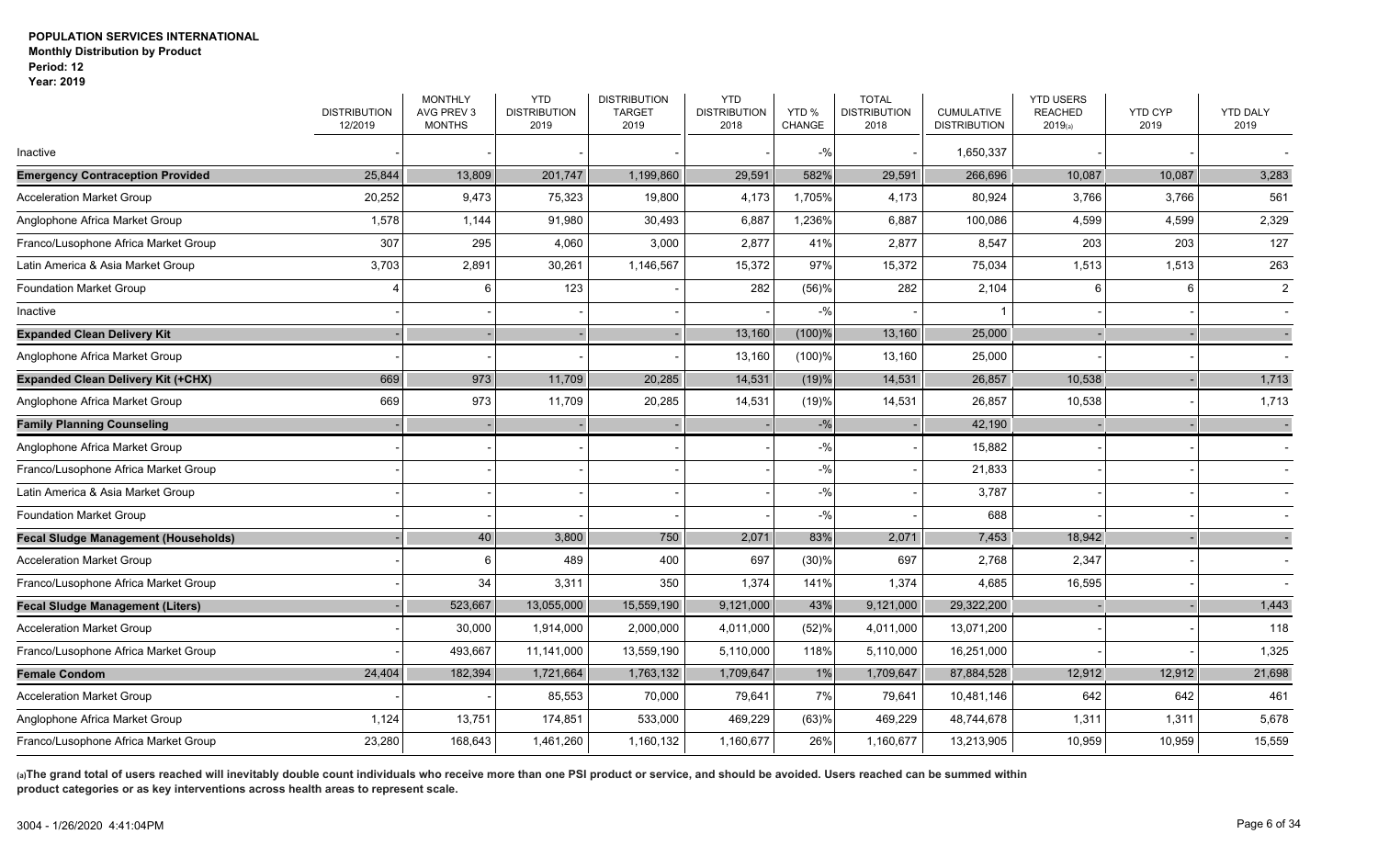|                                           | <b>DISTRIBUTION</b><br>12/2019 | <b>MONTHLY</b><br>AVG PREV 3<br><b>MONTHS</b> | <b>YTD</b><br><b>DISTRIBUTION</b><br>2019 | <b>DISTRIBUTION</b><br><b>TARGET</b><br>2019 | <b>YTD</b><br><b>DISTRIBUTION</b><br>2018 | YTD %<br>CHANGE | <b>TOTAL</b><br><b>DISTRIBUTION</b><br>2018 | <b>CUMULATIVE</b><br><b>DISTRIBUTION</b> | <b>YTD USERS</b><br><b>REACHED</b><br>2019(a) | <b>YTD CYP</b><br>2019 | <b>YTD DALY</b><br>2019 |
|-------------------------------------------|--------------------------------|-----------------------------------------------|-------------------------------------------|----------------------------------------------|-------------------------------------------|-----------------|---------------------------------------------|------------------------------------------|-----------------------------------------------|------------------------|-------------------------|
| Latin America & Asia Market Group         |                                |                                               |                                           |                                              | 100                                       | $(100)$ %       | 100                                         | 660,929                                  |                                               |                        |                         |
| <b>Foundation Market Group</b>            |                                |                                               |                                           |                                              |                                           | $-$ %           |                                             | 9,300,709                                |                                               |                        |                         |
| Social Enterprise                         |                                |                                               |                                           |                                              |                                           | $-$ %           |                                             | 985,104                                  |                                               |                        |                         |
| Inactive                                  |                                |                                               |                                           |                                              |                                           | $-$ %           |                                             | 4,498,057                                |                                               |                        |                         |
| <b>Female Condom Provided</b>             |                                |                                               |                                           |                                              |                                           | $- \frac{0}{0}$ |                                             | 112,394                                  |                                               |                        |                         |
| Anglophone Africa Market Group            |                                |                                               |                                           |                                              |                                           | $-9/0$          |                                             | 87,306                                   |                                               |                        |                         |
| Franco/Lusophone Africa Market Group      |                                |                                               |                                           |                                              |                                           | $-$ %           |                                             | 22,060                                   |                                               |                        |                         |
| Latin America & Asia Market Group         |                                |                                               |                                           |                                              |                                           | $-$ %           |                                             | -1                                       |                                               |                        |                         |
| Foundation Market Group                   |                                |                                               |                                           |                                              |                                           | $-$ %           |                                             | 3,027                                    |                                               |                        |                         |
| <b>Fever Cases Attended</b>               | 178,135                        | 101,571                                       | 1,051,956                                 | 286,938                                      | 916,338                                   | 15%             | 916,338                                     | 7,198,191                                | 1,051,956                                     |                        |                         |
| <b>Acceleration Market Group</b>          | 73,979                         | 48,786                                        | 520,128                                   |                                              | 697,782                                   | (25)%           | 697,782                                     | 2,978,275                                | 520,128                                       |                        |                         |
| Anglophone Africa Market Group            | 67,555                         | 25,845                                        | 238,868                                   |                                              |                                           | $-$ %           |                                             | 238,868                                  | 238,868                                       |                        |                         |
| Franco/Lusophone Africa Market Group      |                                |                                               |                                           | 8,385                                        | 14,143                                    | $(100)$ %       | 14,143                                      | 26,907                                   |                                               |                        |                         |
| Latin America & Asia Market Group         | 8,568                          | 8,834                                         | 88,447                                    | 75,685                                       | 118,263                                   | (25)%           | 118,263                                     | 368,372                                  | 88,447                                        |                        |                         |
| <b>Foundation Market Group</b>            | 28,033                         | 18,106                                        | 204,513                                   | 202,868                                      | 86,150                                    | 137%            | 86,150                                      | 3,585,769                                | 204,513                                       |                        |                         |
| <b>Fever Cases Tested with Microscopy</b> | 4,030                          | 5,064                                         | 44,156                                    | 30,340                                       | 56,797                                    | (22)%           | 56,797                                      | 483,644                                  | 44,156                                        |                        |                         |
| <b>Acceleration Market Group</b>          |                                |                                               |                                           |                                              |                                           | $-$ %           |                                             | 7,474                                    |                                               |                        |                         |
| Latin America & Asia Market Group         |                                | 2,246                                         | 6,737                                     |                                              |                                           | $-$ %           |                                             | 6,737                                    | 6,737                                         |                        |                         |
| <b>Foundation Market Group</b>            | 4,030                          | 2,818                                         | 37,419                                    | 30,340                                       | 56,797                                    | (34)%           | 56,797                                      | 469,433                                  | 37,419                                        |                        |                         |
| <b>Fever Cases Tested with RDTs</b>       | 182,893                        | 111,364                                       | 1,162,076                                 | 276,374                                      | 1,120,815                                 | 4%              | 1,120,815                                   | 7,707,972                                | 1,162,076                                     |                        |                         |
| <b>Acceleration Market Group</b>          | 73,979                         | 48,786                                        | 520,128                                   |                                              | 697,782                                   | $(25)\%$        | 697,782                                     | 2,970,447                                | 520,128                                       |                        |                         |
| Anglophone Africa Market Group            | 64,534                         | 24,741                                        | 227,984                                   |                                              |                                           | $-$ %           |                                             | 227,984                                  | 227,984                                       |                        |                         |
| Franco/Lusophone Africa Market Group      |                                |                                               |                                           | 8,385                                        | 14,143                                    | $(100)\%$       | 14,143                                      | 42,041                                   |                                               |                        |                         |
| Latin America & Asia Market Group         | 11,112                         | 13,038                                        | 116,202                                   | 95,551                                       | 134,061                                   | (13)%           | 134,061                                     | 411,889                                  | 116,202                                       |                        |                         |
| Foundation Market Group                   | 33,268                         | 24,799                                        | 297,762                                   | 172,438                                      | 274,829                                   | 8%              | 274,829                                     | 4,055,611                                | 297,762                                       |                        |                         |
| Free Condom                               | 11,706,959                     | 9,588,115                                     | 105,689,754                               | 109,721,482                                  | 180,808,636                               | (42)%           | 180,808,636                                 | 2,728,777,592                            | 792,673                                       | 792,673                | 1,716,161               |
| <b>Acceleration Market Group</b>          |                                | 2,400                                         | 1,920,960                                 | 35,500,000                                   | 68,170,320                                | (97)%           | 68,170,320                                  | 1,487,878,858                            | 14,407                                        | 14,407                 | 56,881                  |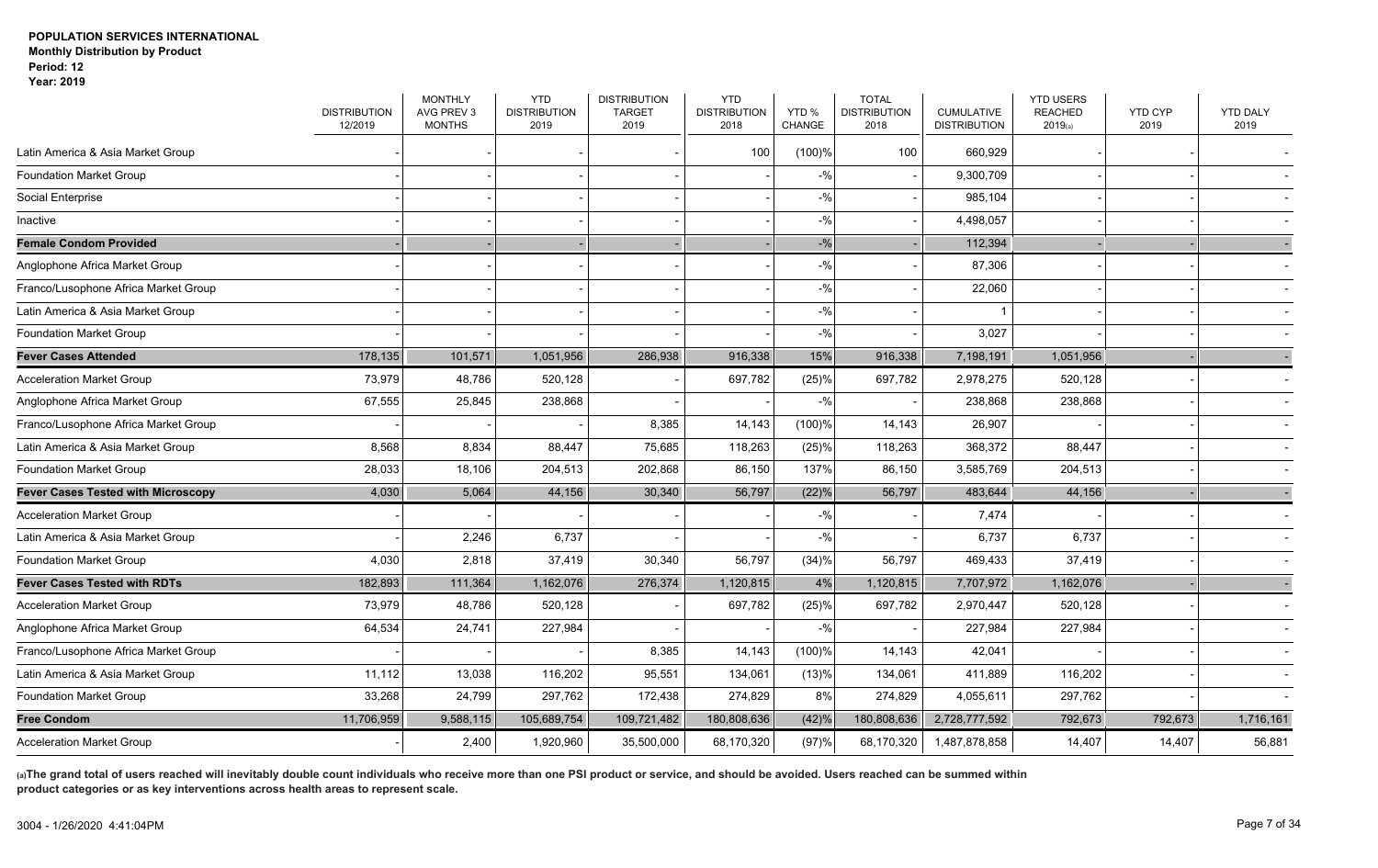| 463,066<br>Anglophone Africa Market Group<br>5,912,539<br>4,297,117<br>61,742,141<br>44,434,784<br>77,319,731<br>(20)%<br>77,319,731<br>791,688,792<br>463,066<br>Franco/Lusophone Africa Market Group<br>924,524<br>354,673<br>5,193,631<br>3,201,731<br>367%<br>3,201,731<br>84,946,478<br>112,172<br>112,172<br>14,956,285<br>56,590<br>472,857<br>3,741,906<br>3,430,359<br>9%<br>3,430,359<br>61,743,271<br>28,064<br>28,064<br>atin America & Asia Market Group<br>3,124,160<br>(18)%<br>183,879,714<br><b>Foundation Market Group</b><br>4,813,306<br>4,461,068<br>23,328,462<br>21,468,907<br>28,342,179<br>28,342,179<br>174,963<br>174,963<br>344,316<br>(100)%<br>344,316<br>118,640,479<br>Inactive<br>62,429<br><b>Free Female Condom</b><br>385,890<br>1,563,995<br>333,000<br>1,803,686<br>(13)%<br>1,803,686<br>19,216,179<br>11,730<br>11,730<br>374<br><b>Acceleration Market Group</b><br>11,695<br>9,857<br>49,875<br>1,108,500<br>(96)%<br>1,108,500<br>6,617,636<br>374<br>47,550<br>367,230<br>1,398,332<br>251,000<br>623,007<br>124%<br>623,007<br>7,487,195<br>10,487<br>10,487<br>Anglophone Africa Market Group<br>49,536<br>100%<br>1,153,978<br>745<br>Franco/Lusophone Africa Market Group<br>2,184<br>3,700<br>99,284<br>52,000<br>49,536<br>745<br>1,000<br>30,000<br>(22)%<br>124<br>124<br>Latin America & Asia Market Group<br>5,103<br>16,504<br>21,200<br>21,200<br>370,278<br>253<br>(100)%<br>253<br>3,329,424<br>Foundation Market Group<br>1,190<br>$(100)$ %<br>1,190<br>257,668<br>Inactive<br>$-$ %<br>256<br><b>HAART (Mother and Baby)</b><br>$-9/0$<br>256<br><b>Acceleration Market Group</b><br>$-9/0$<br>239<br><b>HAART (Mother Only)</b><br>$-9/0$<br>239<br><b>Acceleration Market Group</b><br>246,375<br><b>HIV Self-Testing Kit</b><br>182,667<br>1,405,373<br>1,716,537<br>2,354,376<br>(40)%<br>2,354,376<br>4,129,296<br>1,264,836<br>5,390<br>155,147<br>647,230<br>1,066,643<br>(52)%<br>1,357,422<br>582,507<br>Acceleration Market Group<br>1,357,422<br>2,004,652<br>641,306<br>996,954<br>Anglophone Africa Market Group<br>240,457<br>27,198<br>756,647<br>(24)%<br>996,954<br>2,123,148<br>680,982<br>$-$ %<br>Franco/Lusophone Africa Market Group<br>1,388<br>$-9/6$<br>528<br>323<br>Latin America & Asia Market Group<br>1,496<br>7,200<br>1,496<br>1,346<br>(38)%<br>122,645<br>158,837<br>1,375,018<br>1,174,518<br>2,232,177<br>2,232,177<br>24,694,556<br>1,375,018<br><b>HIV Testing Services</b><br>18,072<br>14,865<br>293,418<br>(71)%<br>318,640<br><b>Acceleration Market Group</b><br>318,640<br>1,091,132<br>1,091,132<br>7,344,676<br>18,061<br>518,172<br>10,763,361<br>315,263<br>Anglophone Africa Market Group<br>24,893<br>315,263<br>541,424<br>(42)%<br>541,424<br>Franco/Lusophone Africa Market Group<br>6,415<br>5,876<br>87,835<br>93,415<br>106,415<br>(17)%<br>106,415<br>3,088,407<br>87,835<br>2,048<br>Latin America & Asia Market Group<br>4,812<br>69,479<br>78,439<br>98,169<br>(29)%<br>98,169<br>441,260<br>69,479<br>81,256<br>105,183<br>583,801<br>191,074<br>395,037<br>48%<br>395,037<br>2,282,402<br>583,801<br><b>Foundation Market Group</b> | <b>DISTRIBUTION</b><br>12/2019 | <b>MONTHLY</b><br>AVG PREV 3<br><b>MONTHS</b> | <b>YTD</b><br><b>DISTRIBUTION</b><br>2019 | <b>DISTRIBUTION</b><br><b>TARGET</b><br>2019 | <b>YTD</b><br><b>DISTRIBUTION</b><br>2018 | YTD %<br>CHANGE | <b>TOTAL</b><br><b>DISTRIBUTION</b><br>2018 | <b>CUMULATIVE</b><br><b>DISTRIBUTION</b> | <b>YTD USERS</b><br><b>REACHED</b><br>2019(a) | <b>YTD CYP</b><br>2019 | YTD DALY<br>2019 |
|----------------------------------------------------------------------------------------------------------------------------------------------------------------------------------------------------------------------------------------------------------------------------------------------------------------------------------------------------------------------------------------------------------------------------------------------------------------------------------------------------------------------------------------------------------------------------------------------------------------------------------------------------------------------------------------------------------------------------------------------------------------------------------------------------------------------------------------------------------------------------------------------------------------------------------------------------------------------------------------------------------------------------------------------------------------------------------------------------------------------------------------------------------------------------------------------------------------------------------------------------------------------------------------------------------------------------------------------------------------------------------------------------------------------------------------------------------------------------------------------------------------------------------------------------------------------------------------------------------------------------------------------------------------------------------------------------------------------------------------------------------------------------------------------------------------------------------------------------------------------------------------------------------------------------------------------------------------------------------------------------------------------------------------------------------------------------------------------------------------------------------------------------------------------------------------------------------------------------------------------------------------------------------------------------------------------------------------------------------------------------------------------------------------------------------------------------------------------------------------------------------------------------------------------------------------------------------------------------------------------------------------------------------------------------------------------------------------------------------------------------------------------------------------------------------------------------------------------------------------------------------------------------------------------------------------------------------------------------------------------------------------------------------------------------------------------------------------------------------------------------------------------------------------|--------------------------------|-----------------------------------------------|-------------------------------------------|----------------------------------------------|-------------------------------------------|-----------------|---------------------------------------------|------------------------------------------|-----------------------------------------------|------------------------|------------------|
|                                                                                                                                                                                                                                                                                                                                                                                                                                                                                                                                                                                                                                                                                                                                                                                                                                                                                                                                                                                                                                                                                                                                                                                                                                                                                                                                                                                                                                                                                                                                                                                                                                                                                                                                                                                                                                                                                                                                                                                                                                                                                                                                                                                                                                                                                                                                                                                                                                                                                                                                                                                                                                                                                                                                                                                                                                                                                                                                                                                                                                                                                                                                                                |                                |                                               |                                           |                                              |                                           |                 |                                             |                                          |                                               |                        | 1,352,880        |
|                                                                                                                                                                                                                                                                                                                                                                                                                                                                                                                                                                                                                                                                                                                                                                                                                                                                                                                                                                                                                                                                                                                                                                                                                                                                                                                                                                                                                                                                                                                                                                                                                                                                                                                                                                                                                                                                                                                                                                                                                                                                                                                                                                                                                                                                                                                                                                                                                                                                                                                                                                                                                                                                                                                                                                                                                                                                                                                                                                                                                                                                                                                                                                |                                |                                               |                                           |                                              |                                           |                 |                                             |                                          |                                               |                        | 98,975           |
|                                                                                                                                                                                                                                                                                                                                                                                                                                                                                                                                                                                                                                                                                                                                                                                                                                                                                                                                                                                                                                                                                                                                                                                                                                                                                                                                                                                                                                                                                                                                                                                                                                                                                                                                                                                                                                                                                                                                                                                                                                                                                                                                                                                                                                                                                                                                                                                                                                                                                                                                                                                                                                                                                                                                                                                                                                                                                                                                                                                                                                                                                                                                                                |                                |                                               |                                           |                                              |                                           |                 |                                             |                                          |                                               |                        | 8,033            |
|                                                                                                                                                                                                                                                                                                                                                                                                                                                                                                                                                                                                                                                                                                                                                                                                                                                                                                                                                                                                                                                                                                                                                                                                                                                                                                                                                                                                                                                                                                                                                                                                                                                                                                                                                                                                                                                                                                                                                                                                                                                                                                                                                                                                                                                                                                                                                                                                                                                                                                                                                                                                                                                                                                                                                                                                                                                                                                                                                                                                                                                                                                                                                                |                                |                                               |                                           |                                              |                                           |                 |                                             |                                          |                                               |                        | 199,393          |
|                                                                                                                                                                                                                                                                                                                                                                                                                                                                                                                                                                                                                                                                                                                                                                                                                                                                                                                                                                                                                                                                                                                                                                                                                                                                                                                                                                                                                                                                                                                                                                                                                                                                                                                                                                                                                                                                                                                                                                                                                                                                                                                                                                                                                                                                                                                                                                                                                                                                                                                                                                                                                                                                                                                                                                                                                                                                                                                                                                                                                                                                                                                                                                |                                |                                               |                                           |                                              |                                           |                 |                                             |                                          |                                               |                        |                  |
|                                                                                                                                                                                                                                                                                                                                                                                                                                                                                                                                                                                                                                                                                                                                                                                                                                                                                                                                                                                                                                                                                                                                                                                                                                                                                                                                                                                                                                                                                                                                                                                                                                                                                                                                                                                                                                                                                                                                                                                                                                                                                                                                                                                                                                                                                                                                                                                                                                                                                                                                                                                                                                                                                                                                                                                                                                                                                                                                                                                                                                                                                                                                                                |                                |                                               |                                           |                                              |                                           |                 |                                             |                                          |                                               |                        | 32,473           |
|                                                                                                                                                                                                                                                                                                                                                                                                                                                                                                                                                                                                                                                                                                                                                                                                                                                                                                                                                                                                                                                                                                                                                                                                                                                                                                                                                                                                                                                                                                                                                                                                                                                                                                                                                                                                                                                                                                                                                                                                                                                                                                                                                                                                                                                                                                                                                                                                                                                                                                                                                                                                                                                                                                                                                                                                                                                                                                                                                                                                                                                                                                                                                                |                                |                                               |                                           |                                              |                                           |                 |                                             |                                          |                                               |                        | 269              |
|                                                                                                                                                                                                                                                                                                                                                                                                                                                                                                                                                                                                                                                                                                                                                                                                                                                                                                                                                                                                                                                                                                                                                                                                                                                                                                                                                                                                                                                                                                                                                                                                                                                                                                                                                                                                                                                                                                                                                                                                                                                                                                                                                                                                                                                                                                                                                                                                                                                                                                                                                                                                                                                                                                                                                                                                                                                                                                                                                                                                                                                                                                                                                                |                                |                                               |                                           |                                              |                                           |                 |                                             |                                          |                                               |                        | 31,104           |
|                                                                                                                                                                                                                                                                                                                                                                                                                                                                                                                                                                                                                                                                                                                                                                                                                                                                                                                                                                                                                                                                                                                                                                                                                                                                                                                                                                                                                                                                                                                                                                                                                                                                                                                                                                                                                                                                                                                                                                                                                                                                                                                                                                                                                                                                                                                                                                                                                                                                                                                                                                                                                                                                                                                                                                                                                                                                                                                                                                                                                                                                                                                                                                |                                |                                               |                                           |                                              |                                           |                 |                                             |                                          |                                               |                        | 1,021            |
|                                                                                                                                                                                                                                                                                                                                                                                                                                                                                                                                                                                                                                                                                                                                                                                                                                                                                                                                                                                                                                                                                                                                                                                                                                                                                                                                                                                                                                                                                                                                                                                                                                                                                                                                                                                                                                                                                                                                                                                                                                                                                                                                                                                                                                                                                                                                                                                                                                                                                                                                                                                                                                                                                                                                                                                                                                                                                                                                                                                                                                                                                                                                                                |                                |                                               |                                           |                                              |                                           |                 |                                             |                                          |                                               |                        | 80               |
|                                                                                                                                                                                                                                                                                                                                                                                                                                                                                                                                                                                                                                                                                                                                                                                                                                                                                                                                                                                                                                                                                                                                                                                                                                                                                                                                                                                                                                                                                                                                                                                                                                                                                                                                                                                                                                                                                                                                                                                                                                                                                                                                                                                                                                                                                                                                                                                                                                                                                                                                                                                                                                                                                                                                                                                                                                                                                                                                                                                                                                                                                                                                                                |                                |                                               |                                           |                                              |                                           |                 |                                             |                                          |                                               |                        |                  |
|                                                                                                                                                                                                                                                                                                                                                                                                                                                                                                                                                                                                                                                                                                                                                                                                                                                                                                                                                                                                                                                                                                                                                                                                                                                                                                                                                                                                                                                                                                                                                                                                                                                                                                                                                                                                                                                                                                                                                                                                                                                                                                                                                                                                                                                                                                                                                                                                                                                                                                                                                                                                                                                                                                                                                                                                                                                                                                                                                                                                                                                                                                                                                                |                                |                                               |                                           |                                              |                                           |                 |                                             |                                          |                                               |                        |                  |
|                                                                                                                                                                                                                                                                                                                                                                                                                                                                                                                                                                                                                                                                                                                                                                                                                                                                                                                                                                                                                                                                                                                                                                                                                                                                                                                                                                                                                                                                                                                                                                                                                                                                                                                                                                                                                                                                                                                                                                                                                                                                                                                                                                                                                                                                                                                                                                                                                                                                                                                                                                                                                                                                                                                                                                                                                                                                                                                                                                                                                                                                                                                                                                |                                |                                               |                                           |                                              |                                           |                 |                                             |                                          |                                               |                        |                  |
|                                                                                                                                                                                                                                                                                                                                                                                                                                                                                                                                                                                                                                                                                                                                                                                                                                                                                                                                                                                                                                                                                                                                                                                                                                                                                                                                                                                                                                                                                                                                                                                                                                                                                                                                                                                                                                                                                                                                                                                                                                                                                                                                                                                                                                                                                                                                                                                                                                                                                                                                                                                                                                                                                                                                                                                                                                                                                                                                                                                                                                                                                                                                                                |                                |                                               |                                           |                                              |                                           |                 |                                             |                                          |                                               |                        |                  |
|                                                                                                                                                                                                                                                                                                                                                                                                                                                                                                                                                                                                                                                                                                                                                                                                                                                                                                                                                                                                                                                                                                                                                                                                                                                                                                                                                                                                                                                                                                                                                                                                                                                                                                                                                                                                                                                                                                                                                                                                                                                                                                                                                                                                                                                                                                                                                                                                                                                                                                                                                                                                                                                                                                                                                                                                                                                                                                                                                                                                                                                                                                                                                                |                                |                                               |                                           |                                              |                                           |                 |                                             |                                          |                                               |                        |                  |
|                                                                                                                                                                                                                                                                                                                                                                                                                                                                                                                                                                                                                                                                                                                                                                                                                                                                                                                                                                                                                                                                                                                                                                                                                                                                                                                                                                                                                                                                                                                                                                                                                                                                                                                                                                                                                                                                                                                                                                                                                                                                                                                                                                                                                                                                                                                                                                                                                                                                                                                                                                                                                                                                                                                                                                                                                                                                                                                                                                                                                                                                                                                                                                |                                |                                               |                                           |                                              |                                           |                 |                                             |                                          |                                               |                        |                  |
|                                                                                                                                                                                                                                                                                                                                                                                                                                                                                                                                                                                                                                                                                                                                                                                                                                                                                                                                                                                                                                                                                                                                                                                                                                                                                                                                                                                                                                                                                                                                                                                                                                                                                                                                                                                                                                                                                                                                                                                                                                                                                                                                                                                                                                                                                                                                                                                                                                                                                                                                                                                                                                                                                                                                                                                                                                                                                                                                                                                                                                                                                                                                                                |                                |                                               |                                           |                                              |                                           |                 |                                             |                                          |                                               |                        |                  |
|                                                                                                                                                                                                                                                                                                                                                                                                                                                                                                                                                                                                                                                                                                                                                                                                                                                                                                                                                                                                                                                                                                                                                                                                                                                                                                                                                                                                                                                                                                                                                                                                                                                                                                                                                                                                                                                                                                                                                                                                                                                                                                                                                                                                                                                                                                                                                                                                                                                                                                                                                                                                                                                                                                                                                                                                                                                                                                                                                                                                                                                                                                                                                                |                                |                                               |                                           |                                              |                                           |                 |                                             |                                          |                                               |                        |                  |
|                                                                                                                                                                                                                                                                                                                                                                                                                                                                                                                                                                                                                                                                                                                                                                                                                                                                                                                                                                                                                                                                                                                                                                                                                                                                                                                                                                                                                                                                                                                                                                                                                                                                                                                                                                                                                                                                                                                                                                                                                                                                                                                                                                                                                                                                                                                                                                                                                                                                                                                                                                                                                                                                                                                                                                                                                                                                                                                                                                                                                                                                                                                                                                |                                |                                               |                                           |                                              |                                           |                 |                                             |                                          |                                               |                        |                  |
|                                                                                                                                                                                                                                                                                                                                                                                                                                                                                                                                                                                                                                                                                                                                                                                                                                                                                                                                                                                                                                                                                                                                                                                                                                                                                                                                                                                                                                                                                                                                                                                                                                                                                                                                                                                                                                                                                                                                                                                                                                                                                                                                                                                                                                                                                                                                                                                                                                                                                                                                                                                                                                                                                                                                                                                                                                                                                                                                                                                                                                                                                                                                                                |                                |                                               |                                           |                                              |                                           |                 |                                             |                                          |                                               |                        |                  |
|                                                                                                                                                                                                                                                                                                                                                                                                                                                                                                                                                                                                                                                                                                                                                                                                                                                                                                                                                                                                                                                                                                                                                                                                                                                                                                                                                                                                                                                                                                                                                                                                                                                                                                                                                                                                                                                                                                                                                                                                                                                                                                                                                                                                                                                                                                                                                                                                                                                                                                                                                                                                                                                                                                                                                                                                                                                                                                                                                                                                                                                                                                                                                                |                                |                                               |                                           |                                              |                                           |                 |                                             |                                          |                                               |                        |                  |
|                                                                                                                                                                                                                                                                                                                                                                                                                                                                                                                                                                                                                                                                                                                                                                                                                                                                                                                                                                                                                                                                                                                                                                                                                                                                                                                                                                                                                                                                                                                                                                                                                                                                                                                                                                                                                                                                                                                                                                                                                                                                                                                                                                                                                                                                                                                                                                                                                                                                                                                                                                                                                                                                                                                                                                                                                                                                                                                                                                                                                                                                                                                                                                |                                |                                               |                                           |                                              |                                           |                 |                                             |                                          |                                               |                        | 39,836           |
|                                                                                                                                                                                                                                                                                                                                                                                                                                                                                                                                                                                                                                                                                                                                                                                                                                                                                                                                                                                                                                                                                                                                                                                                                                                                                                                                                                                                                                                                                                                                                                                                                                                                                                                                                                                                                                                                                                                                                                                                                                                                                                                                                                                                                                                                                                                                                                                                                                                                                                                                                                                                                                                                                                                                                                                                                                                                                                                                                                                                                                                                                                                                                                |                                |                                               |                                           |                                              |                                           |                 |                                             |                                          |                                               |                        | 12,203           |
|                                                                                                                                                                                                                                                                                                                                                                                                                                                                                                                                                                                                                                                                                                                                                                                                                                                                                                                                                                                                                                                                                                                                                                                                                                                                                                                                                                                                                                                                                                                                                                                                                                                                                                                                                                                                                                                                                                                                                                                                                                                                                                                                                                                                                                                                                                                                                                                                                                                                                                                                                                                                                                                                                                                                                                                                                                                                                                                                                                                                                                                                                                                                                                |                                |                                               |                                           |                                              |                                           |                 |                                             |                                          |                                               |                        | 23,436           |
|                                                                                                                                                                                                                                                                                                                                                                                                                                                                                                                                                                                                                                                                                                                                                                                                                                                                                                                                                                                                                                                                                                                                                                                                                                                                                                                                                                                                                                                                                                                                                                                                                                                                                                                                                                                                                                                                                                                                                                                                                                                                                                                                                                                                                                                                                                                                                                                                                                                                                                                                                                                                                                                                                                                                                                                                                                                                                                                                                                                                                                                                                                                                                                |                                |                                               |                                           |                                              |                                           |                 |                                             |                                          |                                               |                        | 663              |
|                                                                                                                                                                                                                                                                                                                                                                                                                                                                                                                                                                                                                                                                                                                                                                                                                                                                                                                                                                                                                                                                                                                                                                                                                                                                                                                                                                                                                                                                                                                                                                                                                                                                                                                                                                                                                                                                                                                                                                                                                                                                                                                                                                                                                                                                                                                                                                                                                                                                                                                                                                                                                                                                                                                                                                                                                                                                                                                                                                                                                                                                                                                                                                |                                |                                               |                                           |                                              |                                           |                 |                                             |                                          |                                               |                        | 154              |
|                                                                                                                                                                                                                                                                                                                                                                                                                                                                                                                                                                                                                                                                                                                                                                                                                                                                                                                                                                                                                                                                                                                                                                                                                                                                                                                                                                                                                                                                                                                                                                                                                                                                                                                                                                                                                                                                                                                                                                                                                                                                                                                                                                                                                                                                                                                                                                                                                                                                                                                                                                                                                                                                                                                                                                                                                                                                                                                                                                                                                                                                                                                                                                |                                |                                               |                                           |                                              |                                           |                 |                                             |                                          |                                               |                        | 3,380            |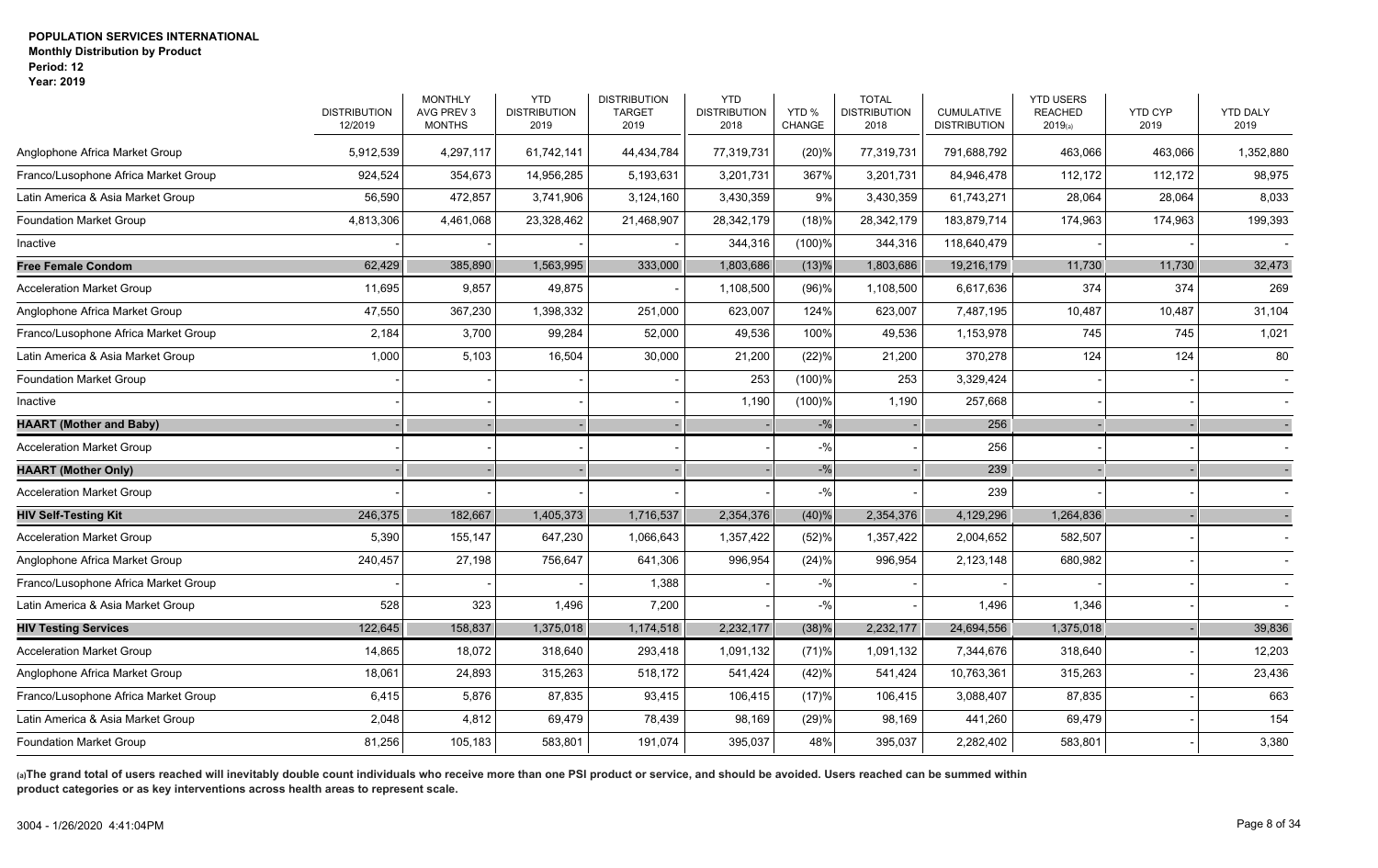# **Year: 2019**

|                                          | <b>DISTRIBUTION</b><br>12/2019 | <b>MONTHLY</b><br>AVG PREV 3<br><b>MONTHS</b> | <b>YTD</b><br><b>DISTRIBUTION</b><br>2019 | <b>DISTRIBUTION</b><br><b>TARGET</b><br>2019 | <b>YTD</b><br><b>DISTRIBUTION</b><br>2018 | YTD %<br>CHANGE | <b>TOTAL</b><br><b>DISTRIBUTION</b><br>2018 | <b>CUMULATIVE</b><br><b>DISTRIBUTION</b> | <b>YTD USERS</b><br><b>REACHED</b><br>2019(a) | <b>YTD CYP</b><br>2019 | <b>YTD DALY</b><br>2019 |
|------------------------------------------|--------------------------------|-----------------------------------------------|-------------------------------------------|----------------------------------------------|-------------------------------------------|-----------------|---------------------------------------------|------------------------------------------|-----------------------------------------------|------------------------|-------------------------|
| Inactive                                 |                                |                                               |                                           |                                              |                                           | $-$ %           |                                             | 774,450                                  |                                               |                        |                         |
| <b>Hypertension Diagnosis</b>            | 21,912                         | 3,203                                         | 80,787                                    | 34,572                                       | 100,760                                   | (20)%           | 100,760                                     | 281,443                                  | 80,787                                        |                        |                         |
| <b>Acceleration Market Group</b>         | 19,902                         | 1,061                                         | 51,351                                    | 20,000                                       | 57,768                                    | (11)%           | 57,768                                      | 162,354                                  | 51,351                                        |                        |                         |
| Anglophone Africa Market Group           | 1,951                          | 2,141                                         | 21,416                                    |                                              | 16,890                                    | 27%             | 16,890                                      | 58,632                                   | 21,416                                        |                        |                         |
| Latin America & Asia Market Group        |                                |                                               | 7,961                                     | 14,572                                       | 26,102                                    | (70)%           | 26,102                                      | 60,398                                   | 7,961                                         |                        |                         |
| <b>Foundation Market Group</b>           | 59                             |                                               | 59                                        |                                              |                                           | $-$ %           |                                             | 59                                       | 59                                            |                        |                         |
| <b>Hypertension Screening</b>            | 102,381                        | 94,526                                        | 1,218,119                                 | 236,477                                      | 1,403,815                                 | (13)%           | 1,403,815                                   | 3,884,487                                | 1,218,119                                     |                        |                         |
| <b>Acceleration Market Group</b>         | 27,633                         | 1,934                                         | 108,524                                   | 50,000                                       | 176,640                                   | (39)%           | 176,640                                     | 506,763                                  | 108,524                                       |                        |                         |
| Anglophone Africa Market Group           | 74,748                         | 92,591                                        | 917,675                                   | 36,477                                       | 813,698                                   | 13%             | 813,698                                     | 2,570,110                                | 917,675                                       |                        |                         |
| Latin America & Asia Market Group        |                                |                                               | 191,920                                   | 150,000                                      | 413,477                                   | (54)%           | 413,477                                     | 807,614                                  | 191,920                                       |                        |                         |
| <b>Hypertension_Controlled Condition</b> | 16,782                         | 833                                           | 51,877                                    | 13,009                                       | 74,033                                    | (30)%           | 74,033                                      | 187,733                                  | 20,751                                        |                        |                         |
| <b>Acceleration Market Group</b>         | 16,777                         | 824                                           | 39,737                                    |                                              | 43,499                                    | (9)%            | 43,499                                      | 124,883                                  | 15,895                                        |                        |                         |
| Anglophone Africa Market Group           | 5                              | 9                                             | 105                                       |                                              | 91                                        | 15%             | 91                                          | 262                                      | 42                                            |                        |                         |
| Latin America & Asia Market Group        |                                |                                               | 12,035                                    | 13,009                                       | 30,443                                    | $(60) \%$       | 30,443                                      | 62,588                                   | 4,814                                         |                        |                         |
| Implant 3                                | 23,954                         | 18,098                                        | 110,512                                   | 87,804                                       | 35,182                                    | 214%            | 35,182                                      | 1,137,885                                | 99,461                                        | 248,652                | 229,039                 |
| <b>Acceleration Market Group</b>         | 363                            | 1,401                                         | 10,355                                    | 12,600                                       | 1,528                                     | 578%            | 1,528                                       | 828,901                                  | 9,320                                         | 23,299                 | 15,549                  |
| Anglophone Africa Market Group           | 20,120                         | 11,143                                        | 74,741                                    | 73,620                                       | 16,575                                    | 351%            | 16,575                                      | 226,811                                  | 67,267                                        | 168,167                | 171,357                 |
| Franco/Lusophone Africa Market Group     | (582)                          | 2,740                                         | 7,068                                     | (4,896)                                      | 7,323                                     | (3)%            | 7,323                                       | 30,592                                   | 6,361                                         | 15,903                 | 11,843                  |
| Latin America & Asia Market Group        | 191                            | 305                                           | 2,894                                     | 4,920                                        | 1,681                                     | 72%             | 1,681                                       | 26,738                                   | 2,605                                         | 6,512                  | 886                     |
| <b>Foundation Market Group</b>           | 3,862                          | 2,509                                         | 15,454                                    | 1,560                                        | 8,075                                     | 91%             | 8,075                                       | 27,108                                   | 13,909                                        | 34,772                 | 29,405                  |
| Inactive                                 |                                |                                               |                                           |                                              |                                           | $-$ %           |                                             | (2, 265)                                 |                                               |                        |                         |
| Implant 3 Insertion                      | 31,460                         | 42,393                                        | 408,136                                   | 341,797                                      | 334,633                                   | 22%             | 334,633                                     | 1,351,860                                | 408,136                                       | 1,020,340              | 893,288                 |
| <b>Acceleration Market Group</b>         | 8,449                          | 10,592                                        | 51,603                                    | 38,123                                       | 8,884                                     | 481%            | 8,884                                       | 64,098                                   | 51,603                                        | 129,008                | 98,957                  |
| Anglophone Africa Market Group           | 12,604                         | 19,783                                        | 217,237                                   | 201,554                                      | 240,316                                   | $(10)\%$        | 240,316                                     | 927,744                                  | 217,237                                       | 543,093                | 515,191                 |
| Franco/Lusophone Africa Market Group     | 4,819                          | 5,839                                         | 69,284                                    | 27,532                                       | 24,546                                    | 182%            | 24,546                                      | 115,987                                  | 69,284                                        | 173,210                | 164,406                 |
| Latin America & Asia Market Group        | 745                            | 900                                           | 12,010                                    | 12,195                                       | 12,809                                    | (6)%            | 12,809                                      | 46,262                                   | 12,010                                        | 30,025                 | 6,874                   |
| <b>Foundation Market Group</b>           | 4,843                          | 5,278                                         | 58,002                                    | 62,393                                       | 48,078                                    | 21%             | 48,078                                      | 193,062                                  | 58,002                                        | 145,005                | 107,860                 |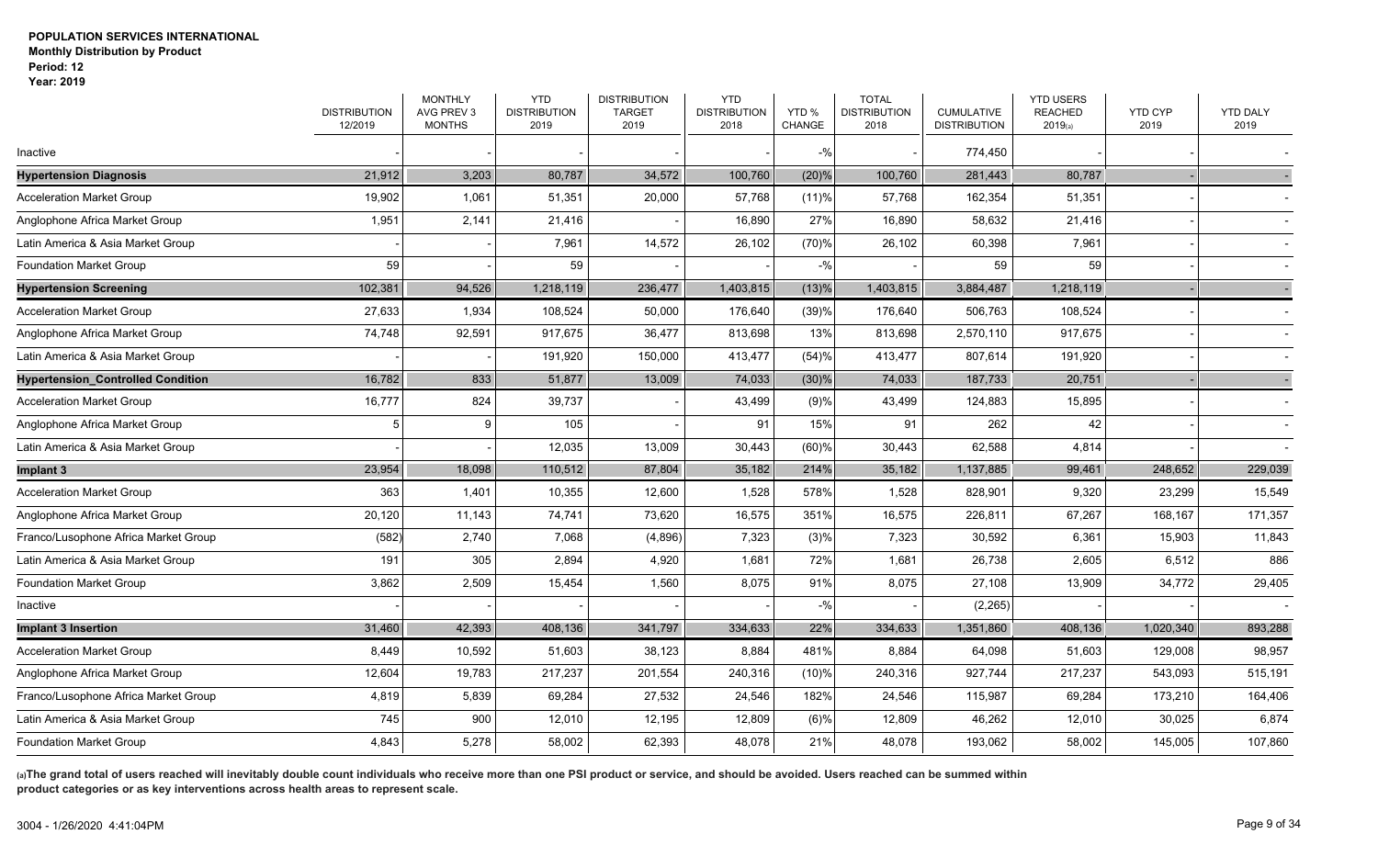**Year: 2019**

|                                      | <b>DISTRIBUTION</b><br>12/2019 | <b>MONTHLY</b><br>AVG PREV 3<br><b>MONTHS</b> | <b>YTD</b><br><b>DISTRIBUTION</b><br>2019 | <b>DISTRIBUTION</b><br><b>TARGET</b><br>2019 | <b>YTD</b><br><b>DISTRIBUTION</b><br>2018 | YTD %<br>CHANGE | <b>TOTAL</b><br><b>DISTRIBUTION</b><br>2018 | <b>CUMULATIVE</b><br><b>DISTRIBUTION</b> | <b>YTD USERS</b><br><b>REACHED</b><br>2019(a) | <b>YTD CYP</b><br>2019 | YTD DALY<br>2019 |
|--------------------------------------|--------------------------------|-----------------------------------------------|-------------------------------------------|----------------------------------------------|-------------------------------------------|-----------------|---------------------------------------------|------------------------------------------|-----------------------------------------------|------------------------|------------------|
| Inactive                             |                                |                                               |                                           |                                              |                                           | $-$ %           |                                             | 4,707                                    |                                               |                        |                  |
| Implant 4                            | (437)                          | 80                                            | 18,362                                    |                                              | (3,897)                                   | $-9/0$          | (3,897)                                     | 39,389                                   | 16,526                                        | 52,883                 | 47,402           |
| Anglophone Africa Market Group       | (436)                          | 81                                            | 18,459                                    |                                              | (3,883)                                   | $-$ %           | (3,883)                                     | 26,452                                   | 16,613                                        | 53,162                 | 47,669           |
| Franco/Lusophone Africa Market Group |                                |                                               |                                           |                                              |                                           | $-$ %           |                                             | 6,200                                    |                                               |                        |                  |
| Latin America & Asia Market Group    |                                |                                               |                                           |                                              |                                           | $-$ %           |                                             | (700)                                    |                                               |                        |                  |
| <b>Foundation Market Group</b>       | (1)                            | (1)                                           | (97)                                      |                                              | (14)                                      | $-$ %           | (14)                                        | 7,437                                    | (87)                                          | (279)                  | (267)            |
| Implant 4 Insertion                  | 836                            | 1,645                                         | 11,032                                    |                                              | 34,188                                    | (68)%           | 34,188                                      | 55,405                                   | 11,032                                        | 35,302                 | 31,682           |
| <b>Acceleration Market Group</b>     |                                |                                               |                                           |                                              | 288                                       | (100)%          | 288                                         | 288                                      |                                               |                        |                  |
| Anglophone Africa Market Group       | 835                            | 1,644                                         | 10,829                                    |                                              | 33,884                                    | (68)%           | 33,884                                      | 46,313                                   | 10,829                                        | 34,653                 | 31,072           |
| Franco/Lusophone Africa Market Group |                                |                                               | 21                                        |                                              | $\overline{2}$                            | 950%            | $\overline{a}$                              | 752                                      | 21                                            | 67                     | 40               |
| Latin America & Asia Market Group    |                                |                                               |                                           |                                              |                                           | $-$ %           |                                             | 5,342                                    |                                               |                        |                  |
| Foundation Market Group              |                                |                                               | 182                                       |                                              | 14                                        | 1,200%          | 14                                          | 2,710                                    | 182                                           | 582                    | 569              |
| Implant 5                            | 8,835                          | 13,865                                        | 116,919                                   | 50,794                                       | 85,932                                    | 36%             | 85,932                                      | 877,382                                  | 105,227                                       | 399,863                | 353,093          |
| <b>Acceleration Market Group</b>     | (4,760)                        | (13)                                          | (4,707)                                   | (7,600)                                      | 2,423                                     | (294)%          | 2,423                                       | 270,291                                  | (4,236)                                       | (16,098)               | (11, 752)        |
| Anglophone Africa Market Group       | 4,956                          | 5,823                                         | 54,899                                    | 26,000                                       | 29,617                                    | 85%             | 29,617                                      | 251,433                                  | 49,409                                        | 187,755                | 180,053          |
| Franco/Lusophone Africa Market Group | 6,194                          | 4,497                                         | 31,813                                    | 29,052                                       | 27,720                                    | 15%             | 27,720                                      | 153,538                                  | 28,632                                        | 108,800                | 94,482           |
| Latin America & Asia Market Group    | 2,446                          | 1,958                                         | 14,480                                    | 3,342                                        | 20,838                                    | (31)%           | 20,838                                      | 100,033                                  | 13,032                                        | 49,522                 | 10,876           |
| <b>Foundation Market Group</b>       | (1)                            | 1,600                                         | 20,434                                    |                                              | 5,334                                     | 283%            | 5,334                                       | 90,452                                   | 18,391                                        | 69,884                 | 79,433           |
| Inactive                             |                                |                                               |                                           |                                              |                                           | $-$ %           |                                             | 11,635                                   |                                               |                        |                  |
| Implant 5 Insertion                  | 34,099                         | 40,627                                        | 449,186                                   | 372,974                                      | 373,214                                   | 20%             | 373,214                                     | 2,436,147                                | 449,186                                       | 1,706,907              | 1,513,222        |
| Acceleration Market Group            | 8,863                          | 10,126                                        | 117,879                                   | 62,915                                       | 82,547                                    | 43%             | 82,547                                      | 552,515                                  | 117,879                                       | 447,940                | 394,964          |
| Anglophone Africa Market Group       | 8,796                          | 15,523                                        | 175,768                                   | 175,505                                      | 154,215                                   | 14%             | 154,215                                     | 948,502                                  | 175,768                                       | 667,918                | 601,310          |
| Franco/Lusophone Africa Market Group | 9,861                          | 8,565                                         | 89,663                                    | 71,842                                       | 76,301                                    | 18%             | 76,301                                      | 391,935                                  | 89,663                                        | 340,719                | 304,059          |
| Latin America & Asia Market Group    | 288                            | 1,620                                         | 20,152                                    | 12,712                                       | 21,679                                    | (7)%            | 21,679                                      | 107,932                                  | 20,152                                        | 76,578                 | 15,843           |
| <b>Foundation Market Group</b>       | 6,291                          | 4,793                                         | 45,724                                    | 50,000                                       | 38,472                                    | 19%             | 38,472                                      | 371,665                                  | 45,724                                        | 173,751                | 197,046          |
| Inactive                             |                                |                                               |                                           |                                              |                                           | $-$ %           |                                             | 63,598                                   |                                               |                        |                  |
| <b>Infant Fortified Food</b>         |                                |                                               |                                           |                                              |                                           | $-$ %           |                                             | 91,859                                   | $\blacksquare$                                |                        |                  |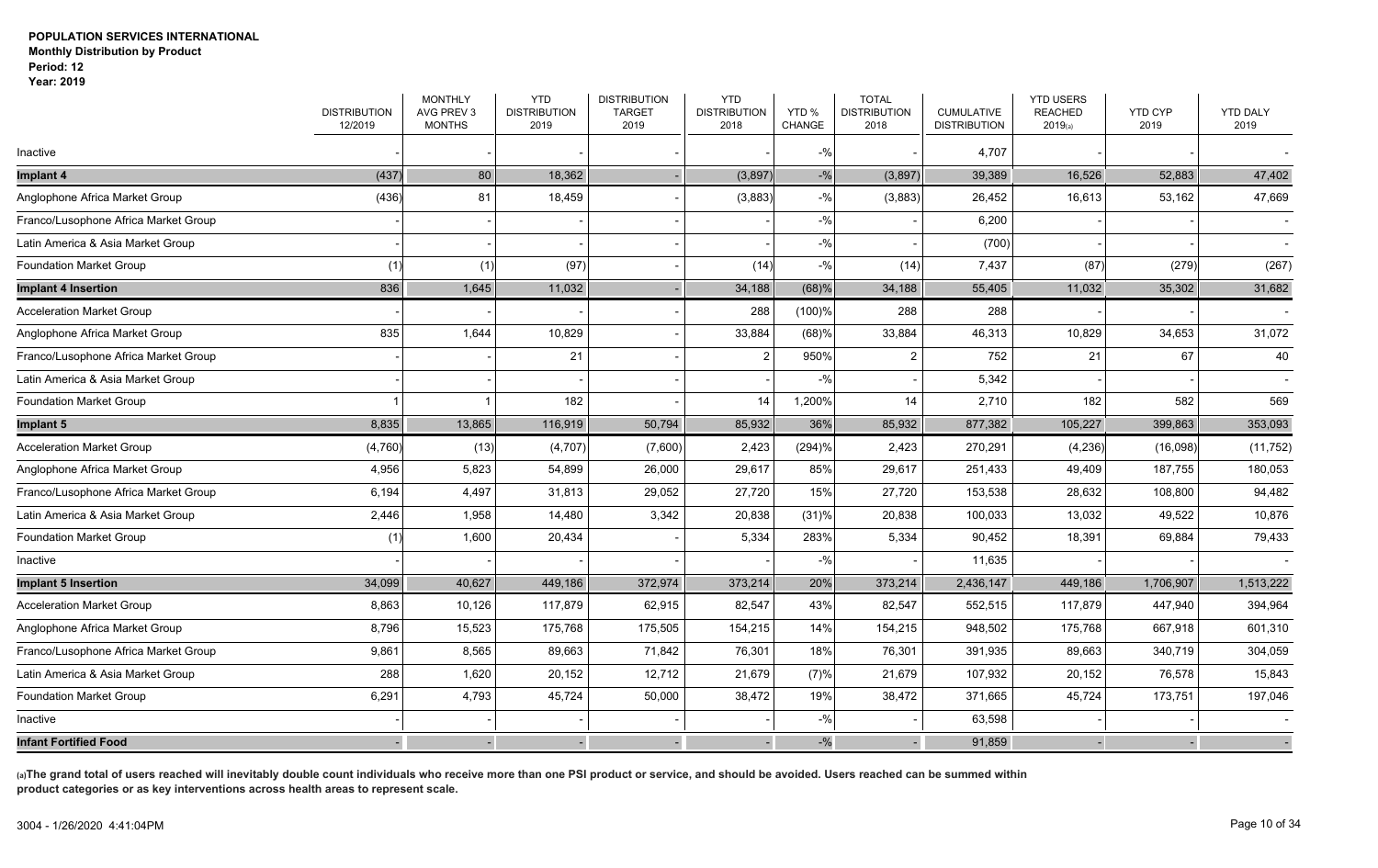**Year: 2019**

|                                      | <b>DISTRIBUTION</b><br>12/2019 | <b>MONTHLY</b><br>AVG PREV 3<br><b>MONTHS</b> | YTD<br><b>DISTRIBUTION</b><br>2019 | <b>DISTRIBUTION</b><br><b>TARGET</b><br>2019 | <b>YTD</b><br><b>DISTRIBUTION</b><br>2018 | YTD %<br>CHANGE | <b>TOTAL</b><br><b>DISTRIBUTION</b><br>2018 | <b>CUMULATIVE</b><br><b>DISTRIBUTION</b> | <b>YTD USERS</b><br><b>REACHED</b><br>2019(a) | <b>YTD CYP</b><br>2019 | YTD DALY<br>2019 |
|--------------------------------------|--------------------------------|-----------------------------------------------|------------------------------------|----------------------------------------------|-------------------------------------------|-----------------|---------------------------------------------|------------------------------------------|-----------------------------------------------|------------------------|------------------|
| Latin America & Asia Market Group    |                                |                                               |                                    |                                              |                                           | $-$ %           |                                             | 91,859                                   |                                               |                        |                  |
| Injectable 1                         | 15,091                         | 18,068                                        | 203,675                            | 150,016                                      | 130,168                                   | 56%             | 130,168                                     | 3,863,133                                | 14,101                                        | 14,101                 | 3,266            |
| <b>Acceleration Market Group</b>     |                                |                                               |                                    |                                              |                                           | $-$ %           |                                             | 1,546,164                                |                                               |                        |                  |
| Latin America & Asia Market Group    | 15,091                         | 18,068                                        | 203,675                            | 150,016                                      | 130,168                                   | 56%             | 130,168                                     | 2,316,960                                | 14,101                                        | 14,101                 | 3,266            |
| Inactive                             |                                |                                               |                                    |                                              |                                           | $-$ %           |                                             | 9                                        |                                               |                        |                  |
| <b>Injectable 1 Provided</b>         | 4,928                          | 9,654                                         | 103,353                            | 44,561                                       | 89,057                                    | 16%             | 89,057                                      | 330,980                                  | 7,950                                         | 7,950                  | 1,621            |
| <b>Acceleration Market Group</b>     | 6                              | 5                                             | 44                                 |                                              | 37                                        | 19%             | 37                                          | 81                                       | 3                                             |                        | 3                |
| Anglophone Africa Market Group       |                                | $\overline{2}$                                | 42                                 | 36                                           | 537                                       | (92)%           | 537                                         | 1,809                                    | 3                                             | 3                      | $\overline{2}$   |
| Latin America & Asia Market Group    | 4,922                          | 9,648                                         | 102,997                            | 44,525                                       | 88,483                                    | 16%             | 88,483                                      | 328,820                                  | 7,923                                         | 7,923                  | 1,599            |
| Foundation Market Group              |                                |                                               | 270                                |                                              |                                           | $-$ %           |                                             | 270                                      | 21                                            | 21                     | 17               |
| Injectable 2                         | (391)                          | 1,854                                         | 146,097                            | 39,747                                       | 188,630                                   | (23)%           | 188,630                                     | 23,434,053                               | 21,915                                        | 21,915                 | 5,997            |
| <b>Acceleration Market Group</b>     |                                |                                               |                                    |                                              |                                           | $-$ %           |                                             | 15,907,000                               |                                               |                        |                  |
| Franco/Lusophone Africa Market Group | (391)                          | 2,348                                         | 21,203                             | 20,016                                       | 54,602                                    | (61)%           | 54,602                                      | 315,547                                  | 3,180                                         | 3,180                  | 1,697            |
| Latin America & Asia Market Group    |                                | (494)                                         | 124,894                            | 19,731                                       | 134,028                                   | (7)%            | 134,028                                     | 7,211,502                                | 18,734                                        | 18,734                 | 4,300            |
| Inactive                             |                                |                                               |                                    |                                              |                                           | $-$ %           |                                             | 4                                        |                                               |                        |                  |
| Injectable 2 Provided                | 5,500                          | 7,855                                         | 86,435                             | 211,422                                      | 102,606                                   | $(16)\%$        | 102,606                                     | 313,335                                  | 14,406                                        | 14,406                 | 6,494            |
| <b>Acceleration Market Group</b>     | 1,175                          | 1,296                                         | 13,459                             |                                              | 5,875                                     | 129%            | 5,875                                       | 19,334                                   | 2,243                                         | 2,243                  | 1,891            |
| Anglophone Africa Market Group       | 2,923                          | 2,009                                         | 21,725                             | 29,000                                       | 22,699                                    | (4)%            | 22,699                                      | 56,072                                   | 3,621                                         | 3,621                  | 2,453            |
| Franco/Lusophone Africa Market Group | 1,399                          | 941                                           | 12,209                             | 50,000                                       | 15,848                                    | (23)%           | 15,848                                      | 50,959                                   | 2,035                                         | 2,035                  | 1,094            |
| Latin America & Asia Market Group    | 3                              | 3,609                                         | 39,042                             | 132,422                                      | 58,184                                    | (33)%           | 58,184                                      | 186,969                                  | 6,507                                         | 6,507                  | 1,056            |
| Inactive                             |                                |                                               |                                    |                                              |                                           | $-$ %           |                                             |                                          |                                               |                        |                  |
| Injectable 3-IM                      | 349,659                        | 342,840                                       | 3,929,254                          | 3,760,923                                    | 5,050,702                                 | (22)%           | 5,050,702                                   | 95,873,439                               | 884,082                                       | 884,082                | 367,013          |
| Acceleration Market Group            | 58,149                         | 43,750                                        | 514,301                            | 480,600                                      | 493,679                                   | 4%              | 493,679                                     | 32,556,262                               | 115,718                                       | 115,718                | 25,256           |
| Anglophone Africa Market Group       | 16,948                         | 35,134                                        | 721,284                            | 605,251                                      | 1,797,775                                 | $(60) \%$       | 1,797,775                                   | 14,806,282                               | 162,289                                       | 162,289                | 82,874           |
| Franco/Lusophone Africa Market Group | 10,421                         | 21,826                                        | 180,120                            | 105,000                                      | 272,940                                   | (34)%           | 272,940                                     | 1,424,760                                | 40,527                                        | 40,527                 | 27,622           |
| Latin America & Asia Market Group    | 13,221                         | 15,108                                        | 323,866                            | 560,836                                      | 687,092                                   | (53)%           | 687,092                                     | 12,072,225                               | 72,870                                        | 72,870                 | 13,349           |
| <b>Foundation Market Group</b>       | 241,325                        | 228,903                                       | 2,150,139                          | 1,988,500                                    | 1,669,487                                 | 29%             | 1,669,487                                   | 31,296,675                               | 483,781                                       | 483,781                | 216,424          |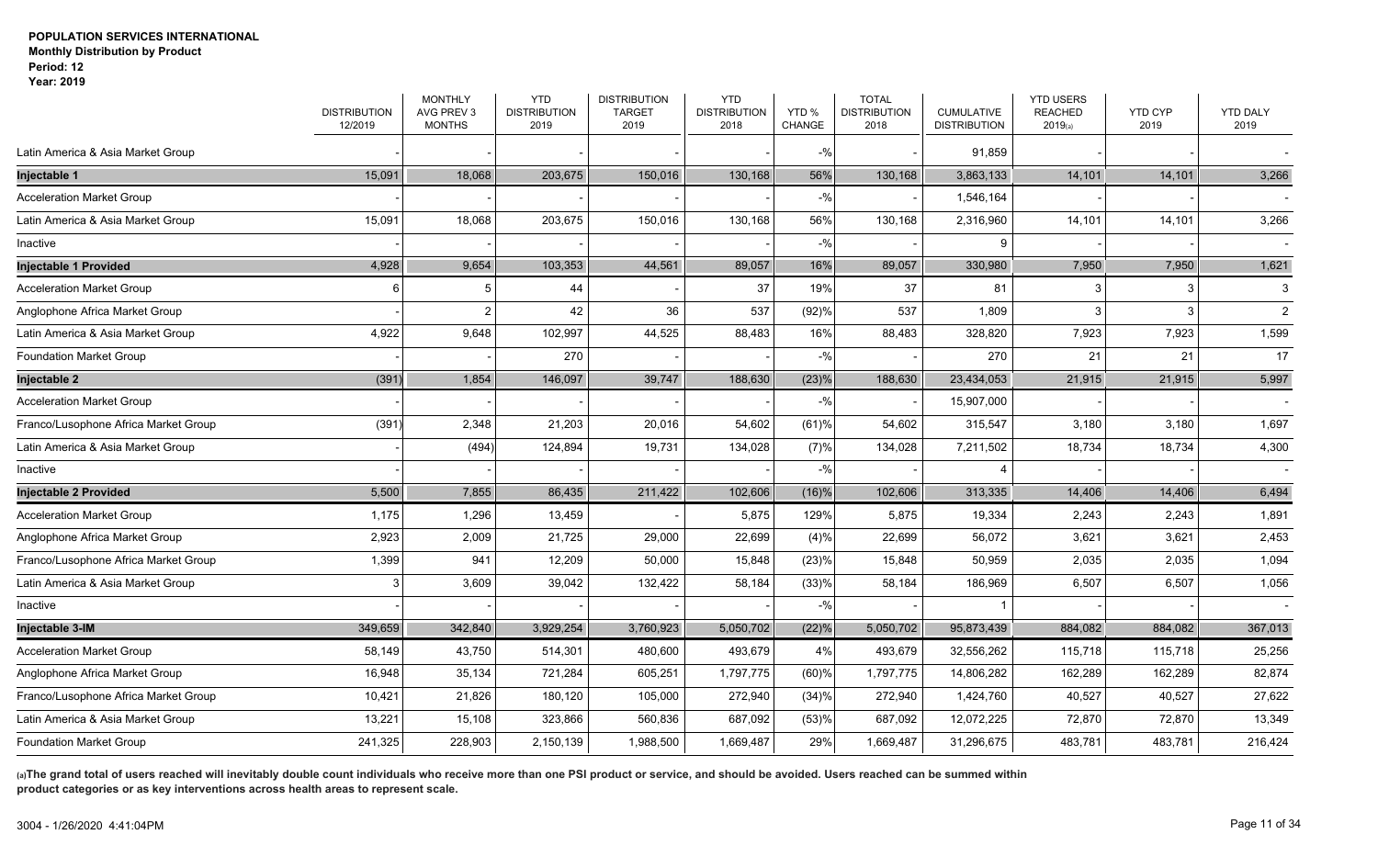# **Year: 2019**

|                                      | <b>DISTRIBUTION</b><br>12/2019 | <b>MONTHLY</b><br>AVG PREV 3<br><b>MONTHS</b> | <b>YTD</b><br><b>DISTRIBUTION</b><br>2019 | <b>DISTRIBUTION</b><br><b>TARGET</b><br>2019 | <b>YTD</b><br><b>DISTRIBUTION</b><br>2018 | YTD %<br>CHANGE | <b>TOTAL</b><br><b>DISTRIBUTION</b><br>2018 | <b>CUMULATIVE</b><br><b>DISTRIBUTION</b> | <b>YTD USERS</b><br><b>REACHED</b><br>2019(a) | <b>YTD CYP</b><br>2019 | <b>YTD DALY</b><br>2019 |
|--------------------------------------|--------------------------------|-----------------------------------------------|-------------------------------------------|----------------------------------------------|-------------------------------------------|-----------------|---------------------------------------------|------------------------------------------|-----------------------------------------------|------------------------|-------------------------|
| Social Enterprise                    | 9,595                          | (1,882)                                       | 39,544                                    | 20,736                                       | 129,729                                   | (70)%           | 129,729                                     | 238,354                                  | 8,897                                         | 8,897                  | 1,489                   |
| Inactive                             |                                |                                               |                                           |                                              |                                           | $-$ %           |                                             | 3,478,881                                |                                               |                        |                         |
| <b>Injectable 3-IM Provided</b>      | 140,430                        | 174,912                                       | 1,716,865                                 | 1,613,683                                    | 1,573,348                                 | 9%              | 1,573,348                                   | 4,855,256                                | 429,216                                       | 429,216                | 214,181                 |
| Acceleration Market Group            | 47,032                         | 59,148                                        | 385,457                                   | 204,422                                      | 175,770                                   | 119%            | 175,770                                     | 756,511                                  | 96,364                                        | 96,364                 | 44,273                  |
| Anglophone Africa Market Group       | 21,679                         | 32,953                                        | 416,171                                   | 357,197                                      | 342,639                                   | 21%             | 342,639                                     | 1,124,919                                | 104,043                                       | 104,043                | 68,817                  |
| Franco/Lusophone Africa Market Group | 28,879                         | 27,482                                        | 317,069                                   | 255,395                                      | 272,082                                   | 17%             | 272,082                                     | 945,303                                  | 79,267                                        | 79,267                 | 61,541                  |
| Latin America & Asia Market Group    | 32,026                         | 47,770                                        | 517,607                                   | 761,629                                      | 705,711                                   | (27)%           | 705,711                                     | 1,675,614                                | 129,402                                       | 129,402                | 25,493                  |
| <b>Foundation Market Group</b>       | 10,814                         | 7,559                                         | 80,561                                    | 35,040                                       | 77,146                                    | 4%              | 77,146                                      | 352,909                                  | 20,140                                        | 20,140                 | 14,057                  |
| Injectable 3-SC                      | 20,079                         | 31,722                                        | 843,570                                   | 857,082                                      | 617,820                                   | 37%             | 617,820                                     | 2,514,134                                | 189,803                                       | 189,803                | 102,517                 |
| <b>Acceleration Market Group</b>     | 3,278                          | 2,602                                         | 31,405                                    | 32,150                                       |                                           | $-$ %           |                                             | 31,405                                   | 7,066                                         | 7,066                  | 884                     |
| Anglophone Africa Market Group       | 1,959                          | 12,052                                        | 91,046                                    | 53,892                                       | 55,900                                    | 63%             | 55,900                                      | 146,946                                  | 20,485                                        | 20,485                 | 15,188                  |
| Franco/Lusophone Africa Market Group | 14,448                         | 10,433                                        | 211,263                                   | 151,480                                      | 26,328                                    | 702%            | 26,328                                      | 240,206                                  | 47,534                                        | 47,534                 | 35,169                  |
| Latin America & Asia Market Group    |                                | (34)                                          | (102)                                     | 1,400                                        |                                           | $-$ %           |                                             | (102)                                    | (23)                                          | (23)                   | (1)                     |
| Foundation Market Group              | 394                            | 6,669                                         | 509,958                                   | 618,160                                      | 535,592                                   | (5)%            | 535,592                                     | 2,095,679                                | 114,741                                       | 114,741                | 51,277                  |
| Injectable 3-SC Provided             | 18,471                         | 13,222                                        | 108.959                                   | 44,763                                       | 5,904                                     | 1,746%          | 5,904                                       | 114,863                                  | 27,240                                        | 27,240                 | 21,069                  |
| <b>Acceleration Market Group</b>     | 897                            | 1,258                                         | 9,727                                     |                                              |                                           | $-$ %           |                                             | 9,727                                    | 2,432                                         | 2,432                  | 2,050                   |
| Anglophone Africa Market Group       | 11,900                         | 6,214                                         | 33,304                                    |                                              |                                           | $-$ %           |                                             | 33,304                                   | 8,326                                         | 8,326                  | 6,144                   |
| Franco/Lusophone Africa Market Group | 5,345                          | 5,310                                         | 63,385                                    | 39,163                                       | 5,729                                     | 1,006%          | 5,729                                       | 69,114                                   | 15,846                                        | 15,846                 | 12,592                  |
| Latin America & Asia Market Group    |                                | 256                                           | 769                                       | 5,600                                        |                                           | $-$ %           |                                             | 769                                      | 192                                           | 192                    | 5                       |
| Foundation Market Group              | 329                            | 184                                           | 1,774                                     |                                              | 175                                       | 914%            | 175                                         | 1,949                                    | 444                                           | 444                    | 277                     |
| IPT <sub>p2</sub>                    | 2,066                          | 881                                           | 12,028                                    | 291,388                                      | 85,804                                    | (86)%           | 85,804                                      | 356,479                                  | 12,028                                        |                        | 890                     |
| <b>Acceleration Market Group</b>     | 1,860                          | 287                                           | 6,109                                     |                                              | 3,893                                     | 57%             | 3,893                                       | 20,406                                   | 6,109                                         |                        | 228                     |
| Anglophone Africa Market Group       |                                |                                               |                                           |                                              |                                           | $-$ %           |                                             | 44,748                                   |                                               |                        |                         |
| Franco/Lusophone Africa Market Group |                                |                                               |                                           |                                              |                                           | $-9/6$          |                                             | 54                                       |                                               |                        |                         |
| Foundation Market Group              | 206                            | 595                                           | 5,919                                     | 291,388                                      | 81,911                                    | (93)%           | 81,911                                      | 291,271                                  | 5,919                                         |                        | 662                     |
| <b>Iron Folic Acid Tablet</b>        |                                |                                               |                                           | 19,843                                       |                                           | $-$ %           |                                             | 48,283,018                               | $\blacksquare$                                |                        | $\sim$                  |
| <b>Acceleration Market Group</b>     |                                |                                               |                                           |                                              |                                           | $-9/0$          |                                             | 48,283,018                               |                                               |                        |                         |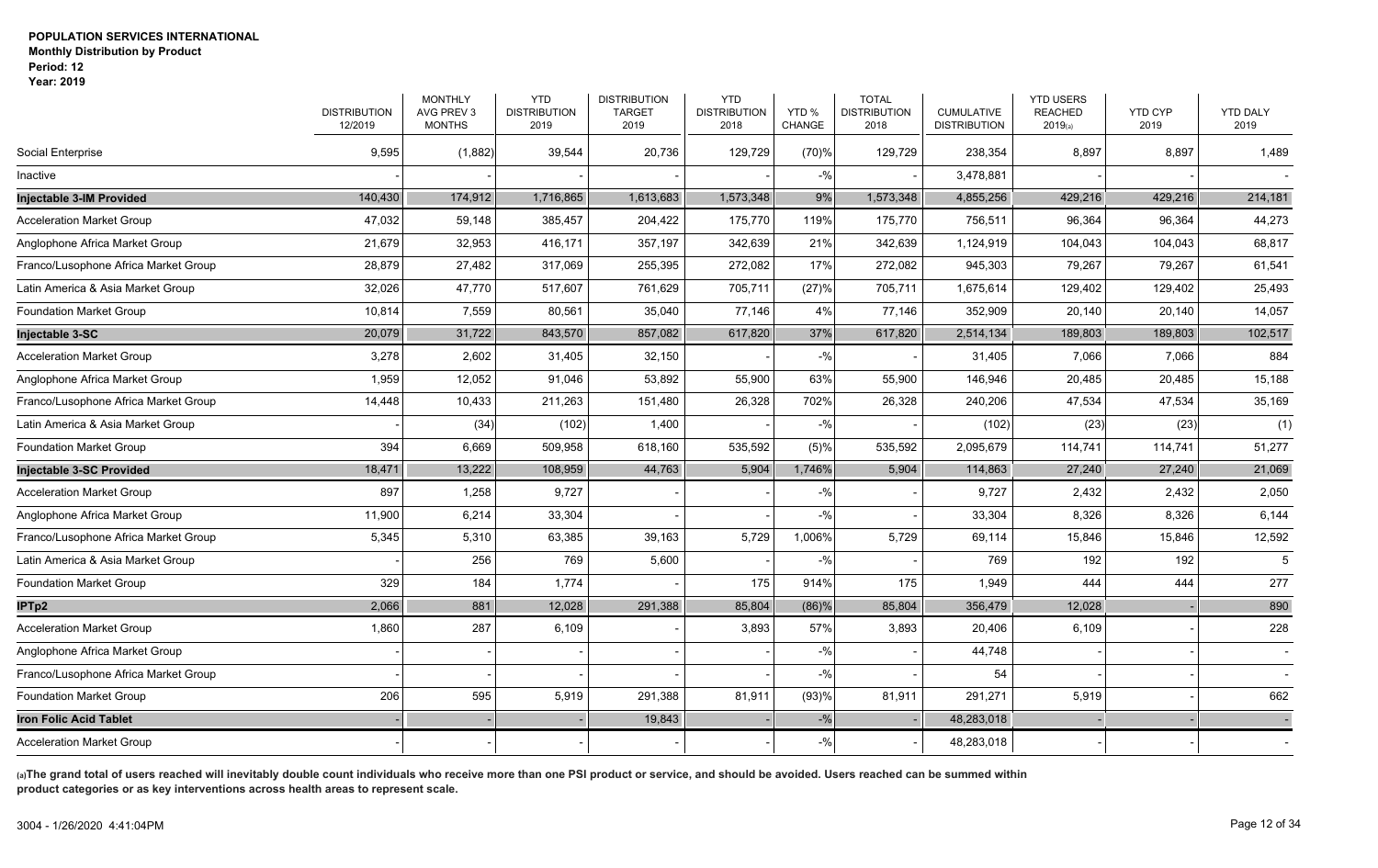**Year: 2019**

|                                      | <b>DISTRIBUTION</b><br>12/2019 | <b>MONTHLY</b><br>AVG PREV 3<br><b>MONTHS</b> | <b>YTD</b><br><b>DISTRIBUTION</b><br>2019 | <b>DISTRIBUTION</b><br><b>TARGET</b><br>2019 | <b>YTD</b><br><b>DISTRIBUTION</b><br>2018 | YTD %<br>CHANGE | <b>TOTAL</b><br><b>DISTRIBUTION</b><br>2018 | CUMULATIVE<br><b>DISTRIBUTION</b> | <b>YTD USERS</b><br><b>REACHED</b><br>2019(a) | <b>YTD CYP</b><br>2019 | <b>YTD DALY</b><br>2019 |
|--------------------------------------|--------------------------------|-----------------------------------------------|-------------------------------------------|----------------------------------------------|-------------------------------------------|-----------------|---------------------------------------------|-----------------------------------|-----------------------------------------------|------------------------|-------------------------|
| Foundation Market Group              |                                |                                               |                                           | 19,843                                       |                                           | $-$ %           |                                             |                                   |                                               |                        |                         |
| <b>ITN</b>                           |                                | 421,834                                       | 1,265,503                                 |                                              |                                           | $-$ %           |                                             | 20,663,108                        | 2,050,115                                     |                        | 45,033                  |
| <b>Acceleration Market Group</b>     |                                |                                               |                                           |                                              |                                           | $-9/6$          |                                             | 5,306,807                         |                                               |                        |                         |
| Anglophone Africa Market Group       |                                | 421,834                                       | 1,265,503                                 |                                              |                                           | $-$ %           |                                             | 13,342,614                        | 2,050,115                                     |                        | 45,033                  |
| Franco/Lusophone Africa Market Group |                                |                                               |                                           |                                              |                                           | $-$ %           |                                             | 1,983,399                         |                                               |                        |                         |
| Inactive                             |                                |                                               |                                           |                                              |                                           | $-$ %           |                                             | 30,288                            |                                               |                        |                         |
| <b>IUD 10</b>                        | 34,551                         | 22,360                                        | 223,988                                   | 227,046                                      | 263,103                                   | (15)%           | 263,103                                     | 3,174,241                         | 201,589                                       | 927,310                | 665,817                 |
| Acceleration Market Group            | (198)                          | 3                                             | (331)                                     | (4,600)                                      | 684                                       | (148)%          | 684                                         | 1,449,927                         | (298)                                         | (1,370)                | (1,500)                 |
| Anglophone Africa Market Group       | 26,966                         | 17,835                                        | 118,862                                   | 93,709                                       | 94,747                                    | 25%             | 94,747                                      | 511,378                           | 106,976                                       | 492,089                | 468,770                 |
| Franco/Lusophone Africa Market Group | 3,322                          | 1,641                                         | 15,548                                    | 28,463                                       | 29,804                                    | (48)%           | 29,804                                      | 222,893                           | 13,993                                        | 64,369                 | 51,793                  |
| Latin America & Asia Market Group    | 3,085                          | 833                                           | 77,261                                    | 102,474                                      | 64,790                                    | 19%             | 64,790                                      | 715,576                           | 69,535                                        | 319,861                | 87,016                  |
| Foundation Market Group              | 1,381                          | 2,055                                         | 12,638                                    | 7,000                                        | 7,568                                     | 67%             | 7,568                                       | 92,641                            | 11,374                                        | 52,321                 | 59,730                  |
| Social Enterprise                    | (5)                            | (7)                                           | 10                                        |                                              | 65,510                                    | $(100)\%$       | 65,510                                      | 65,520                            |                                               | 41                     | 9                       |
| Inactive                             |                                |                                               |                                           |                                              |                                           | $-$ %           |                                             | 116,306                           |                                               |                        |                         |
| <b>IUD 10 Insertion</b>              | 35,458                         | 46,250                                        | 463,563                                   | 539,581                                      | 572,847                                   | (19)%           | 572.847                                     | 3,670,801                         | 463,563                                       | 2,132,390              | 1,503,202               |
| <b>Acceleration Market Group</b>     | 8,223                          | 10,578                                        | 101,968                                   | 103,790                                      | 90,084                                    | 13%             | 90,084                                      | 727,339                           | 101,968                                       | 469,053                | 450,542                 |
| Anglophone Africa Market Group       | 4,852                          | 10,992                                        | 107,088                                   | 188,592                                      | 220,262                                   | (51)%           | 220,262                                     | 1,306,726                         | 107,088                                       | 492,605                | 435,187                 |
| Franco/Lusophone Africa Market Group | 4,422                          | 5,729                                         | 75,712                                    | 76,812                                       | 73,738                                    | 3%              | 73,738                                      | 335,515                           | 75,712                                        | 348,275                | 314,687                 |
| Latin America & Asia Market Group    | 15,164                         | 15,522                                        | 141,791                                   | 123,733                                      | 148,352                                   | (4)%            | 148,352                                     | 900,945                           | 141,791                                       | 652,239                | 162,215                 |
| Foundation Market Group              | 2,797                          | 3,430                                         | 37,004                                    | 46,654                                       | 40,411                                    | (8)%            | 40,411                                      | 386,027                           | 37,004                                        | 170,218                | 140,570                 |
| Inactive                             |                                |                                               |                                           |                                              |                                           | $-9/6$          |                                             | 14,249                            |                                               |                        |                         |
| <b>IUD3</b>                          | (125)                          | (20)                                          | (57)                                      |                                              | 6,953                                     | $(101)$ %       | 6,953                                       | 6,896                             | (51)                                          | (128)                  | (27)                    |
| Social Enterprise                    | (125)                          | (20)                                          | (57)                                      |                                              | 6,953                                     | (101)%          | 6,953                                       | 6,896                             | (51)                                          | (128)                  | (27)                    |
| <b>IUD 5</b>                         | (5, 436)                       | 6,625                                         | 171,635                                   | 208,394                                      | 102,566                                   | 67%             | 102,566                                     | 4,557,494                         | 154,472                                       | 509,756                | 124,188                 |
| <b>Acceleration Market Group</b>     | 48                             | 24                                            | 362                                       | 2,500                                        | 472                                       | (23)%           | 472                                         | 1,136,883                         | 326                                           | 1,075                  | 183                     |
| Anglophone Africa Market Group       |                                | (1)                                           | (32)                                      |                                              | (263)                                     | $-$ %           | (263)                                       | 14,523                            | (29)                                          | (95)                   | (96)                    |
| Latin America & Asia Market Group    | (5, 579)                       | 6,348                                         | 40,646                                    | 94,294                                       | 22,736                                    | 79%             | 22,736                                      | 3,091,368                         | 36,581                                        | 120,719                | 36,127                  |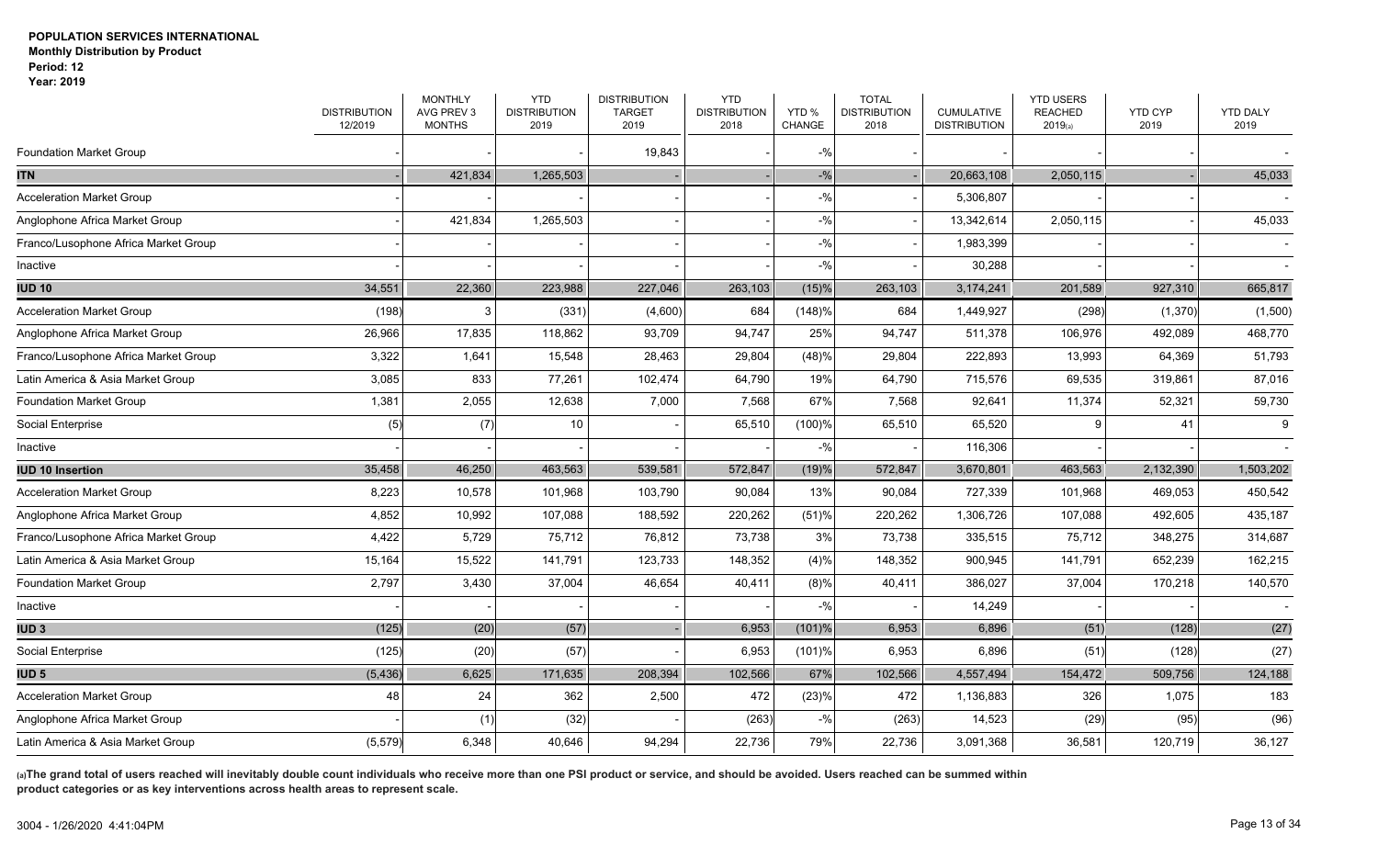#### **Period: 12**

**Year: 2019**

|                                      | <b>DISTRIBUTION</b><br>12/2019 | <b>MONTHLY</b><br>AVG PREV 3<br><b>MONTHS</b> | <b>YTD</b><br><b>DISTRIBUTION</b><br>2019 | <b>DISTRIBUTION</b><br><b>TARGET</b><br>2019 | <b>YTD</b><br><b>DISTRIBUTION</b><br>2018 | YTD %<br>CHANGE | <b>TOTAL</b><br><b>DISTRIBUTION</b><br>2018 | <b>CUMULATIVE</b><br><b>DISTRIBUTION</b> | <b>YTD USERS</b><br><b>REACHED</b><br>2019(a) | <b>YTD CYP</b><br>2019 | <b>YTD DALY</b><br>2019 |
|--------------------------------------|--------------------------------|-----------------------------------------------|-------------------------------------------|----------------------------------------------|-------------------------------------------|-----------------|---------------------------------------------|------------------------------------------|-----------------------------------------------|------------------------|-------------------------|
| Social Enterprise                    | 95                             | 254                                           | 130,659                                   | 111,600                                      | 79,621                                    | 64%             | 79,621                                      | 310,994                                  | 117,593                                       | 388,057                | 87,975                  |
| Inactive                             |                                |                                               |                                           |                                              |                                           | $-$ %           |                                             | 3,726                                    |                                               |                        |                         |
| <b>IUD 5 Insertion</b>               | 38,092                         | 33,924                                        | 325,380                                   | 131,309                                      | 115,881                                   | 181%            | 115,881                                     | 1,481,666                                | 325,380                                       | 1,073,754              | 289,835                 |
| <b>Acceleration Market Group</b>     | 27,103                         | 20,992                                        | 162,738                                   | 65,000                                       | 51,661                                    | 215%            | 51,661                                      | 343,588                                  | 162,738                                       | 537,035                | 121,524                 |
| Anglophone Africa Market Group       |                                |                                               | 162                                       |                                              | 345                                       | (53)%           | 345                                         | 28,984                                   | 162                                           | 535                    | 343                     |
| Franco/Lusophone Africa Market Group |                                |                                               |                                           |                                              |                                           | $-$ %           |                                             | 45                                       |                                               |                        |                         |
| Latin America & Asia Market Group    | 10,962                         | 12,906                                        | 162,215                                   | 65,998                                       | 63,576                                    | 155%            | 63,576                                      | 1,108,485                                | 162,215                                       | 535,309                | 167,093                 |
| <b>Foundation Market Group</b>       | 27                             | 24                                            | 265                                       | 311                                          | 299                                       | (11)%           | 299                                         | 564                                      | 265                                           | 874                    | 876                     |
| <b>IUS3</b>                          | 22                             | (95)                                          | (328)                                     | 2,500                                        | 98                                        | $(435)\%$       | 98                                          | (230)                                    | (295)                                         | (738)                  | (743)                   |
| Anglophone Africa Market Group       | (65)                           | (82)                                          | (379)                                     |                                              |                                           | $-$ %           |                                             | (379)                                    | (341)                                         | (853)                  | (808)                   |
| <b>Foundation Market Group</b>       | 87                             | (12)                                          | 51                                        | 2,500                                        | 98                                        | (48)%           | 98                                          | 149                                      | 46                                            | 115                    | 65                      |
| <b>IUS 3 Insertion</b>               | 153                            | 218                                           | 1,510                                     |                                              | 135                                       | 1,019%          | 135                                         | 1,645                                    | 1,510                                         | 3,775                  | 2,510                   |
| Anglophone Africa Market Group       | 65                             | 82                                            | 379                                       |                                              |                                           | $-$ %           |                                             | 379                                      | 379                                           | 948                    | 898                     |
| <b>Foundation Market Group</b>       | 88                             | 136                                           | 1,131                                     |                                              | 135                                       | 738%            | 135                                         | 1,266                                    | 1,131                                         | 2,828                  | 1,611                   |
| IUS 5                                | (8)                            | (46)                                          | 803                                       | 5,128                                        | 126                                       | 537%            | 126                                         | 1,883                                    | 723                                           | 2,385                  | 1,533                   |
| Anglophone Africa Market Group       | (8)                            | (5)                                           | 395                                       | (56)                                         | 126                                       | 213%            | 126                                         | 1,475                                    | 356                                           | 1,173                  | 1,332                   |
| Foundation Market Group              |                                | 10 <sup>1</sup>                               | (11)                                      |                                              |                                           | $-$ %           |                                             | (11)                                     | (10)                                          | (33)                   | (81)                    |
| Social Enterprise                    |                                | (51)                                          | 419                                       | 5,184                                        |                                           | $-$ %           |                                             | 419                                      | 377                                           | 1,244                  | 282                     |
| <b>IUS 5 Insertion</b>               | 86                             | 124                                           | 1,744                                     | 756                                          | 1,516                                     | 15%             | 1,516                                       | 4,253                                    | 1,744                                         | 5,755                  | 5,993                   |
| <b>Acceleration Market Group</b>     | 75                             | 103                                           | 1,102                                     | $\overline{\phantom{a}}$                     | 775                                       | 42%             | 775                                         | 2,503                                    | 1,102                                         | 3,637                  | 4,182                   |
| Anglophone Africa Market Group       | 8                              | 21                                            | 550                                       | 756                                          | 739                                       | $(26)\%$        | 739                                         | 1,655                                    | 550                                           | 1,815                  | 1,530                   |
| Latin America & Asia Market Group    | 3                              | -1                                            | 10                                        |                                              | $\overline{2}$                            | 400%            | $\overline{2}$                              | 13                                       | 10                                            | 33                     | 6                       |
| <b>Foundation Market Group</b>       |                                |                                               | 82                                        |                                              |                                           | $-$ %           |                                             | 82                                       | 82                                            | 271                    | 276                     |
| LifeStraw                            |                                |                                               |                                           |                                              |                                           | $-9/6$          |                                             | 15,965                                   |                                               |                        |                         |
| Anglophone Africa Market Group       |                                |                                               |                                           |                                              |                                           | $-$ %           |                                             | 15,320                                   |                                               |                        |                         |
| Franco/Lusophone Africa Market Group |                                |                                               |                                           |                                              |                                           | $-$ %           |                                             | 645                                      |                                               |                        |                         |
| LLIN                                 | 1,547,796                      | 1,186,194                                     | 9,265,240                                 | 18,656,324                                   | 31,104,885                                | (70)%           | 31,104,885                                  | 367,900,639                              | 15,009,689                                    |                        | 2,323,595               |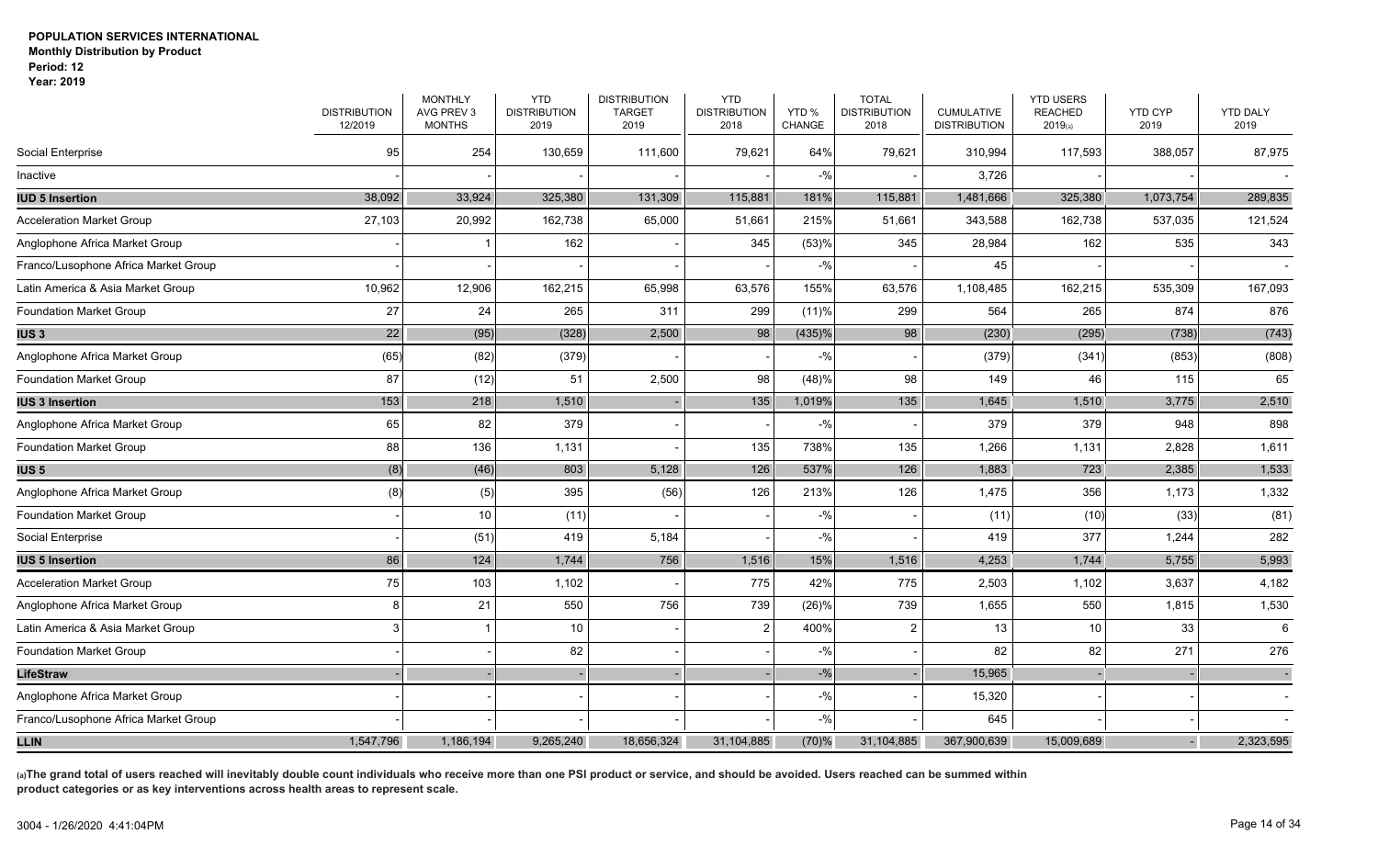|  | . |            |  |
|--|---|------------|--|
|  |   | Year: 2019 |  |

|                                      | <b>DISTRIBUTION</b><br>12/2019 | <b>MONTHLY</b><br>AVG PREV 3<br><b>MONTHS</b> | <b>YTD</b><br><b>DISTRIBUTION</b><br>2019 | <b>DISTRIBUTION</b><br><b>TARGET</b><br>2019 | <b>YTD</b><br><b>DISTRIBUTION</b><br>2018 | YTD %<br><b>CHANGE</b> | <b>TOTAL</b><br><b>DISTRIBUTION</b><br>2018 | <b>CUMULATIVE</b><br><b>DISTRIBUTION</b> | <b>YTD USERS</b><br><b>REACHED</b><br>2019(a) | <b>YTD CYP</b><br>2019 | <b>YTD DALY</b><br>2019 |
|--------------------------------------|--------------------------------|-----------------------------------------------|-------------------------------------------|----------------------------------------------|-------------------------------------------|------------------------|---------------------------------------------|------------------------------------------|-----------------------------------------------|------------------------|-------------------------|
| <b>Acceleration Market Group</b>     | 10,625                         | 1,853                                         | 1,093,373                                 | 2,049,898                                    | 2,332,163                                 | (53)%                  | 2,332,163                                   | 65,044,809                               | 1,771,264                                     |                        | 41,770                  |
| Anglophone Africa Market Group       |                                | 713                                           | 213,151                                   | 700,054                                      | 4,545,198                                 | (95)%                  | 4,545,198                                   | 56,897,553                               | 345,305                                       |                        | 11,557                  |
| Franco/Lusophone Africa Market Group | 498,229                        | 77,780                                        | 1,581,302                                 | 3,964,115                                    | 4,602,963                                 | $(66)$ %               | 4,602,963                                   | 54,057,803                               | 2,561,709                                     |                        | 156,725                 |
| Latin America & Asia Market Group    |                                |                                               |                                           |                                              |                                           | $-$ %                  |                                             | 5,197,868                                |                                               |                        |                         |
| <b>Foundation Market Group</b>       | 1,038,941                      | 1,105,848                                     | 6,377,414                                 | 11,942,257                                   | 19,624,561                                | (68)%                  | 19,624,561                                  | 182,641,487                              | 10,331,411                                    |                        | 2,113,544               |
| Inactive                             |                                |                                               |                                           |                                              |                                           | $-9/6$                 |                                             | 4,061,119                                |                                               |                        |                         |
| <b>LLIN (Hammock net)</b>            |                                |                                               | 781                                       | 1,350                                        | 1,259                                     | (38)%                  | 1,259                                       | 2,085                                    | 703                                           |                        |                         |
| Latin America & Asia Market Group    |                                |                                               | 781                                       | 1,350                                        | 1,259                                     | (38)%                  | 1,259                                       | 2,085                                    | 703                                           |                        |                         |
| Lubricant                            | 782,370                        | 1,229,832                                     | 11,793,095                                | 5,295,911                                    | 5,621,900                                 | 110%                   | 5,621,900                                   | 89,574,969                               |                                               |                        |                         |
| <b>Acceleration Market Group</b>     | 271,000                        | 286,000                                       | 2,318,836                                 | 70,000                                       | 51,861                                    | 4,371%                 | 51,861                                      | 15,871,125                               |                                               |                        |                         |
| Anglophone Africa Market Group       | 245,469                        | 324,724                                       | 2,926,726                                 | 1,900,761                                    | 2,574,286                                 | 14%                    | 2,574,286                                   | 11,669,908                               |                                               |                        |                         |
| Franco/Lusophone Africa Market Group | 2,184                          | 2,667                                         | 11,039                                    |                                              | 45,024                                    | (75)%                  | 45,024                                      | 1,533,058                                |                                               |                        |                         |
| Latin America & Asia Market Group    | 43,136                         | 350,729                                       | 2,810,451                                 | 731,208                                      | 1,423,274                                 | 97%                    | 1,423,274                                   | 39,508,941                               |                                               |                        |                         |
| <b>Foundation Market Group</b>       | 197,340                        | 265,160                                       | 3,676,834                                 | 2,500,000                                    | 1,223,813                                 | 200%                   | 1,223,813                                   | 5,922,862                                |                                               |                        |                         |
| Social Enterprise                    | 23,241                         | 552                                           | 49,209                                    | 93,942                                       | 37,944                                    | 30%                    | 37,944                                      | 635,465                                  |                                               |                        |                         |
| Inactive                             |                                |                                               |                                           |                                              | 265,698                                   | $(100)\%$              | 265,698                                     | 14,433,610                               |                                               |                        |                         |
| <b>Malaria PPT (ACT)</b>             | 3,091,373                      | 483,968                                       | 6,513,485                                 | 6,562,602                                    | 7,543,851                                 | (14)%                  | 7,543,851                                   | 141,646,077                              | 5,862,137                                     |                        | 1,926,050               |
| <b>Acceleration Market Group</b>     | 1,089                          | 391                                           | 174,362                                   | 182,270                                      | 256,333                                   | (32)%                  | 256,333                                     | 63,892,648                               | 156,926                                       |                        | 24,461                  |
| Anglophone Africa Market Group       |                                |                                               |                                           |                                              |                                           | $-$ %                  |                                             | 10,387,257                               |                                               |                        |                         |
| Franco/Lusophone Africa Market Group | 828                            | 10,131                                        | 409,310                                   | 326,390                                      | 297,014                                   | 38%                    | 297,014                                     | 2,112,118                                | 368,379                                       |                        | 113,695                 |
| Latin America & Asia Market Group    |                                | (24)                                          | (227)                                     |                                              | 147                                       | $(254)$ %              | 147                                         | 2,839,503                                | (204)                                         |                        | (25)                    |
| <b>Foundation Market Group</b>       | 3,089,456                      | 473,470                                       | 5,930,040                                 | 6,053,942                                    | 6,990,357                                 | (15)%                  | 6,990,357                                   | 62,414,551                               | 5,337,036                                     |                        | 1,787,919               |
| <b>Malaria PPT (Non-ACT)</b>         | 7,224                          | 40,808                                        | 223,754                                   | 83,621                                       | (2,041)                                   | $-$ %                  | (2,041)                                     | 14,118,042                               | 201,379                                       |                        | 24,351                  |
| <b>Acceleration Market Group</b>     | 224                            | 174                                           | 2,954                                     | 3,621                                        | (1,900)                                   | $-$ %                  | (1,900)                                     | 5,116,468                                | 2,659                                         |                        | 414                     |
| Latin America & Asia Market Group    |                                |                                               |                                           |                                              | (141)                                     | $-$ %                  | (141)                                       | (141)                                    |                                               |                        |                         |
| <b>Foundation Market Group</b>       | 7,000                          | 40,633                                        | 220,800                                   | 80,000                                       |                                           | $-$ %                  |                                             | 9,001,715                                | 198,720                                       |                        | 23,936                  |
| <b>Malaria RDK</b>                   | 992,370                        | 632,355                                       | 3,857,675                                 | 4,357,458                                    | 12,180,985                                | (68)%                  | 12,180,985                                  | 63,305,638                               | 3,471,908                                     |                        |                         |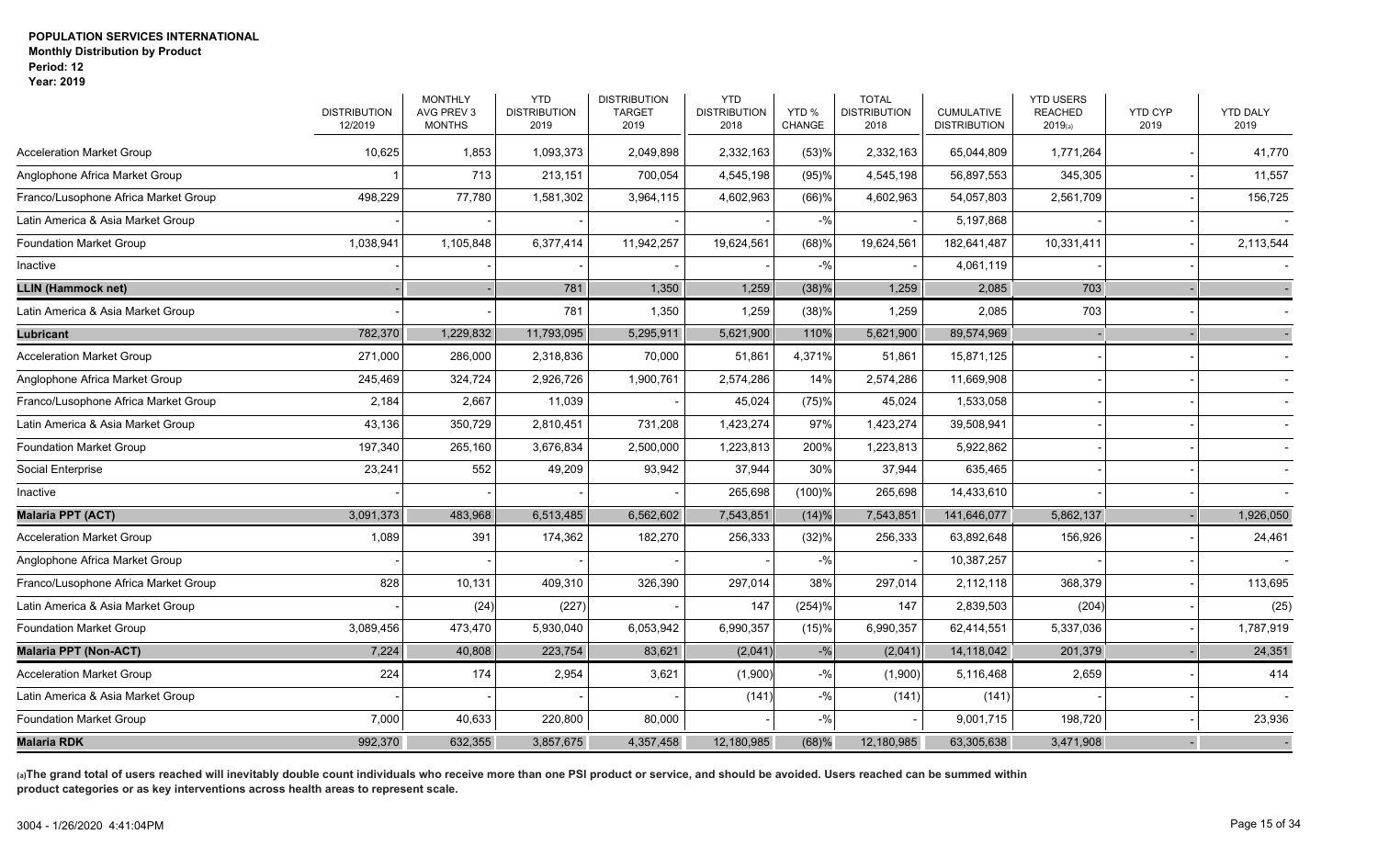|                                         | <b>DISTRIBUTION</b><br>12/2019 | <b>MONTHLY</b><br>AVG PREV 3<br><b>MONTHS</b> | <b>YTD</b><br><b>DISTRIBUTION</b><br>2019 | <b>DISTRIBUTION</b><br><b>TARGET</b><br>2019 | <b>YTD</b><br><b>DISTRIBUTION</b><br>2018 | YTD %<br>CHANGE | <b>TOTAL</b><br><b>DISTRIBUTION</b><br>2018 | <b>CUMULATIVE</b><br><b>DISTRIBUTION</b> | <b>YTD USERS</b><br><b>REACHED</b><br>2019(a) | <b>YTD CYP</b><br>2019 | <b>YTD DALY</b><br>2019 |
|-----------------------------------------|--------------------------------|-----------------------------------------------|-------------------------------------------|----------------------------------------------|-------------------------------------------|-----------------|---------------------------------------------|------------------------------------------|-----------------------------------------------|------------------------|-------------------------|
| <b>Acceleration Market Group</b>        |                                |                                               |                                           | 432,337                                      | 743,410                                   | $(100)\%$       | 743,410                                     | 12,836,467                               |                                               |                        |                         |
| Anglophone Africa Market Group          |                                |                                               |                                           |                                              |                                           | $-$ %           |                                             | 263,260                                  |                                               |                        |                         |
| Franco/Lusophone Africa Market Group    |                                | 35,092                                        | 147,125                                   | 250,000                                      | 177,919                                   | (17)%           | 177,919                                     | 1,244,684                                | 132,413                                       |                        |                         |
| Latin America & Asia Market Group       | 6,920                          | 3,497                                         | 35,300                                    | 25,000                                       | 305,189                                   | (88)%           | 305,189                                     | 7,090,196                                | 31,770                                        |                        |                         |
| Foundation Market Group                 | 985,450                        | 593,767                                       | 3,675,250                                 | 3,650,121                                    | 10,954,467                                | (66)%           | 10,954,467                                  | 41,871,031                               | 3,307,725                                     |                        |                         |
| <b>Male Circumcision (HIV-Positive)</b> |                                |                                               |                                           |                                              |                                           | $-9/0$          |                                             | 10,836                                   |                                               |                        |                         |
| <b>Acceleration Market Group</b>        |                                |                                               |                                           |                                              |                                           | $-9/6$          |                                             | 6,118                                    |                                               |                        |                         |
| Anglophone Africa Market Group          |                                |                                               |                                           |                                              |                                           | $-$ %           |                                             | 4,718                                    |                                               |                        |                         |
| Male Vasodilator                        | 80,000                         | 5,467                                         | 1,766,180                                 | 3,029,400                                    |                                           | $-9/0$          |                                             | 1,766,180                                | 13,246                                        |                        |                         |
| Social Enterprise                       | 80,000                         | 5,467                                         | 1,766,180                                 | 3,029,400                                    |                                           | $-$ %           |                                             | 1,766,180                                | 13,246                                        |                        |                         |
| <b>Manual Vacuum Aspiration for PAC</b> | 7,637                          | 10,745                                        | 120,829                                   | 20,937                                       | 70,499                                    | 71%             | 70,499                                      | 280,055                                  | 120,829                                       |                        | 21,257                  |
| <b>Acceleration Market Group</b>        | 485                            | 742                                           | 7,879                                     | 5,220                                        | 19,176                                    | (59)%           | 19,176                                      | 32,351                                   | 7,879                                         |                        | 6,309                   |
| Anglophone Africa Market Group          | 223                            | 654                                           | 6,339                                     | 720                                          | 7,531                                     | (16)%           | 7,531                                       | 16,860                                   | 6,339                                         |                        | 943                     |
| Franco/Lusophone Africa Market Group    | 1,692                          | 1,339                                         | 13,699                                    | 1,918                                        | 2,579                                     | 431%            | 2,579                                       | 18,082                                   | 13,699                                        |                        | 6,214                   |
| Latin America & Asia Market Group       | 4,365                          | 7,337                                         | 85,407                                    | 7,295                                        | 34,966                                    | 144%            | 34,966                                      | 191,371                                  | 85,407                                        |                        | 4,157                   |
| <b>Foundation Market Group</b>          | 872                            | 672                                           | 7,505                                     | 5,784                                        | 6,247                                     | 20%             | 6,247                                       | 21,391                                   | 7,505                                         |                        | 3,633                   |
| <b>Manual Vacuum Aspiration for SA</b>  | 366                            | 261                                           | 2,907                                     | 743                                          | 1,224                                     | 138%            | 1,224                                       | 4,131                                    | 2,907                                         |                        | 965                     |
| Acceleration Market Group               |                                |                                               |                                           |                                              |                                           | $-$ %           |                                             |                                          |                                               |                        |                         |
| Anglophone Africa Market Group          | 35                             | 67                                            | 805                                       |                                              | 411                                       | 96%             | 411                                         | 1,216                                    | 805                                           |                        | 294                     |
| Franco/Lusophone Africa Market Group    | 310                            | 138                                           | 1,406                                     | 507                                          | 562                                       | 150%            | 562                                         | 1,968                                    | 1,406                                         |                        | 568                     |
| Latin America & Asia Market Group       | 21                             | 56                                            | 696                                       | 236                                          | 251                                       | 177%            | 251                                         | 947                                      | 696                                           |                        | 103                     |
| <b>Foundation Market Group</b>          |                                |                                               |                                           |                                              |                                           | $-$ %           |                                             |                                          |                                               |                        |                         |
| <b>Medical Abortion</b>                 | 65,894                         | 39,138                                        | 950,642                                   | 2,153,877                                    | 1,610,639                                 | (41)%           | 1,610,639                                   | 6,378,182                                | 855,578                                       |                        | 92,659                  |
| <b>Acceleration Market Group</b>        |                                | 652                                           | 2,000                                     | 9,000                                        |                                           | $-$ %           |                                             | 1,499,044                                | 1,800                                         |                        | 1,689                   |
| Anglophone Africa Market Group          | 711                            | 1,449                                         | 10,999                                    | 9,331                                        | 13,999                                    | $(21)\%$        | 13,999                                      | 36,009                                   | 9,899                                         |                        | 3,468                   |
| Franco/Lusophone Africa Market Group    | 132                            | 200                                           | 2,359                                     | 19,550                                       | 172                                       | 1,272%          | 172                                         | 2,366                                    | 2,123                                         |                        | 823                     |
| Latin America & Asia Market Group       | 29,143                         | 20,692                                        | 363,772                                   | 459,996                                      | 457,334                                   | (20)%           | 457,334                                     | 2,615,181                                | 327,395                                       |                        | 33,561                  |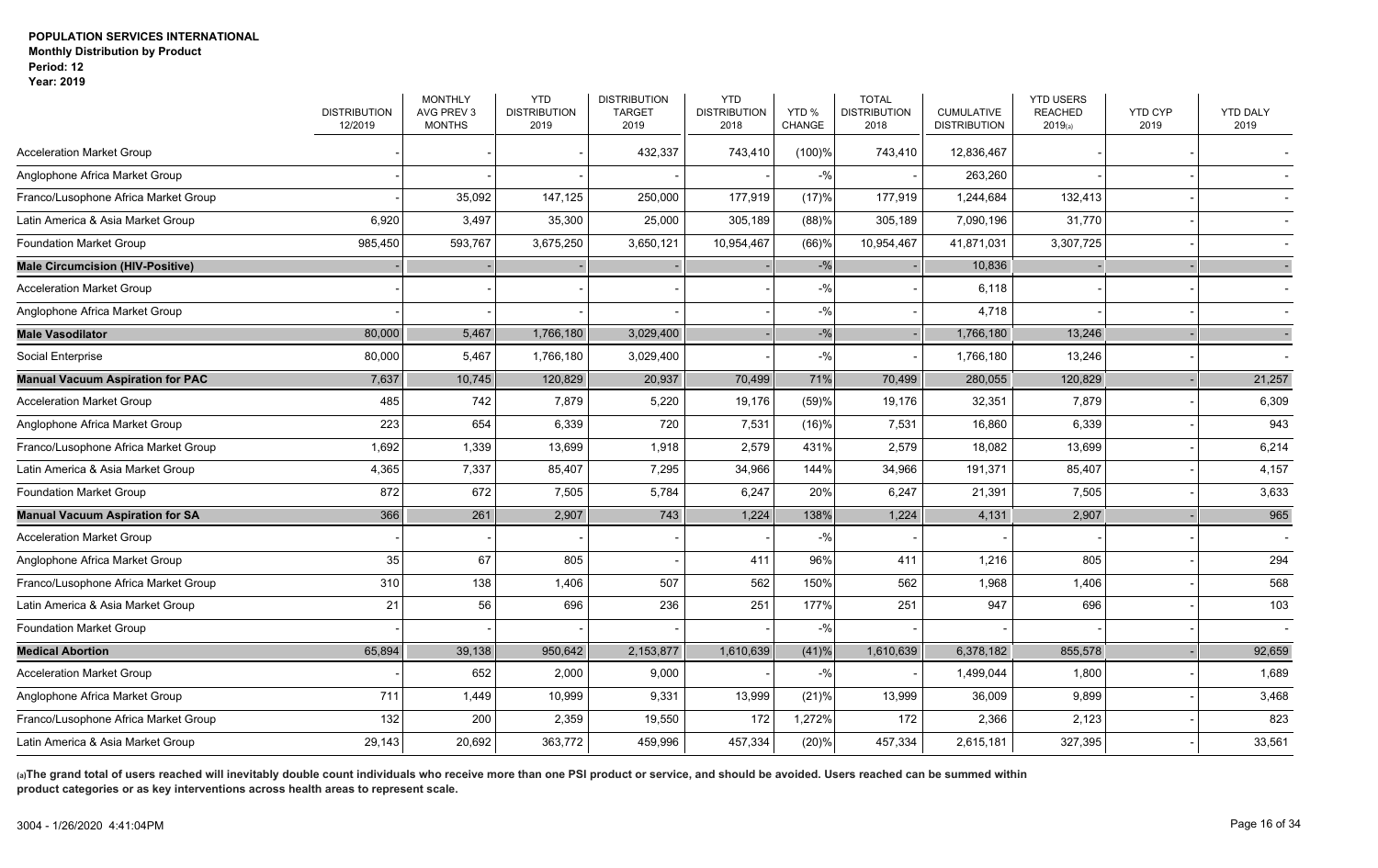**Year: 2019**

|                                                | <b>DISTRIBUTION</b><br>12/2019 | <b>MONTHLY</b><br>AVG PREV 3<br><b>MONTHS</b> | <b>YTD</b><br><b>DISTRIBUTION</b><br>2019 | <b>DISTRIBUTION</b><br><b>TARGET</b><br>2019 | <b>YTD</b><br><b>DISTRIBUTION</b><br>2018 | YTD %<br>CHANGE | <b>TOTAL</b><br><b>DISTRIBUTION</b><br>2018 | <b>CUMULATIVE</b><br><b>DISTRIBUTION</b> | <b>YTD USERS</b><br><b>REACHED</b><br>2019(a) | <b>YTD CYP</b><br>2019 | <b>YTD DALY</b><br>2019 |
|------------------------------------------------|--------------------------------|-----------------------------------------------|-------------------------------------------|----------------------------------------------|-------------------------------------------|-----------------|---------------------------------------------|------------------------------------------|-----------------------------------------------|------------------------|-------------------------|
| Social Enterprise                              | 35,908                         | 16,145                                        | 571,512                                   | 1,656,000                                    | 1.139.134                                 | (50)%           | 1,139,134                                   | 2,225,582                                | 514.361                                       |                        | 53,118                  |
| <b>Medical Abortion (Misoprostol) Provided</b> | 405                            | 98                                            | 1,955                                     | 1,051                                        | 840                                       | 133%            | 840                                         | 2,795                                    | 1,955                                         |                        | 660                     |
| Anglophone Africa Market Group                 | 21                             | 81                                            | 988                                       |                                              | 531                                       | 86%             | 531                                         | 1,519                                    | 988                                           |                        | 309                     |
| Franco/Lusophone Africa Market Group           | 384                            | 16                                            | 967                                       | 1,051                                        | 309                                       | 213%            | 309                                         | 1,276                                    | 967                                           |                        | 351                     |
| <b>Medical Abortion Provided</b>               | 1,260                          | 1,361                                         | 13,815                                    | 4,788                                        | 12,902                                    | 7%              | 12,902                                      | 35,498                                   | 13,815                                        |                        | 1,589                   |
| Anglophone Africa Market Group                 | 25                             | 78                                            | 775                                       |                                              | 747                                       | 4%              | 747                                         | 2,143                                    | 775                                           |                        | 271                     |
| Franco/Lusophone Africa Market Group           | 33                             | 20                                            | 166                                       |                                              | 51                                        | 225%            | 51                                          | 407                                      | 166                                           |                        | 62                      |
| Latin America & Asia Market Group              | 1,202                          | 1,263                                         | 12,874                                    | 4,788                                        | 12,104                                    | 6%              | 12,104                                      | 32,948                                   | 12,874                                        |                        | 1,255                   |
| <b>Micronutrient Powder</b>                    | 11,539                         | 33,427                                        | 326,950                                   | 35,000                                       | 8,746,552                                 | (96)%           | 8,746,552                                   | 48,869,982                               | 806                                           |                        |                         |
| Acceleration Market Group                      |                                |                                               |                                           |                                              | 2,000,000                                 | $(100)$ %       | 2,000,000                                   | 9,499,690                                |                                               |                        |                         |
| Franco/Lusophone Africa Market Group           | 11,539                         | 33,427                                        | 326,950                                   | 35,000                                       | 948,572                                   | (66)%           | 948,572                                     | 8,297,562                                | 806                                           |                        |                         |
| Latin America & Asia Market Group              |                                |                                               |                                           |                                              |                                           | $-$ %           |                                             | 9,502,912                                |                                               |                        |                         |
| <b>Foundation Market Group</b>                 |                                |                                               |                                           |                                              | 5,797,980                                 | $(100)\%$       | 5,797,980                                   | 20,562,598                               |                                               |                        |                         |
| Inactive                                       |                                |                                               |                                           |                                              |                                           | $-$ %           |                                             | 1,007,220                                |                                               |                        |                         |
| <b>Misoprostol for PAC Provided</b>            | 12,898                         | 12,652                                        | 125,102                                   | 26,807                                       | 86,914                                    | 44%             | 86,914                                      | 230,840                                  | 125,102                                       |                        | 27,041                  |
| Acceleration Market Group                      | 382                            | 675                                           | 7,331                                     | 5,220                                        | 14,855                                    | (51)%           | 14,855                                      | 22,186                                   | 7,331                                         |                        | 6,952                   |
| Anglophone Africa Market Group                 | 125                            | 244                                           | 3,078                                     |                                              | 3,631                                     | (15)%           | 3,631                                       | 7,914                                    | 3,078                                         |                        | 623                     |
| Franco/Lusophone Africa Market Group           | 1,228                          | 1,067                                         | 10,819                                    | 2,222                                        | 2,304                                     | 370%            | 2,304                                       | 14,199                                   | 10,819                                        |                        | 5,930                   |
| Latin America & Asia Market Group              | 9,765                          | 9,057                                         | 87,568                                    | 3,935                                        | 53,383                                    | 64%             | 53,383                                      | 144,675                                  | 87,568                                        |                        | 5,209                   |
| <b>Foundation Market Group</b>                 | 1,398                          | 1,610                                         | 16,306                                    | 15,430                                       | 12,741                                    | 28%             | 12,741                                      | 41,866                                   | 16,306                                        |                        | 8,327                   |
| <b>Misoprostol for PPH</b>                     |                                | 2,833                                         | 15,500                                    | 4,500                                        | 30,800                                    | (50)%           | 30,800                                      | 6,332,438                                | 4,650                                         |                        | 101                     |
| <b>Acceleration Market Group</b>               |                                |                                               |                                           |                                              |                                           | $-$ %           |                                             | 395,225                                  |                                               |                        |                         |
| Anglophone Africa Market Group                 |                                |                                               |                                           |                                              |                                           | $-$ %           |                                             | 5,442,839                                |                                               |                        |                         |
| Franco/Lusophone Africa Market Group           |                                |                                               |                                           |                                              |                                           | $-$ %           |                                             | 100,000                                  |                                               |                        |                         |
| Latin America & Asia Market Group              |                                |                                               |                                           |                                              |                                           | $-$ %           |                                             | 184,166                                  |                                               |                        |                         |
| <b>Foundation Market Group</b>                 |                                | 2,833                                         | 15,500                                    | 4,500                                        | 30,800                                    | $(50) \%$       | 30,800                                      | 210,208                                  | 4,650                                         |                        | 101                     |
| <b>Misoprostol for Safe Abortion</b>           | 396,982                        | 453,480                                       | 5,680,307                                 | 5,447,828                                    | 6,085,267                                 | (7)%            | 6,085,267                                   | 23,109,761                               | 298,216                                       |                        | 114,960                 |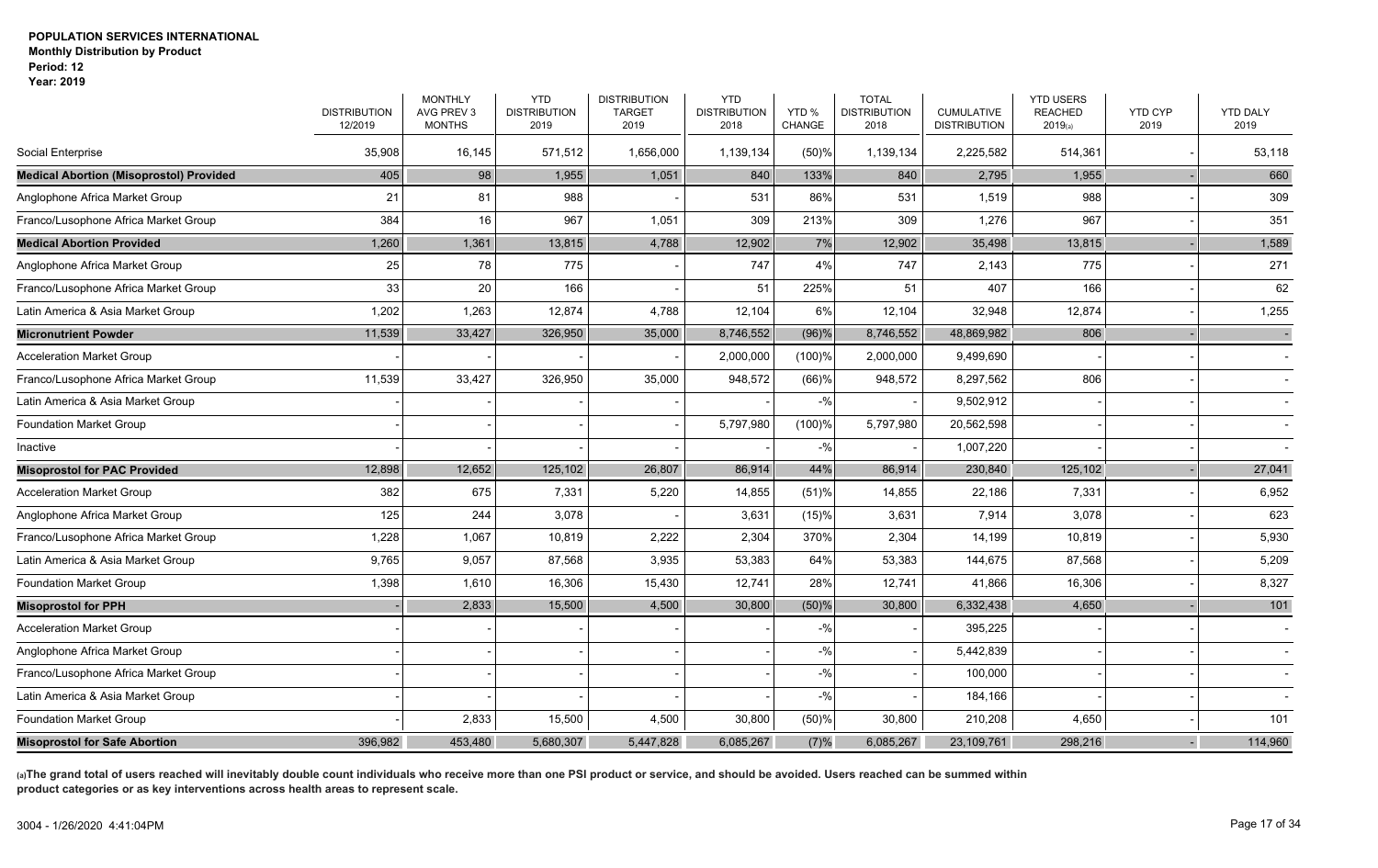|                                          | <b>DISTRIBUTION</b><br>12/2019 | <b>MONTHLY</b><br>AVG PREV 3<br><b>MONTHS</b> | <b>YTD</b><br><b>DISTRIBUTION</b><br>2019 | <b>DISTRIBUTION</b><br><b>TARGET</b><br>2019 | <b>YTD</b><br><b>DISTRIBUTION</b><br>2018 | YTD %<br>CHANGE | <b>TOTAL</b><br><b>DISTRIBUTION</b><br>2018 | <b>CUMULATIVE</b><br><b>DISTRIBUTION</b> | <b>YTD USERS</b><br><b>REACHED</b><br>2019(a) | <b>YTD CYP</b><br>2019 | <b>YTD DALY</b><br>2019 |
|------------------------------------------|--------------------------------|-----------------------------------------------|-------------------------------------------|----------------------------------------------|-------------------------------------------|-----------------|---------------------------------------------|------------------------------------------|-----------------------------------------------|------------------------|-------------------------|
| <b>Acceleration Market Group</b>         | 26,472                         | 134,133                                       | 1,774,246                                 | 2,339,690                                    | 2,321,200                                 | (24)%           | 2,321,200                                   | 6,080,296                                | 93,148                                        |                        | 78,213                  |
| Anglophone Africa Market Group           | 158,768                        | 131,275                                       | 1,553,194                                 | 1,993,550                                    | 1,655,420                                 | (6)%            | 1,655,420                                   | 10,593,170                               | 81,543                                        |                        | 17,241                  |
| Franco/Lusophone Africa Market Group     | 21,474                         | 72,923                                        | 556,877                                   | 424,360                                      | 745,045                                   | (25)%           | 745,045                                     | 2,527,771                                | 29,236                                        |                        | 10,879                  |
| Latin America & Asia Market Group        | 175,044                        | 101,615                                       | 1,689,170                                 | 320,448                                      | 1,282,555                                 | 32%             | 1,282,555                                   | 3,737,897                                | 88,681                                        |                        | 6,731                   |
| <b>Foundation Market Group</b>           | 15,224                         | 13,533                                        | 106,820                                   | 119,780                                      | 81,047                                    | 32%             | 81,047                                      | 170,627                                  | 5,608                                         |                        | 1,897                   |
| Social Enterprise                        |                                |                                               |                                           | 250,000                                      |                                           | $-$ %           |                                             |                                          |                                               |                        |                         |
| <b>Multivitamin</b>                      | 126,780                        | 123,987                                       | 1,436,450                                 | 2,256,202                                    | 2,424,220                                 | (41)%           | 2,424,220                                   | 99,791,369                               | 7,182                                         |                        | 266                     |
| <b>Acceleration Market Group</b>         |                                |                                               |                                           |                                              | 450,010                                   | $(100)\%$       | 450,010                                     | 3,531,010                                |                                               |                        |                         |
| Anglophone Africa Market Group           |                                |                                               |                                           |                                              |                                           | $-$ %           |                                             | 12,270,645                               |                                               |                        |                         |
| Latin America & Asia Market Group        | 6,000                          | 6,807                                         | 26,420                                    |                                              |                                           | $-$ %           |                                             | 11,510,725                               | 132                                           |                        | 25                      |
| <b>Foundation Market Group</b>           |                                |                                               |                                           | 24,202                                       |                                           | $-$ %           |                                             |                                          |                                               |                        |                         |
| Social Enterprise                        | 120,780                        | 117,180                                       | 1,410,030                                 | 2,232,000                                    | 1,974,210                                 | (29)%           | 1,974,210                                   | 38,419,590                               | 7,050                                         |                        | 241                     |
| Inactive                                 |                                |                                               |                                           |                                              |                                           | $-$ %           |                                             | 34,059,399                               |                                               |                        |                         |
| Naloxone                                 |                                | 167                                           | 1,995                                     | 3,089                                        | 2,570                                     | (22)%           | 2,570                                       | 70,246                                   | 1,796                                         |                        | 2,722                   |
| Latin America & Asia Market Group        |                                | 167                                           | 1,995                                     | 3,089                                        | 2,570                                     | (22)%           | 2,570                                       | 34,452                                   | 1,796                                         |                        | 2,722                   |
| Inactive                                 |                                |                                               |                                           |                                              |                                           | $-$ %           |                                             | 35,794                                   |                                               |                        |                         |
| <b>Needle &amp; Syringe</b>              |                                | 92,933                                        | 1,077,000                                 | 1,355,860                                    | 5,815,215                                 | (81)%           | 5,815,215                                   | 33,442,758                               | 3,757                                         |                        | 11,984                  |
| <b>Acceleration Market Group</b>         |                                |                                               | 10,100                                    |                                              |                                           | $-$ %           |                                             | 2,511,988                                | 35                                            |                        | 83                      |
| Latin America & Asia Market Group        |                                | 92,933                                        | 1,066,900                                 | 1,355,860                                    | 5,815,215                                 | (82)%           | 5,815,215                                   | 26,847,258                               | 3,722                                         |                        | 11,901                  |
| Inactive                                 |                                |                                               |                                           |                                              |                                           | $-$ %           |                                             | 4,083,512                                |                                               |                        |                         |
| <b>Neonates Receiving Essential Care</b> |                                |                                               |                                           |                                              |                                           | $-9/0$          |                                             | 174                                      |                                               |                        |                         |
| Franco/Lusophone Africa Market Group     |                                |                                               |                                           |                                              |                                           | $-$ %           |                                             | 174                                      |                                               |                        |                         |
| <b>NVP</b>                               |                                |                                               |                                           |                                              |                                           | $- \frac{0}{0}$ |                                             | 11,442                                   |                                               |                        |                         |
| Anglophone Africa Market Group           |                                |                                               |                                           |                                              |                                           | $-$ %           |                                             | 235                                      |                                               |                        |                         |
| Franco/Lusophone Africa Market Group     |                                |                                               |                                           |                                              |                                           | $-$ %           |                                             | 11,057                                   |                                               |                        |                         |
| Foundation Market Group                  |                                |                                               |                                           |                                              |                                           | $-$ %           |                                             | 150                                      |                                               |                        |                         |
| <b>OCs</b>                               | 1,628,088                      | 1,992,122                                     | 23,088,670                                | 29, 124, 425                                 | 26,777,114                                | (14)%           | 26,777,114                                  | 658,745,207                              | 1,385,320                                     | 1,385,320              | 418,287                 |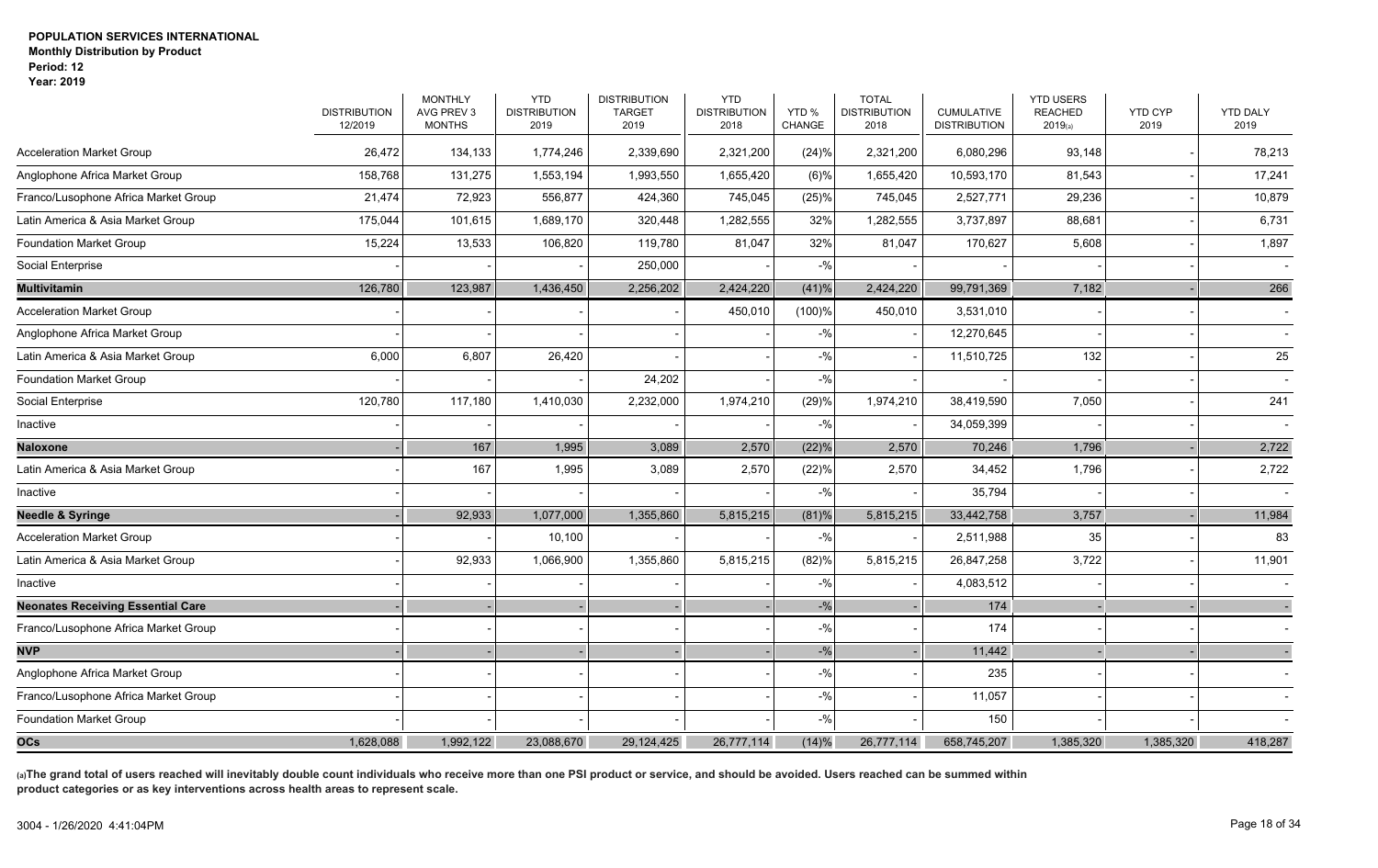|                                      | <b>DISTRIBUTION</b><br>12/2019 | <b>MONTHLY</b><br>AVG PREV 3<br><b>MONTHS</b> | <b>YTD</b><br><b>DISTRIBUTION</b><br>2019 | <b>DISTRIBUTION</b><br><b>TARGET</b><br>2019 | <b>YTD</b><br><b>DISTRIBUTION</b><br>2018 | YTD %<br><b>CHANGE</b> | <b>TOTAL</b><br><b>DISTRIBUTION</b><br>2018 | <b>CUMULATIVE</b><br><b>DISTRIBUTION</b> | <b>YTD USERS</b><br><b>REACHED</b><br>2019(a) | <b>YTD CYP</b><br>2019 | <b>YTD DALY</b><br>2019 |
|--------------------------------------|--------------------------------|-----------------------------------------------|-------------------------------------------|----------------------------------------------|-------------------------------------------|------------------------|---------------------------------------------|------------------------------------------|-----------------------------------------------|------------------------|-------------------------|
| <b>Acceleration Market Group</b>     | 750,138                        | 996,206                                       | 9,114,680                                 | 10,222,400                                   | 9,492,397                                 | (4)%                   | 9,492,397                                   | 321,627,956                              | 546,881                                       | 546,881                | 154,562                 |
| Anglophone Africa Market Group       | 15,301                         | 208,582                                       | 1,545,840                                 | 2,258,175                                    | 2,600,283                                 | (41)%                  | 2,600,283                                   | 81,500,893                               | 92,750                                        | 92,750                 | 44,612                  |
| Franco/Lusophone Africa Market Group | 198,011                        | 89,289                                        | 1,647,001                                 | 851,499                                      | 1,347,096                                 | 22%                    | 1,347,096                                   | 26,467,894                               | 98,820                                        | 98,820                 | 61,600                  |
| Latin America & Asia Market Group    | 290,792                        | 509,620                                       | 7,120,821                                 | 6,917,751                                    | 6,484,744                                 | 10%                    | 6,484,744                                   | 106,573,492                              | 427,249                                       | 427,249                | 81,083                  |
| Foundation Market Group              | 167,144                        | 142,346                                       | 2,317,388                                 | 1,777,420                                    | 2,094,239                                 | 11%                    | 2,094,239                                   | 73,056,038                               | 139,043                                       | 139,043                | 65,406                  |
| Social Enterprise                    | 206,702                        | 46,079                                        | 1,342,940                                 | 7,097,180                                    | 4,758,355                                 | (72)%                  | 4,758,355                                   | 17,426,340                               | 80,576                                        | 80,576                 | 11,023                  |
| Inactive                             |                                |                                               |                                           |                                              |                                           | $-$ %                  |                                             | 32,092,594                               |                                               |                        |                         |
| <b>OCs Provided</b>                  | 371,558                        | 329,623                                       | 3,194,849                                 | 2,831,217                                    | 1,778,915                                 | 80%                    | 1,778,915                                   | 7,564,163                                | 212,990                                       | 212,990                | 85,645                  |
| <b>Acceleration Market Group</b>     | 144,657                        | 101,057                                       | 756,782                                   | 181,469                                      | 151,894                                   | 398%                   | 151,894                                     | 1,001,891                                | 50,452                                        | 50,452                 | 11,210                  |
| Anglophone Africa Market Group       | 29,805                         | 42,815                                        | 535,112                                   | 357,372                                      | 321,499                                   | 66%                    | 321,499                                     | 1,919,858                                | 35,674                                        | 35,674                 | 21,912                  |
| Franco/Lusophone Africa Market Group | 43,694                         | 62,377                                        | 530,857                                   | 683,520                                      | 367,827                                   | 44%                    | 367,827                                     | 1,489,339                                | 35,390                                        | 35,390                 | 30,239                  |
| Latin America & Asia Market Group    | 151,667                        | 122,220                                       | 1,359,110                                 | 1,601,361                                    | 921,067                                   | 48%                    | 921,067                                     | 2,991,169                                | 90,607                                        | 90,607                 | 21,682                  |
| <b>Foundation Market Group</b>       | 1,735                          | 1,155                                         | 12,988                                    | 7,495                                        | 16,628                                    | (22)%                  | 16.628                                      | 161,902                                  | 866                                           | 866                    | 602                     |
| Inactive                             |                                |                                               |                                           |                                              |                                           | $-9/6$                 |                                             |                                          |                                               |                        |                         |
| <b>ORS</b>                           | 126,122                        | 137,249                                       | 3,143,681                                 | 2,220,000                                    | 3,408,447                                 | (8)%                   | 3,408,447                                   | 443,579,240                              | 1,414,656                                     |                        | 62,922                  |
| Acceleration Market Group            | 38,020                         | 124,149                                       | 847,044                                   | 600,000                                      | 514,198                                   | 65%                    | 514,198                                     | 326,810,645                              | 381,170                                       |                        | 22,210                  |
| Anglophone Africa Market Group       |                                |                                               |                                           |                                              |                                           | $-$ %                  |                                             | 21,149,275                               |                                               |                        |                         |
| Franco/Lusophone Africa Market Group |                                |                                               |                                           |                                              |                                           | $-$ %                  |                                             | 32,783,783                               |                                               |                        |                         |
| Latin America & Asia Market Group    | 12,797                         | 28,283                                        | 648,134                                   |                                              | 500,000                                   | 30%                    | 500,000                                     | 4,925,115                                | 291,660                                       |                        | 6,130                   |
| Foundation Market Group              | 79,104                         | 1,080                                         | 299,226                                   | 300,000                                      | 1,249,743                                 | (76)%                  | 1,249,743                                   | 16,326,907                               | 134,652                                       |                        | 7,507                   |
| Social Enterprise                    | (3,799)                        | (16, 263)                                     | 1,349,277                                 | 1,320,000                                    | 1,144,506                                 | 18%                    | 1,144,506                                   | 2,820,211                                | 607,175                                       |                        | 27,074                  |
| Inactive                             |                                |                                               |                                           |                                              |                                           | $-$ %                  |                                             | 38,763,304                               |                                               |                        |                         |
| <b>ORS Provided</b>                  | 3,538                          | 2,150                                         | 31,138                                    | 13,914                                       | 15,726                                    | 98%                    | 15,726                                      | 112,100                                  | 31,138                                        |                        | 1,549                   |
| <b>Acceleration Market Group</b>     |                                |                                               | 2,043                                     |                                              | 2,217                                     | (8)%                   | 2,217                                       | 9,430                                    | 2,043                                         |                        | 33                      |
| <b>Foundation Market Group</b>       | 3,538                          | 2,150                                         | 29,095                                    | 13,914                                       | 13,509                                    | 115%                   | 13,509                                      | 102,670                                  | 29,095                                        |                        | 1,516                   |
| Pneumonia PPT                        | 12,610                         | 17,677                                        | 152,525                                   | 124,910                                      | 768,635                                   | (80)%                  | 768,635                                     | 7,277,183                                | 137,273                                       |                        | 55,974                  |
| <b>Acceleration Market Group</b>     |                                |                                               |                                           | 28,910                                       |                                           | $-$ %                  |                                             | 1,414,256                                |                                               |                        |                         |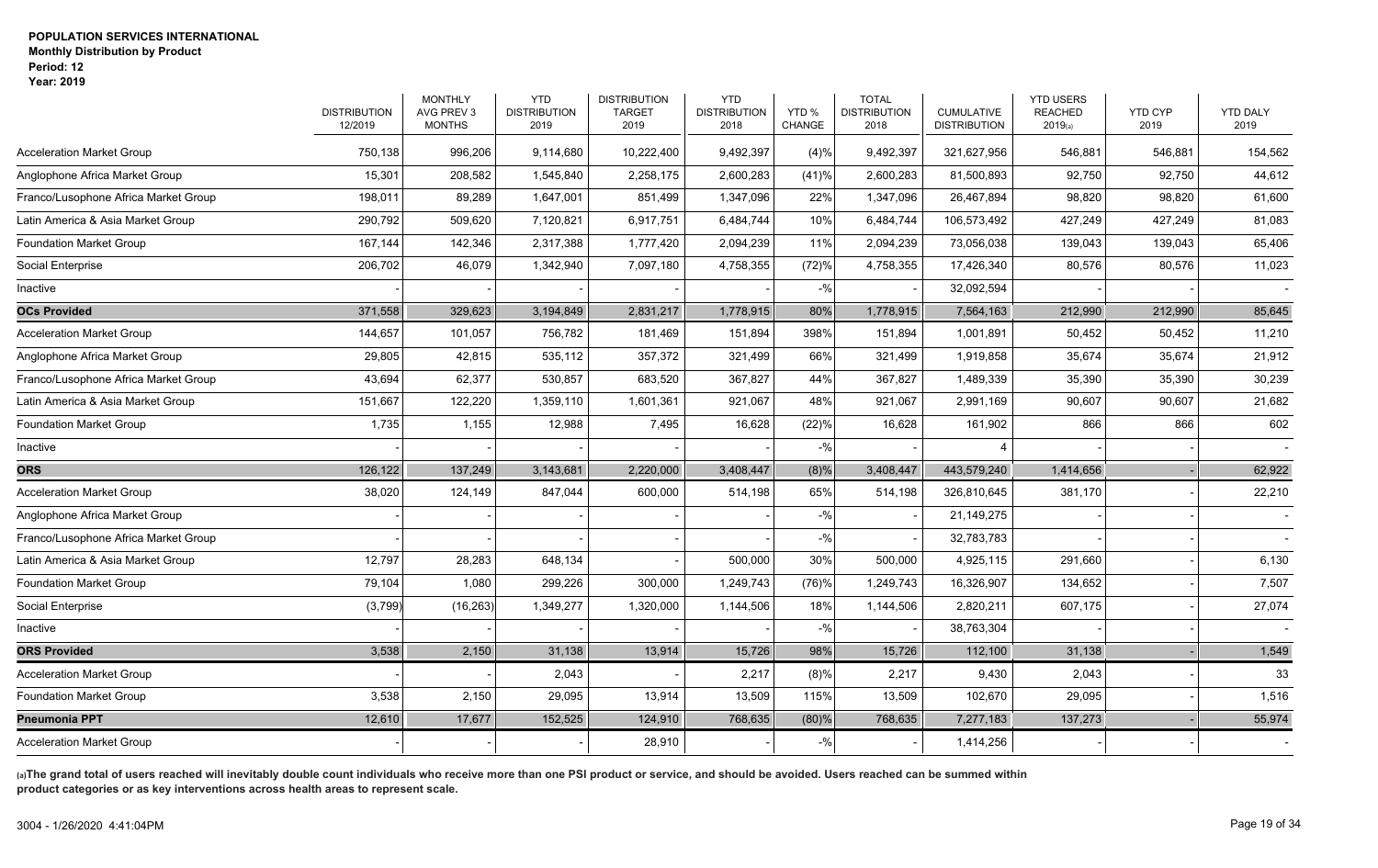|                                                 | <b>DISTRIBUTION</b> | <b>MONTHLY</b><br>AVG PREV 3 | <b>YTD</b><br><b>DISTRIBUTION</b> | <b>DISTRIBUTION</b><br><b>TARGET</b> | <b>YTD</b><br><b>DISTRIBUTION</b> | YTD %     | <b>TOTAL</b><br><b>DISTRIBUTION</b> | <b>CUMULATIVE</b>   | <b>YTD USERS</b><br><b>REACHED</b> | <b>YTD CYP</b> | <b>YTD DALY</b> |
|-------------------------------------------------|---------------------|------------------------------|-----------------------------------|--------------------------------------|-----------------------------------|-----------|-------------------------------------|---------------------|------------------------------------|----------------|-----------------|
|                                                 | 12/2019             | <b>MONTHS</b>                | 2019                              | 2019                                 | 2018                              | CHANGE    | 2018                                | <b>DISTRIBUTION</b> | 2019(a)                            | 2019           | 2019            |
| Anglophone Africa Market Group                  |                     |                              |                                   |                                      |                                   | $-$ %     |                                     | 987,367             |                                    |                |                 |
| Franco/Lusophone Africa Market Group            |                     |                              |                                   |                                      | 30,316                            | $(100)$ % | 30,316                              | 474,924             |                                    |                |                 |
| Latin America & Asia Market Group               |                     |                              |                                   |                                      |                                   | $-$ %     |                                     | 119,990             |                                    |                |                 |
| <b>Foundation Market Group</b>                  | 12,610              | 17,677                       | 152,525                           | 96,000                               | 738,319                           | (79)%     | 738,319                             | 4,280,646           | 137,273                            |                | 55,974          |
| Pneumonia PPT Provided                          | 7,458               | 1,982                        | 38,483                            |                                      | 31,754                            | 21%       | 31,754                              | 194,155             | 38,483                             |                | 29,781          |
| <b>Acceleration Market Group</b>                | 4,452               | 662                          | 21,771                            |                                      | 20,179                            | 8%        | 20,179                              | 79,844              | 21,771                             |                | 10,472          |
| Franco/Lusophone Africa Market Group            |                     |                              |                                   |                                      |                                   | $-$ %     |                                     | 2,500               |                                    |                |                 |
| <b>Foundation Market Group</b>                  | 3,006               | 1,320                        | 16,712                            |                                      | 11,575                            | 44%       | 11,575                              | 111,811             | 16,712                             |                | 19,309          |
| Positive RDTs                                   | 48,406              | 20,466                       | 190,515                           | 11,333                               | 52,281                            | 264%      | 52,281                              | 2,496,855           | 190,515                            |                |                 |
| <b>Acceleration Market Group</b>                | 426                 | 351                          | 4,386                             |                                      | 9,712                             | (55)%     | 9,712                               | 43,623              | 4,386                              |                |                 |
| Anglophone Africa Market Group                  | 42,667              | 17,029                       | 155,419                           |                                      |                                   | $-$ %     |                                     | 155,419             | 155,419                            |                |                 |
| Franco/Lusophone Africa Market Group            |                     |                              |                                   |                                      | 13,716                            | $(100)$ % | 13,716                              | 40,358              |                                    |                |                 |
| Latin America & Asia Market Group               | 123                 | 153                          | 1,967                             | 3,333                                | 11,799                            | (83)%     | 11,799                              | 40,540              | 1,967                              |                |                 |
| <b>Foundation Market Group</b>                  | 5,190               | 2,933                        | 28,743                            | 8,000                                | 17,054                            | 69%       | 17,054                              | 2,216,915           | 28,743                             |                |                 |
| <b>Positive RDTs Given First Line Treatment</b> | 40,795              | 16,355                       | 150,437                           | 2,474                                | 32,687                            | 360%      | 32,687                              | 2,295,492           | 150,437                            |                |                 |
| <b>Acceleration Market Group</b>                | 417                 | 348                          | 4,242                             |                                      | 8,937                             | (53)%     | 8,937                               | 38,844              | 4,242                              |                |                 |
| Anglophone Africa Market Group                  | 40,275              | 15,902                       | 144,641                           |                                      |                                   | $-$ %     |                                     | 144,641             | 144,641                            |                |                 |
| Franco/Lusophone Africa Market Group            |                     |                              |                                   |                                      | 13,647                            | $(100)$ % | 13,647                              | 39,926              |                                    |                |                 |
| Latin America & Asia Market Group               | 103                 | 105                          | 1,554                             | 2,474                                | 10,103                            | (85)%     | 10,103                              | 37,102              | 1,554                              |                |                 |
| <b>Foundation Market Group</b>                  |                     |                              |                                   |                                      |                                   | $-$ %     |                                     | 2,034,979           |                                    |                |                 |
| <b>Pregnancy Test</b>                           | 21,082              | 21,401                       | 313,592                           | 1,188,000                            | 575,675                           | (46)%     | 575,675                             | 1,819,716           |                                    |                |                 |
| <b>Acceleration Market Group</b>                |                     |                              |                                   |                                      |                                   | $-$ %     |                                     | 575,317             |                                    |                |                 |
| Latin America & Asia Market Group               |                     |                              |                                   |                                      |                                   | $-$ %     |                                     | 222,334             |                                    |                |                 |
| Social Enterprise                               | 21,082              | 21,401                       | 313,592                           | 1,188,000                            | 575,675                           | (46)%     | 575,675                             | 889,267             |                                    |                |                 |
| Inactive                                        |                     |                              |                                   |                                      |                                   | $-$ %     |                                     | 132,798             |                                    |                |                 |
| <b>PrEP</b>                                     | 3,845               | 3,866                        | 46,921                            | 35,111                               | 34,437                            | 36%       | 34,437                              | 84,474              | 3,910                              |                | 1,493           |
| <b>Acceleration Market Group</b>                | 69                  | 75                           | 547                               |                                      |                                   | $-9/0$    |                                     | 547                 | 46                                 |                | 23              |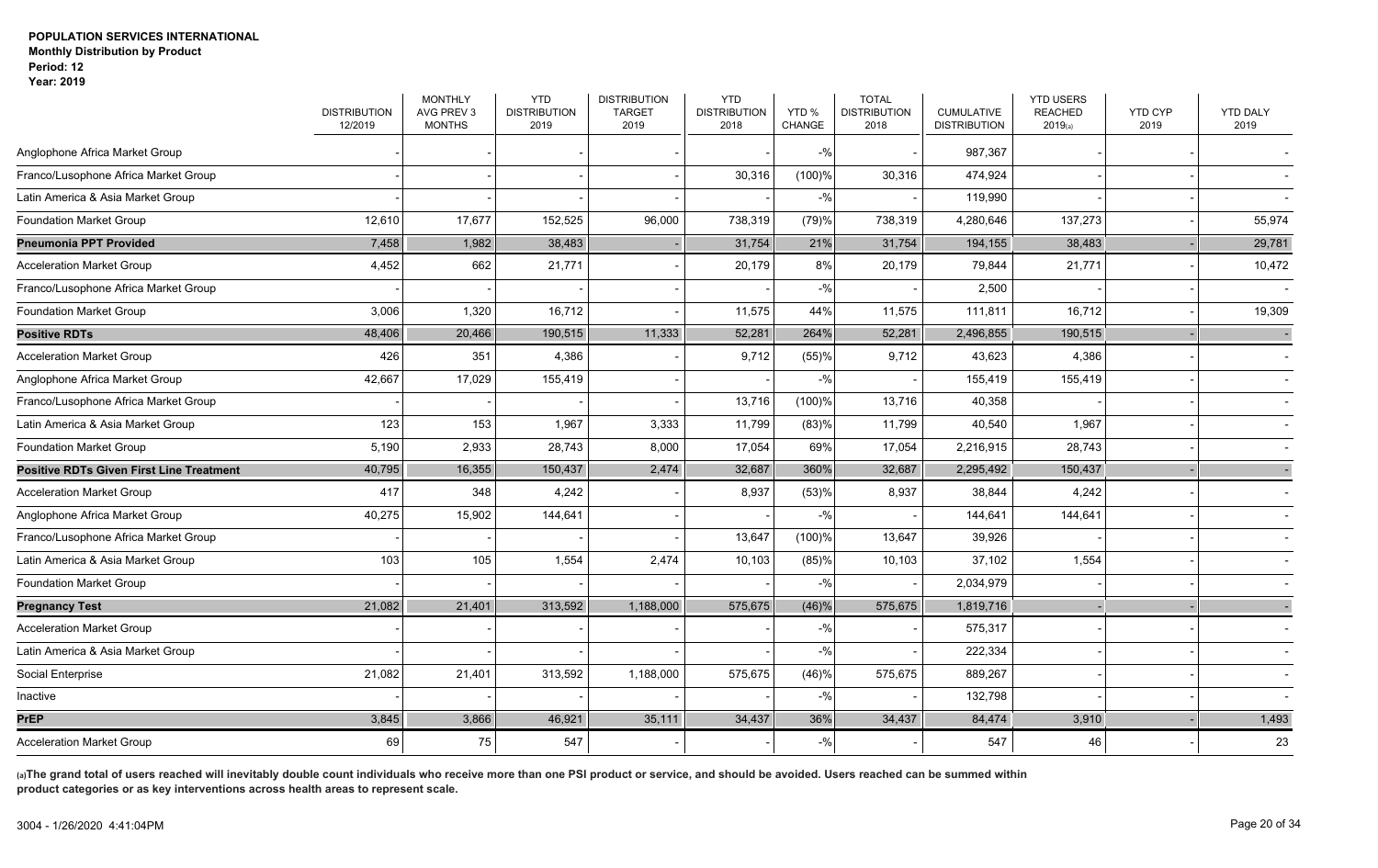|                                                       | <b>DISTRIBUTION</b><br>12/2019 | <b>MONTHLY</b><br>AVG PREV 3<br><b>MONTHS</b> | <b>YTD</b><br><b>DISTRIBUTION</b><br>2019 | <b>DISTRIBUTION</b><br><b>TARGET</b><br>2019 | <b>YTD</b><br><b>DISTRIBUTION</b><br>2018 | YTD %<br><b>CHANGE</b> | <b>TOTAL</b><br><b>DISTRIBUTION</b><br>2018 | <b>CUMULATIVE</b><br><b>DISTRIBUTION</b> | <b>YTD USERS</b><br><b>REACHED</b><br>2019(a) | <b>YTD CYP</b><br>2019 | <b>YTD DALY</b><br>2019 |
|-------------------------------------------------------|--------------------------------|-----------------------------------------------|-------------------------------------------|----------------------------------------------|-------------------------------------------|------------------------|---------------------------------------------|------------------------------------------|-----------------------------------------------|------------------------|-------------------------|
| Anglophone Africa Market Group                        | 3,776                          | 3,791                                         | 46,374                                    | 35,111                                       | 34,437                                    | 35%                    | 34,437                                      | 83,927                                   | 3,864                                         |                        | 1,470                   |
| <b>PUR</b>                                            | 3,073,824                      | 5,234,283                                     | 62,788,252                                | 47,273,857                                   | 62,440,224                                | 1%                     | 62,440,224                                  | 694, 317, 579                            | 516,068                                       |                        | 1,518                   |
| <b>Acceleration Market Group</b>                      | 2,779,200                      | 2,809,843                                     | 32,575,220                                | 19,000,000                                   | 28,508,349                                | 14%                    | 28,508,349                                  | 229,129,317                              | 267,742                                       |                        | 661                     |
| Anglophone Africa Market Group                        | 294,624                        | 2,424,440                                     | 30,213,032                                | 28,273,857                                   | 33,931,875                                | (11)%                  | 33,931,875                                  | 356,095,574                              | 248,326                                       |                        | 857                     |
| Franco/Lusophone Africa Market Group                  |                                |                                               |                                           |                                              |                                           | $-$ %                  |                                             | 239,541                                  |                                               |                        |                         |
| Latin America & Asia Market Group                     |                                |                                               |                                           |                                              |                                           | $-$ %                  |                                             | 62,675,382                               |                                               |                        |                         |
| Foundation Market Group                               |                                |                                               |                                           |                                              |                                           | $-$ %                  |                                             | 45,927,973                               |                                               |                        |                         |
| Inactive                                              |                                |                                               |                                           |                                              |                                           | $-$ %                  |                                             | 249,792                                  |                                               |                        |                         |
| <b>QAACTs Provided after Confirmatory Diagnosis</b>   | 33,364                         | 373                                           | 60,929                                    | 99,182                                       | 127,263                                   | (52)%                  | 127,263                                     | 2,267,422                                | 60,929                                        |                        | 10,169                  |
| <b>Acceleration Market Group</b>                      | 33,218                         | 108                                           | 58,000                                    | 95,000                                       | 101,767                                   | (43)%                  | 101,767                                     | 178,545                                  | 58,000                                        |                        | 9,564                   |
| Franco/Lusophone Africa Market Group                  |                                |                                               |                                           |                                              | 13,647                                    | $(100)\%$              | 13,647                                      | 13,647                                   |                                               |                        |                         |
| Latin America & Asia Market Group                     | 59                             | 95                                            | 1,181                                     | 2,254                                        | 9,977                                     | (88)%                  | 9,977                                       | 36,631                                   | 1,181                                         |                        | 213                     |
| Foundation Market Group                               | 87                             | 170                                           | 1,748                                     | 1,928                                        | 1,872                                     | (7)%                   | 1,872                                       | 2,038,599                                | 1,748                                         |                        | 393                     |
| <b>Referral to Advanced Cervical Cancer Treatment</b> |                                | 2                                             | 62                                        | 136                                          | 17                                        | 265%                   | 17                                          | 479                                      | 62                                            |                        |                         |
| Anglophone Africa Market Group                        |                                | $\overline{2}$                                | 62                                        | 136                                          | 17                                        | 265%                   | 17                                          | 479                                      | 62                                            |                        |                         |
| <b>Referral to CD4/Clinical Staging</b>               |                                |                                               |                                           |                                              |                                           | $-$ %                  | $\overline{\phantom{a}}$                    | 34,138                                   |                                               |                        |                         |
| <b>Acceleration Market Group</b>                      |                                |                                               |                                           |                                              |                                           | $-$ %                  |                                             | 3,364                                    |                                               |                        |                         |
| Anglophone Africa Market Group                        |                                |                                               |                                           |                                              |                                           | $-$ %                  |                                             | 30,613                                   |                                               |                        |                         |
| Franco/Lusophone Africa Market Group                  |                                |                                               |                                           |                                              |                                           | $-$ %                  |                                             | 18                                       |                                               |                        |                         |
| Latin America & Asia Market Group                     |                                |                                               |                                           |                                              |                                           | $-$ %                  |                                             | 143                                      |                                               |                        |                         |
| <b>Referral to Clinical Staging</b>                   |                                |                                               |                                           |                                              |                                           | $-9/0$                 |                                             | 18,909                                   |                                               |                        |                         |
| <b>Acceleration Market Group</b>                      |                                |                                               |                                           |                                              |                                           | $-$ %                  |                                             | 3,364                                    |                                               |                        |                         |
| Anglophone Africa Market Group                        |                                |                                               |                                           |                                              |                                           | $-$ %                  |                                             | 15,545                                   |                                               |                        |                         |
| <b>Referral to Diabetes Management (gestational)</b>  |                                |                                               |                                           |                                              | 67                                        | (100)%                 | 67                                          | 67                                       |                                               |                        |                         |
| Anglophone Africa Market Group                        |                                |                                               |                                           |                                              | 67                                        | $(100)\%$              | 67                                          | 67                                       |                                               |                        |                         |
| Referral to Diabetes Management (non-gestational)     |                                |                                               |                                           |                                              |                                           | $-$ %                  |                                             |                                          |                                               |                        |                         |
| Anglophone Africa Market Group                        |                                |                                               |                                           |                                              |                                           | $-$ %                  |                                             |                                          |                                               |                        |                         |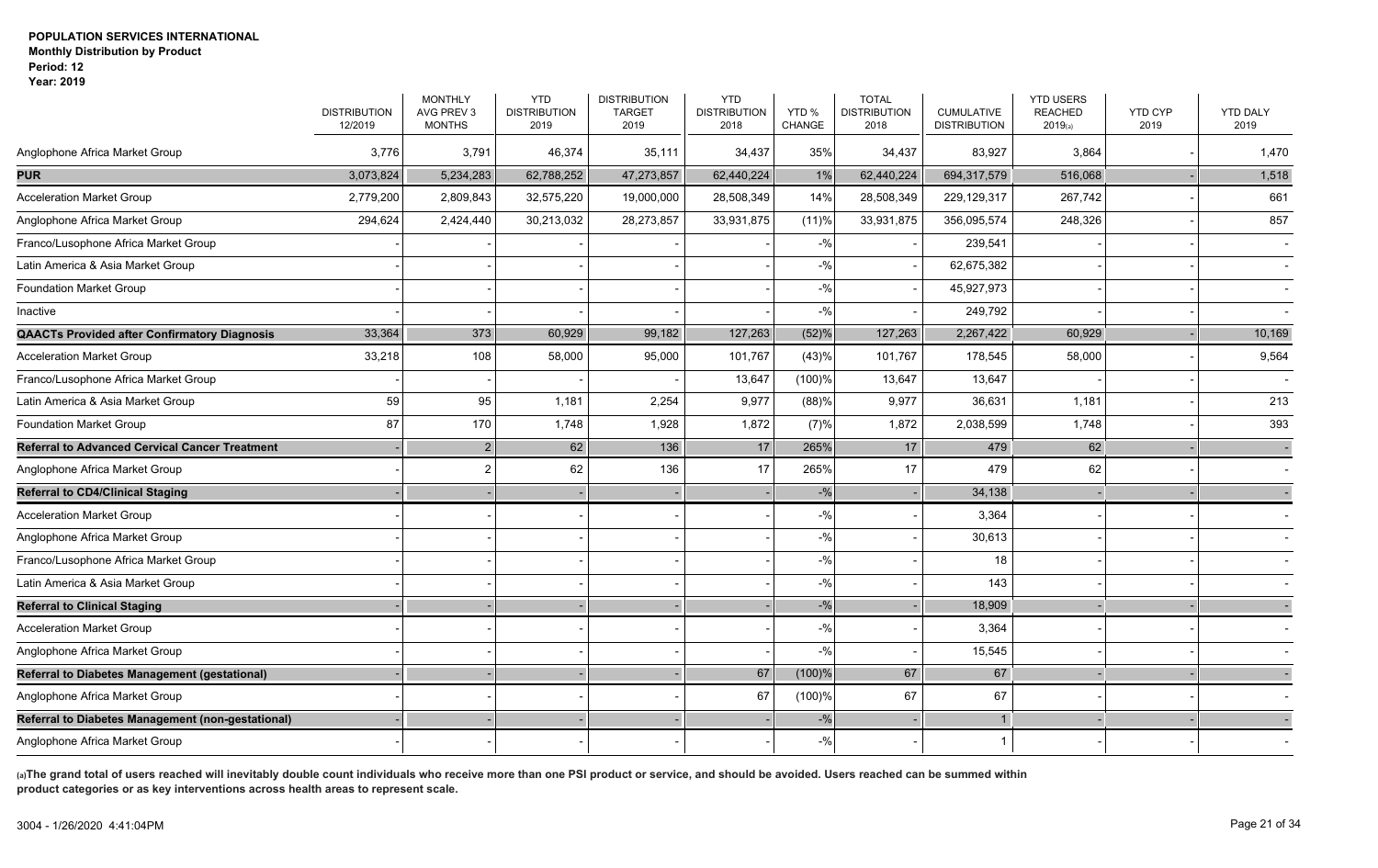|                                                   | <b>DISTRIBUTION</b><br>12/2019 | <b>MONTHLY</b><br>AVG PREV 3<br><b>MONTHS</b> | <b>YTD</b><br><b>DISTRIBUTION</b><br>2019 | <b>DISTRIBUTION</b><br><b>TARGET</b><br>2019 | <b>YTD</b><br><b>DISTRIBUTION</b><br>2018 | YTD %<br>CHANGE | <b>TOTAL</b><br><b>DISTRIBUTION</b><br>2018 | <b>CUMULATIVE</b><br><b>DISTRIBUTION</b> | <b>YTD USERS</b><br><b>REACHED</b><br>2019(a) | <b>YTD CYP</b><br>2019 | YTD DALY<br>2019 |
|---------------------------------------------------|--------------------------------|-----------------------------------------------|-------------------------------------------|----------------------------------------------|-------------------------------------------|-----------------|---------------------------------------------|------------------------------------------|-----------------------------------------------|------------------------|------------------|
|                                                   |                                |                                               |                                           |                                              |                                           |                 |                                             |                                          |                                               |                        |                  |
| <b>Referral to Early Infant Male Circumcision</b> |                                |                                               |                                           |                                              |                                           | $-$ %           |                                             | 94                                       |                                               |                        |                  |
| Anglophone Africa Market Group                    |                                |                                               |                                           |                                              |                                           | $-$ %           |                                             | 94                                       |                                               |                        |                  |
| <b>Referral to Emergency Contraception</b>        |                                |                                               | $\overline{2}$                            | $\mathbf{1}$                                 | 32                                        | (94)%           | 32                                          | 252                                      | $\overline{2}$                                |                        |                  |
| Anglophone Africa Market Group                    |                                |                                               |                                           | 1                                            |                                           | $(100)$ %       | -1                                          | 143                                      |                                               |                        |                  |
| Latin America & Asia Market Group                 |                                | -1                                            | $\overline{2}$                            |                                              | 31                                        | $(94) \%$       | 31                                          | 109                                      | $\overline{2}$                                |                        |                  |
| <b>Referral to HIV Testing Services</b>           | 666                            | 977                                           | 55,716                                    | 91,736                                       | 24,729                                    | 125%            | 24,729                                      | 366,176                                  | 55,716                                        |                        | 1,823            |
| <b>Acceleration Market Group</b>                  |                                |                                               | 21,265                                    |                                              |                                           | $-$ %           |                                             | 47,140                                   | 21,265                                        |                        | 754              |
| Anglophone Africa Market Group                    | 666                            | 976                                           | 34,434                                    | 82,130                                       | 24,714                                    | 39%             | 24,714                                      | 232,695                                  | 34,434                                        |                        | 1,070            |
| Franco/Lusophone Africa Market Group              |                                |                                               |                                           | 9,600                                        |                                           | $-$ %           |                                             | 17,256                                   |                                               |                        |                  |
| Latin America & Asia Market Group                 |                                | $\mathbf{1}$                                  | 17                                        | 6                                            | 10 <sup>°</sup>                           | 70%             | 10                                          | 35,719                                   | 17                                            |                        |                  |
| <b>Foundation Market Group</b>                    |                                |                                               |                                           |                                              | 5                                         | $(100)\%$       | 5                                           | 33,366                                   |                                               |                        |                  |
| <b>Referral to Hypertension Management</b>        | 13                             | 28                                            | 336                                       |                                              | 567                                       | (41)%           | 567                                         | 1,466                                    | 336                                           |                        |                  |
| Anglophone Africa Market Group                    | 13                             | 28                                            | 336                                       |                                              | 567                                       | (41)%           | 567                                         | 1,466                                    | 336                                           |                        |                  |
| <b>Referral to Implant 3 Insertion</b>            | 119                            | 216                                           | 2,357                                     | 1,915                                        | 1,457                                     | 62%             | 1,457                                       | 19,928                                   | 2,357                                         | 2,946                  | 658              |
| <b>Acceleration Market Group</b>                  |                                |                                               |                                           |                                              |                                           | $-$ %           |                                             | 996                                      |                                               |                        |                  |
| Anglophone Africa Market Group                    |                                |                                               | 293                                       | 1,915                                        | $\overline{2}$                            | 14,550%         | $\overline{c}$                              | 8,248                                    | 293                                           | 366                    | 309              |
| Franco/Lusophone Africa Market Group              |                                |                                               |                                           |                                              |                                           | $-$ %           |                                             | -1                                       |                                               |                        |                  |
| Latin America & Asia Market Group                 | 119                            | 216                                           | 2,064                                     |                                              | 1,455                                     | 42%             | 1,455                                       | 5,831                                    | 2,064                                         | 2,580                  | 349              |
| <b>Foundation Market Group</b>                    |                                |                                               |                                           |                                              |                                           | $-$ %           |                                             | 1,674                                    |                                               |                        |                  |
| Inactive                                          |                                |                                               |                                           |                                              |                                           | $-$ %           |                                             | 3,178                                    |                                               |                        |                  |
| <b>Referral to Implant 5 Insertion</b>            | 73                             | 57                                            | 579                                       | 187                                          | 223                                       | 160%            | 223                                         | 20,308                                   | 579                                           | 1,100                  | 259              |
| <b>Acceleration Market Group</b>                  |                                |                                               |                                           |                                              |                                           | $-$ %           |                                             | 584                                      |                                               |                        |                  |
| Anglophone Africa Market Group                    |                                |                                               | 11                                        | 187                                          | $\overline{2}$                            | 450%            | $\overline{2}$                              | 3,607                                    | 11                                            | 21                     | 17               |
| Franco/Lusophone Africa Market Group              |                                |                                               |                                           |                                              |                                           | $-$ %           |                                             | 4,681                                    |                                               |                        |                  |
| Latin America & Asia Market Group                 | 73                             | 57                                            | 568                                       |                                              | 221                                       | 157%            | 221                                         | 1,830                                    | 568                                           | 1,079                  | 242              |
| <b>Foundation Market Group</b>                    |                                |                                               |                                           |                                              |                                           | $-$ %           |                                             | 9,606                                    |                                               |                        |                  |
| Referral to Implant Insertion (duration unknown)  |                                | $\overline{4}$                                | 20                                        |                                              |                                           | $-9/0$          |                                             | 109                                      | 20                                            | 25                     | $\overline{3}$   |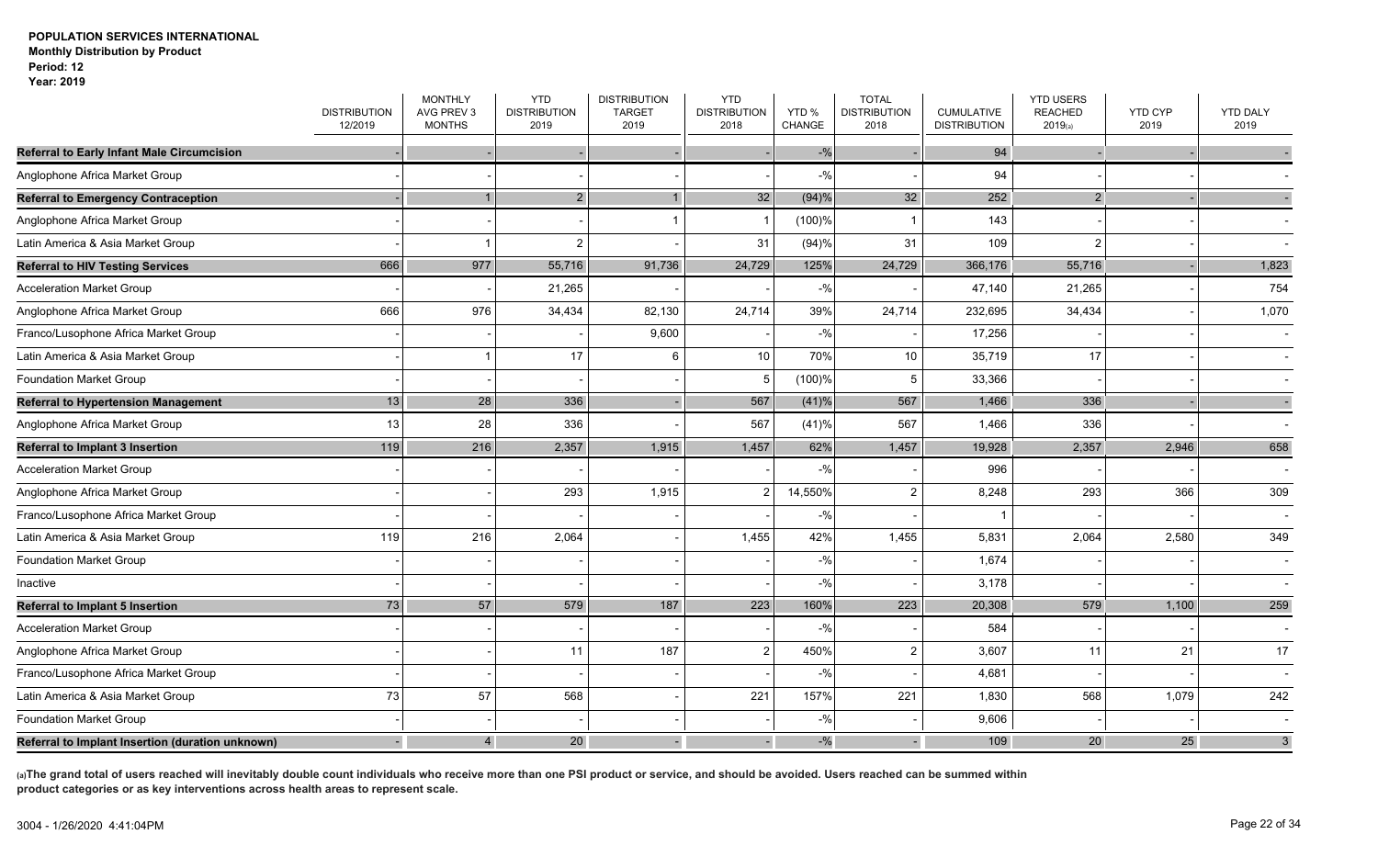|                                              | <b>DISTRIBUTION</b><br>12/2019 | <b>MONTHLY</b><br>AVG PREV 3<br><b>MONTHS</b> | <b>YTD</b><br><b>DISTRIBUTION</b><br>2019 | <b>DISTRIBUTION</b><br><b>TARGET</b><br>2019 | <b>YTD</b><br><b>DISTRIBUTION</b><br>2018 | YTD %<br>CHANGE | <b>TOTAL</b><br><b>DISTRIBUTION</b><br>2018 | <b>CUMULATIVE</b><br><b>DISTRIBUTION</b> | <b>YTD USERS</b><br><b>REACHED</b><br>2019(a) | <b>YTD CYP</b><br>2019 | <b>YTD DALY</b><br>2019 |
|----------------------------------------------|--------------------------------|-----------------------------------------------|-------------------------------------------|----------------------------------------------|-------------------------------------------|-----------------|---------------------------------------------|------------------------------------------|-----------------------------------------------|------------------------|-------------------------|
|                                              |                                |                                               |                                           |                                              |                                           |                 |                                             |                                          |                                               |                        |                         |
| Anglophone Africa Market Group               |                                |                                               |                                           |                                              |                                           | $-$ %           |                                             | 89                                       |                                               |                        |                         |
| Latin America & Asia Market Group            |                                | 4                                             | 20                                        |                                              |                                           | $-$ %           |                                             | 20                                       | 20                                            | 25                     | З                       |
| Referral to Injectable (duration unknown)    |                                |                                               |                                           |                                              |                                           | $-9/0$          |                                             | 773                                      |                                               |                        |                         |
| Anglophone Africa Market Group               |                                |                                               |                                           |                                              |                                           | $-$ %           |                                             | 110                                      |                                               |                        |                         |
| Latin America & Asia Market Group            |                                |                                               |                                           |                                              |                                           | $-$ %           |                                             | 663                                      |                                               |                        |                         |
| <b>Referral to Injectable 1</b>              |                                | 5                                             | 25                                        |                                              | 47                                        | (47)%           | 47                                          | 436                                      | 25                                            |                        |                         |
| Anglophone Africa Market Group               |                                |                                               |                                           |                                              | 36                                        | $(100)$ %       | 36                                          | 400                                      |                                               |                        |                         |
| Latin America & Asia Market Group            |                                | 5                                             | 25                                        |                                              | 11                                        | 127%            | 11                                          | 36                                       | 25                                            |                        |                         |
| <b>Referral to Injectable 2</b>              |                                |                                               |                                           |                                              |                                           | $-$ %           |                                             | 56                                       |                                               |                        |                         |
| Anglophone Africa Market Group               |                                |                                               |                                           |                                              |                                           | $-$ %           |                                             | 56                                       |                                               |                        |                         |
| <b>Referral to Injectable 3</b>              | 175                            | 88                                            | 1,952                                     | 6,372                                        | 471                                       | 314%            | 471                                         | 25,425                                   | 1,952                                         | 244                    | 92                      |
| Anglophone Africa Market Group               |                                |                                               | 887                                       | 6,372                                        | 75                                        | 1,083%          | 75                                          | 7,834                                    | 887                                           | 111                    | 69                      |
| Franco/Lusophone Africa Market Group         |                                |                                               |                                           |                                              |                                           | $-$ %           |                                             | 8,596                                    |                                               |                        |                         |
| Latin America & Asia Market Group            | 175                            | 88                                            | 1,065                                     |                                              | 396                                       | 169%            | 396                                         | 8,995                                    | 1,065                                         | 133                    | 23                      |
| Referral to IUD 10 Insertion                 | 254                            | 284                                           | 2,354                                     | 48                                           | 734                                       | 221%            | 734                                         | 135,617                                  | 2,354                                         | 5,414                  | 973                     |
| <b>Acceleration Market Group</b>             |                                |                                               |                                           |                                              |                                           | $-$ %           |                                             | 8,256                                    |                                               |                        |                         |
| Anglophone Africa Market Group               |                                |                                               |                                           | 48                                           |                                           | (20)%           | 5                                           | 24,176                                   |                                               | g                      | $\overline{7}$          |
| Franco/Lusophone Africa Market Group         |                                |                                               |                                           |                                              |                                           | $-$ %           |                                             | 6,239                                    |                                               |                        |                         |
| Latin America & Asia Market Group            | 254                            | 284                                           | 2,350                                     |                                              | 729                                       | 222%            | 729                                         | 75,540                                   | 2,350                                         | 5,405                  | 965                     |
| <b>Foundation Market Group</b>               |                                |                                               |                                           |                                              |                                           | $-$ %           |                                             | 20,969                                   |                                               |                        |                         |
| Inactive                                     |                                |                                               |                                           |                                              |                                           | $-$ %           |                                             | 437                                      |                                               |                        |                         |
| <b>Referral to IUD 5 Insertion</b>           |                                |                                               |                                           |                                              |                                           | $-$ %           |                                             | 498                                      |                                               |                        |                         |
| <b>Acceleration Market Group</b>             |                                |                                               |                                           |                                              |                                           | $-$ %           |                                             | 440                                      |                                               |                        |                         |
| Anglophone Africa Market Group               |                                |                                               |                                           |                                              |                                           | $-$ %           |                                             | 58                                       |                                               |                        |                         |
| Referral to IUD Insertion (duration unknown) |                                | $\overline{2}$                                | 19                                        |                                              |                                           | $-9/0$          |                                             | 35                                       | 19                                            | 31                     |                         |
| Anglophone Africa Market Group               |                                |                                               |                                           |                                              |                                           | $-$ %           |                                             | 16                                       |                                               |                        |                         |
| Latin America & Asia Market Group            |                                | $\overline{2}$                                | 19                                        |                                              |                                           | $-$ %           |                                             | 19                                       | 19                                            | 31                     | 4                       |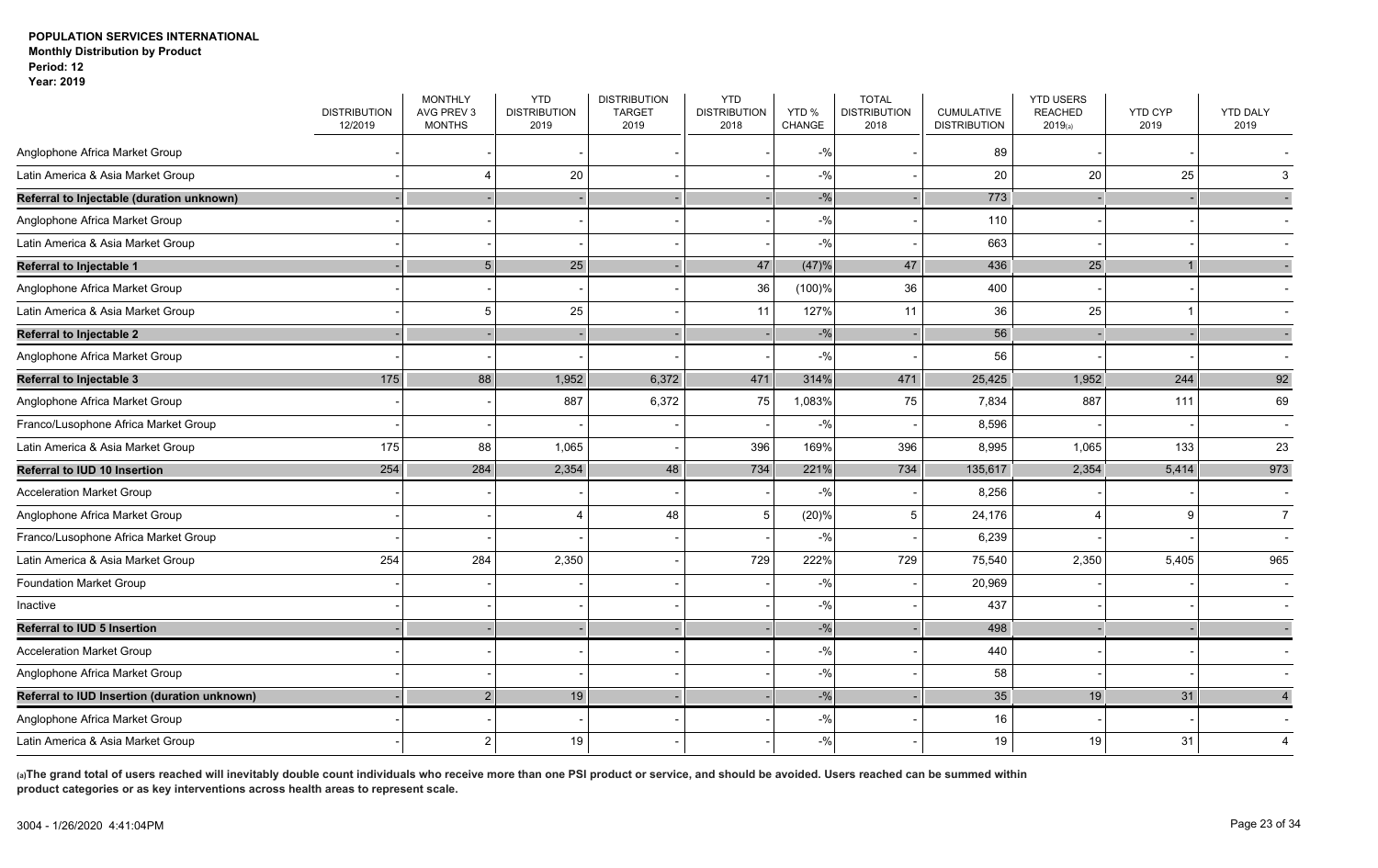|                                              | <b>DISTRIBUTION</b><br>12/2019 | <b>MONTHLY</b><br>AVG PREV 3<br><b>MONTHS</b> | <b>YTD</b><br><b>DISTRIBUTION</b><br>2019 | <b>DISTRIBUTION</b><br><b>TARGET</b><br>2019 | <b>YTD</b><br><b>DISTRIBUTION</b><br>2018 | YTD %<br>CHANGE | <b>TOTAL</b><br><b>DISTRIBUTION</b><br>2018 | <b>CUMULATIVE</b><br><b>DISTRIBUTION</b> | <b>YTD USERS</b><br><b>REACHED</b><br>2019(a) | <b>YTD CYP</b><br>2019 | <b>YTD DALY</b><br>2019 |
|----------------------------------------------|--------------------------------|-----------------------------------------------|-------------------------------------------|----------------------------------------------|-------------------------------------------|-----------------|---------------------------------------------|------------------------------------------|-----------------------------------------------|------------------------|-------------------------|
| <b>Referral to IUS 3 Insertion</b>           |                                |                                               |                                           |                                              |                                           | $-$ %           |                                             | 26                                       |                                               |                        |                         |
| Anglophone Africa Market Group               |                                |                                               |                                           |                                              |                                           | $-$ %           |                                             | 26                                       |                                               |                        |                         |
| <b>Referral to Linkage to HIV Care</b>       | 10,251                         | 13,749                                        | 121,913                                   | 45,296                                       | 26,986                                    | 352%            | 26,986                                      | 174,978                                  | 121,913                                       |                        | 97,130                  |
| <b>Acceleration Market Group</b>             |                                | 242                                           | 5,843                                     | 12,150                                       |                                           | $-$ %           |                                             | 5,843                                    | 5,843                                         |                        | 2,767                   |
| Anglophone Africa Market Group               | 9,980                          | 13,204                                        | 112,751                                   | 29,940                                       | 24,186                                    | 366%            | 24,186                                      | 159,395                                  | 112,751                                       |                        | 91,588                  |
| Franco/Lusophone Africa Market Group         |                                |                                               |                                           | 1,279                                        |                                           | $-$ %           |                                             | 281                                      |                                               |                        |                         |
| Latin America & Asia Market Group            | 271                            | 304                                           | 3,319                                     | 1,627                                        | 2,800                                     | 19%             | 2,800                                       | 9,451                                    | 3,319                                         |                        | 2,776                   |
| <b>Foundation Market Group</b>               |                                |                                               |                                           | 300                                          |                                           | $-$ %           |                                             |                                          |                                               |                        |                         |
| Inactive                                     |                                |                                               |                                           |                                              |                                           | $-$ %           |                                             | Я                                        |                                               |                        |                         |
| Referral to Manual Vacuum Aspiration - PAC   |                                |                                               |                                           |                                              |                                           | $-9/6$          |                                             | 46                                       |                                               |                        |                         |
| Latin America & Asia Market Group            |                                |                                               |                                           |                                              |                                           | $-$ %           |                                             | 46                                       |                                               |                        |                         |
| <b>Referral to Medication Abortion</b>       |                                |                                               |                                           |                                              |                                           | $-9/6$          |                                             | 24                                       |                                               |                        |                         |
| Latin America & Asia Market Group            |                                |                                               |                                           |                                              |                                           | $-$ %           |                                             | 24                                       |                                               |                        |                         |
| <b>Referral to OCs</b>                       | 132                            | 78                                            | 1,119                                     | 665                                          | 484                                       | 131%            | 484                                         | 11,219                                   | 1,119                                         | 37                     |                         |
| Anglophone Africa Market Group               |                                |                                               | 84                                        | 665                                          | 93                                        | $(10)\%$        | 93                                          | 3,389                                    | 84                                            |                        | $\overline{2}$          |
| Franco/Lusophone Africa Market Group         |                                |                                               |                                           |                                              |                                           | $-$ %           |                                             | 1,392                                    |                                               |                        |                         |
| Latin America & Asia Market Group            | 132                            | 78                                            | 1,035                                     |                                              | 391                                       | 165%            | 391                                         | 6,438                                    | 1,035                                         | 34                     | 6                       |
| <b>Referral to Opioid Treatment</b>          | 8                              | 5                                             | 84                                        | 37                                           | 135                                       | (38)%           | 135                                         | 556                                      | 84                                            |                        |                         |
| Latin America & Asia Market Group            | 8                              |                                               | 84                                        | 37                                           | 135                                       | (38)%           | 135                                         | 556                                      | 84                                            |                        |                         |
| <b>Referral to PAC Service (unknown)</b>     |                                |                                               |                                           |                                              |                                           | $-$ %           |                                             | 488                                      |                                               |                        |                         |
| Latin America & Asia Market Group            |                                |                                               |                                           |                                              |                                           | $-$ %           |                                             | 488                                      |                                               |                        |                         |
| Referral to Pre-Exposure Prophylaxis (PrEP)  |                                |                                               |                                           |                                              | 20                                        | (85)%           | 20                                          | 253                                      | 3                                             |                        |                         |
| Anglophone Africa Market Group               |                                |                                               |                                           |                                              | 20                                        | (85)%           | 20                                          | 253                                      | 3                                             |                        |                         |
| Referral to STI Diagnosis (lab confirmed)    |                                |                                               |                                           |                                              |                                           | $-9/6$          |                                             | 332                                      |                                               |                        |                         |
| Anglophone Africa Market Group               |                                |                                               |                                           |                                              |                                           | $-$ %           |                                             | 332                                      |                                               |                        |                         |
| <b>Referral to STI Screening (syndromic)</b> |                                |                                               |                                           | 112,000                                      |                                           | (100)%          | $\overline{7}$                              | 14,419                                   |                                               |                        |                         |
| Anglophone Africa Market Group               |                                |                                               |                                           | 112,000                                      |                                           | (100)%          | $\overline{7}$                              | 14,419                                   |                                               |                        |                         |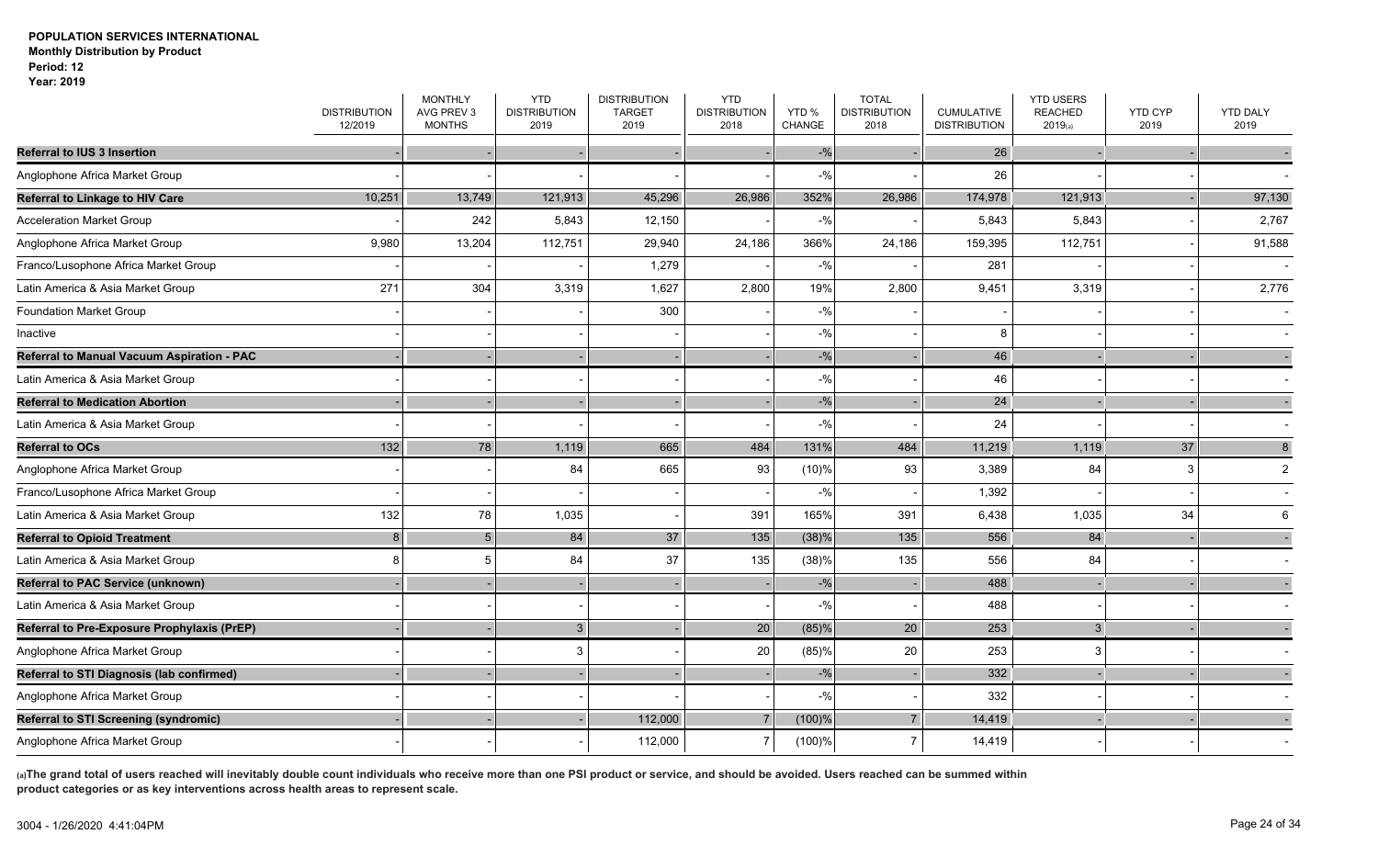|                                                 | <b>DISTRIBUTION</b> | <b>MONTHLY</b><br>AVG PREV 3 | <b>YTD</b><br><b>DISTRIBUTION</b> | <b>DISTRIBUTION</b><br><b>TARGET</b> | <b>YTD</b><br><b>DISTRIBUTION</b> | YTD %     | <b>TOTAL</b><br><b>DISTRIBUTION</b> | <b>CUMULATIVE</b>   | <b>YTD USERS</b><br><b>REACHED</b> | YTD CYP | <b>YTD DALY</b> |
|-------------------------------------------------|---------------------|------------------------------|-----------------------------------|--------------------------------------|-----------------------------------|-----------|-------------------------------------|---------------------|------------------------------------|---------|-----------------|
|                                                 | 12/2019             | <b>MONTHS</b>                | 2019                              | 2019                                 | 2018                              | CHANGE    | 2018                                | <b>DISTRIBUTION</b> | 2019(a)                            | 2019    | 2019            |
| <b>Referral to STI Treatment (unknown)</b>      |                     |                              |                                   |                                      | 119                               | (100)%    | 119                                 | 9,012               | $\overline{\phantom{a}}$           |         |                 |
| Acceleration Market Group                       |                     |                              |                                   |                                      |                                   | $-$ %     |                                     | 1,690               |                                    |         |                 |
| Anglophone Africa Market Group                  |                     |                              |                                   |                                      | 119                               | $(100)$ % | 119                                 | 4,864               |                                    |         |                 |
| Franco/Lusophone Africa Market Group            |                     |                              |                                   |                                      |                                   | $-$ %     |                                     | 128                 |                                    |         |                 |
| Latin America & Asia Market Group               |                     |                              |                                   |                                      |                                   | $-$ %     |                                     | 2,330               |                                    |         |                 |
| <b>Referral to TB Diagnosis</b>                 |                     |                              |                                   |                                      | 11                                | (100)%    | 11                                  | 30,963              |                                    |         |                 |
| <b>Acceleration Market Group</b>                |                     |                              |                                   |                                      |                                   | $-$ %     |                                     | 3,898               |                                    |         |                 |
| Anglophone Africa Market Group                  |                     |                              |                                   |                                      | 11                                | $(100)\%$ | 11                                  | 16,052              |                                    |         |                 |
| Latin America & Asia Market Group               |                     |                              |                                   |                                      |                                   | $-$ %     |                                     | 11,013              |                                    |         |                 |
| Referral to TB DOTS (completion confirmed)      | 69                  | 64                           | 1,101                             | 2,459                                | 1,364                             | (19)%     | 1,364                               | 4,627               | 1,101                              |         | 3,191           |
| <b>Acceleration Market Group</b>                | 69                  | 55                           | 1,020                             | 2,349                                | 1,214                             | (16)%     | 1,214                               | 3,866               | 1,020                              |         | 3,163           |
| Anglophone Africa Market Group                  |                     |                              |                                   |                                      | $\overline{2}$                    | $(100)$ % | $\overline{2}$                      | 19                  |                                    |         |                 |
| Latin America & Asia Market Group               |                     | 9                            | 81                                | 110                                  | 148                               | (45)%     | 148                                 | 742                 | 81                                 |         | 28              |
| Referral to TB DOTS (completion unknown)        | 71                  | 72                           | 1,293                             | 2,374                                | 1,692                             | (24)%     | 1,692                               | 10,981              | 1,293                              |         | 3,599           |
| <b>Acceleration Market Group</b>                | 71                  | 72                           | 1,289                             | 2,374                                | 1,575                             | (18)%     | 1,575                               | 6,345               | 1,289                              |         | 3,598           |
| Anglophone Africa Market Group                  |                     |                              |                                   |                                      | 74                                | $(100)\%$ | 74                                  | 4,388               |                                    |         |                 |
| Latin America & Asia Market Group               |                     |                              |                                   |                                      | 43                                | $(91) \%$ | 43                                  | 248                 |                                    |         | $\overline{1}$  |
| <b>Referral to TB Screening</b>                 |                     |                              |                                   | 5,497                                | 329                               | (100)%    | 329                                 | 115,621             |                                    |         |                 |
| <b>Acceleration Market Group</b>                |                     |                              |                                   |                                      |                                   | $-$ %     |                                     | 85,548              |                                    |         |                 |
| Anglophone Africa Market Group                  |                     |                              |                                   | 5,497                                | 308                               | $(100)\%$ | 308                                 | 29,857              |                                    |         |                 |
| Latin America & Asia Market Group               |                     |                              |                                   |                                      | 21                                | $(100)\%$ | 21                                  | 216                 |                                    |         |                 |
| <b>Referral to Treatment for Cervicitis</b>     |                     |                              |                                   |                                      | 47                                | (100)%    | 47                                  | 119                 |                                    |         |                 |
| Anglophone Africa Market Group                  |                     |                              |                                   |                                      | 47                                | $(100)$ % | 47                                  | 119                 |                                    |         |                 |
| <b>Referral to Treatment for Genital Herpes</b> |                     |                              |                                   |                                      | 3                                 | (100)%    | $\mathbf{3}$                        | 12                  |                                    |         |                 |
| Anglophone Africa Market Group                  |                     |                              |                                   |                                      |                                   | $(100)$ % | 3                                   | 12                  |                                    |         |                 |
| <b>Referral to Treatment for Inguinal Bubo</b>  |                     |                              |                                   | 112                                  | 2                                 | (100)%    | $\overline{2}$                      | 136                 |                                    |         |                 |
| Anglophone Africa Market Group                  |                     |                              |                                   | 112                                  |                                   | $(100)\%$ | $\overline{2}$                      | 136                 |                                    |         |                 |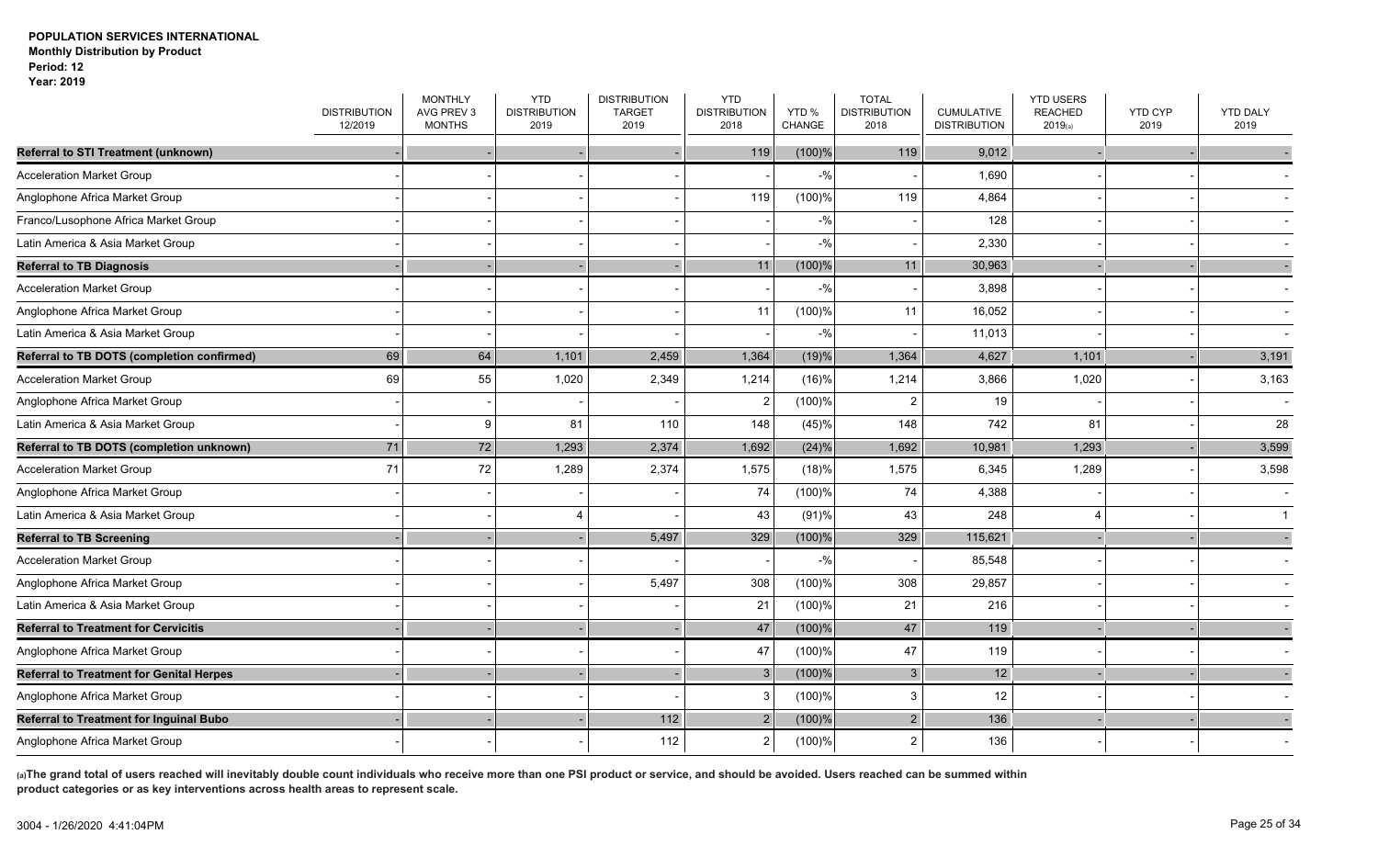|                                                    | <b>DISTRIBUTION</b> | <b>MONTHLY</b><br>AVG PREV 3 | <b>YTD</b><br><b>DISTRIBUTION</b> | <b>DISTRIBUTION</b><br><b>TARGET</b> | <b>YTD</b><br><b>DISTRIBUTION</b> | YTD %     | <b>TOTAL</b><br><b>DISTRIBUTION</b> | <b>CUMULATIVE</b>   | <b>YTD USERS</b><br><b>REACHED</b> | <b>YTD CYP</b> | <b>YTD DALY</b> |
|----------------------------------------------------|---------------------|------------------------------|-----------------------------------|--------------------------------------|-----------------------------------|-----------|-------------------------------------|---------------------|------------------------------------|----------------|-----------------|
|                                                    | 12/2019             | <b>MONTHS</b>                | 2019                              | 2019                                 | 2018                              | CHANGE    | 2018                                | <b>DISTRIBUTION</b> | 2019(a)                            | 2019           | 2019            |
| Referral to Treatment for Lower Abdominal Pain     |                     |                              |                                   | 112                                  |                                   | $(100)$ % | $\mathbf{1}$                        | 137                 | $\overline{\phantom{a}}$           |                |                 |
| Anglophone Africa Market Group                     |                     |                              |                                   | 112                                  |                                   | $(100)$ % | $\overline{\mathbf{1}}$             | 137                 |                                    |                |                 |
| Referral to Treatment for Urethral Discharge (Men) |                     |                              |                                   | 336                                  | 53                                | (100)%    | 53                                  | 2,659               |                                    |                |                 |
| Anglophone Africa Market Group                     |                     |                              |                                   | 336                                  | 53                                | $(100)$ % | 53                                  | 2,659               |                                    |                |                 |
| <b>Referral to Treatment for Vaginitis</b>         |                     |                              |                                   |                                      |                                   | $-$ %     |                                     | 7,248               |                                    |                |                 |
| Anglophone Africa Market Group                     |                     |                              |                                   |                                      |                                   | $-$ %     |                                     | 7,248               |                                    |                |                 |
| <b>Referral to Tubal Ligation</b>                  |                     |                              |                                   |                                      | $\overline{2}$                    | (100)%    | $\sqrt{2}$                          | 67                  |                                    |                |                 |
| Anglophone Africa Market Group                     |                     |                              |                                   |                                      | $\overline{2}$                    | (100)%    | $\overline{2}$                      | 6                   |                                    |                |                 |
| Latin America & Asia Market Group                  |                     |                              |                                   |                                      |                                   | $-$ %     |                                     | 61                  |                                    |                |                 |
| Referral to Tx for Nonherpetic Genital Ulcer       |                     |                              |                                   |                                      | 25                                | (96)%     | 25                                  | 1,100               |                                    |                |                 |
| Anglophone Africa Market Group                     |                     |                              |                                   |                                      | 25                                | (96)%     | 25                                  | 1,100               |                                    |                |                 |
| Referral to Tx for Urethral Discharge (Women)      |                     |                              | 10                                | 560                                  | 48                                | (79)%     | 48                                  | 2,480               | 10                                 |                |                 |
| Anglophone Africa Market Group                     |                     |                              | 10                                | 560                                  | 48                                | (79)%     | 48                                  | 2,480               | 10                                 |                |                 |
| <b>Referral to Vasectomy</b>                       |                     |                              |                                   |                                      |                                   | $-$ %     |                                     | 3                   |                                    | 5              |                 |
| Anglophone Africa Market Group                     |                     |                              |                                   |                                      |                                   | $-$ %     |                                     | 2                   |                                    |                |                 |
| Latin America & Asia Market Group                  |                     |                              |                                   |                                      |                                   | $-$ %     |                                     |                     |                                    | Ŀ              | -1              |
| Referral to Voluntary Medical Male Circumcision    |                     |                              | 3                                 |                                      | 139                               | (98)%     | 139                                 | 20,730              | 3                                  |                | 10 <sup>°</sup> |
| <b>Acceleration Market Group</b>                   |                     |                              |                                   |                                      |                                   | $-9/0$    |                                     | 3,382               |                                    |                |                 |
| Anglophone Africa Market Group                     |                     |                              | 3                                 |                                      | 139                               | (98)%     | 139                                 | 17,348              | 3                                  |                | 10              |
| Retreatment                                        |                     |                              |                                   |                                      |                                   | $-9/0$    |                                     | 46,984,114          |                                    |                |                 |
| <b>Acceleration Market Group</b>                   |                     |                              |                                   |                                      |                                   | $-9/0$    |                                     | 8,050,379           |                                    |                |                 |
| Anglophone Africa Market Group                     |                     |                              |                                   |                                      |                                   | $-$ %     |                                     | 35,287,804          |                                    |                |                 |
| Franco/Lusophone Africa Market Group               |                     |                              |                                   |                                      |                                   | $-$ %     |                                     | 1,094,479           |                                    |                |                 |
| Latin America & Asia Market Group                  |                     |                              |                                   |                                      |                                   | $-$ %     |                                     | 1,275,789           |                                    |                |                 |
| <b>Foundation Market Group</b>                     |                     |                              |                                   |                                      |                                   | $-$ %     |                                     | 1,009,438           |                                    |                |                 |
| Inactive                                           |                     |                              |                                   |                                      |                                   | $-$ %     |                                     | 266,225             |                                    |                |                 |
| <b>Retreatment IconMaxx</b>                        |                     |                              |                                   |                                      |                                   | $-9/0$    |                                     | 4,873,846           |                                    |                |                 |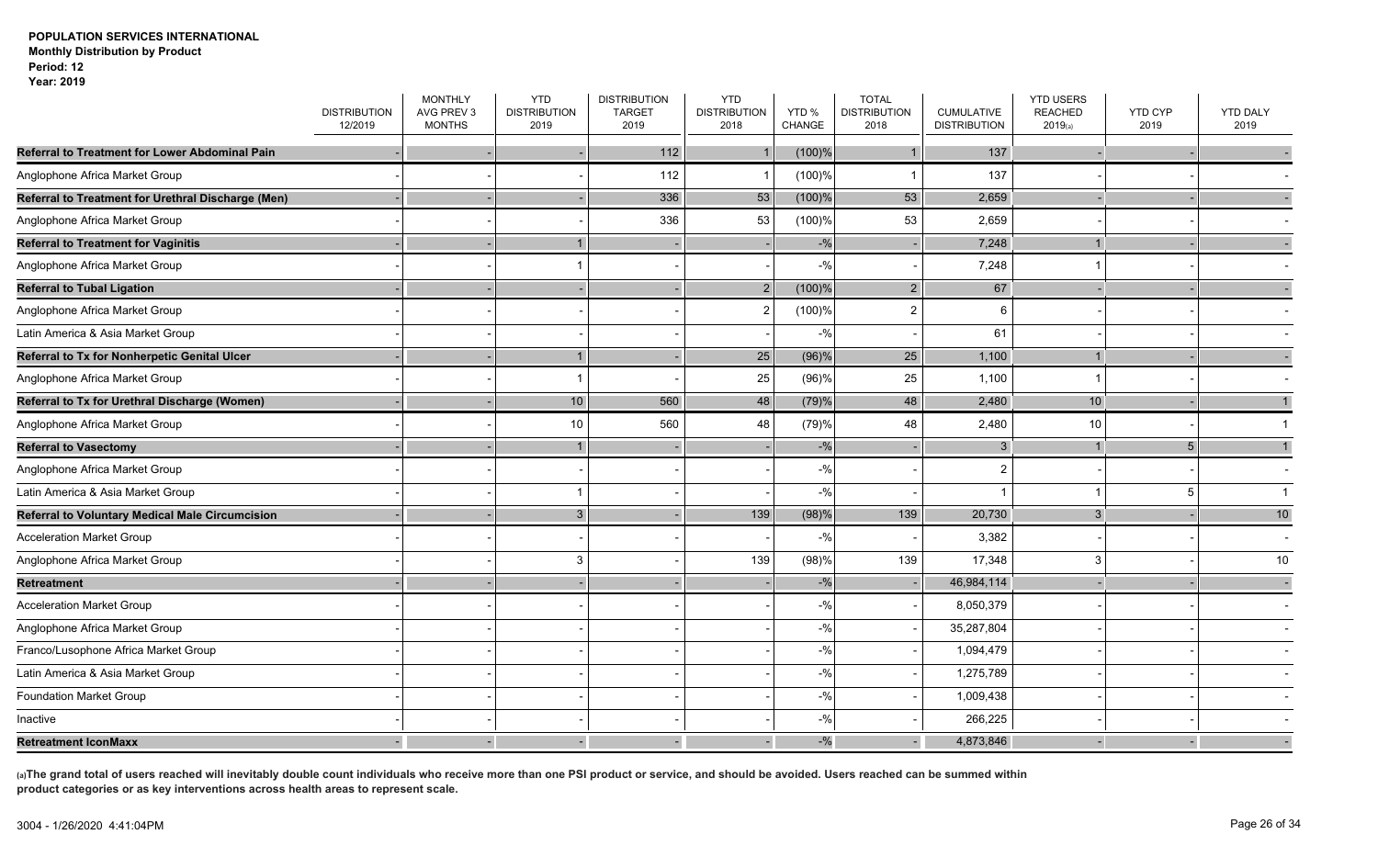|                                      | <b>DISTRIBUTION</b><br>12/2019 | <b>MONTHLY</b><br>AVG PREV 3<br><b>MONTHS</b> | <b>YTD</b><br><b>DISTRIBUTION</b><br>2019 | <b>DISTRIBUTION</b><br><b>TARGET</b><br>2019 | <b>YTD</b><br><b>DISTRIBUTION</b><br>2018 | YTD %<br>CHANGE | <b>TOTAL</b><br><b>DISTRIBUTION</b><br>2018 | <b>CUMULATIVE</b><br><b>DISTRIBUTION</b> | <b>YTD USERS</b><br><b>REACHED</b><br>2019(a) | YTD CYP<br>2019 | <b>YTD DALY</b><br>2019 |
|--------------------------------------|--------------------------------|-----------------------------------------------|-------------------------------------------|----------------------------------------------|-------------------------------------------|-----------------|---------------------------------------------|------------------------------------------|-----------------------------------------------|-----------------|-------------------------|
| Anglophone Africa Market Group       |                                |                                               |                                           |                                              |                                           | $-$ %           |                                             | 2,297,300                                |                                               |                 |                         |
| Latin America & Asia Market Group    |                                |                                               |                                           |                                              |                                           | $-$ %           |                                             | 2,576,546                                |                                               |                 |                         |
| <b>Retreatment KO123</b>             |                                |                                               |                                           |                                              |                                           | $-9/0$          |                                             | 9,124,110                                |                                               |                 |                         |
| <b>Acceleration Market Group</b>     |                                |                                               |                                           |                                              |                                           | $-$ %           |                                             | 1,106,836                                |                                               |                 |                         |
| Anglophone Africa Market Group       |                                |                                               |                                           |                                              |                                           | $-$ %           |                                             | 8,013,192                                |                                               |                 |                         |
| Franco/Lusophone Africa Market Group |                                |                                               |                                           |                                              |                                           | $-$ %           |                                             | 4,082                                    |                                               |                 |                         |
| Retreatment KO123 net                |                                |                                               |                                           |                                              |                                           | $-9/0$          |                                             | 10,259,477                               |                                               |                 |                         |
| <b>Acceleration Market Group</b>     |                                |                                               |                                           |                                              |                                           | $-$ %           |                                             | 2,151,532                                |                                               |                 |                         |
| Anglophone Africa Market Group       |                                |                                               |                                           |                                              |                                           | $-$ %           |                                             | 8,107,945                                |                                               |                 |                         |
| <b>Safe Injection Kit</b>            |                                |                                               |                                           |                                              |                                           | $-$ %           |                                             |                                          |                                               |                 |                         |
| Latin America & Asia Market Group    |                                |                                               |                                           |                                              |                                           | $-9/6$          |                                             |                                          |                                               |                 |                         |
| <b>Safe Water Solution</b>           | 232,025                        | 247,281                                       | 4,422,513                                 | 4,507,380                                    | 5,579,483                                 | (21)%           | 5,579,483                                   | 167,764,778                              | 3,684,335                                     |                 | 13,843                  |
| <b>Acceleration Market Group</b>     | 71,700                         | 71,529                                        | 1,418,258                                 | 1,160,000                                    | 1,114,276                                 | 27%             | 1,114,276                                   | 34,407,902                               | 1,165,692                                     |                 | 2,876                   |
| Anglophone Africa Market Group       | 54,269                         | 78,236                                        | 1,052,196                                 | 1,915,700                                    | 2,248,493                                 | (53)%           | 2,248,493                                   | 83,404,668                               | 789,591                                       |                 | 2,730                   |
| Franco/Lusophone Africa Market Group | 106,032                        | 94,703                                        | 1,581,666                                 | 1,400,000                                    | 870,831                                   | 82%             | 870,831                                     | 14,310,787                               | 1,299,999                                     |                 | 6,786                   |
| Latin America & Asia Market Group    |                                |                                               |                                           |                                              |                                           | $-$ %           |                                             | 2,276,004                                |                                               |                 |                         |
| <b>Foundation Market Group</b>       | 24                             | 2,813                                         | 370,393                                   | 31,680                                       | 1,345,883                                 | (72)%           | 1,345,883                                   | 28,782,744                               | 429,053                                       |                 | 1,452                   |
| Inactive                             |                                |                                               |                                           |                                              |                                           | $-$ %           |                                             | 4,582,673                                |                                               |                 |                         |
| SD NVP w/o Baby ARV Prophylaxis      |                                |                                               |                                           |                                              |                                           | $-$ %           |                                             | 271                                      |                                               |                 |                         |
| <b>Acceleration Market Group</b>     |                                |                                               |                                           |                                              |                                           | $-9/6$          |                                             | 271                                      |                                               |                 |                         |
| SD NVP with Baby ARV Prophylaxis     |                                |                                               |                                           |                                              |                                           | $-$ %           |                                             | 235                                      |                                               |                 |                         |
| <b>Acceleration Market Group</b>     |                                |                                               |                                           |                                              |                                           | $-$ %           |                                             | 235                                      |                                               |                 |                         |
| <b>SDM (Cycle Beads)</b>             | (14)                           | 393                                           | 1,264                                     | 306                                          | 6,654                                     | (81)%           | 6,654                                       | 628,869                                  | 1,138                                         | 1,706           | 1,340                   |
| <b>Acceleration Market Group</b>     |                                |                                               |                                           |                                              |                                           | $-9/6$          |                                             | 201,447                                  |                                               |                 |                         |
| Anglophone Africa Market Group       |                                |                                               |                                           |                                              |                                           | $-$ %           |                                             | 8,591                                    |                                               |                 |                         |
| Franco/Lusophone Africa Market Group | (10)                           | 408                                           | 1,449                                     | 306                                          | 1,533                                     | (5)%            | 1,533                                       | 49,478                                   | 1,304                                         | 1,956           | 1,500                   |
| Latin America & Asia Market Group    |                                |                                               |                                           |                                              |                                           | $-$ %           |                                             | 2,494                                    |                                               |                 |                         |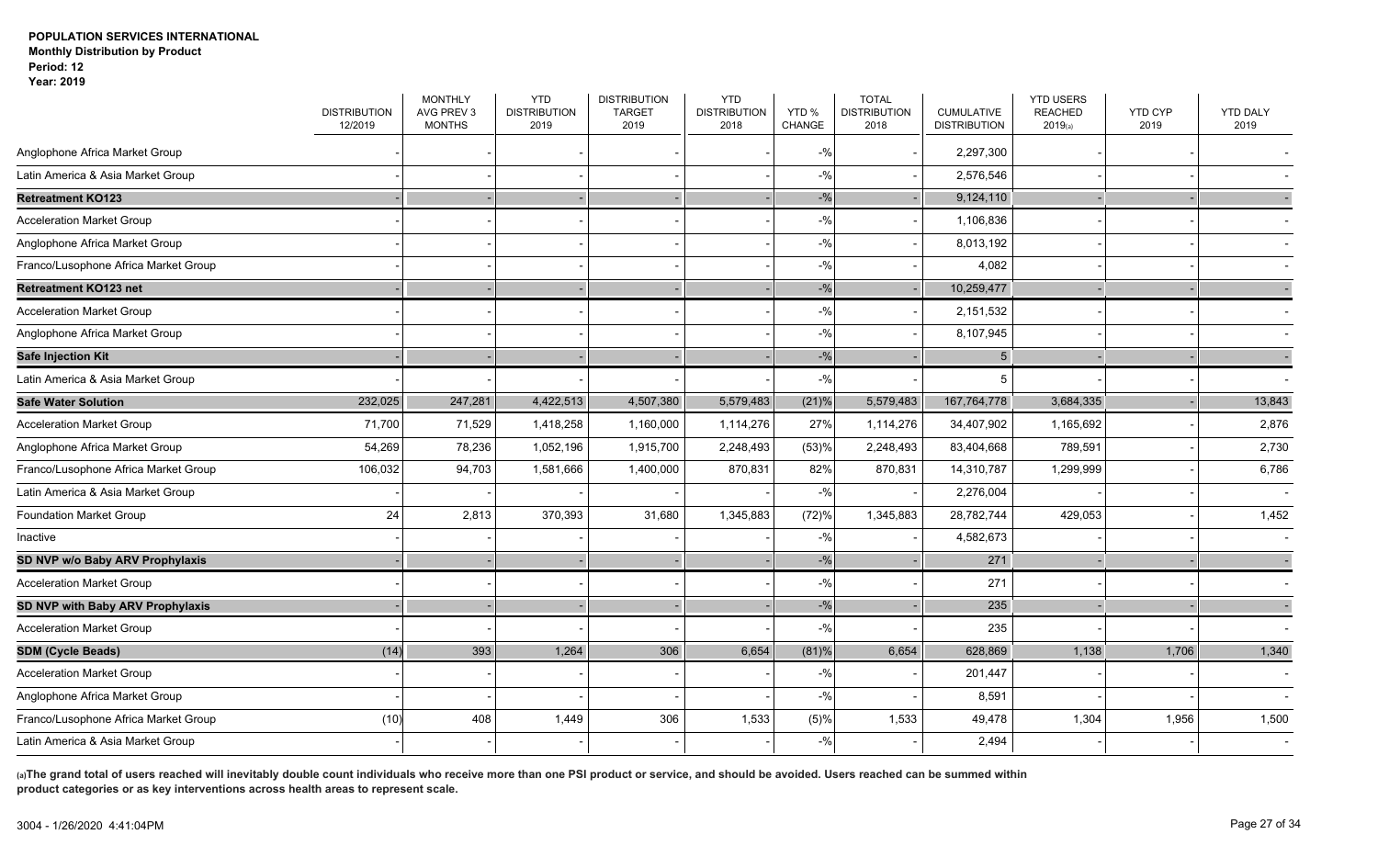## **Year: 2019**

|                                                   | <b>DISTRIBUTION</b><br>12/2019 | <b>MONTHLY</b><br>AVG PREV 3<br><b>MONTHS</b> | <b>YTD</b><br><b>DISTRIBUTION</b><br>2019 | <b>DISTRIBUTION</b><br><b>TARGET</b><br>2019 | <b>YTD</b><br><b>DISTRIBUTION</b><br>2018 | YTD %<br>CHANGE | <b>TOTAL</b><br><b>DISTRIBUTION</b><br>2018 | <b>CUMULATIVE</b><br><b>DISTRIBUTION</b> | <b>YTD USERS</b><br><b>REACHED</b><br>2019(a) | <b>YTD CYP</b><br>2019 | <b>YTD DALY</b><br>2019 |
|---------------------------------------------------|--------------------------------|-----------------------------------------------|-------------------------------------------|----------------------------------------------|-------------------------------------------|-----------------|---------------------------------------------|------------------------------------------|-----------------------------------------------|------------------------|-------------------------|
| <b>Foundation Market Group</b>                    | (4)                            | (15)                                          | (185)                                     |                                              | 5,121                                     | (104)%          | 5,121                                       | 351,101                                  | (167)                                         | (250)                  | (160)                   |
| Inactive                                          |                                |                                               |                                           |                                              |                                           | $-9/6$          |                                             | 15,758                                   |                                               |                        |                         |
| <b>SDM (Cycle Beads) Provided</b>                 | 1,288                          | 1,778                                         | 6,967                                     | 2,550                                        | 609                                       | 1,044%          | 609                                         | 19,632                                   | 6,967                                         | 10,451                 | 8,155                   |
| <b>Acceleration Market Group</b>                  | 1,252                          | 1,755                                         | 6,606                                     |                                              |                                           | 220,100%        | 3                                           | 6,609                                    | 6,606                                         | 9,909                  | 7,738                   |
| Anglophone Africa Market Group                    |                                |                                               |                                           |                                              |                                           | $-$ %           |                                             | 10                                       |                                               |                        |                         |
| Franco/Lusophone Africa Market Group              | 10                             | 3                                             | 110                                       | 2,550                                        | 96                                        | 15%             | 96                                          | 507                                      | 110                                           | 165                    | 127                     |
| Latin America & Asia Market Group                 |                                |                                               |                                           |                                              | 7                                         | (43)%           | $\overline{7}$                              | 130                                      |                                               | -6                     | $\overline{\mathbf{1}}$ |
| <b>Foundation Market Group</b>                    | 26                             | 20                                            | 247                                       |                                              | 503                                       | (51)%           | 503                                         | 12,376                                   | 247                                           | 371                    | 289                     |
| <b>Seasonal Malaria Chemoprevention</b>           |                                |                                               |                                           |                                              | 2,009,973                                 | (100)%          | 2,009,973                                   | 4,420,982                                |                                               |                        |                         |
| Franco/Lusophone Africa Market Group              |                                |                                               |                                           |                                              | 344,748                                   | (100)%          | 344,748                                     | 344,748                                  |                                               |                        |                         |
| <b>Foundation Market Group</b>                    |                                |                                               |                                           |                                              | 1,665,225                                 | (100)%          | 1,665,225                                   | 4,076,234                                |                                               |                        |                         |
| Seasonal Malaria Chemoprevention_children reached | 4,772,814                      |                                               | 4,772,814                                 | 2,761,537                                    |                                           | $-$ %           |                                             | 4,772,814                                | 4,772,814                                     |                        | 1,409,957               |
| Franco/Lusophone Africa Market Group              | 2,780,737                      |                                               | 2,780,737                                 | 990,000                                      |                                           | $-$ %           |                                             | 2,780,737                                | 2,780,737                                     |                        | 471,469                 |
| Foundation Market Group                           | 1,992,077                      |                                               | 1,992,077                                 | 1,771,537                                    |                                           | $-$ %           |                                             | 1,992,077                                | 1,992,077                                     |                        | 938,488                 |
| <b>Skilled Birth Attendance</b>                   | 9,052                          | 3,180                                         | 45,944                                    | 66,196                                       | 45,970                                    | $-$ %           | 45,970                                      | 201,710                                  | 45,944                                        |                        | 50,135                  |
| <b>Acceleration Market Group</b>                  | 6,891                          | 1,327                                         | 25,405                                    | 40,000                                       | 20,115                                    | 26%             | 20,115                                      | 87,574                                   | 25,405                                        |                        | 21,117                  |
| Anglophone Africa Market Group                    |                                |                                               |                                           |                                              |                                           | $-$ %           |                                             | 50,567                                   |                                               |                        |                         |
| Franco/Lusophone Africa Market Group              | 91                             | 89                                            | 1,560                                     | 9,000                                        | 9,160                                     | (83)%           | 9,160                                       | 27,895                                   | 1,560                                         |                        | 1,976                   |
| <b>Foundation Market Group</b>                    | 2,070                          | 1,764                                         | 18,979                                    | 17,196                                       | 16,695                                    | 14%             | 16,695                                      | 35,674                                   | 18,979                                        |                        | 27,042                  |
| <b>STI Kit</b>                                    |                                |                                               |                                           |                                              |                                           | $-$ %           |                                             | 691,263                                  |                                               |                        |                         |
| <b>Acceleration Market Group</b>                  |                                |                                               |                                           |                                              |                                           | $-$ %           |                                             | 240,890                                  |                                               |                        |                         |
| Anglophone Africa Market Group                    |                                |                                               |                                           |                                              |                                           | $-$ %           |                                             | 438,695                                  |                                               |                        |                         |
| Franco/Lusophone Africa Market Group              |                                |                                               |                                           |                                              |                                           | $-$ %           |                                             | 329                                      |                                               |                        |                         |
| Latin America & Asia Market Group                 |                                |                                               |                                           |                                              |                                           | $-$ %           |                                             | 9,882                                    |                                               |                        |                         |
| Inactive                                          |                                |                                               |                                           |                                              |                                           | $-$ %           |                                             | 1,467                                    |                                               |                        |                         |
| <b>STI Kit (Non-Ulcerative)</b>                   |                                | 489                                           | 4,732                                     | 1,869                                        | 6,655                                     | (29)%           | 6,655                                       | 4,022,900                                | 4,259                                         |                        | 304                     |
| <b>Acceleration Market Group</b>                  |                                |                                               |                                           |                                              |                                           | $-$ %           |                                             | 742,374                                  |                                               |                        |                         |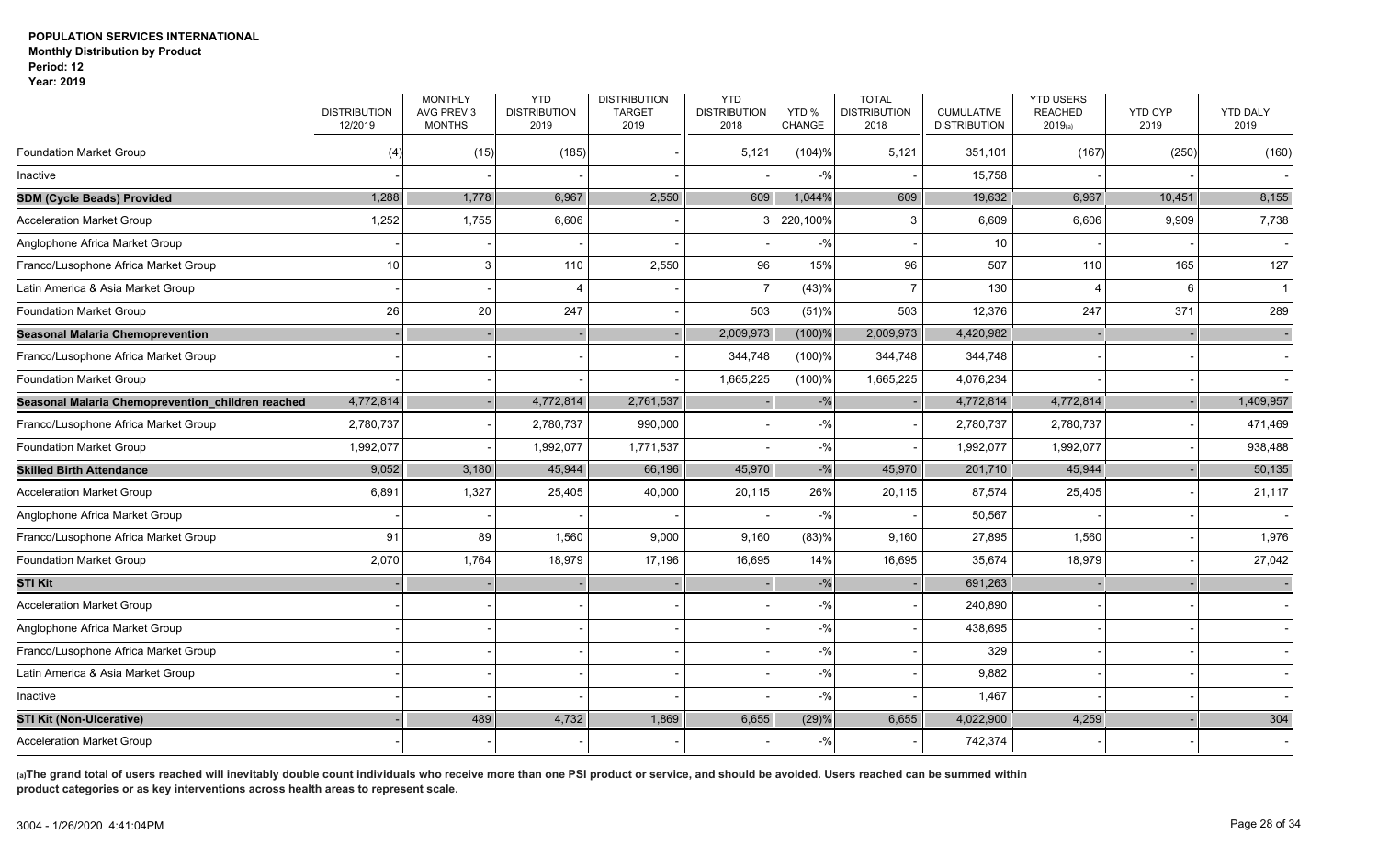| <b>Year: 2019</b> |  |
|-------------------|--|
|-------------------|--|

|                                      | <b>DISTRIBUTION</b><br>12/2019 | <b>MONTHLY</b><br>AVG PREV 3<br><b>MONTHS</b> | <b>YTD</b><br><b>DISTRIBUTION</b><br>2019 | <b>DISTRIBUTION</b><br><b>TARGET</b><br>2019 | <b>YTD</b><br><b>DISTRIBUTION</b><br>2018 | YTD %<br>CHANGE | <b>TOTAL</b><br><b>DISTRIBUTION</b><br>2018 | <b>CUMULATIVE</b><br><b>DISTRIBUTION</b> | <b>YTD USERS</b><br><b>REACHED</b><br>2019(a) | <b>YTD CYP</b><br>2019 | <b>YTD DALY</b><br>2019 |
|--------------------------------------|--------------------------------|-----------------------------------------------|-------------------------------------------|----------------------------------------------|-------------------------------------------|-----------------|---------------------------------------------|------------------------------------------|-----------------------------------------------|------------------------|-------------------------|
| Anglophone Africa Market Group       |                                | 489                                           | 4,732                                     | 1,869                                        | 6,655                                     | (29)%           | 6,655                                       | 870.733                                  | 4,259                                         |                        | 304                     |
| Franco/Lusophone Africa Market Group |                                |                                               |                                           |                                              |                                           | $-$ %           |                                             | 7,704                                    |                                               |                        |                         |
| Latin America & Asia Market Group    |                                |                                               |                                           |                                              |                                           | $-$ %           |                                             | 348,335                                  |                                               |                        |                         |
| <b>Foundation Market Group</b>       |                                |                                               |                                           |                                              |                                           | $-$ %           |                                             | 2,053,754                                |                                               |                        |                         |
| <b>STI Kit (Ulcerative)</b>          |                                | 89                                            | 1,588                                     | 231                                          |                                           | $-$ %           |                                             | 1,855,742                                | 1,429                                         |                        | 305                     |
| <b>Acceleration Market Group</b>     |                                |                                               |                                           |                                              |                                           | $-9/0$          |                                             | 60,473                                   |                                               |                        |                         |
| Anglophone Africa Market Group       |                                | 89                                            | 1,588                                     | 231                                          |                                           | $-$ %           |                                             | 74,280                                   | 1,429                                         |                        | 305                     |
| Franco/Lusophone Africa Market Group |                                |                                               |                                           |                                              |                                           | $-$ %           |                                             | 480                                      |                                               |                        |                         |
| Foundation Market Group              |                                |                                               |                                           |                                              |                                           | $-$ %           |                                             | 1,720,509                                |                                               |                        |                         |
| <b>STI Screening</b>                 | 10,107                         | 10,830                                        | 153,919                                   | 227,782                                      | 254,307                                   | (39)%           | 254,307                                     | 1,440,307                                | 153,919                                       |                        |                         |
| <b>Acceleration Market Group</b>     | 842                            | 1,085                                         | 16,593                                    |                                              | 27,221                                    | (39)%           | 27,221                                      | 90,509                                   | 16,593                                        |                        |                         |
| Anglophone Africa Market Group       | 7,745                          | 8,329                                         | 118,274                                   | 144,457                                      | 75,388                                    | 57%             | 75,388                                      | 681,190                                  | 118,274                                       |                        |                         |
| Franco/Lusophone Africa Market Group | 626                            | 628                                           | 9,457                                     |                                              | 8,747                                     | 8%              | 8,747                                       | 40,443                                   | 9,457                                         |                        |                         |
| Latin America & Asia Market Group    | 23                             | 48                                            | 265                                       |                                              | 99                                        | 168%            | 99                                          | 4,255                                    | 265                                           |                        |                         |
| <b>Foundation Market Group</b>       | 871                            | 740                                           | 9,330                                     | 83,325                                       | 142,852                                   | (93)%           | 142,852                                     | 623,412                                  | 9,330                                         |                        |                         |
| Inactive                             |                                |                                               |                                           |                                              |                                           | $-$ %           |                                             | 498                                      |                                               |                        |                         |
| <b>TB Diagnosis</b>                  | 3,829                          | 3,890                                         | 52,626                                    | 28,643                                       | 62,691                                    | (16)%           | 62,691                                      | 276,483                                  | 52,626                                        |                        |                         |
| <b>Acceleration Market Group</b>     | 1,482                          | 1,331                                         | 13,610                                    | 16,181                                       | 14,315                                    | (5)%            | 14,315                                      | 101,005                                  | 13,610                                        |                        |                         |
| Anglophone Africa Market Group       | 18                             | 16                                            | 231                                       | 77                                           | 283                                       | (18)%           | 283                                         | 1,708                                    | 231                                           |                        |                         |
| Latin America & Asia Market Group    | 2,329                          | 2,543                                         | 28,670                                    | 385                                          | 29,853                                    | (4)%            | 29,853                                      | 114,306                                  | 28,670                                        |                        |                         |
| <b>Foundation Market Group</b>       |                                |                                               | 10,115                                    | 12,000                                       | 18,240                                    | (45)%           | 18,240                                      | 49,245                                   | 10,115                                        |                        |                         |
| Inactive                             |                                |                                               |                                           |                                              |                                           | $-$ %           |                                             | 10,219                                   |                                               |                        |                         |
| <b>TB DOTS</b>                       | 3,240                          | 3,282                                         | 49,491                                    | 23,210                                       | 61,338                                    | (19)%           | 61,338                                      | 434,057                                  | 49,491                                        |                        | 234,269                 |
| <b>Acceleration Market Group</b>     | 948                            | 1,179                                         | 12,584                                    | 13,173                                       | 12,891                                    | (2)%            | 12,891                                      | 234,445                                  | 12,584                                        |                        | 78,056                  |
| Anglophone Africa Market Group       | 3                              | 3                                             | 35                                        | 77                                           | 35                                        | $-$ %           | 35                                          | 136                                      | 35                                            |                        | 284                     |
| Latin America & Asia Market Group    | 2,289                          | 2,100                                         | 25,764                                    |                                              | 26,012                                    | (1)%            | 26,012                                      | 139,571                                  | 25,764                                        |                        | 117,907                 |
| Foundation Market Group              |                                |                                               | 11,108                                    | 9,960                                        | 22,400                                    | (50)%           | 22,400                                      | 54,142                                   | 11,108                                        |                        | 38,021                  |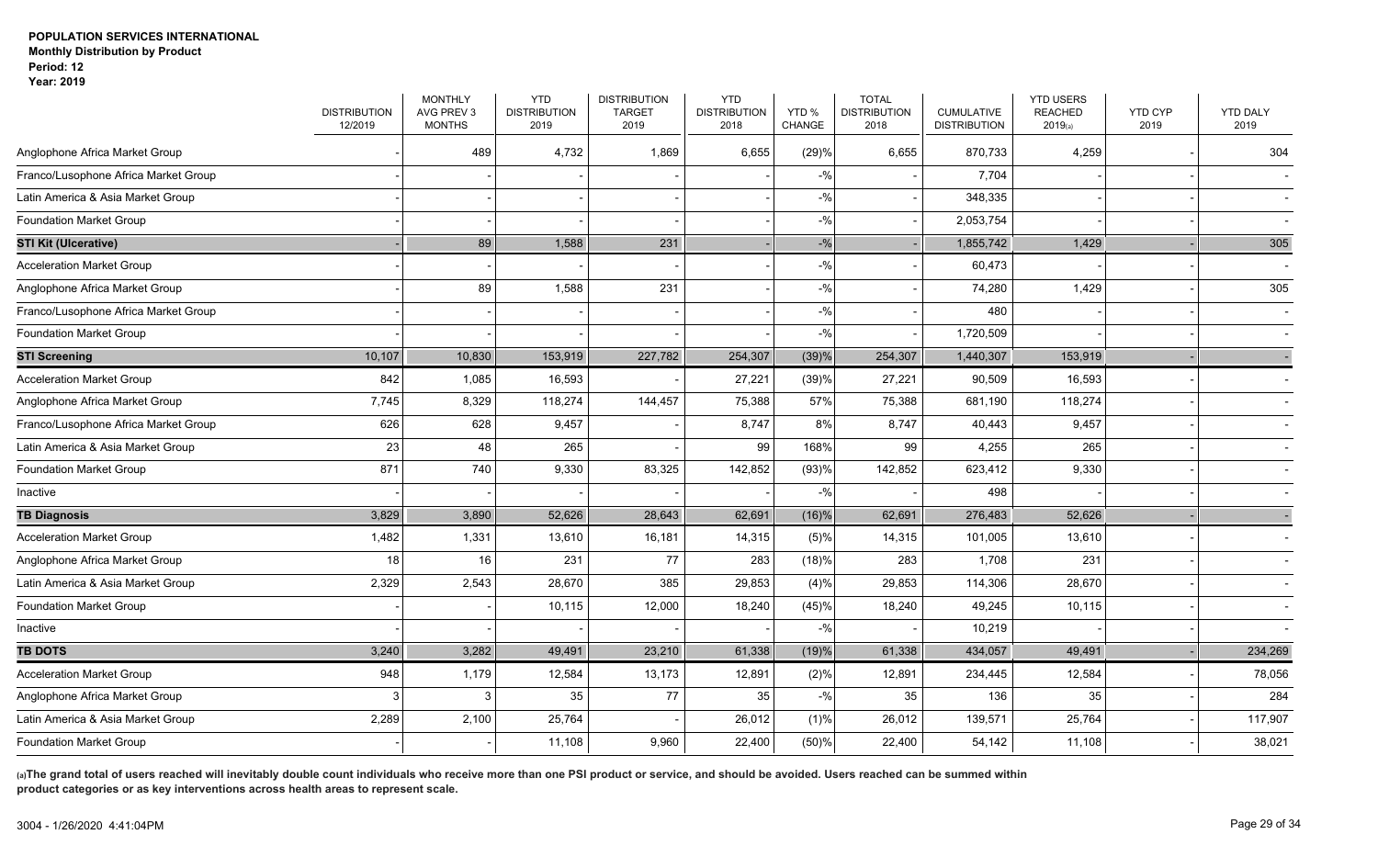**Year: 2019**

|                                      | <b>DISTRIBUTION</b><br>12/2019 | <b>MONTHLY</b><br>AVG PREV 3<br><b>MONTHS</b> | <b>YTD</b><br><b>DISTRIBUTION</b><br>2019 | <b>DISTRIBUTION</b><br><b>TARGET</b><br>2019 | <b>YTD</b><br><b>DISTRIBUTION</b><br>2018 | YTD %<br>CHANGE | <b>TOTAL</b><br><b>DISTRIBUTION</b><br>2018 | <b>CUMULATIVE</b><br><b>DISTRIBUTION</b> | <b>YTD USERS</b><br><b>REACHED</b><br>2019(a) | YTD CYP<br>2019 | <b>YTD DALY</b><br>2019 |
|--------------------------------------|--------------------------------|-----------------------------------------------|-------------------------------------------|----------------------------------------------|-------------------------------------------|-----------------|---------------------------------------------|------------------------------------------|-----------------------------------------------|-----------------|-------------------------|
| Inactive                             |                                |                                               |                                           |                                              |                                           | $-$ %           |                                             | 5,763                                    |                                               |                 |                         |
| <b>TB Screening</b>                  | 35,072                         | 34,405                                        | 464,241                                   | 202,098                                      | 478,931                                   | (3)%            | 478,931                                     | 2,644,521                                | 464,241                                       |                 |                         |
| <b>Acceleration Market Group</b>     | 8,077                          | 9,721                                         | 118,645                                   | 149,616                                      | 103,950                                   | 14%             | 103,950                                     | 599,044                                  | 118,645                                       |                 |                         |
| Anglophone Africa Market Group       | 17,982                         | 19,005                                        | 241,495                                   | 34,396                                       | 225,880                                   | 7%              | 225,880                                     | 1,692,520                                | 241,495                                       |                 |                         |
| Latin America & Asia Market Group    | 9,013                          | 5,679                                         | 65,241                                    | 4,086                                        | 72,433                                    | $(10)\%$        | 72,433                                      | 206,757                                  | 65,241                                        |                 |                         |
| Foundation Market Group              |                                |                                               | 38,860                                    | 14,000                                       | 76,668                                    | (49)%           | 76,668                                      | 139,061                                  | 38,860                                        |                 |                         |
| Inactive                             |                                |                                               |                                           |                                              |                                           | $-$ %           |                                             | 7,139                                    |                                               |                 |                         |
| <b>Toilets Constructed</b>           |                                |                                               |                                           |                                              |                                           | $-9/6$          |                                             | 16,479                                   |                                               |                 |                         |
| <b>Acceleration Market Group</b>     |                                |                                               |                                           |                                              |                                           | $-$ %           |                                             | 12,802                                   |                                               |                 |                         |
| Franco/Lusophone Africa Market Group |                                |                                               |                                           |                                              |                                           | $-$ %           |                                             |                                          |                                               |                 |                         |
| <b>Foundation Market Group</b>       |                                |                                               |                                           |                                              |                                           | $-9/6$          |                                             | 3,672                                    |                                               |                 |                         |
| <b>Toilets Sold</b>                  | 3,983                          | 12,481                                        | 105,669                                   | 98,457                                       | 64,462                                    | 64%             | 64,462                                      | 374,180                                  | 514,069                                       |                 | 14,812                  |
| <b>Acceleration Market Group</b>     |                                | 7,881                                         | 68,647                                    | 60,000                                       | 50,363                                    | 36%             | 50,363                                      | 314,891                                  | 329,506                                       |                 | 7,865                   |
| Anglophone Africa Market Group       | 2,028                          | 2,929                                         | 20,460                                    | 25,600                                       | 5,651                                     | 262%            | 5,651                                       | 26,110                                   | 93,379                                        |                 | 3,607                   |
| Franco/Lusophone Africa Market Group | 1,948                          | 1,493                                         | 15,356                                    | 8,107                                        | 4,017                                     | 282%            | 4,017                                       | 19,373                                   | 85,982                                        |                 | 3,281                   |
| Latin America & Asia Market Group    |                                | 175                                           | 1,113                                     | 750                                          | 4,405                                     | (75)%           | 4,405                                       | 7,416                                    | 4,675                                         |                 | 39                      |
| Foundation Market Group              | 6                              | 3                                             | 93                                        | 4,000                                        | 27                                        | 239%            | 27                                          | 6,390                                    | 529                                           |                 | 20                      |
| <b>Toilets Sold - All</b>            | 10,719                         | 14,218                                        | 127,071                                   |                                              | 69,029                                    | 84%             | 69,029                                      | 196,100                                  | 612,561                                       |                 |                         |
| <b>Acceleration Market Group</b>     | 6,161                          | 7,881                                         | 74,808                                    |                                              | 50,363                                    | 49%             | 50,363                                      | 125,171                                  | 359,078                                       |                 |                         |
| Anglophone Africa Market Group       | 2,028                          | 3,968                                         | 27,092                                    |                                              | 7,266                                     | 273%            | 7,266                                       | 34,358                                   | 117,254                                       |                 |                         |
| Franco/Lusophone Africa Market Group | 2,403                          | 2,113                                         | 22,150                                    |                                              | 5,726                                     | 287%            | 5,726                                       | 27,876                                   | 120,678                                       |                 |                         |
| Latin America & Asia Market Group    |                                | 175                                           | 1,113                                     |                                              | 4,159                                     | (73)%           | 4,159                                       | 5,272                                    | 4,675                                         |                 |                         |
| <b>Foundation Market Group</b>       | 127                            | 81                                            | 1,908                                     |                                              | 1,515                                     | 26%             | 1,515                                       | 3,423                                    | 10,876                                        |                 |                         |
| <b>Treatment for Cervicitis</b>      | 22                             | 35                                            | 316                                       |                                              | 101                                       | 213%            | 101                                         | 735                                      | 316                                           |                 | 15                      |
| Anglophone Africa Market Group       | 12                             | 20                                            | 193                                       |                                              | 73                                        | 164%            | 73                                          | 556                                      | 193                                           |                 | 15                      |
| Franco/Lusophone Africa Market Group | 5                              | -1                                            | 29                                        |                                              |                                           | $-$ %           |                                             | 42                                       | 29                                            |                 |                         |
| Latin America & Asia Market Group    | $5\overline{)}$                | 14                                            | 94                                        |                                              | 28                                        | 236%            | 28                                          | 137                                      | 94                                            |                 |                         |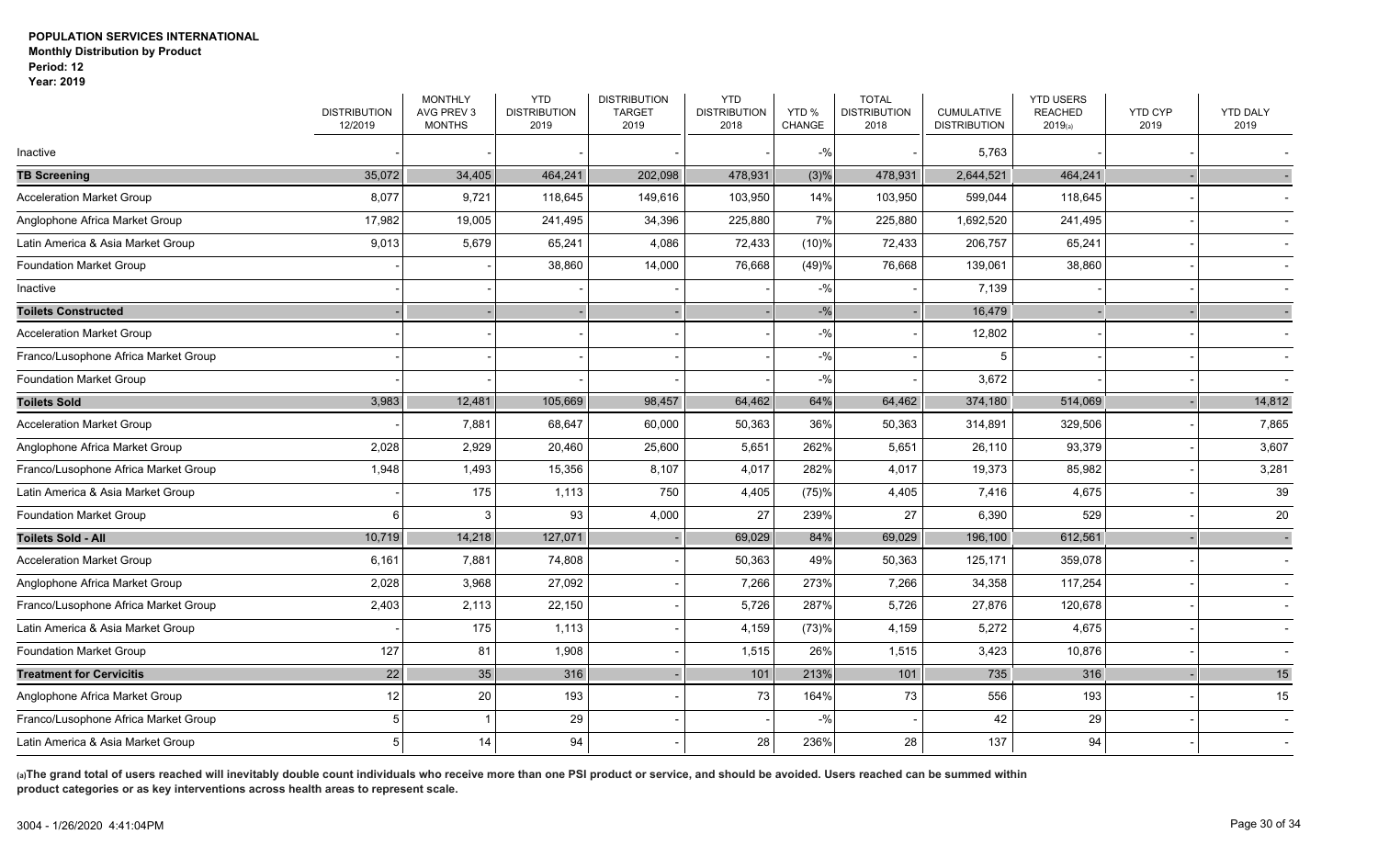| Year: 2019 |  |
|------------|--|
|            |  |

|                                                | <b>DISTRIBUTION</b><br>12/2019 | <b>MONTHLY</b><br>AVG PREV 3<br><b>MONTHS</b> | <b>YTD</b><br><b>DISTRIBUTION</b><br>2019 | <b>DISTRIBUTION</b><br><b>TARGET</b><br>2019 | <b>YTD</b><br><b>DISTRIBUTION</b><br>2018 | YTD <sub>%</sub><br><b>CHANGE</b> | <b>TOTAL</b><br><b>DISTRIBUTION</b><br>2018 | <b>CUMULATIVE</b><br><b>DISTRIBUTION</b> | <b>YTD USERS</b><br><b>REACHED</b><br>2019(a) | <b>YTD CYP</b><br>2019 | <b>YTD DALY</b><br>2019 |
|------------------------------------------------|--------------------------------|-----------------------------------------------|-------------------------------------------|----------------------------------------------|-------------------------------------------|-----------------------------------|---------------------------------------------|------------------------------------------|-----------------------------------------------|------------------------|-------------------------|
| <b>Treatment for Genital Herpes</b>            | 34                             | 54                                            | 612                                       | 17                                           | 70                                        | 774%                              | 70                                          | 783                                      | 612                                           |                        | 11                      |
| Anglophone Africa Market Group                 | 11                             | 27                                            | 135                                       | 17                                           | 28                                        | 382%                              | 28                                          | 234                                      | 135                                           |                        | 4                       |
| Franco/Lusophone Africa Market Group           | 23                             | 26                                            | 476                                       |                                              | 42                                        | 1,033%                            | 42                                          | 540                                      | 476                                           |                        | $\overline{7}$          |
| Latin America & Asia Market Group              |                                |                                               |                                           |                                              |                                           | $-$ %                             |                                             | ʻ.                                       |                                               |                        |                         |
| <b>Treatment for Inguinal Bubo</b>             | 6                              | 5                                             | 99                                        |                                              | 89                                        | 11%                               | 89                                          | 319                                      | 99                                            |                        |                         |
| Anglophone Africa Market Group                 |                                |                                               | 18                                        |                                              |                                           | 500%                              | 3                                           | 35                                       | 18                                            |                        |                         |
| Franco/Lusophone Africa Market Group           | $\overline{4}$                 | 4                                             | 55                                        |                                              | 33                                        | 67%                               | 33                                          | 122                                      | 55                                            |                        |                         |
| <b>Foundation Market Group</b>                 |                                | $\overline{\mathbf{1}}$                       | 26                                        |                                              | 53                                        | (51)%                             | 53                                          | 162                                      | 26                                            |                        |                         |
| <b>Treatment for Lower Abdominal Pain</b>      | 122                            | 189                                           | 1,963                                     | 54                                           | 1,571                                     | 25%                               | 1,571                                       | 5,340                                    | 1,963                                         |                        |                         |
| Anglophone Africa Market Group                 | 33                             | 62                                            | 465                                       | 54                                           | 78                                        | 496%                              | 78                                          | 678                                      | 465                                           |                        |                         |
| Franco/Lusophone Africa Market Group           | 54                             | 87                                            | 997                                       |                                              | 693                                       | 44%                               | 693                                         | 2,064                                    | 997                                           |                        |                         |
| Latin America & Asia Market Group              |                                | $\overline{2}$                                | $\overline{7}$                            |                                              |                                           | $-$ %                             |                                             | 7                                        | $\overline{7}$                                |                        |                         |
| <b>Foundation Market Group</b>                 | 35                             | 38                                            | 494                                       |                                              | 800                                       | (38)%                             | 800                                         | 2,591                                    | 494                                           |                        |                         |
| <b>Treatment for Nonherpetic Genital Ulcer</b> | 182                            | 195                                           | 2,444                                     | 94                                           | 6,745                                     | (64)%                             | 6,745                                       | 18,971                                   | 2,444                                         |                        | 425                     |
| Anglophone Africa Market Group                 | 40                             | 39                                            | 663                                       | 94                                           | 546                                       | 21%                               | 546                                         | 1,809                                    | 663                                           |                        | 205                     |
| Franco/Lusophone Africa Market Group           | 95                             | 103                                           | 1,093                                     |                                              | 1,027                                     | 6%                                | 1,027                                       | 2,882                                    | 1,093                                         |                        | 143                     |
| Latin America & Asia Market Group              |                                | $\overline{\mathbf{1}}$                       | $\overline{2}$                            |                                              |                                           | $-$ %                             |                                             |                                          | $\overline{2}$                                |                        |                         |
| <b>Foundation Market Group</b>                 | 47                             | 53                                            | 686                                       |                                              | 5,172                                     | (87)%                             | 5,172                                       | 14,276                                   | 686                                           |                        | 77                      |
| Treatment for Pre-Eclampsia (with MgSO4)       | 108                            | 40                                            | 453                                       | 413                                          | 392                                       | 16%                               | 392                                         | 966                                      | 453                                           |                        | 1,461                   |
| <b>Acceleration Market Group</b>               | 21                             | 6                                             | 43                                        | 60                                           | 49                                        | (12)%                             | 49                                          | 213                                      | 43                                            |                        | 38                      |
| Foundation Market Group                        | 87                             | 34                                            | 410                                       | 353                                          | 343                                       | 20%                               | 343                                         | 753                                      | 410                                           |                        | 1,423                   |
| <b>Treatment for Severe Acute Malnutrition</b> | 362                            | 746                                           | 6,999                                     | 9,896                                        | 12,893                                    | (46)%                             | 12,893                                      | 61,542                                   | 6,999                                         |                        | 26,679                  |
| Franco/Lusophone Africa Market Group           |                                |                                               |                                           | 8                                            |                                           | $-$ %                             |                                             |                                          |                                               |                        |                         |
| <b>Foundation Market Group</b>                 | 362                            | 746                                           | 6,999                                     | 9,888                                        | 12,893                                    | (46)%                             | 12,893                                      | 61,538                                   | 6,999                                         |                        | 26,679                  |
| <b>Treatment for Urethral Discharge (Men)</b>  | 613                            | 501                                           | 6,451                                     | 195                                          | 7,519                                     | (14)%                             | 7,519                                       | 23,526                                   | 12,643                                        |                        | 124                     |
| Anglophone Africa Market Group                 | 61                             | 67                                            | 741                                       | 195                                          | 292                                       | 154%                              | 292                                         | 1,643                                    | 1,363                                         |                        | 80                      |
| Franco/Lusophone Africa Market Group           | 151                            | 158                                           | 2,005                                     |                                              | 1,631                                     | 23%                               | 1,631                                       | 4,961                                    | 4,010                                         |                        | 23                      |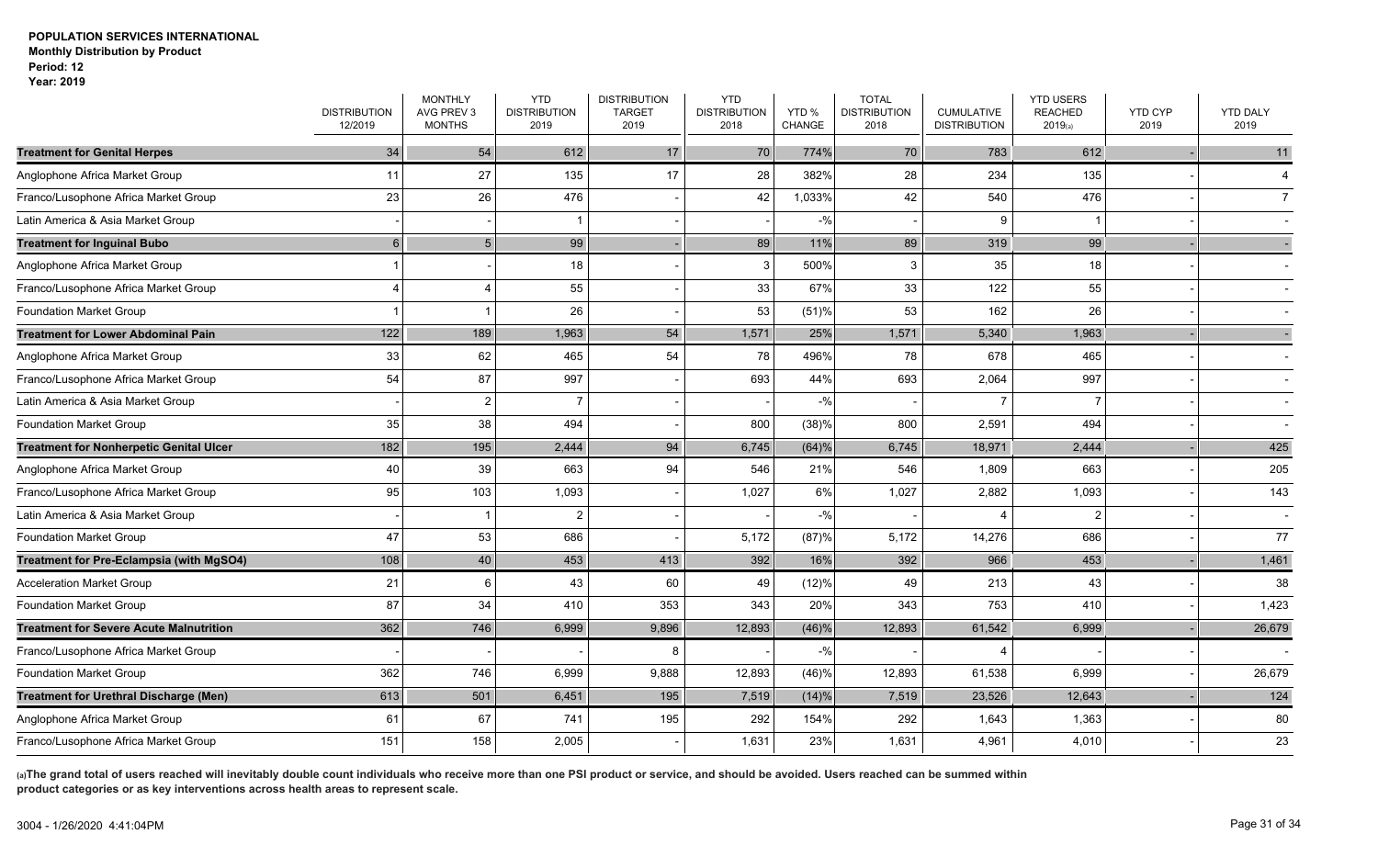|                                                 | <b>DISTRIBUTION</b><br>12/2019 | <b>MONTHLY</b><br>AVG PREV 3<br><b>MONTHS</b> | <b>YTD</b><br><b>DISTRIBUTION</b><br>2019 | <b>DISTRIBUTION</b><br><b>TARGET</b><br>2019 | <b>YTD</b><br><b>DISTRIBUTION</b><br>2018 | YTD %<br>CHANGE | <b>TOTAL</b><br><b>DISTRIBUTION</b><br>2018 | <b>CUMULATIVE</b><br><b>DISTRIBUTION</b> | <b>YTD USERS</b><br><b>REACHED</b><br>2019(a) | <b>YTD CYP</b><br>2019 | <b>YTD DALY</b><br>2019 |
|-------------------------------------------------|--------------------------------|-----------------------------------------------|-------------------------------------------|----------------------------------------------|-------------------------------------------|-----------------|---------------------------------------------|------------------------------------------|-----------------------------------------------|------------------------|-------------------------|
| <b>Foundation Market Group</b>                  | 401                            | 276                                           | 3,705                                     |                                              | 5,596                                     | (34)%           | 5,596                                       | 16,922                                   | 7,270                                         |                        | 21                      |
| <b>Treatment for Urethral Discharge (Women)</b> | 669                            | 341                                           | 4,783                                     | $\overline{2}$                               | 2,577                                     | 86%             | 2,577                                       | 9,854                                    | 4,783                                         |                        | 251                     |
| Anglophone Africa Market Group                  | 104                            | 107                                           | 1,141                                     | $\overline{2}$                               | 507                                       | 125%            | 507                                         | 2,664                                    | 1,141                                         |                        | 167                     |
| Franco/Lusophone Africa Market Group            | 283                            | 234                                           | 3,359                                     |                                              | 2,054                                     | 64%             | 2,054                                       | 6,884                                    | 3,359                                         |                        | 84                      |
| Latin America & Asia Market Group               |                                |                                               |                                           |                                              |                                           | $-$ %           | $\mathbf{1}$                                | g                                        |                                               |                        |                         |
| <b>Foundation Market Group</b>                  | 282                            |                                               | 282                                       |                                              | 15                                        | 1,780%          | 15                                          | 297                                      | 282                                           |                        |                         |
| <b>Treatment for Vaginitis</b>                  | 252                            | 308                                           | 3,931                                     | 380                                          | 5,511                                     | (29)%           | 5,511                                       | 18,211                                   | 3,931                                         |                        | 90                      |
| Anglophone Africa Market Group                  | 22                             | 10                                            | 351                                       | 380                                          | 506                                       | (31)%           | 506                                         | 2,563                                    | 351                                           |                        | 62                      |
| Franco/Lusophone Africa Market Group            |                                |                                               | 150                                       |                                              | 2                                         | 7,400%          | $\overline{2}$                              | 157                                      | 150                                           |                        |                         |
| Latin America & Asia Market Group               | 18                             | 31                                            | 217                                       |                                              | 25                                        | 768%            | 25                                          | 245                                      | 217                                           |                        |                         |
| Foundation Market Group                         | 212                            | 266                                           | 3,213                                     |                                              | 4,978                                     | (35)%           | 4,978                                       | 15,246                                   | 3,213                                         |                        | 28                      |
| <b>Tubal Ligation</b>                           | 8,635                          | 7,235                                         | 63,831                                    | 42,589                                       | 67,507                                    | (5)%            | 67,507                                      | 435,387                                  | 63,831                                        | 769,998                | 261,292                 |
| Acceleration Market Group                       | 7,964                          | 4,709                                         | 44,513                                    | 25,000                                       | 38,957                                    | 14%             | 38,957                                      | 126,728                                  | 44,513                                        | 576,818                | 156,356                 |
| Anglophone Africa Market Group                  | 667                            | 1,525                                         | 10,713                                    | 17,589                                       | 16,391                                    | (35)%           | 16,391                                      | 46,527                                   | 10,713                                        | 107,130                | 84,383                  |
| Franco/Lusophone Africa Market Group            |                                |                                               |                                           |                                              | 204                                       | $(100)\%$       | 204                                         | 204                                      |                                               |                        |                         |
| Latin America & Asia Market Group               | 3                              | 996                                           | 8,574                                     |                                              | 11,913                                    | (28)%           | 11,913                                      | 261,781                                  | 8,574                                         | 85,740                 | 20,411                  |
| <b>Foundation Market Group</b>                  |                                | 4                                             | 31                                        |                                              | 42                                        | $(26)\%$        | 42                                          | 147                                      | 31                                            | 310                    | 142                     |
| <b>Type 2 Diabetes Diagnosis</b>                | 26                             |                                               | 27                                        |                                              | $\overline{4}$                            | 575%            | $\overline{4}$                              | 1,462                                    | 27                                            |                        |                         |
| Anglophone Africa Market Group                  |                                |                                               |                                           |                                              | 3                                         | $(100)$ %       | 3                                           | 1,434                                    |                                               |                        |                         |
| Latin America & Asia Market Group               |                                |                                               |                                           |                                              |                                           | $-$ %           | $\overline{1}$                              | 2                                        |                                               |                        |                         |
| <b>Foundation Market Group</b>                  | 26                             |                                               | 26                                        |                                              |                                           | $-$ %           |                                             | 26                                       | 26                                            |                        |                         |
| <b>Type 2 Diabetes Screening</b>                | 87                             | 1,236                                         | 22,650                                    | 33,797                                       | 6,712                                     | 237%            | 6,712                                       | 39,243                                   | 22,650                                        |                        |                         |
| Anglophone Africa Market Group                  | 87                             | 1,236                                         | 22,647                                    | 33,797                                       | 6,711                                     | 237%            | 6,711                                       | 39,237                                   | 22,647                                        |                        |                         |
| Latin America & Asia Market Group               |                                |                                               | 3                                         |                                              |                                           | 200%            | $\mathbf{1}$                                | 6                                        | 3                                             |                        |                         |
| Type 2 Diabetes_Controlled Condition            |                                |                                               | $\overline{2}$                            |                                              | 6                                         | (67)%           | $6\phantom{1}$                              | 14                                       |                                               |                        |                         |
| Anglophone Africa Market Group                  |                                |                                               |                                           |                                              | 6                                         | $(100)$ %       | 6                                           | 12                                       |                                               |                        |                         |
| Latin America & Asia Market Group               |                                |                                               | $\overline{c}$                            |                                              |                                           | $-$ %           |                                             | $\overline{2}$                           |                                               |                        |                         |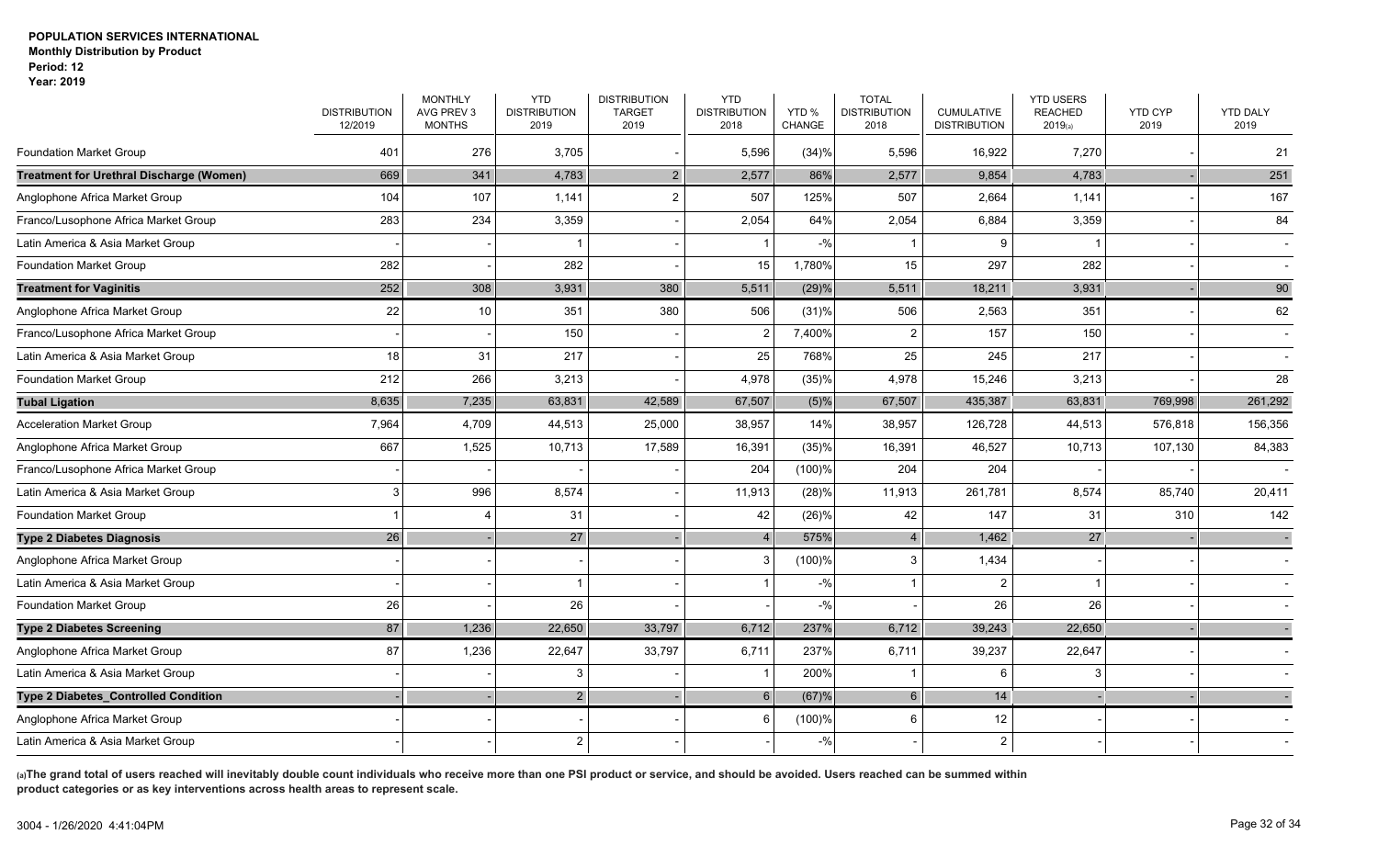**Year: 2019**

|                                                     | <b>DISTRIBUTION</b><br>12/2019 | <b>MONTHLY</b><br>AVG PREV 3<br><b>MONTHS</b> | <b>YTD</b><br><b>DISTRIBUTION</b><br>2019 | <b>DISTRIBUTION</b><br><b>TARGET</b><br>2019 | <b>YTD</b><br><b>DISTRIBUTION</b><br>2018 | YTD %<br>CHANGE | <b>TOTAL</b><br><b>DISTRIBUTION</b><br>2018 | <b>CUMULATIVE</b><br><b>DISTRIBUTION</b> | <b>YTD USERS</b><br><b>REACHED</b><br>2019(a) | <b>YTD CYP</b><br>2019 | <b>YTD DALY</b><br>2019 |
|-----------------------------------------------------|--------------------------------|-----------------------------------------------|-------------------------------------------|----------------------------------------------|-------------------------------------------|-----------------|---------------------------------------------|------------------------------------------|-----------------------------------------------|------------------------|-------------------------|
| <b>Vaginal Wash</b>                                 | (39)                           | 45                                            | 18,625                                    | 71,280                                       |                                           | $-$ %           |                                             | 18,625                                   |                                               |                        |                         |
| Social Enterprise                                   | (39)                           | 45                                            | 18,625                                    | 71,280                                       |                                           | $-$ %           |                                             | 18,625                                   |                                               |                        |                         |
| Vasectomy                                           | 252                            | 368                                           | 2,024                                     | 1,029                                        | 709                                       | 185%            | 709                                         | 7,025                                    | 2,024                                         | 25,373                 | 6,898                   |
| Acceleration Market Group                           | 252                            | 338                                           | 1,717                                     | 1,000                                        | 287                                       | 498%            | 287                                         | 5,673                                    | 1,717                                         | 22,303                 | 6,046                   |
| Anglophone Africa Market Group                      |                                | 4                                             | 17                                        | 29                                           |                                           | $-$ %           |                                             | 57                                       | 17                                            | 170                    | 148                     |
| Franco/Lusophone Africa Market Group                |                                |                                               |                                           |                                              | 104                                       | $(100)\%$       | 104                                         | 104                                      |                                               |                        |                         |
| Latin America & Asia Market Group                   |                                | 25                                            | 290                                       |                                              | 318                                       | (9)%            | 318                                         | 1,191                                    | 290                                           | 2,900                  | 704                     |
| <b>Vivax Treatment after Confirmatory Diagnosis</b> | 218                            | 180                                           | 2,286                                     | 248                                          | 3,400                                     | (33)%           | 3,400                                       | 11,657                                   | 2,286                                         |                        | 421                     |
| <b>Acceleration Market Group</b>                    | 171                            | 134                                           | 1,993                                     |                                              | 3,244                                     | (39)%           | 3,244                                       | 11,199                                   | 1,993                                         |                        | 365                     |
| Latin America & Asia Market Group                   | 47                             | 47                                            | 293                                       | 248                                          | 156                                       | 88%             | 156                                         | 458                                      | 293                                           |                        | 55                      |
| <b>Voluntary Medical Male Circumcision</b>          | 27,148                         | 25,169                                        | 373,926                                   | 396,145                                      | 424,870                                   | (12)%           | 424,870                                     | 2,866,695                                | 373,926                                       |                        | 2,482,667               |
| <b>Acceleration Market Group</b>                    | 16,334                         | 3,934                                         | 103,723                                   | 90,000                                       | 78,885                                    | 31%             | 78,885                                      | 411,498                                  | 103,723                                       |                        | 730,557                 |
| Anglophone Africa Market Group                      | 10,814                         | 21,235                                        | 270,203                                   | 306,145                                      | 345,985                                   | (22)%           | 345,985                                     | 2,393,932                                | 270,203                                       |                        | 1,752,110               |
| Franco/Lusophone Africa Market Group                |                                |                                               |                                           |                                              |                                           | $-$ %           |                                             | 61,265                                   |                                               |                        |                         |
| <b>Water Treatment Tablets</b>                      | 2,224,020                      | 2,777,283                                     | 33,092,882                                | 35,643,920                                   | 38,726,042                                | (15)%           | 38,726,042                                  | 851,881,198                              | 543,993                                       |                        | 3,920                   |
| Acceleration Market Group                           | 10,800                         | 5,760                                         | 708,480                                   | 300,000                                      | 501,290                                   | 41%             | 501,290                                     | 6,648,847                                | 11,646                                        |                        | 29                      |
| Anglophone Africa Market Group                      | 16,800                         | 1,157,540                                     | 6,229,910                                 | 8,068,408                                    | 6,957,142                                 | $(10)\%$        | 6,957,142                                   | 364,414,420                              | 102,409                                       |                        | 405                     |
| Franco/Lusophone Africa Market Group                | 2,148,220                      | 1,176,133                                     | 21,225,440                                | 20,485,262                                   | 20,217,570                                | 5%              | 20,217,570                                  | 185,471,340                              | 348,911                                       |                        | 2,882                   |
| Latin America & Asia Market Group                   | 4,000                          | 1,417                                         | 74,110                                    | 80,000                                       | 91,160                                    | (19)%           | 91,160                                      | 10,827,093                               | 1,218                                         |                        | 3                       |
| Foundation Market Group                             | 44,200                         | 436,433                                       | 4,854,942                                 | 6,710,250                                    | 10,958,880                                | (56)%           | 10,958,880                                  | 284,519,498                              | 79,807                                        |                        | 600                     |
| Woman Condom                                        |                                |                                               | 1,920                                     |                                              | 97,728                                    | (98)%           | 97,728                                      | 141,480                                  | 14                                            | 14                     | 40                      |
| Anglophone Africa Market Group                      |                                |                                               | 1,920                                     |                                              | 97,728                                    | (98)%           | 97,728                                      | 141,480                                  | 14                                            | 14                     | 40                      |
| <b>Zika Prevention Kit</b>                          |                                |                                               |                                           |                                              | 725                                       | (100)%          | 725                                         | 114,581                                  |                                               |                        |                         |
| Latin America & Asia Market Group                   |                                |                                               |                                           |                                              | 725                                       | (100)%          | 725                                         | 114,581                                  |                                               |                        |                         |
| Zinc                                                |                                | 873                                           | 2,822                                     |                                              | 512,836                                   | (99)%           | 512,836                                     | 7,212,221                                | 2,540                                         |                        | 62                      |
| <b>Acceleration Market Group</b>                    |                                |                                               |                                           |                                              |                                           | $-$ %           |                                             | 953,402                                  |                                               |                        |                         |
| Anglophone Africa Market Group                      |                                |                                               |                                           |                                              |                                           | $-$ %           |                                             | 1,034,758                                |                                               |                        |                         |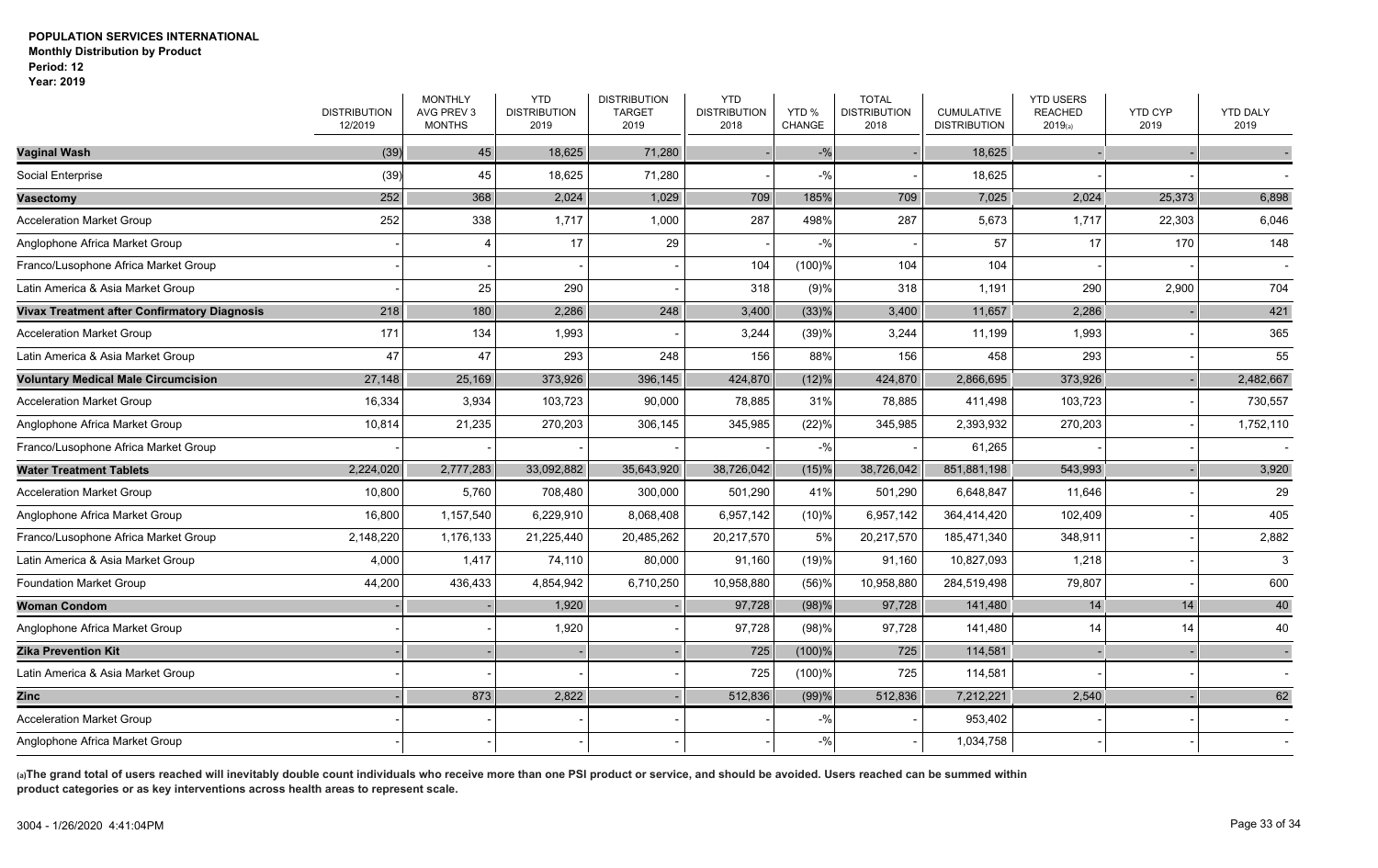|                                      | <b>DISTRIBUTION</b><br>12/2019 | <b>MONTHLY</b><br>AVG PREV 3<br>MONTHS | <b>YTD</b><br><b>DISTRIBUTION</b><br>2019 | <b>DISTRIBUTION</b><br><b>TARGET</b><br>2019 | <b>YTD</b><br><b>DISTRIBUTION</b><br>2018 | YTD %<br><b>CHANGE</b> | <b>TOTAL</b><br><b>DISTRIBUTION</b><br>2018 | <b>CUMULATIVE</b><br><b>DISTRIBUTION</b> | <b>YTD USERS</b><br><b>REACHED</b><br>2019(a) | <b>YTD CYP</b><br>2019 | <b>YTD DALY</b><br>2019 |
|--------------------------------------|--------------------------------|----------------------------------------|-------------------------------------------|----------------------------------------------|-------------------------------------------|------------------------|---------------------------------------------|------------------------------------------|-----------------------------------------------|------------------------|-------------------------|
| Franco/Lusophone Africa Market Group |                                |                                        |                                           |                                              |                                           |                        |                                             | 669,429                                  |                                               |                        |                         |
| Latin America & Asia Market Group    |                                | 23                                     | 132                                       |                                              |                                           |                        |                                             | 481.381                                  | 119                                           |                        |                         |
| <b>Foundation Market Group</b>       |                                | 850                                    | 2,690                                     |                                              | 512,836                                   | (99)%                  | 512.836                                     | 4.073.251                                | 2,421                                         |                        | 61                      |
| <b>Zinc Provided</b>                 | 3,650                          | 2,152                                  | 28,688                                    | 12,189                                       | 11,834                                    | 142%                   | 11,834                                      | 73,597                                   | 28,688                                        |                        | 752                     |
| <b>Foundation Market Group</b>       | 3,650                          | 2,152                                  | 28,688                                    | 12,189                                       | 11,834                                    | 142%                   | 11,834                                      | 73,597                                   | 28,688                                        |                        | 752                     |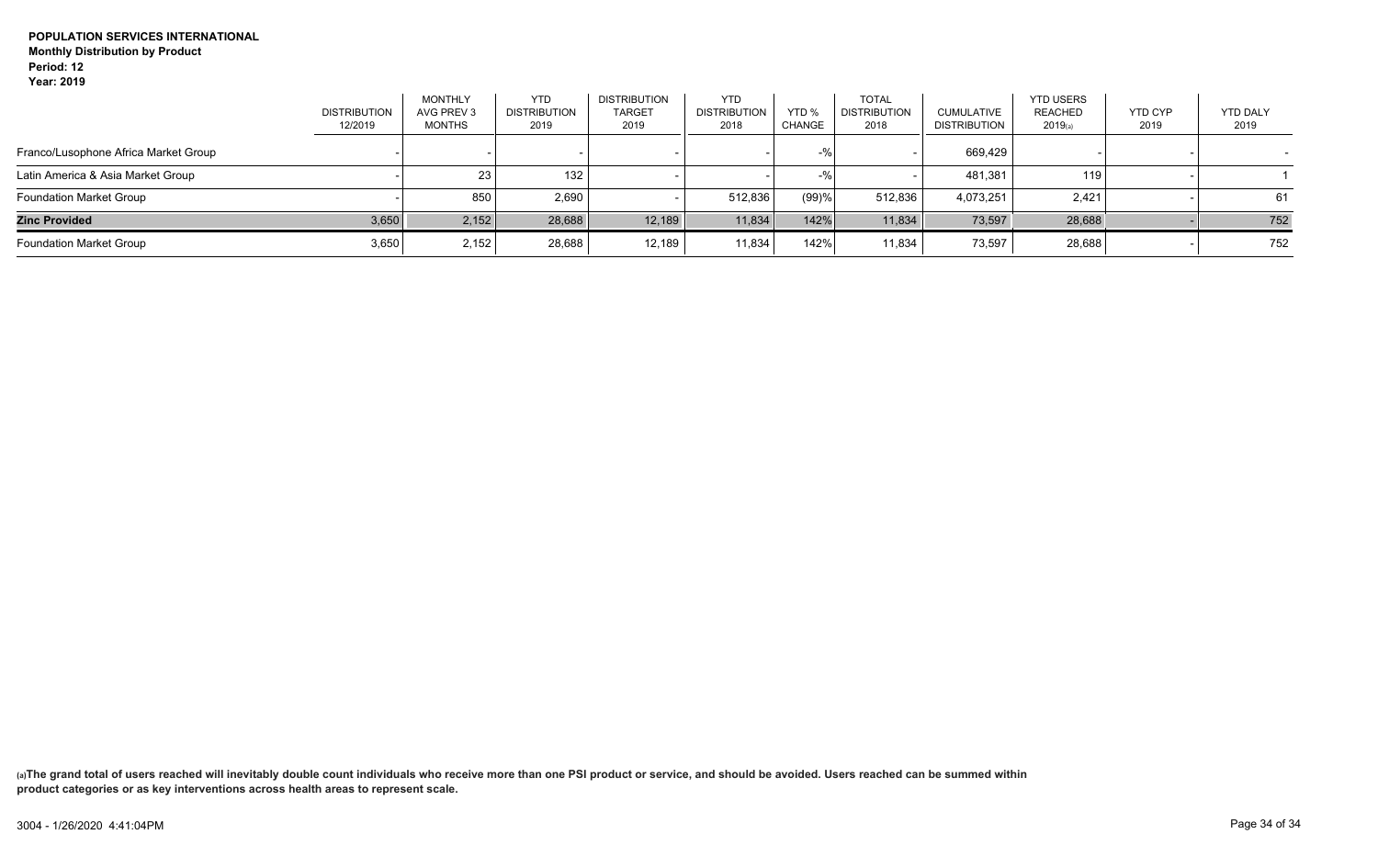## Acceleration Market Group